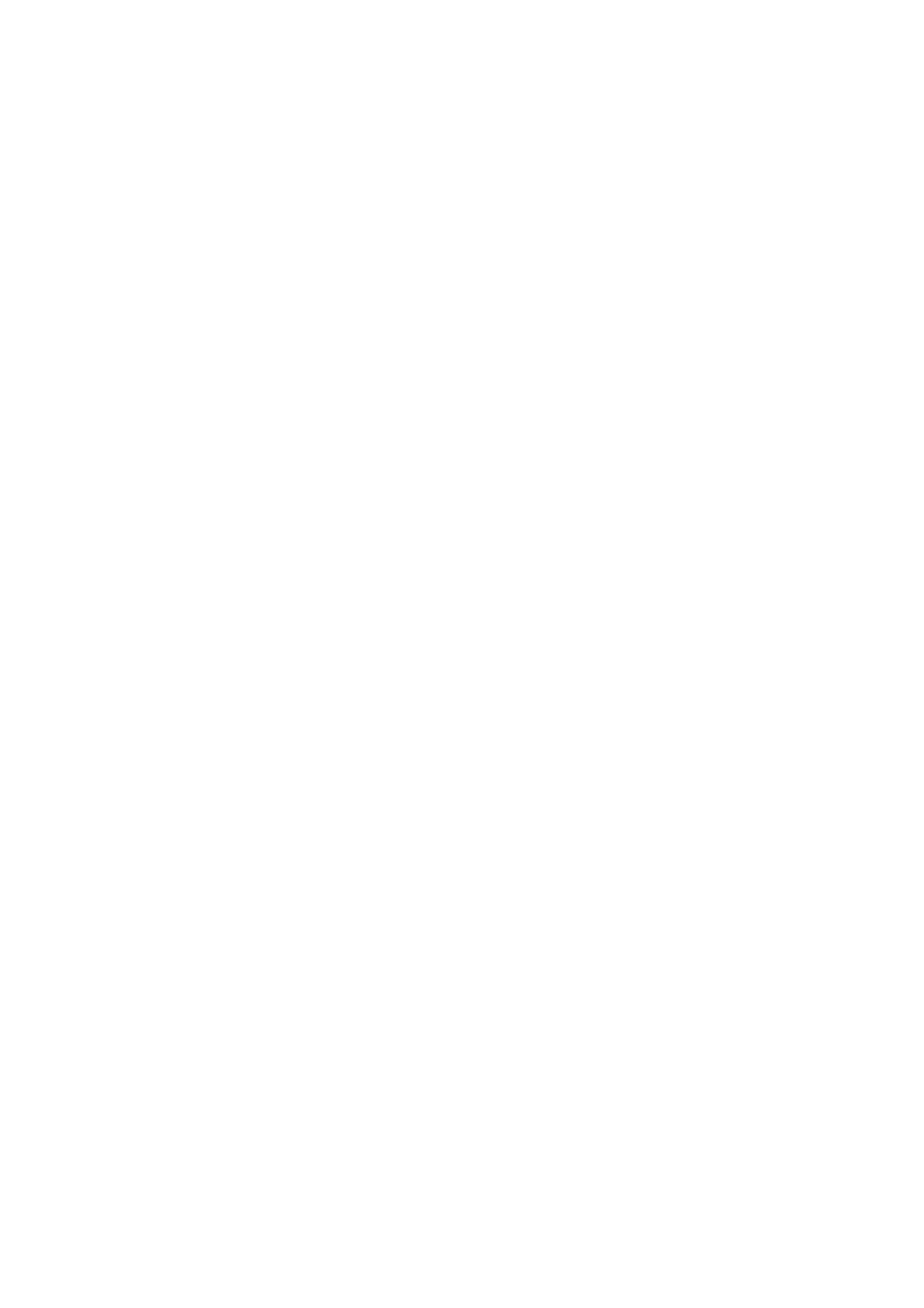## **EUROPEAN UNIVERSITY INSTITUTE DEPARTMENT OF HISTORY AND CIVILIZATION**

The first European grain invasion: a study in the integration of the European market 1750-1870

**GIOVANNI FEDERICO** 

EUI Working Paper **HEC** No. 2008/01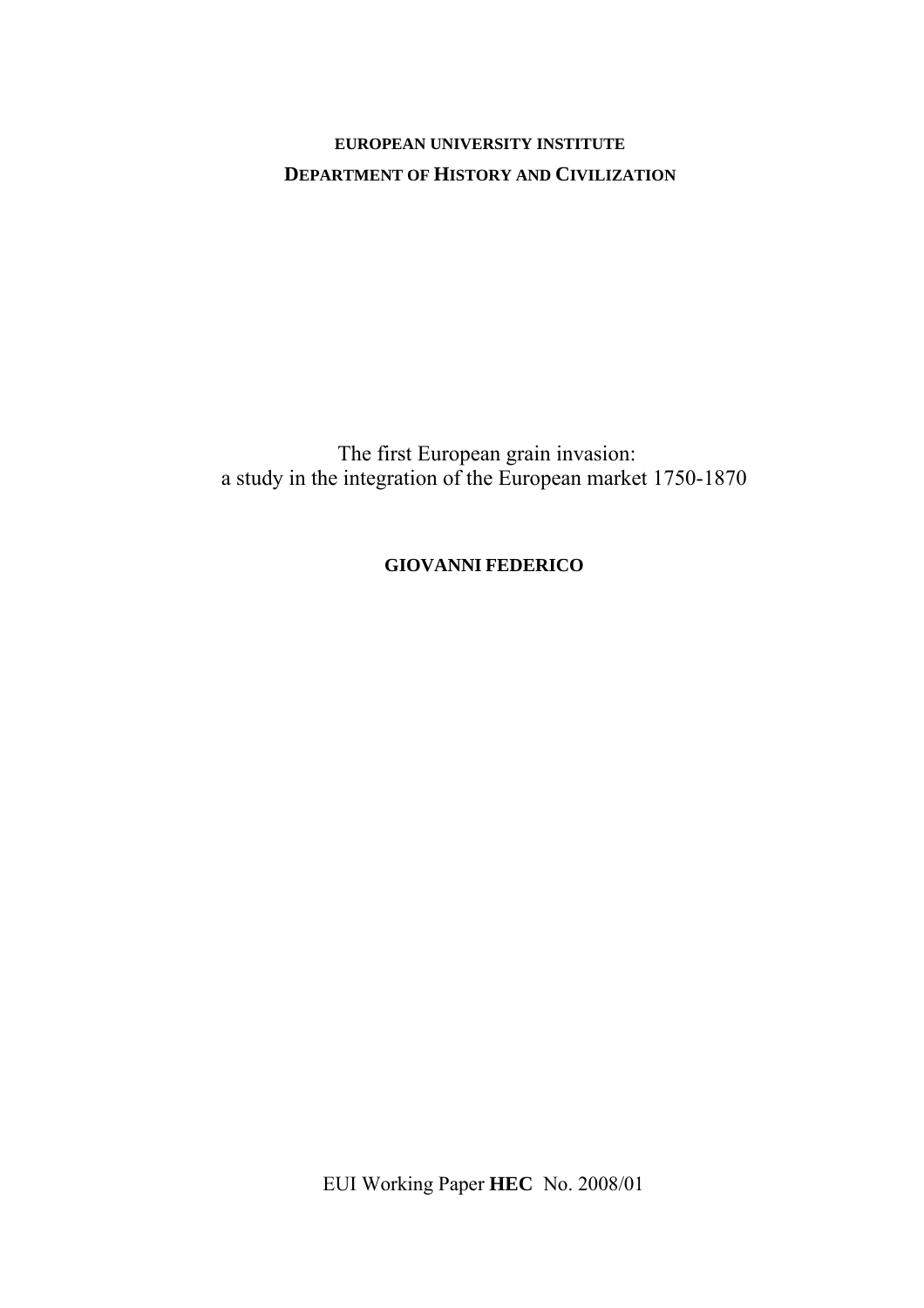This text may be downloaded for personal research purposes only. Any additional reproduction for other purposes, whether in hard copy or electronically, requires the consent of the author(s), editor(s). If cited or quoted, reference should be made to the full name of the author(s), editor(s), the title, the working paper or other series, the year, and the publisher.

The author(s)/editor(s) should inform the History and Civilization Department of the EUI if the paper is to be published elsewhere, and should also assume responsibility for any consequent obligation(s).

ISSN 1725-6720

© 2008 Giovanni Federico

Printed in Italy European University Institute Badia Fiesolana I – 50014 San Domenico di Fiesole (FI) Italy

> http://www.eui.eu/ http://cadmus.eui.eu/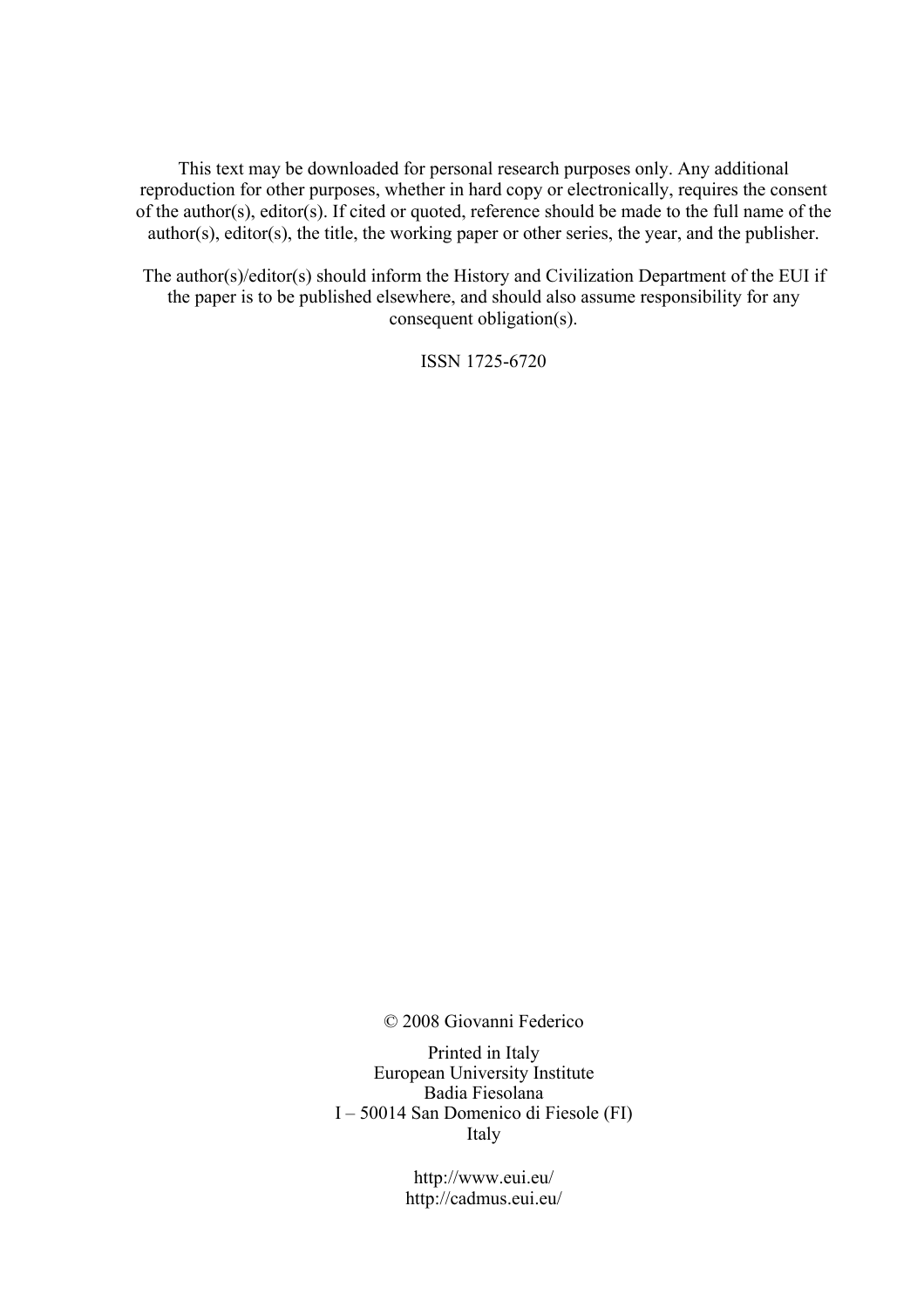## Abstract

This paper argues that market integration should be measured as  $\sigma$ -convergence over the largest possible sample of markets. It test this claim with an empirical analysis of the European market for wheat, rye and candles from the middle of the  $18<sup>th</sup>$  century to the eve of the first globalization with a new data-base of more than 450 price series. Price dispersion remained constant until the outbreak of French wars, then it increased abruptly. It started to decline after the end of the war, and the process continued steadily until an all-time low in the 1860s. Domestic and international integration contributed in roughly the same proportion to integration in the long-run, but the latter were much more important to account for medium-term changes. The fall in cost of maritime transportation accounted for a substantial share of the price convergence in the second quarter of the  $19<sup>th</sup>$  century. These results suggest that the level of integration was determined for most of the period by war and political events.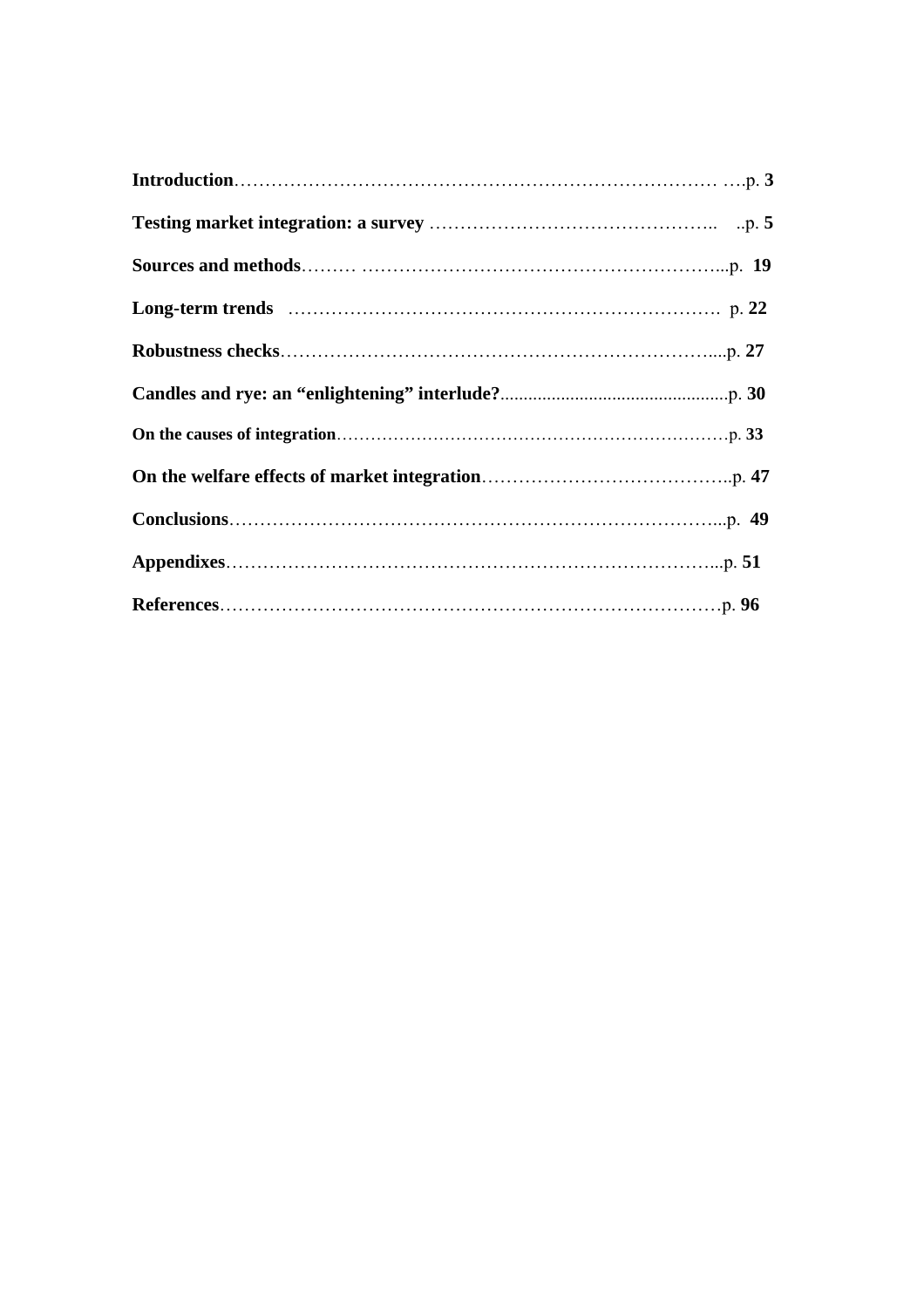## 1) Introduction

 Market integration is nowadays one of the hottest topics in economic history. The interest in the issue was initially rekindled by the (re)-discovery of the socalled first globalization of the late  $19<sup>th</sup>$  century and the bulk of the literature still deals with the Atlantic economy in those years. However, in recent years the scholars have greatly widened the scope of their researches. They have explored the historical antecedents of  $19<sup>th</sup>$  century globalization, have tried to measure integration in Europe in the pre-industrial age, and have compared it with Asia, to test Pomeranz (2000) statement about the causes of the "great divergence". Rather surprisingly, the interwar years and the period after WWII have been rather neglected.

It seems fair to sum up the conventional wisdom in three stylized facts

a) the early modern period, from the  $14<sup>th</sup>$  to the late  $18<sup>th</sup>$  century, shows no worldwide convergence in prices (O'Rourke and Williamson 2004) and a mixed record in Europe (Froot et al. 1995, Jacks 2004, Őzmucur and Pamuk 2007, Bateman 2007). Trends within countries differed a lot while the overall integration of the European market waxed and waned. On the eve of the Industrial revolution, the market in Europe no more integrated than in China (Shiue 2002, Shiue and Keller 2007), while India still lagged behind (Studer 2008). The consensus view suggests that improvements in transport technology, if any, were too small to foster price convergence. By default, changes in integration reflected political events (wars, changes in boundaries etc.) and changes in regulation (Epstein 2006).

b) after the shock of Napoleonic wars (O'Rourke 2006), the "long"  $19<sup>th</sup>$  century featured a far-reaching process of integration within and across countries, in Europe and overseas. The process started in the first half of the century (Slaughter 1995, Shiue 2005, Jacks 2005, Federico 2007, Federico and Persson 2007), fostered by improvements in transportation, first at sea and later overland, and by liberalization of trade. In the second half of the century, domestic integration continued in industrializing countries, and started also in backward ones, such as Mexico (Dobado and Marrero 2005) and India (Studer 2008). In contrast, international integration was slowed down or in some cases reversed by the return to protection of the 1880s (O'Rourke and Williamson 1994, Federico and Persson 2007)

c) World War One did not affect much the level of integration. It remained high in the domestic markets of the old (survived) states, and increased fast in new ones, such as Poland (Trenkler-Wolf 2005). According to Federico and Persson (2007), in the early 1920s, the international market was even more integrated than before the war. However, this situation did not last for long: the protectionist backlash after the Great Crisis had devastating effects. It is widely believed that international commodity markets have been re-integrating since World War Two up to a level of integration comparable to the (alleged) historical peak before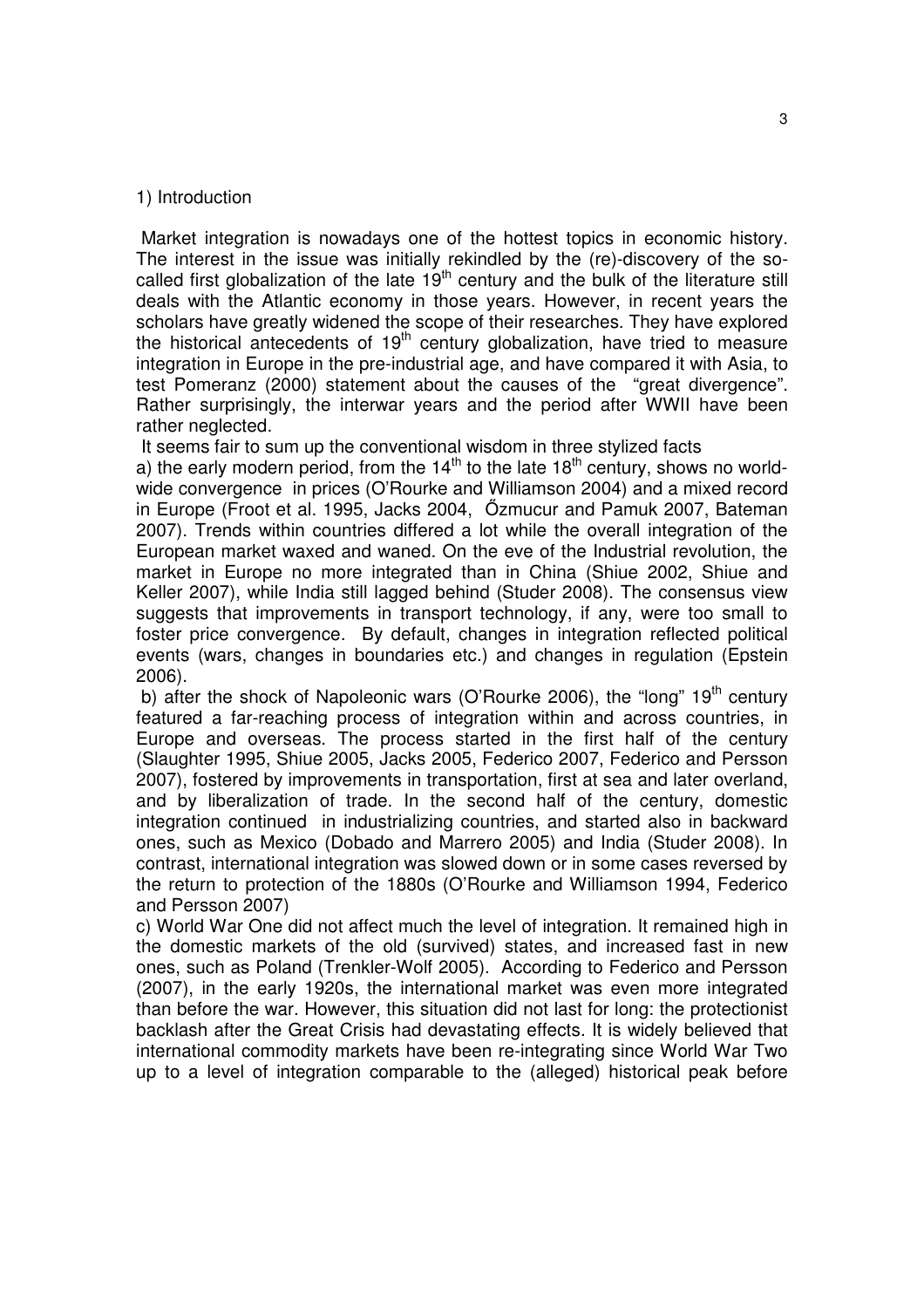World War One<sup>1</sup>. Actually, the empirical literature, although not abundant, does not fully confirm this conventional wisdom, at least for the 20<sup>th</sup> century (Rogoff 1996, Knetter and Slaughter 2001, O'Rourke 2002, Bukenya and Labys 2005)

 In spite of such a massive research efforts, much remains to be done. Our knowledge of what happened remains still patchy. Large areas are poorly covered and trends in local and rural markets, where most transaction were conducted, are almost totally unknown for lack of data. Furthermore, most research focuses on the market for wheat (or rice in Asia), assuming it to be representative of the whole range of traded commodity. This assumption is questionable. Transport costs differed between products and cereals enjoyed a special attention from policy-makers for their key role as food. Only few studies deal with goods other than cereals (O'Rourke-Williamson 1994, Klovland 2005, Federico 2007), but they do highlight substantial differences in pattern and timing of integration. Even if cereals were perfectly representative, the literature would be less useful than it could have been. As argued at length in Section Two, the authors have used a bewildering array of measures, with a strong preference for the latest state-of-the-art techniques from time-series analysis, in the econometric equivalent of the Cold War arms race. As a consequence, their results are often difficult to compare. Furthermore, all advanced techniques embody stringent assumptions about the process of price adjustment which may not correspond to the historical conditions. Arguably, most of them are much more suitable to test market efficiency as defined by Fama (1970) than integration.

 This paper uses a less glamorous but, in the author's opinion, sounder approach. It measures integration as σ-convergence in prices over the largest possible sample of markets. As argued ib Section Two, this approach has three appealing features: i) it needs no a priori assumptions about the adjustment, ii) it is more robust than others to errors in data, and, last but not least, iii) it is highly flexible. Markets can be grouped in various ways to tackle different historical issues and their contribution to changes in total dispersion can be measured with a straightforward variance analysis. Apart from its methodological ambitions, this paper makes three contributions to the historical debate. First, it straddles the ancien regime and the  $19<sup>th</sup>$  century, making it possible to tackle issues so far not addressed in the literature. Had integration already started in the  $18<sup>th</sup>$  century? How big was the shock caused by Napoleonic wars and how long did it last? To what extent was the integration in the early  $19<sup>th</sup>$  century a return to the pre-war situation or something new? Second, the paper deals not only with wheat and rye but also with wax and tallow candles. A priori they seem a good candidate for an analysis of integration in markets for manufactures. Before the diffusion of domestic gas lighting in the second half of the 19<sup>th</sup> century, candles were almost as indispensable to civilized life in Western Europe as cereals and they were

 1 This assumption underlies the huge economic literature on the so-called pass through of exchange rates (e.g. O'Connolly and Wei 2001, Crucini and Shintani 2004, Imbs et al 2005 Gopinath-Rigobon 2008 Nakamura 2008, Goldberg-Hellerstein 2008). It attributes the incomplete adjustment to a wide range of possible causes, such as the taxation and/or the existence nontradable components of prices (marketing and so on), without quoting the possibility of less than perfect integration in wholesale markets.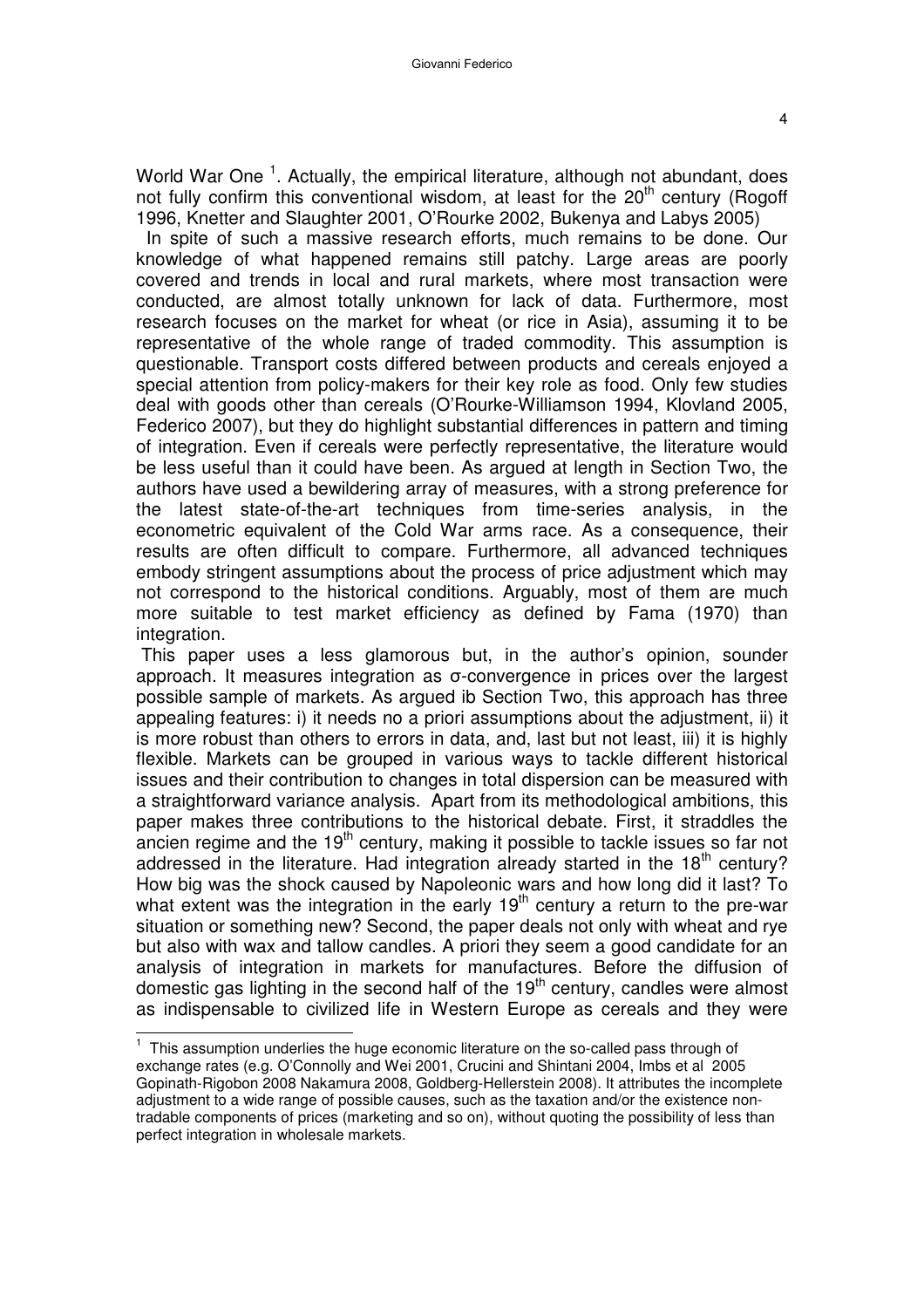much a more homogeneous good than cloths, the next best alternative. Third, the paper provides a back-of-the-envelope estimate of welfare gains (losses) from integration (dis-integration), an issue which has so far been almost totally neglected in the literature

 Section Two reviews the methods for testing integration. Section Three provides the essential information about the data-base and its shortcomings. Section Four reports the main results for wheat, while Section Five tests their robustness to the shortcomings of the data-base. Section Six deals with the markets for rye and candles. Section Seven returns to the case of wheat, estimating the main sources of changes in variance and interpreting them with the available evidence. Section Eight estimates the welfare gains from integration and Section Nine concludes.

### 2) Testing market integration: a survey

 **2.1** The statement about the methodological shortcomings of the literature may seem unduly harsh. This Section substantiates it with a wide-ranging survey of the historical works, with selected references to the (agricultural) economic literature, which often pioneers techniques later employed by historians<sup>2</sup>. The discussion focuses on the economic interpretation of the different measures more than on details of implementation in any specific work or on historical results.

 The empirical literature uses a very simple theoretical framework to test market efficiency. It assumes the existence of two "markets" (I and J), which are in practice identified with cities. Moving one unit of good between them cost  $\tau_{ii}$ , as the sum of transport costs, duties and other taxes on trade, pure transaction costs (brokerage fees), information costs and so on. Prices are subject to shocks, from production side (e.g. news about the harvest) or consumption side (e.g. a sudden increase in income). Some shocks, such as harvest failures, are purely local. Others, although common to both markets, affect them to a different extent (e.g. a sudden boom in demand for wheat in London is more likely to affect prices in Reading than in Buenos Ayres). Therefore, a substantial proportion of shocks causes price differentials to change, and some (or most) of these change cause the differential to exceed  $\tau_{ij}$ . This case offers an opportunity for arbitrage, which rational traders are bound to exploit. Therefore, equilibrium price differentials cannot permanently exceed the total transaction costs (also known as the "commodity points")

 $|Pi-Pi| \leq \tau_{ii}$  1 a)

 Price differentials could be smaller than "commodity points" only if the two markets do not trade. Otherwise, traders would lose money when shipping their wares. Thus, the condition for trading markets narrows down to equality  $|Pi-P||= T_{ii}$  1 b)

 The extension to a multi-market case is straightforward. In an integrated market, condition(s) 1) must hold also for a third market k  $(P_i-P_k) \leq T_{ik}$  and  $(P_i-P_k) \leq T_{ik}$  2)

5

 2 Cf. for an extensive survey of the economic literature of the 1990s Fackler and Goodwin 2001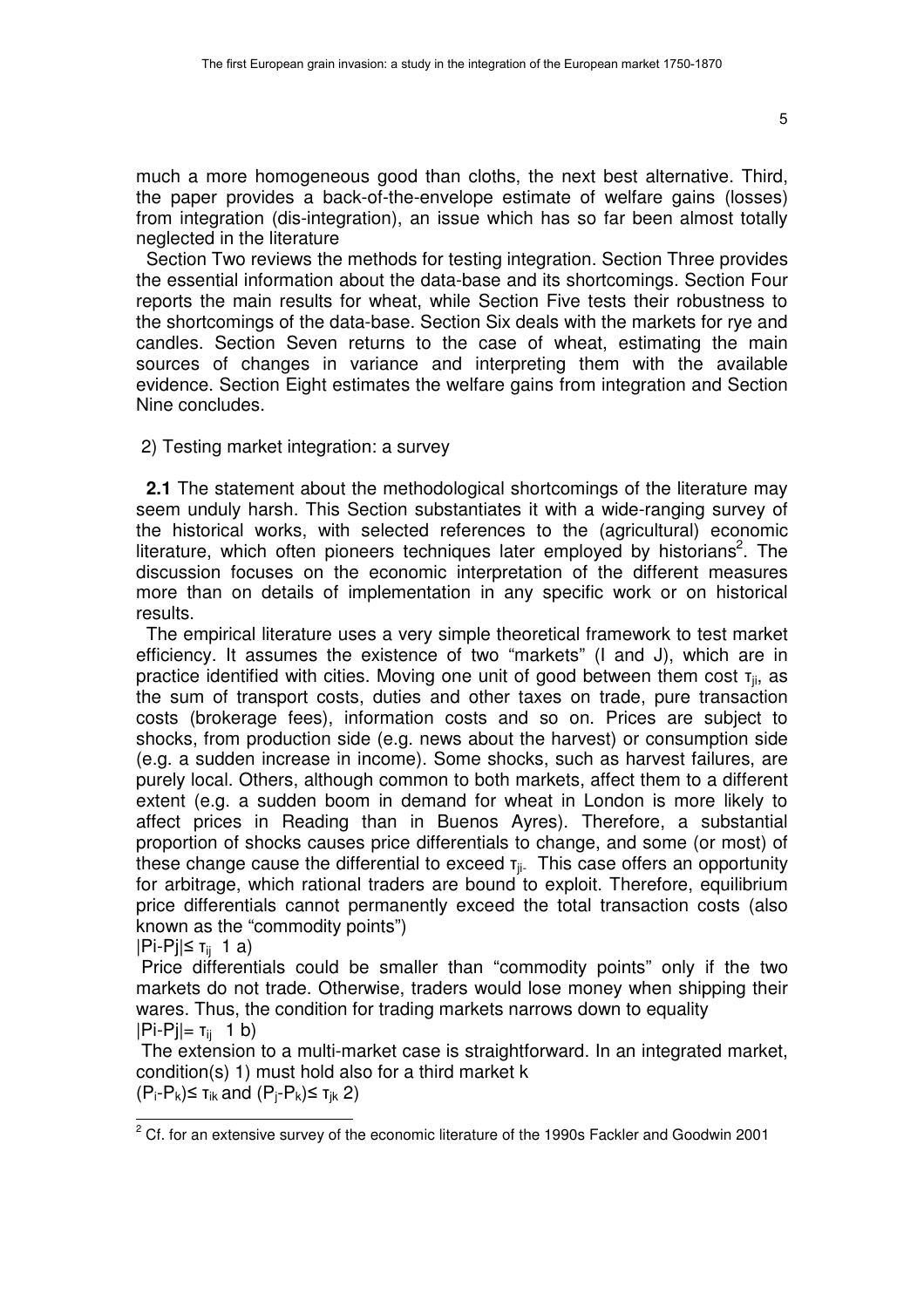so that the price differential must satisfy also the indirect arbitrage condition  $(P_i-P_i)$ ≤ (τ<sub>ik</sub>-τ<sub>ik</sub>) 3)

 Thus, prices differentials between two locations could not exceed the minimum difference in transaction costs between any other pair of locations. In other words, indirect arbitrage could force price gaps to be smaller than the "commodity points" for direct arbitrage. This additional condition is essential, but difficult to test, as it implies to take into account an unknown and potentially very large number of markets.

**2.2** The pioneer of the modern analysis of market integration was Oskar Morgenstern (1959). He found that deviations of the dollar-pound exchange rates from gold parity often exceeded the "gold points" – i.e. the cost of shipping gold from New York to London (or vice-versa). He concluded that the market was not integrated. His results caused some surprise, as the currency market among the two leading economic powers of the Atlantic economy at the heyday of the first globalization was generally deemed a paragon of integration. Morgestern's results were confirmed by Clark (1984) but not by Officer (1996 pp.117-176). He re-estimated "gold points" with extreme care in sixty thick pages, finding only three violations in the whole period 1890-1906 and a few more (but all very small) in the years 1925-1931.

 Authors working on commodity markets have almost unanimously refrained from following Morgestern's example. The computation of "commodity points" is a painstakingly labour-intensive task and the results are likely to be downward biased, because the computation is bound to omit unobservable costs for information and/or for arbitrage risk. These costs did not exist in the currency market under the gold standard as the mint prices for dollar and sterling were constant and perfectly known to all traders. Thus, scholars have resorted to the statistical analysis of price movements, with three different sets of statistical tools, correlation measures, cointegration tests or volatility indexes.

a) The coefficient of correlation between series of prices has been used as a measure of integration since the 1960s (Sereni 1960, Granger and Elliot 1967, Latham and Neal 1983, Chartres 1985, Allen and Unger 1990). It is still used, sometimes as the main measure of integration (Barquin Gil 1997, Shiue 2002), sometimes as an introduction to more sophisticated methods (Shiue and Keller 2007, Studer 2008). Other authors (Brandt 1985) have used a regression, such as

 $P_{it} = \alpha + \beta P_{it} + \varepsilon_t$  4)

The closer  $\beta$  is to unity, the more the market is integrated. Unlike the simple coefficient of correlation, the regression implies a causal relationship between prices. Ravaillon (1987) elaborates this idea by testing explicitly the hypothesis of market leadership, reflecting asymmetries in information flows about prices among markets. Traders in the "central" market know prices in all "local" ones  $(P_i)$ , while traders in "local" markets know only prices in the "central" market  $(P_c)$ . Ravaillon estimates this model in a dynamic framework, with current prices depending on past prices and on other factors (**X**). Thus, he runs a regression  $P_{C,t} = \Sigma \alpha P_{C,t-1} + \Sigma \Sigma \beta P_{i,t-i} + \gamma X_{C,t}$  5a)

for the central market and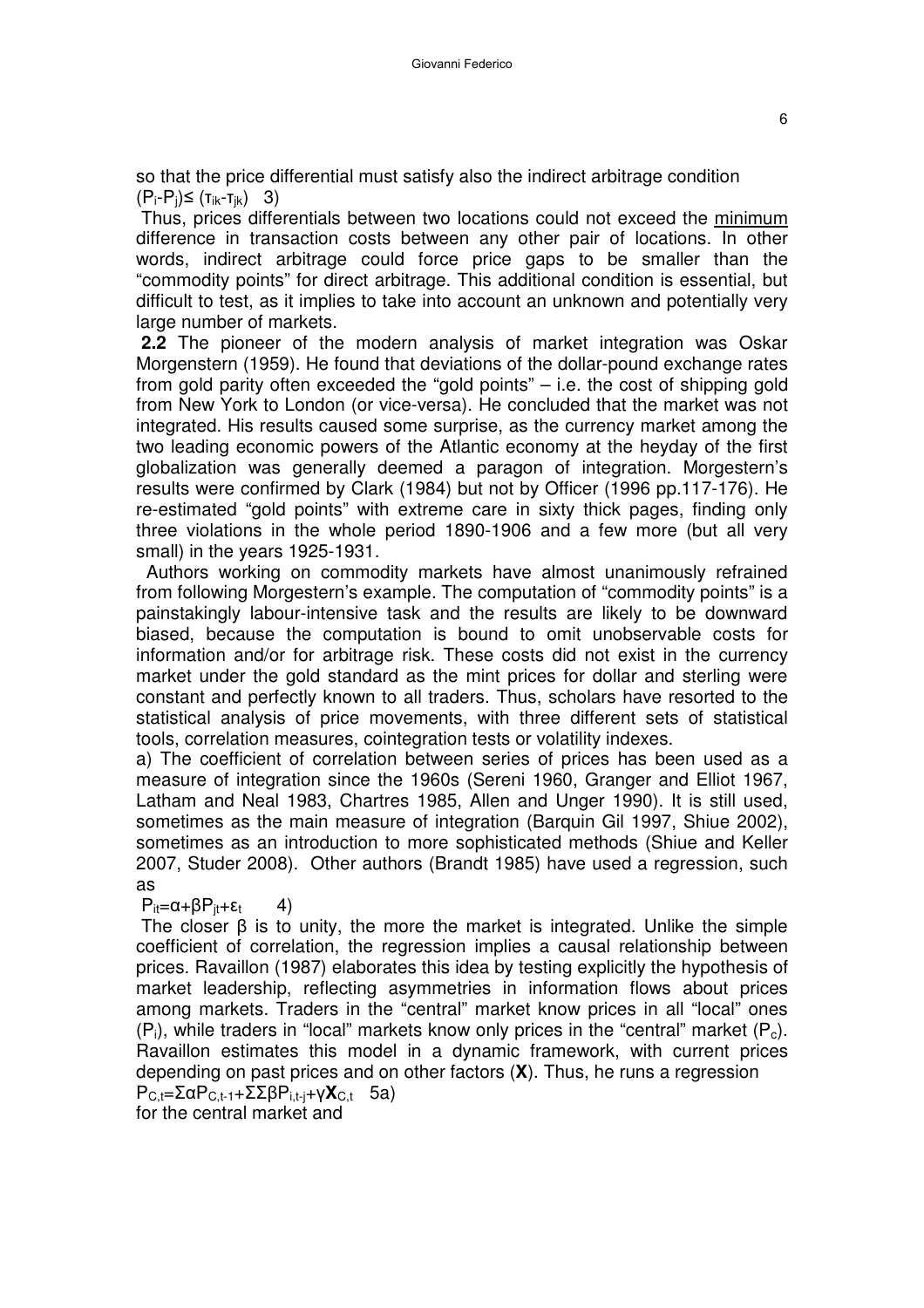## $P_{i,t} = \sum \alpha P_{i,t-1} + \sum \beta P_{C,t-i} + \gamma X_{i,t}$  5b)

for local ones. This dynamic approach yields valuable information about the speed of transmission of information and thus about the operational efficiency of the market, but it is not strictly necessary. Keller and Shiue (2007a) simply relate local (provincial) prices in  $18<sup>th</sup>$  century China to average prices for the whole country at the same time, which they argue embodied all necessary information about supply and demand outside the area.

 Correlation measures are open to two critiques. First, the results can be spurious, if series are not stationary. Second, as pointed out some years ago by McCloskey and Zecher (1984), the historical interpretation needs a standard for integration. The first objection can be easily tackled with de-trending or differentiation, while the second seems much more difficult to handle. How big is big? It is possible to define integrated a market if the coefficient of correlation exceeds 0.95, or 0.90 – but what about 0.8 or 0.7? Any threshold cannot be but arbitrary.

b) The cointegration tests seem the solution to McCloskey and Zecher (1984) puzzle. By definition, if price series are cointegrated, price differentials must return to their equilibrium level after a shock. Thus, cointegration is a necessary and sufficient condition for Cournot's condition ii) to hold. Some authors simply test the null of cointegration – either with an ADF tests of residuals of a regression of prices (Shiue and Keller 2007) or with an Johansen-Juselius test of cointegration between two (Baten and Wallusch 2005) or several markets (Őzmucur and Pamuk (2007). However, most authors (Persson 1999 pp.96-105, Kopsidis 2002, Klovland 2005, Bateman 2007, Studer 2008) add an ECM specification such as

 $\Delta(P_{it}-P_{it}) = \rho(P_{it-1}-P_{it-1}) + \delta X_t + \varepsilon_t$  6)

where X is an (optional) set of proxies for shocks  $3$ . This method makes it possible to compute the speed of adjustment as  $(1 + p)$ , and thus to compare integration across time or space. In a very recent paper, Ejrnæs et al. (forthcoming) add a third market, in the first explicit attempt to model the indirect arbitrage, although the choice of markets is still determined by available price series.

 This ECM specification is open to a different objection. It assumes that price differentials continue to adjust towards equilibrium even within the "commodity points", a region where arbitrage is not profitable. The estimates of the speed of adjustment are correspondingly biased downward and the error is the greater the wider the band is (Taylor 2001). This problem can be fixed by using the so called Band-TAR (Threshold Auto-Regressive) model (Obstfeld and Taylor 1997, Lo and Zivot 2001, Balcombe et al 2007)<sup>4</sup>. It assumes that price differential

 3 Thompson et al (2003) suggest to add the lagged values of changes in price differentials, in order to increase the power of the test

 $<sup>4</sup>$  In contrast, the Eq-TAR assume that price differentials will converge towards an equilibrium</sup> level within the band, possibly at different speed of adjustment. Trenkler-Wolf (2005) compare results of AR and TAR models, which do not come out so much superior.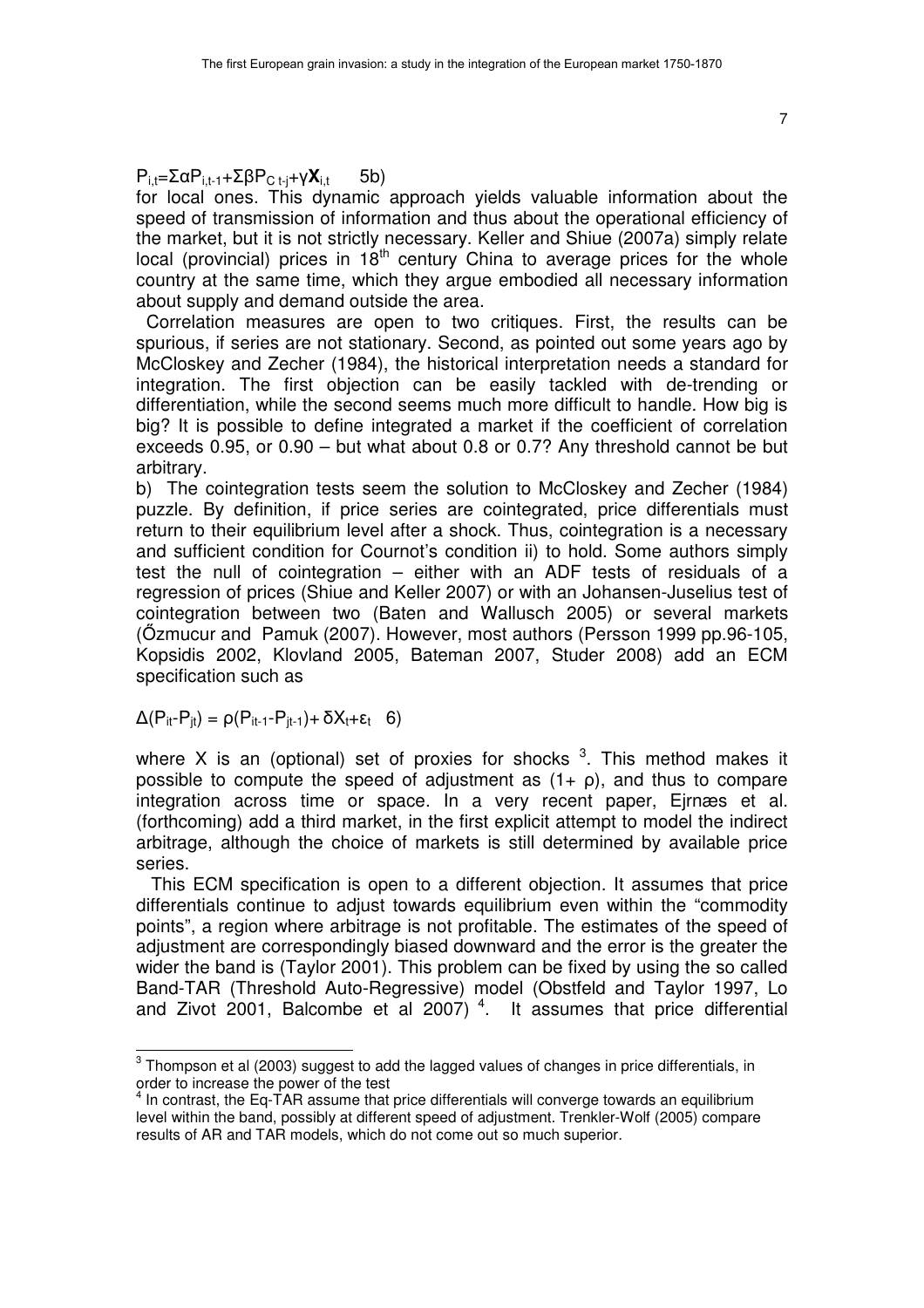converges only to the "commodity points", while they follow a random walk inside the band  $-$  i.e.

$$
\Delta(P_{it} - P_{jt}) = \varepsilon_t \n\Delta(P_{it} - P_{jt}) + \varepsilon_t \n\begin{cases}\n\text{if } (Pi - P_{j}) > \tau_{ij} \\
\text{if } |Pi - P_{j}| < \tau_{ij} \\
\text{if } |Pi - P_{j}| < \tau_{ij}\n\end{cases}
$$
\n
$$
\Delta(P_{it} - P_{jt}) = \varepsilon_t \n\Delta(P_{it} - P_{jt}) + \tau_{jt} + \varepsilon_t \n\begin{cases}\n\text{if } (Pi - P_{j}) < -\tau_{ij} \\
\text{if } (Pi - P_{jt}) < -\tau_{ij}\n\end{cases}
$$

 The algorithm orders all pairs of price differentials by size and uses a gridsearch procedure to find the one which maximizes the discontinuity. This pair is assumed to be the best estimates of transaction costs  $\tau_{it}$  and  $\tau_{ii}$  (the two need not be equal). The possibility to estimate transaction costs, on top of the speed of adjustment makes these models particularly appealing for historians, who have little information on these costs. Indeed, Band-TAR models have been used to study integration of wheat markets in Russia (Goodwin and Grennes 1998), France (Ejrnæs and Persson 2000), interwar Poland (Trenkler and Wolf 2005) and in the whole Atlantic economy in the "long" century (Jacks 2005), of butter market in 19<sup>th</sup> century United States (Goodwin et al. 2002), and even of financial markets in the Middle Ages (Volckart and Wolf 2006).

 Agricultural economists have employed another method, the parity bound model (Spiller and Wood 1988, Baulch 1997, Park et al 2002, Negassa and Myers 2007), which however is not popular at all among economic historians (Spiller and Huang 1986 being a solitary exception). By definition, price differentials can be equal, lower or higher than transaction costs –i.e.

| i) $P_{it} - P_{jt} = T_{ij} + \varepsilon_t$         | 8a) |
|-------------------------------------------------------|-----|
| ii) $P_{it}P_{jt} = T_{ij} + V_t + \varepsilon_t$     | 8b) |
| iii) $P_{it} - P_{it} = T_{ij} - V_t + \varepsilon_t$ | 8c) |

The parity bound model attributes probability 1- $\lambda_1$ - $\lambda_2$ ,  $\lambda_1$  and  $\lambda_2$  respectively to these three regimes, and estimates them under the assumption that  $v_t$  is normally distributed but only positive (i.e. that its distribution is truncated at zero). This is tantamount to assume that large deviations from parity are less likely than small ones – i.e., in economic terms that arbitrage is more likely far away from the commodity points.

 c) The use of volatility-based measures was pioneered by Weir, in a rather neglected paper on famines in  $18<sup>th</sup>$  century France (1989). He argued that arbitrage dampened the effect of local shocks (mostly from harvests) and thus that the more integrated the market was, the less volatile prices had to be. Weir used a rather user-unfriendly measure of variance of raw prices, which since then has been almost entirely neglected (Jacks 2004 being the only exception). Other authors have followed his idea, with more standard measures of volatility, such as deviations from a moving average of prices (Reher 2001, Bateman 2007), or residuals around a regression of prices over time (Persson 1999, Shiue and Keller 2007). But the idea itself is questionable, as it implies that the size and number of shocks remained constant over the period. This might not be the case. From one hand, the size of local harvest-related shocks can decline thanks to technological progress, and from the other integration itself could expose the market to shocks originating in far-away areas.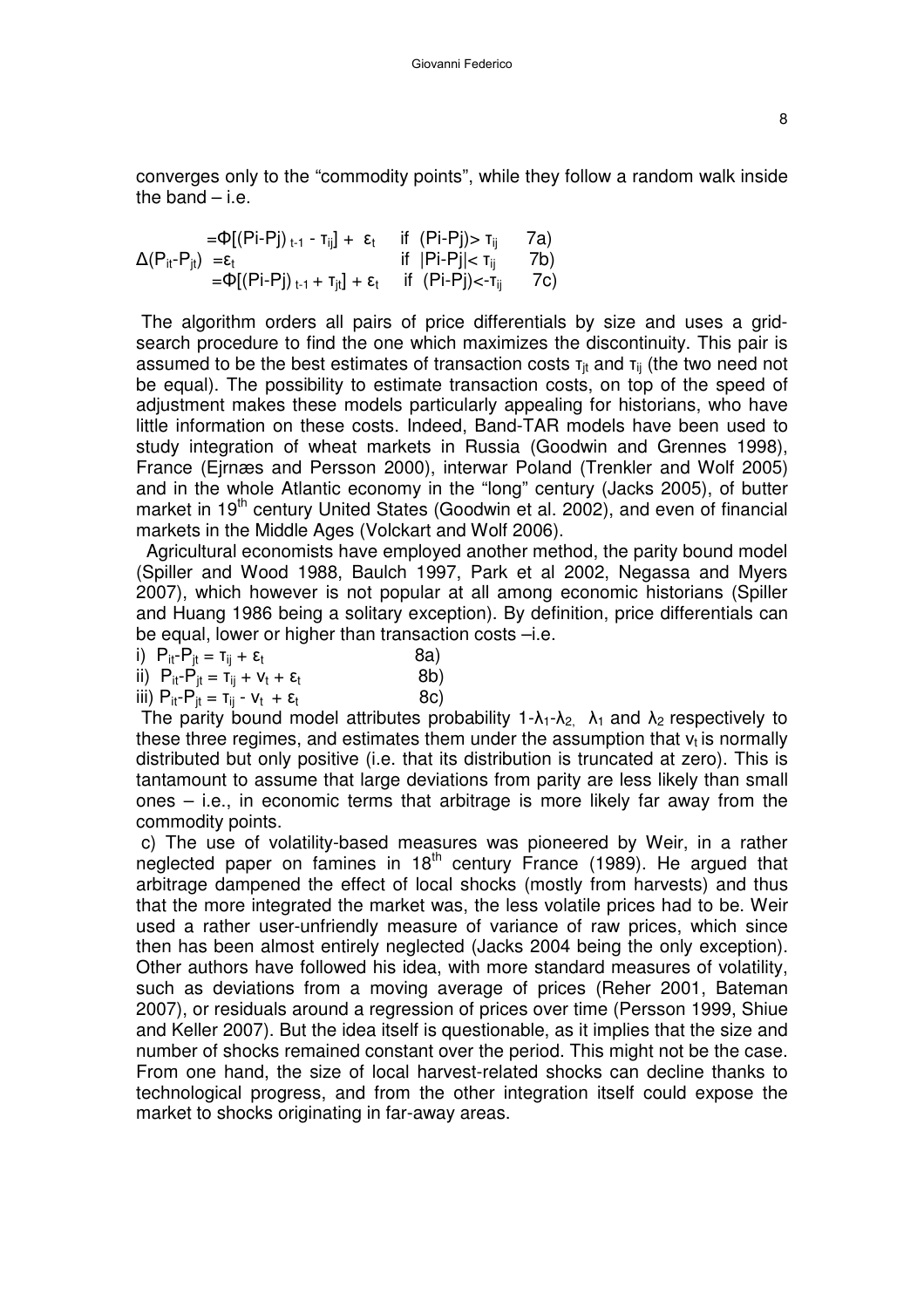9

 An alternative is to measure volatility of relative prices. It is bound to be negatively related to the width of "commodity points". The wider the "commodity points" are, the more likely that a given shock does not trigger arbitrage, and therefore that price fluctuations in different markets are independent. Pursuing this idea, in a famous paper on the effect of Canada-USA border, Engel and Roger (1996) measure integration as

 $V = (1/t[\Sigma_{t=1}^{t}(\log (P_{it}/ P_{jt}) - \log (P_{it-1}/ P_{jt-1}))^{2}]^{0.5})$  9)

 i.e. with the standard deviation of differences in logs of relative prices between two markets. Later, Engel and Rogers (2001) and Parsley and Wei (2001) have suggested slightly different versions of this measure. The former considers variability across goods in the same market as well as across markets, the latter compute variability from residuals of a regression of changes in price differentials between cities. In spite of its popularity among economists, the Engel-Rogers index has failed to raise much enthusiasm among historians. At most, it has been used for comparative purposes (Shiue 2005, Trenkler and Wolf 2005 and Federico 2007).

**2.3** All the measures discussed so far assume that i) the frequency of observations fits well the timing of the adjustment process and ii) transaction costs over the estimation period are constant or, if estimated in log form, change proportionally to prices, as implicit in the iceberg approach to modeling trade costs<sup>5</sup>. The violation of either assumption can bias the results.

i) The consequences of a misfit between data frequency and adjustment lag have been thoroughly analyzed by Taylor (2001). He compares the results of estimating the same AR model with actual data and averages over a period of time (e.g. with a weekly average of daily prices). He shows that averaging biases upwards the half-life of shocks (downwards the speed of adjustment) and that the error is potentially boundless if the number of periods exceeds the half life of the shock (e.g. if the model is run with monthly data, while shock adjust in one week). He also shows that running the model with actual prices, even if observations are staggered over time, yields unbiased – even if not so accurateresults.

 ii) The consequences of neglecting changes in transaction costs are fairly evident. The Engel-Roger measure would mix different levels of volatility, weighted according to the duration of each regime. The Band-TAR model would return anyway a single pair of thresholds, even if the correct number should equal to n+1, where n is the number of changes. As a rule, ceteris paribus, if changes in transaction costs are evenly distributed in time, the bias is the less likely the more frequent the data are and the fewer observations are necessary to use a given technique. One hundred observations correspond to 15-20 weeks with daily data, but to more than eight years with monthly ones. The

 5 This hypothesis holds true in some cases (e.g. the ad valorem duties), but not in general. Some costs might be vaguely related to prices (e.g. transport costs depend on wages, and these latter are affected by prices of wage goods), while others, such as railway fares or specific duties, are surely independent from prices at least in the short to medium run.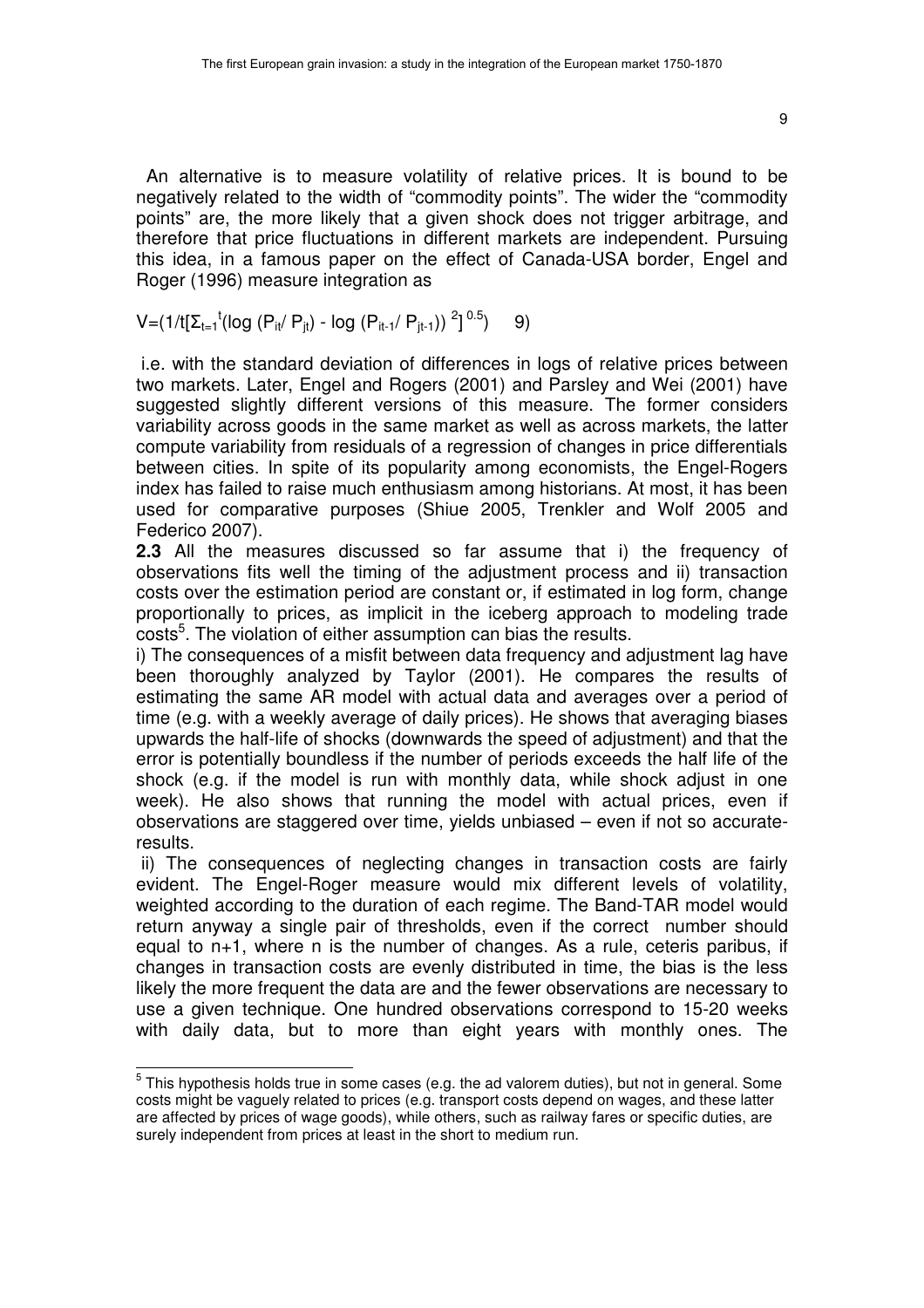cointegration-based measures need more observations than the correlationbased or the volatility ones, and thus are more sensitive to this bias.

 Both these problems can be tackled empirically, at least in principle, with the right data. For instance, were both actual price at a specific date and monthly averages available, an admittedly unlikely case, it would be possible to run first the model with actual prices in order to estimate the unbiased adjustment lag and then, if by chance adjustment takes exactly one month, re-run the model with monthly averages to increase the precision of the estimate. If the number of observations is large enough relative to the minimum requirements, authors can explore changes in transaction costs. They can investigate the effect of some specific event by imposing a priori a break in series at the relevant date. For instance, Goodwin et al. (2002), in their work on the market for butter, choose 1895, the year of the introduction of refrigerated cars on American railways. If there is no a priori information about the timing of changes in transaction costs, authors can let data speak for themselves, by using rolling windows. Their length, and thus ultimately the accuracy of estimates, depends on the frequency of the data. Jacks (2005), with monthly prices of wheat in Europe, is forced to cover ten years at a time, while Canjels et al (2004), with their daily data on exchange rates, can afford to run rolling window of 1500 observations, equivalent to five years. Recently Von Campenhout (2007) has proposed a modified TAR measure, with time-varying transaction costs  $6$ . The formula assumes the change to be linear over the period of estimation. This assumption may be realistic in some instances, but not in other: some of the changes can be discrete in time, as determined by events such as a change in trade policy or the opening of a new railway line.

**2.4** The real weakness of the standard approach to market integration lies however not in the empirical details of estimation but in its theoretical foundations (Machlup 1977, Fackler-Goodwin 2001). Its roots can be traced back to the work by the French economist and mathematician Cournot. In his 1838 book, Recherches sur les principles mathematiques de la theorie des richesesses, he defined an integrated market as "an entire territory of which the parts are so united by the relations of unrestricted commerce that prices take the same level throughout with ease and rapidity" (quoted by Spiller and Huang 1986 p.131 [emphasis added]). In other words in an integrated market i) the equilibrium level of prices must be equal (the famous law of one price or LOP for short) and ii) prices must return quickly to their equilibrium level after any shock. Both conditions are necessary but not sufficient. A market should not be called integrated if equilibrium prices differ and/or if deviation from equilibrium last for long.

 The standard approach to "integration" deals only with one of these conditions, the second one. Indeed, condition 1) would hold with any level of price differential, no matter how large it is and thus it cannot test the law of one price.

 6 The equivalent of condition 7a) in his model is

 $\Delta (P_{it}-P_{it}) = \Phi[(Pi-P_{i})_{t-1} - \theta_{ii}] + \Phi^{*}t^{*}[(Pi-P_{i})_{t-1} - \theta_{ii}] + \epsilon_{t}$  if  $(Pi-P_{i}) > \theta_{ii}$ 

Where  $\theta_t = \theta_0 + [(\theta_T - \theta_0)/T]^2$ t. Thus transaction costs are assumed to increase linearly from  $\theta_0$ to  $\theta_{\tau}$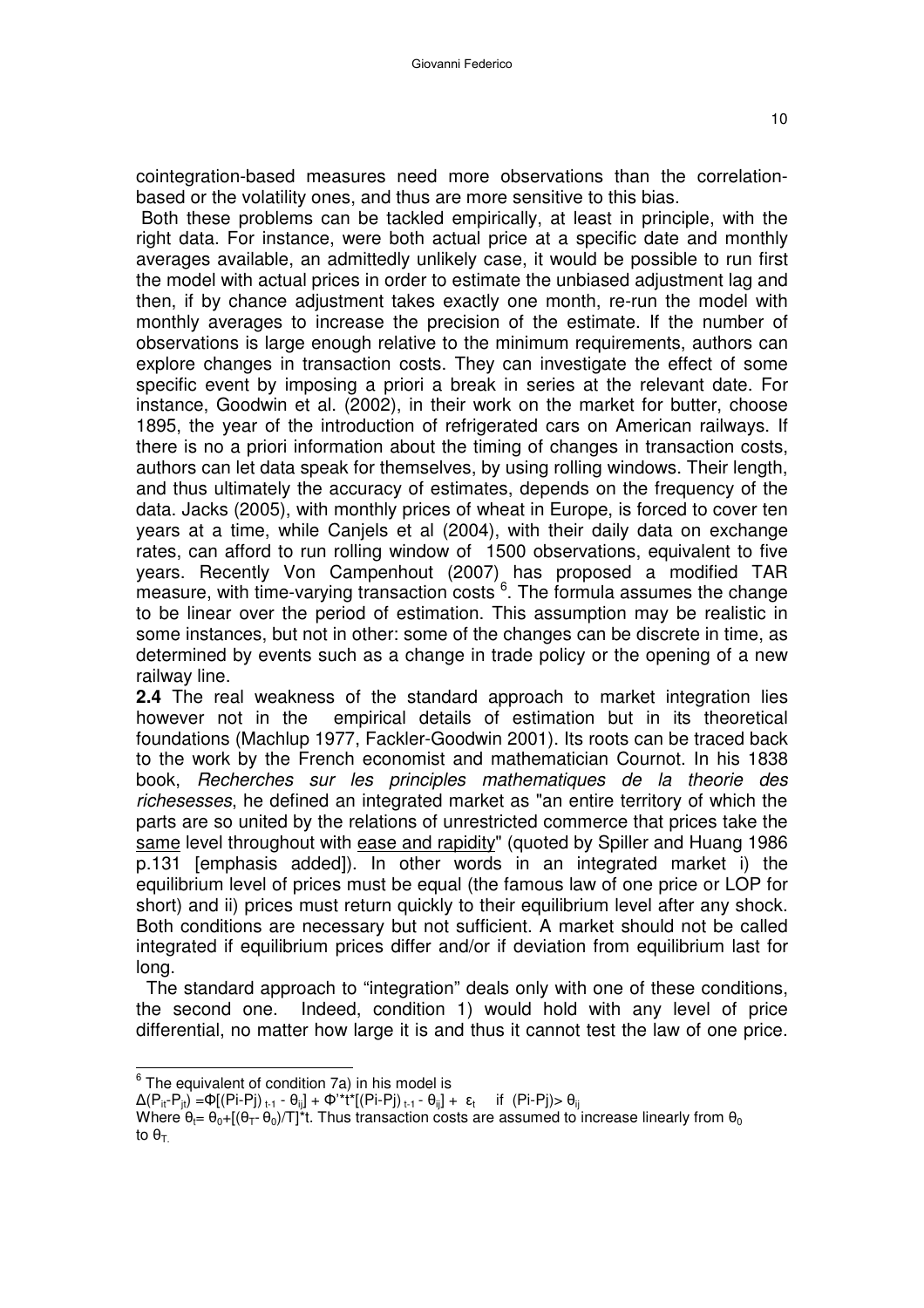The meaning of Cournot's second condition can be better appraised by framing it in the theory of market efficiency, which was developed by financial economists in the 1960s. In Eugene Fama's words "a market in which prices always "fully reflect" available information is called "efficient"" (1970 p.383). Rational traders would exploit any type of information, provided that gains from trading exceed marginal costs of the transaction. Fama distinguished three forms, or levels, of efficiency, according to the nature of information available to traders

a) "weak form", where the set of available information consists only in prices in other markets

b) "semi-strong", where the set includes also other publicly available information

c) "strong", where it includes all relevant information – including the reserved ones

 This definition of efficiency refers exclusively to the use of information, and thus it should be kept distinct from "operational" efficiency, which depend on fees, liquidity, supply of credit and any other feature of the market which determine the transaction costs (Houthakker and Williamson 1996 p.130)

 The concept of "efficiency" has spawned a huge empirical literature about financial markets with mixed results (Malkiel 2003, Shiller 2003). Scholars have tested whether prices of assets behave as random walk (i.e. future prices are not predictable from past ones), whether differences between spot and future prices are not systematic (intertemporal efficiency), whether share prices are consistent with expected dividends and so on. The standard reference works on the efficient markets hypothesis totally neglect commodity markets (Dybvig and Ross 1987, Blake 2000, Lo 2006), but the concept of efficiency can be easily extended to them. Indeed, Hamilton (1992) and Mc Kenzie and Holt (2002) have tested the intertemporal efficiency of commodity markets, during the Great Depression and in 1960-2000. This specific test is meaningful only in presence of future markets, but clearly any violation of "commodity points" entails a "weak" inefficiency, in Fama's taxonomy. As long as price differentials exceed the commodity points, traders would not be exploiting fully information about prices and costs of transaction and would be foregoing opportunities for arbitrage. In other words, the standard approach to market integration tests whether the market was "weakly" efficient. By definition, it overlooks the possibility of "semi-strong" efficiency. The nature of the process of adjustment in the two cases can be illustrated by two simple graphs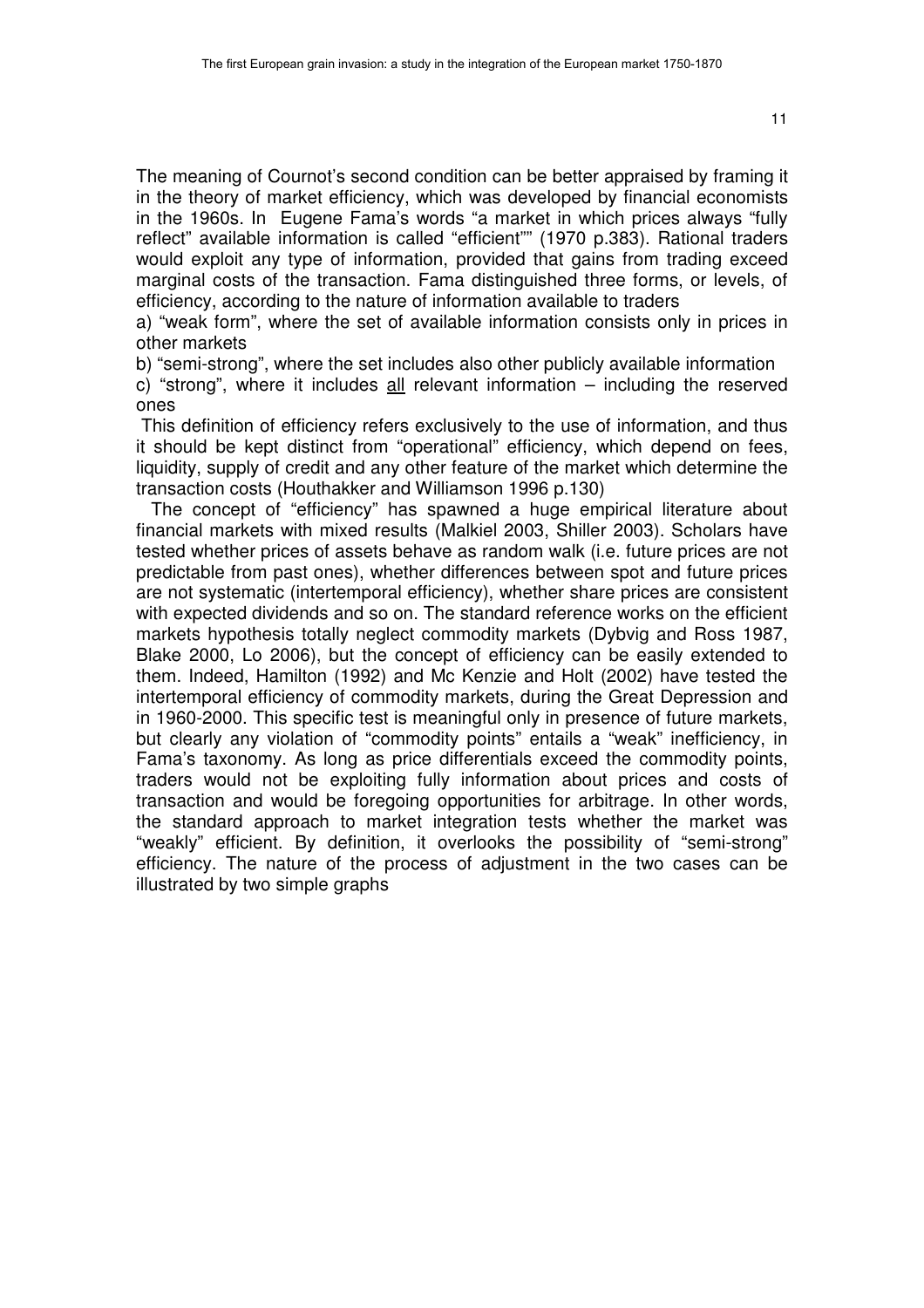## Graph 1 Price adjustment under the "weak efficiency" hypothesis

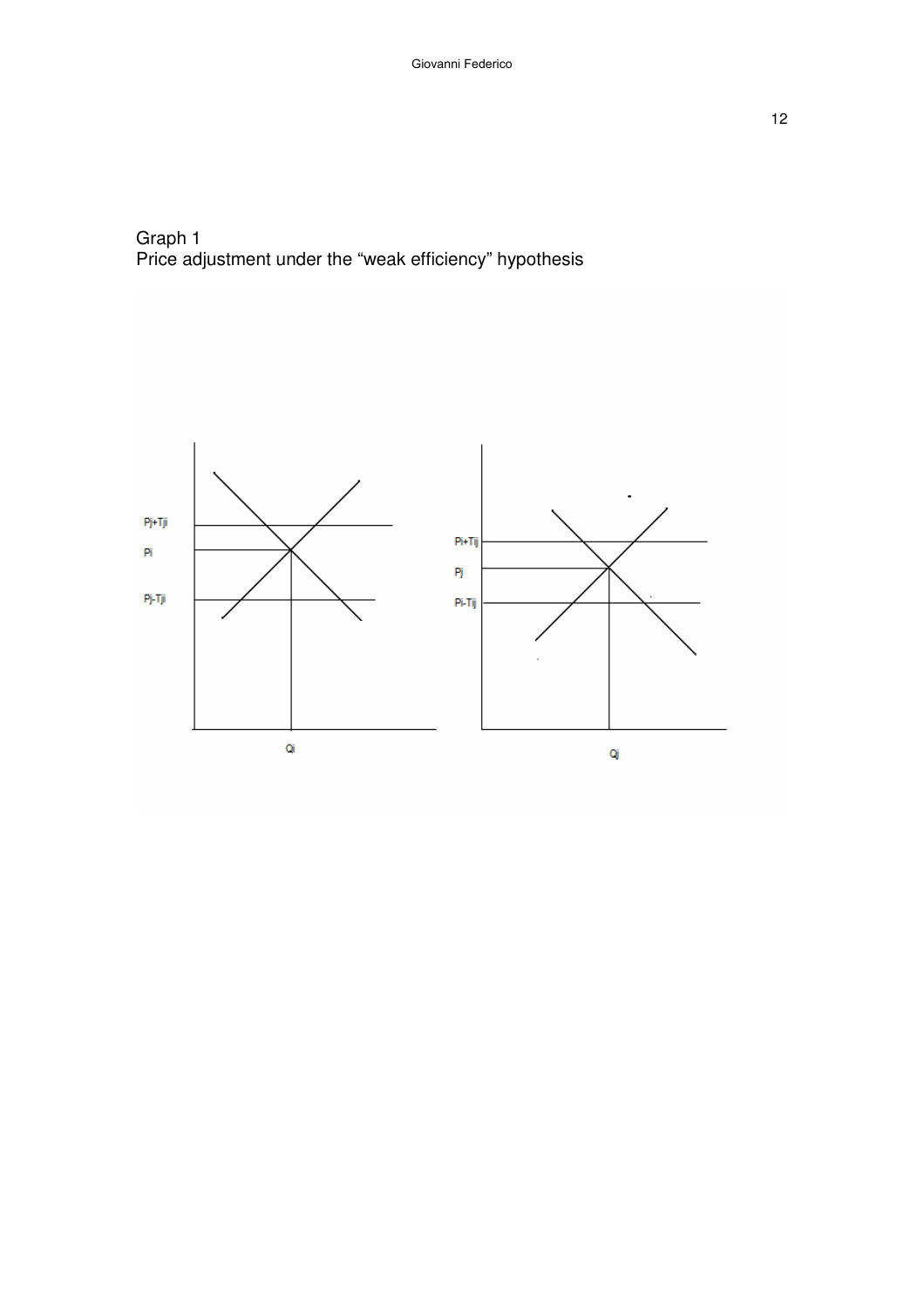Graph 2 Price adjustment under the "semi-strong efficiency" hypothesis



13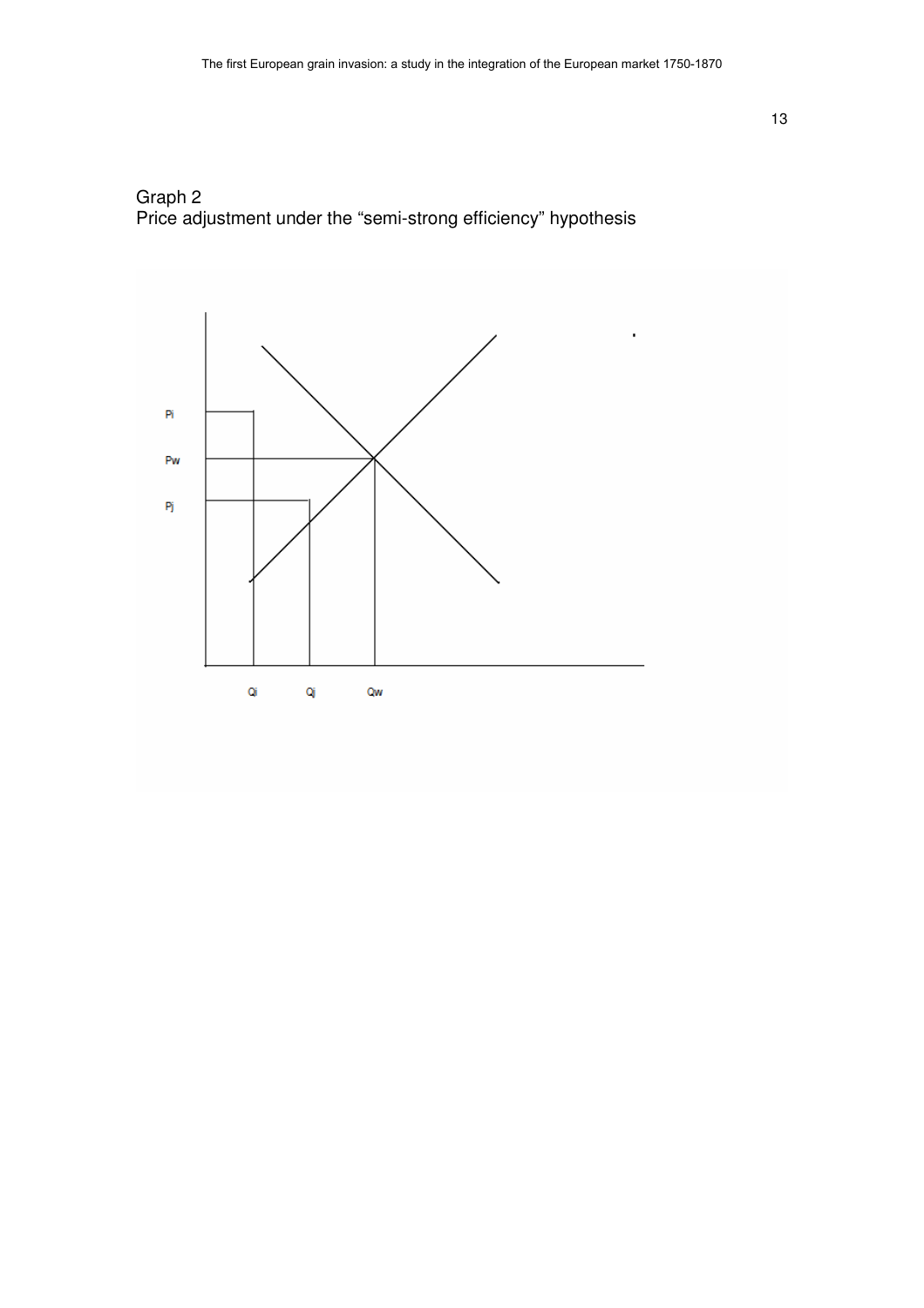Graph 1 considers the case of a "weakly efficient" market. Prices in each market are determined by local supply and demand and constrained by arbitrage not to exceed "commodity points". In contrast, in a "semi-strongly" efficient market (Graph 2) the "world" price Pw is determined by world supply and demand. By definition the "world" supply must be equal to the sum of quantity traded in all markets (Qi+Qj=Qw). There is not a corresponding condition for prices. The "world" price  $(P_W)$  does not correspond to price in any specific location, while prices in each location are determined by the flow of information. However, the difference between market prices in different locations, Pi and Pj, is still constrained by market-specific "commodity points". The difference between PW and actual market prices depends on transaction costs among all pairs of markets and on the flow of information. If (rational) traders in both markets have the same information about shocks, prices might adjust before reaching the "commodity points". This information need not be accurate or abundant: a rumor about a crop failure can spread faster and more widely than the news about a price rise in any specific market.

 The difference between "weakly" and "semi-strongly" efficient markets can be illustrated by tracing the response to an exogenous shock which hits the i-th market at time  $t_0$ . Let's define

 $t_{ai}$  and  $t_{ai}$  as the minimum time for adjustment of prices in the two markets (I and J)

t<sub>i</sub><sup>s</sup> as the minimum time for transmitting the information about the shocks from I to J

 $t_i^p$  as the minimum time for transmitting the information about prices from I to J

 $t<sub>g</sub>$  as the minimum time for physical transportation of goods,

The price differential would return to the equilibrium

- a) in a "semi-strongly" efficient market, when the information about the shock reaches  $J - i.e.$  at time  $T = t_0 + t_i^s + t_{aj}.$
- b) in "weakly" efficient market when the information about the price change in I reaches J – i.e. at time T=t<sub>0</sub>+ t<sub>ai</sub> + t<sub>aj</sub>+ t<sub>i</sub><sup>p</sup>
- c) in an (partially) inefficient market, when arbitrage is completed i.e. when goods physically reach J– i.e. at time T=t $_0+$  t $_{\rm ai}+$  t $_{\rm aj}^{\rm S}+$  t $_{\rm g}$
- d) in a totally inefficient market prices would never adjust or adjust after an arbitrarily long period ε – i.e. T= t<sub>0</sub>+ t<sub>ai</sub>+ t<sub>aj</sub> + t<sub>i</sub><sup>s</sup>+ t<sub>g</sub>+ ε

One should note two implications. First P<sub>J</sub> might adjust earlier than P<sub>I</sub>, if  $t_0 + t_i^s$ +  $t_{aj}$  >  $t_0 + t_{ai}$ . – i.e. if market J is more operationally efficient than I and the difference in speed of reaction is greater than the time of transmission of information. Second, all shocks, even those too small to push  $P_1$  beyond the "commodity points", would affect P<sub>J</sub> via their effect on the "world" price. In this framework, the speed of adjustment can decrease as a consequence of an improvement in the operational efficiency of each market (i.e. a decline in tai and/or  $t_{ai}$ ) or across markets (a decline in  $t_{is}$  or  $t_a$ ), but also of a change in the informational efficiency – i.e. a move from "weak" to "semi-strong" efficiency. The standard framework for testing information assumes a constant level of informational ("weak") efficiency and thus attributes the whole change in speed to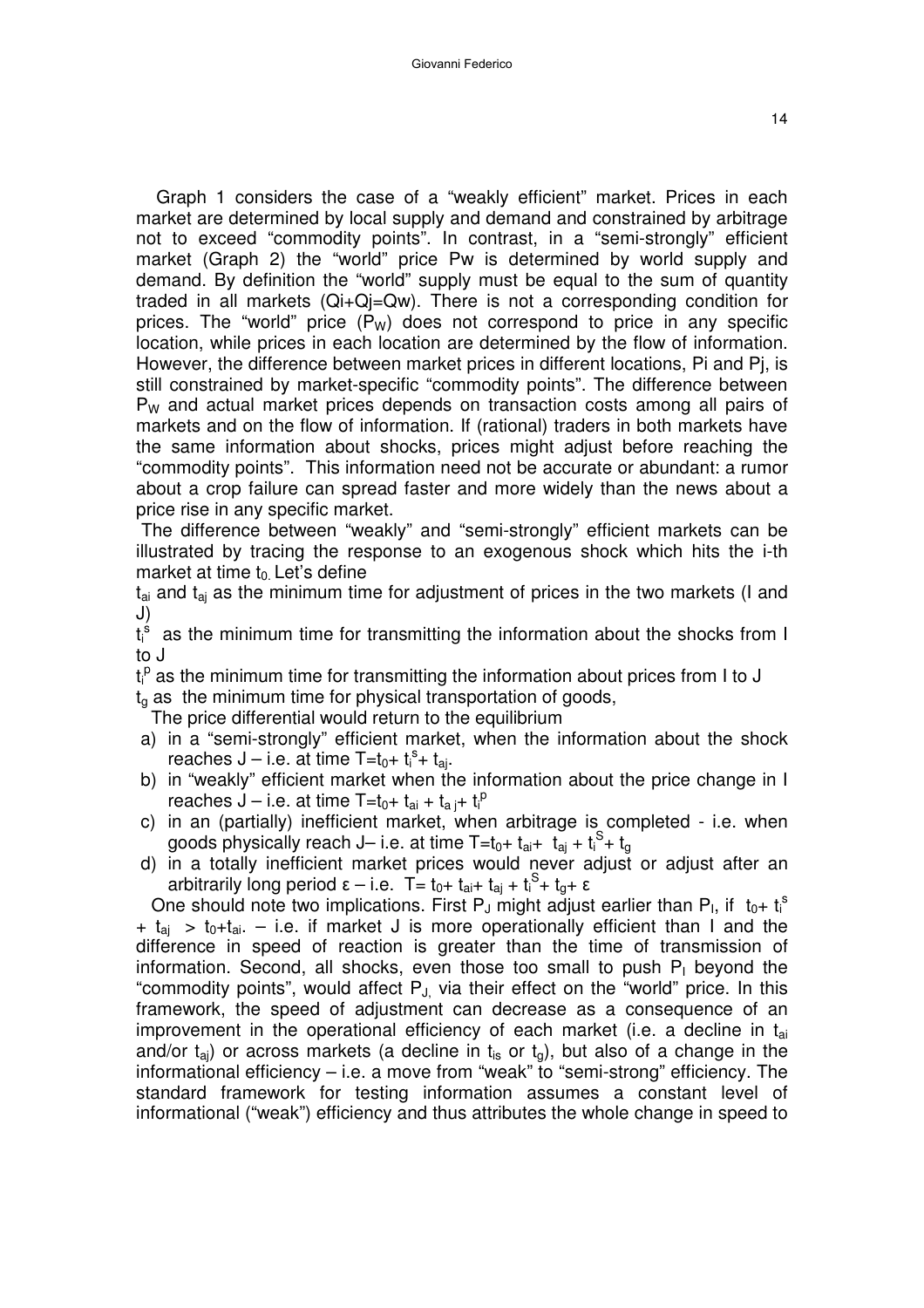the improvement of operational efficiency. But it could be possible to start from the alternative assumption of a constant level of operational efficiency and attribute the same movement entirely to changes in informational efficiency.

**2.5** Consistently with the theoretical framework, most measures of "integration" simply ignore absolute prices and the law of one price. Two price series can be perfectly correlated or cointegrated even if their absolute level differs widely. One can argue that the Band-TAR model is different, as it yields estimates of "commodity points". Indeed, Jacks (2006) in a widely admired paper, has used his own estimates of thresholds and speed of adjustment as dependent variables to explore the causes of integration. Yet, the estimated thresholds can measure actual transaction costs only under very stringent conditions, even if they are constant. In fact, the grid search procedure for Band-TAR assumes that some observations are inside and some outside the "commodity points". Therefore, in general, the estimated thresholds would measure of transaction costs if i) the market is "weakly" efficient, ii) shocks are big enough to push prices, at least sometimes, beyond the commodity points and iii) indirect arbitrage with a third market does not prevent prices to reach the true "commodity points" for that specific pair of markets<sup>7</sup>. If the market is inefficient, price differentials would remain permanently outside the "commodity points" and the optimally selected thresholds would overestimate the true transaction costs. Symmetrically, the estimated thresholds would underestimate the costs if prices differentials remain within the "commodity points", because the shocks are very small or the market is "semi-strongly" efficient or indirect arbitrage constraints the movements of price differentials<sup>8</sup>. A case in point seems to be the "gold points" in late 19<sup>th</sup> century. The econometric estimates by Canjels et al (2004) come out to be significantly lower than direct compilation by Officer (1996). The divergence might reflect either rational behavior by traders, who expected the rate to return towards parity, as suggested by Officer himself (1985) or indirect arbitrage via Paris, as recently hypothesized by Coleman (2007). In short, as argued by Anderson and von Wincoop (2004), it is impossible to infer the level of transaction costs from information about prices only.

**2.6** The focus on efficiency instead of on LOP is somewhat unfortunate. The issue is surely of the highest interest in financial economics as the discovery of any regularity in the behaviour of shares could open prospects for huge gains. Discovering that 19<sup>th</sup> century wheat traders overlooked potential gains from arbitrage is surely interesting but it would change our interpretation of long-run growth only if inefficiency was so serious as to prevent adjustment to major shocks. It seems much more interesting to know whether the equilibrium level of prices differed among areas, as prices determines the decisions of millions of producers and consumers.

 $\frac{7}{7}$  In the case of trading markets, these conditions are replaced by a more general one – i.e. that the market is efficient. In this case, as said, traders are bound to lose both if price differentials are not exactly equal to transaction costs. In principle, one could test efficiency simply by comparing differentials with transaction costs. However, this exercise would be meaningful only if trade is surely going on at those prices, and this condition is very difficult to ascertain.<br><sup>8</sup> See van Campaphout (2007) for a gimilar exitisiam of the parity bound madel

See von Campenhout (2007) for a similar criticism of the parity bound models.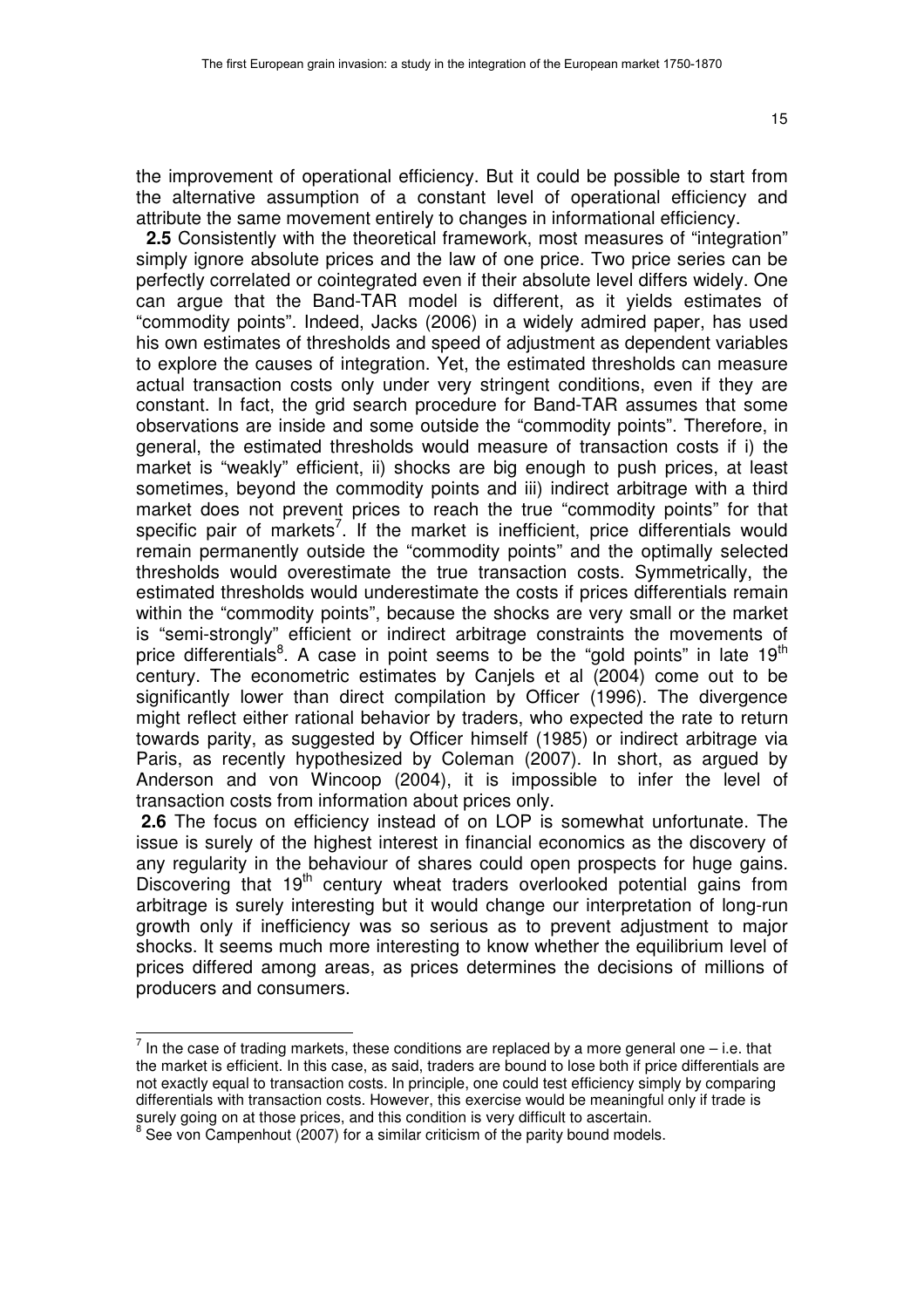The relevance of price level must not have escaped historians. Why have they, by and large, neglected the issue? They might be concerned by the poor quality of the data. For instance, Baten and Wallusch (2005) candidly admit that they have opted for a cointegration approach because they find it difficult to convert of prices in a common currency. But this cannot be the only problem: as the next Section will show, the conversion is surely time-consuming and fraught with potential pitfalls but not impossible. In all likelihood, the comparison of prices is hampered also by the McCloskey-Zecher (1984) problem – the difficulty to specify a realistic standard for integration. Taken literally, the law of one price is almost never met: prices could be perfectly equal only if transaction costs are nil – and this case is not terribly plausible, to say the least. Some authors (Stigler and Sherwin 1985, Barrett and Li 2002, Ejrnæs and Persson 2000) suggest to define "perfectly integrated" any market where price differentials equal transaction cost – i.e. to return to equation 1). But, as said, the condition would hold even if price differentials were very large, and thus the key insight of the law of one price would be lost. The best way forward is to adopt a dynamic setting, following the advice by O'Rourke and Williamson: "the best way to gauge that historical process of market integration is to measure the extent to which prices of the same commodities converge worldwide" (2004 p.109).

 Quite a few authors have followed this advice, often to provide a first map of integration before moving to (allegedly) more sophisticated techniques. Indeed, price convergence between pair of markets can be detected by looking at trends in price differentials (Metzler 1974) or in price ratios (O'Rourke and Williamson 1994, Froot et al 1995, Klovland 2005, Federico and Persson 2007, Federico 2007). In an interesting variant to this approach, Dobado and Marrero (2005) computes convergence towards a nationwide average, which might be construed as the "world" price in a "semi-strongly" efficient market. Furthermore, price differentials have been widely used as dependent variable in recent works on the causes of integration (Federico 2007, Keller and Shiue 2008).

 Pairwise comparisons, although sound from a theoretical point of view, become difficult to interpret for large data-bases, as the number of pairs increases exponentially with the number of series. Thus, instead of computing separate trends for each pair, Bateman (2007) estimates fixed-effect panel regression for all pairs of markets, which yields a single rate of convergence. The same result can be obtained also by measuring changes in dispersion over the whole database. The simplest measure of dispersion is the coefficient of variation at time t

CV<sup>t</sup>=DS/μ=(1/n[Σ(p<sub>i</sub><sup>t</sup>-μ<sup>t</sup>)<sup>2</sup>]<sup>0.5</sup>) / μ<sup>t</sup> (9)

Price converge if the coefficient  $\sigma$  in a log-linear regression with a time trend T

Log CV<sup>t</sup> = α+σT+ ε<sub>t</sub> 10)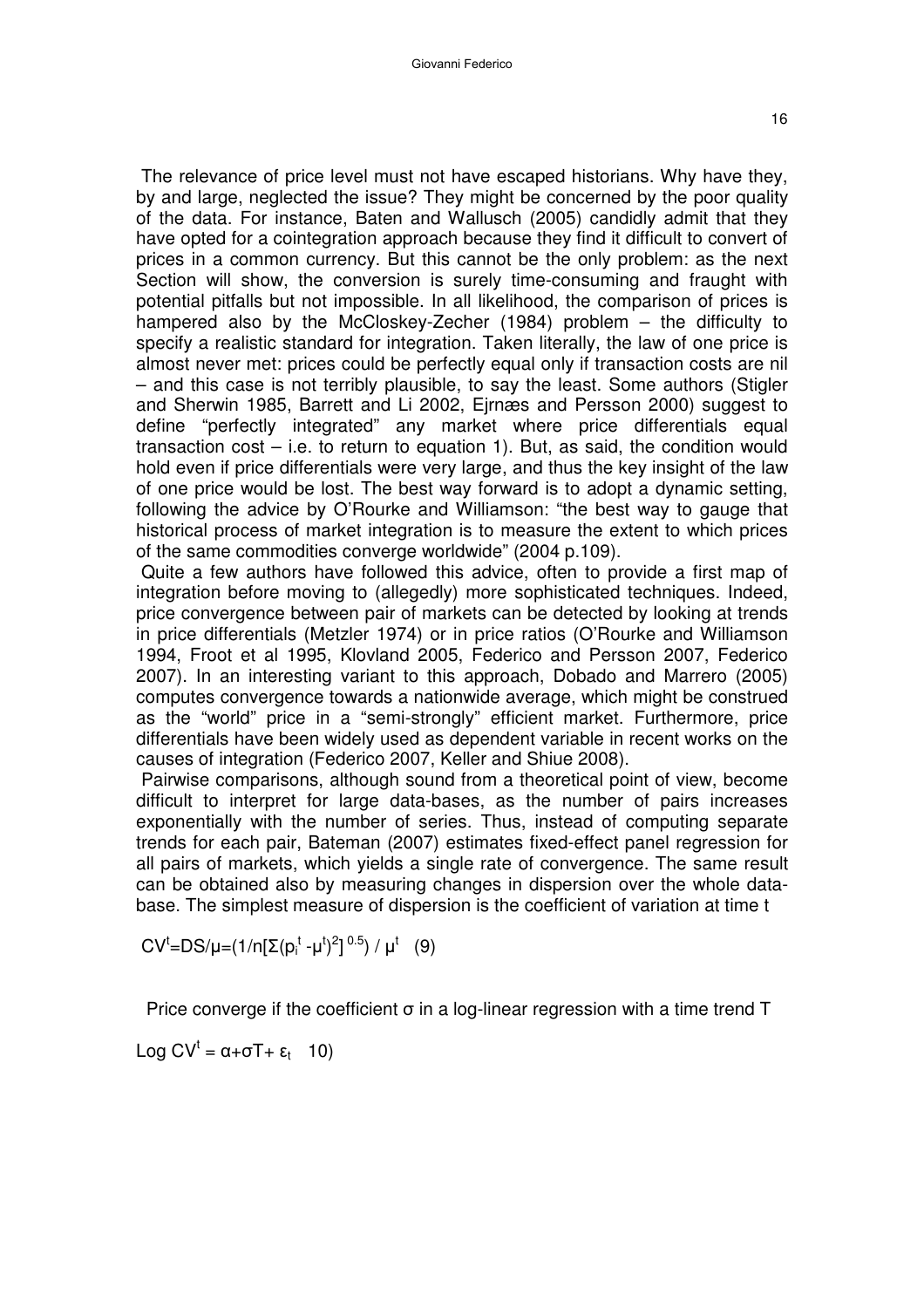is negative and significant <sup>9</sup>. It is possible to detect major changes in levels or trends in dispersion, with standard statistical tests for breaks in time series and then interpret the results with additional evidence.

An alternative to the coefficient of variation is Geary's index of spatial autocorrelation. First, markets are grouped according to distance (or some other criteria)<sup>10</sup>. Then, for each group the index is computed as

$$
C_{k} = \frac{(N-1)\Sigma_{i=1}\Sigma_{j=1} w_{ij}^{(k)} (p_{i}-p_{j})^{2}}{4J_{k}\Sigma_{i=1} (p_{i}-\mu)^{2}}
$$
 11)

where N is the total number of markets, J is the number of markets in the group and μ the average price over all markets and w is a dummy (one for markets within the group and zero otherwise). In a nutshell, the index is the ratio of the covariance within the group to the variance for all markets, suitably adjusted to take into account the number of markets in the group. The lower the ratio, down to zero, is the more integrated the group is relative to markets outside the group. The Geary index has been used in historical research only by Shiue (Shuie 2005, Keller and Shiue 2007b), while the coefficient of variation has a long tradition since the 1960s (Friemdling and Hohorst 1969, Jorberg 1972) and its use is still fairly widespread (Knetter and Slaughter 1999, Toniolo et al 2003, Jacks 2004, Dobado and Marrero 2005, Őzmucur and Pamuk 2007, Federico and Persson 2007 Studer 2008).

 **2.7** Arguably, the coefficient of variation is the best measure of price dispersion, and thus of convergence. It is simple, intuitive and, as a single dimensionless figure, easy to compare across time and space. Unlike the Geary index, it does not need a preliminary allocation of markets to groups, while it can be computed with any subset of market which seems historically relevant. On the other hand, the coefficient of variation is sensitive to movements in absolute prices. If transaction costs remained constant, a price rise would narrow the "commodity points" and thus, in an efficient market, cause dispersion to fall. It would be rash to interpret this fall as a true process of "integration", if this latter is strictly defined as a consequence of falling transaction costs. Such a combination of growing prices and constant transaction costs is not terribly plausible for wage goods such as cereals. Anyway, from the point of view of agents, the effects are similar: for an Italian farmer, it did not matter whether prices of Russian wheat was falling thanks to technical progress in shipping or not growing enough because constant transportation costs accounted for a lower proportion of the increasing sale price. What mattered was whether he could match the prices of imported grain on his local market.

The coefficient of variation has two additional advantages.

 $\overline{a}$ 

 $9$  Őzmucur and Pamuk (2007) reject integration if the series of the coefficient of variation is not stationary. This method does not discriminate between convergence, divergence or pure random walk.

 $10$  For instance Keller and Shiue (2007b) divide markets in 18<sup>th</sup> century China in eight distance bands (from 0-200 to 1400-1600 km.) and then in three main regions.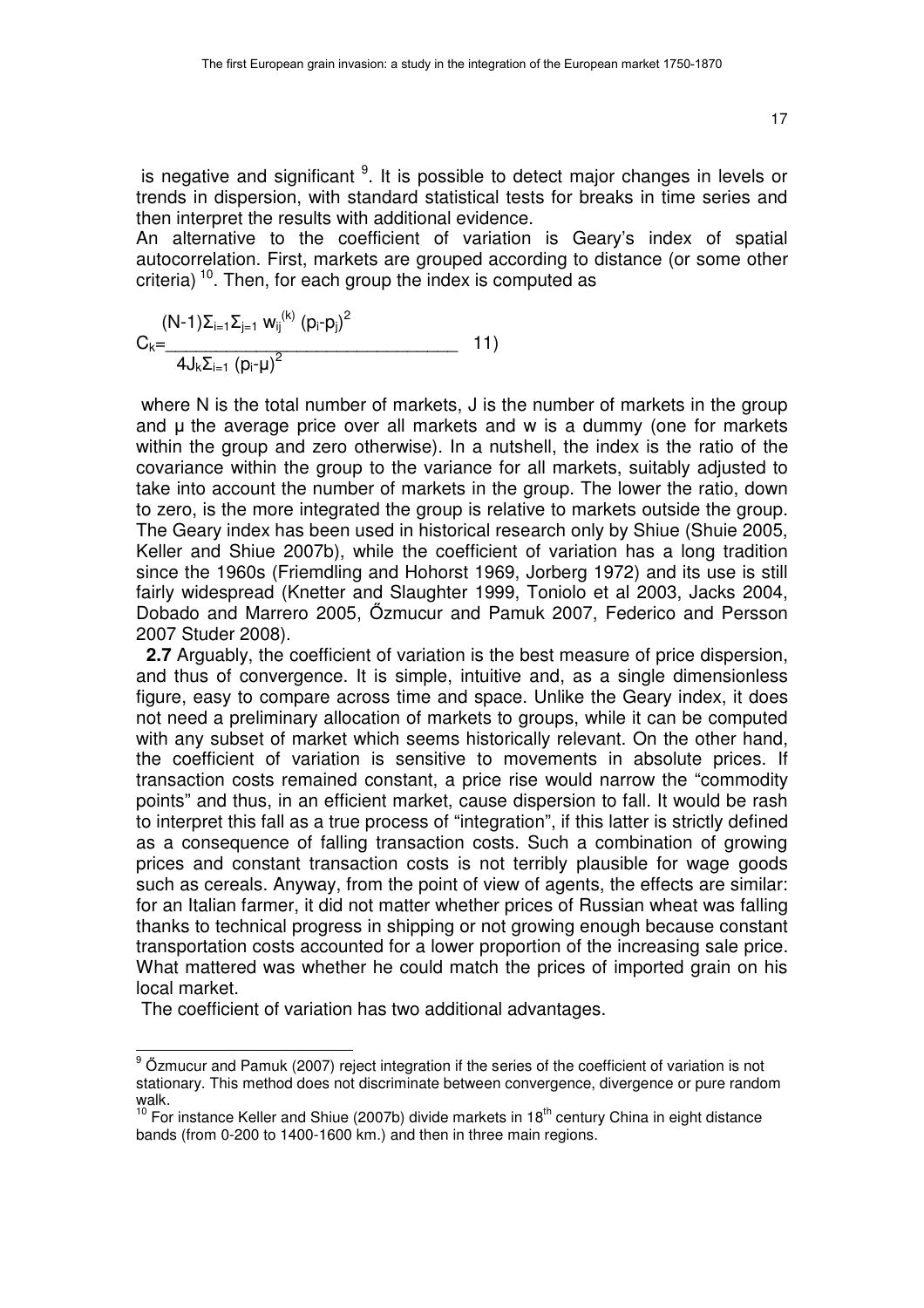a) it is fairly robust to errors in data, much more than pairwise comparisons (Persson 2004). Let's hypothesise that the registered price  $p_i$  for the i-th market in year t differs, for any reason, from the "true" one  $p_i^Q$ , which should refer to the same quality for all markets (hence the subscript). The coefficient of variation would be biased upwards if the quality of the traded quality is higher than the reference one in high-price markets (whose price is consistently higher than the quality-adjusted world price  $\mu_W$ ) or if it is lower in low-price markets – i.e. if

$$
(p_i - p_i^Q) > 0
$$
 and  $(p_i^Q - \mu_W^Q) > 0$  or  $(p_i - p_i^Q) < 0$  and  $(p_i^Q - \mu_W^Q) < 0$  12 a)

but it would be biased downwards in the opposite case –i.e. if

$$
(p_i - p_i^Q) > 0
$$
 and  $(p_i^Q - \mu_W^Q) < 0$  or  $(p_i - p_i^Q) < 0$  and  $(p_i^Q - \mu_W^Q) > 0$  12 b).

 Thus, if errors are randomly distributed, upwards and downwards biases should offset each other. Of course, the coefficient of variation might still be biased by large errors in some series, but the impact of any given error is the smaller the larger the data-base is. Furthermore, any error would affect only that year – so that the bias would affect the residual ε of regression 10), but not the estimated rate of convergence σ.

 b) the approach makes it possible to compute, with a variance analysis, the contribution of different groups of markets to changes in total dispersion. For instance, if markets are grouped according to political boundaries into two countries, 1 and 2, one can decompose total variance at time t as

Var<sup>t</sup> = 
$$
\sum (p_i^t - \mu^t w)^2 = [(\mu^t - \mu^t w)^{2*}n_1 + (\mu^t_{2} - \mu^t w)^{2*}n_2] + [\sum (p_i^t - \mu^t)^2] + [\sum (p_i^t - \mu^t)^2]
$$
  
(13)

where n is the number of markets and W (for "world") refers to all available series. The first term measures the change in dispersion between countries, the two others dispersion within each country. Comparison across time or space is easier if data are normalized by dividing variance by the number of markets times the average price:

 $Var^{t} = \sum_{i} (\mathbf{p}_{i}^{t} - \mathbf{\mu}_{i}^{t}w)^{2}/[(\mathbf{\mu}_{i}^{t}w \cdot \mathbf{n}_{i}^{t}w)] = [(\mathbf{\mu}_{i}^{t} - \mathbf{\mu}_{i}^{t}w)^{2*}\mathbf{n}_{1} + (\mathbf{\mu}_{i}^{t} - \mathbf{\mu}_{i}^{t}w)^{2*}\mathbf{n}_{2}] /[(\mathbf{\mu}_{i}^{t}w \cdot \mathbf{n}_{i}^{t}w)] + [\sum_{i} (\mathbf{p}_{i}^{t} - \mathbf{\mu}_{i}^{t}w)^{2*}\mathbf{n}_{i} + (\mathbf{\mu}_{i}^{t} \mu^t$ <sub>i</sub>) <sup>2</sup> ]/[( $\mu^t$ <sub>W\*</sub>n<sup>t</sup><sub>W</sub>)] +

$$
+ \left[ \sum_{i} (P^t_{2j} - \mu^t_{i})^2 \right] / \left[ (\mu^t_{W^*} n^t_{W}) \right] \tag{14}
$$

 The contribution of each component to total change can be measured by letting its variance to change and keeping the variance of all other components at their initial level. For instance, the contribution of domestic integration in country 1 (or Con(1)) can be measured by computing first the counterfactual total variance CVar (1) as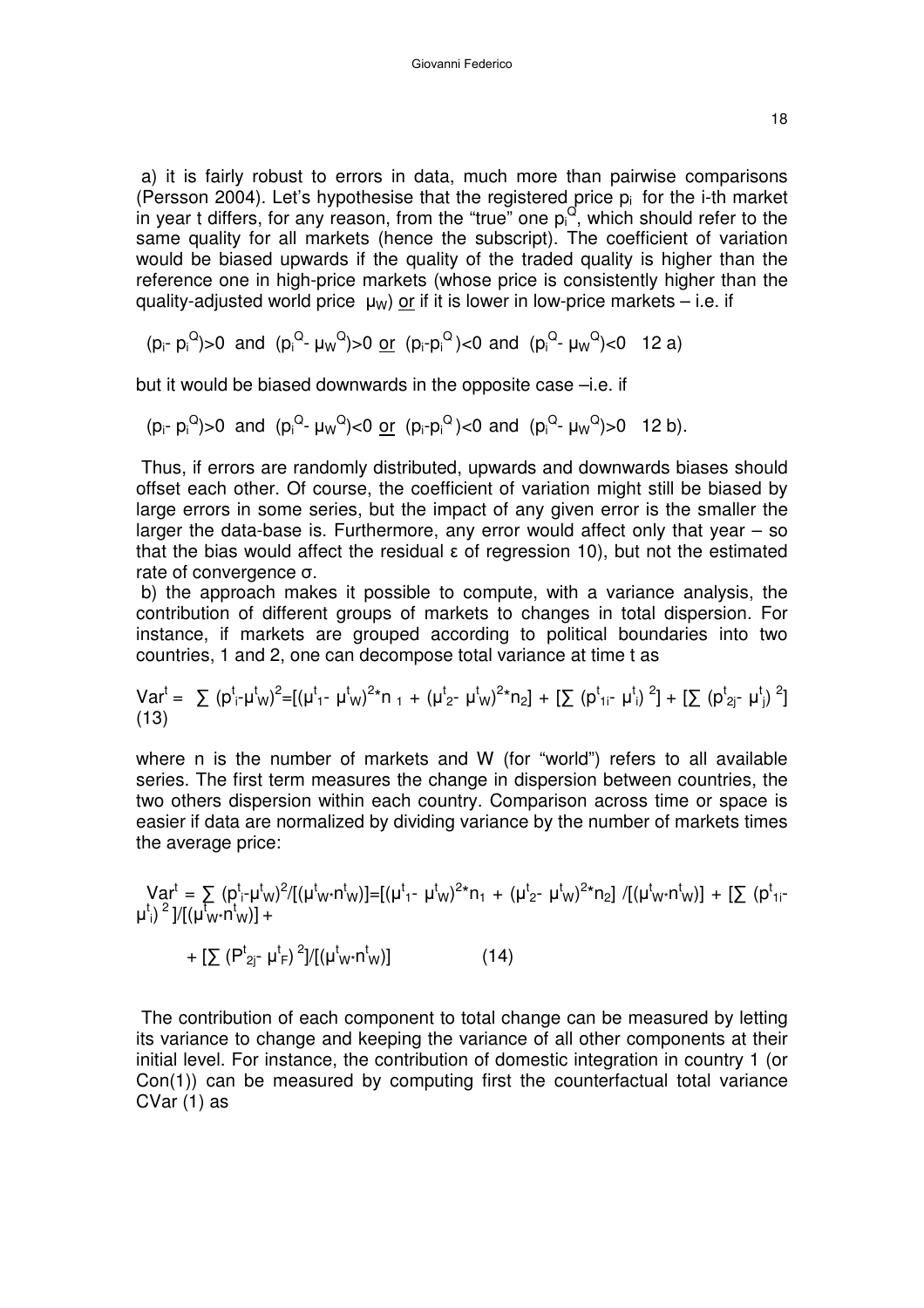$$
CVar (1)t = [( \mu01 - \mu0W)2 * n1 + ( \mu02 - \mu0W)2 * n2] / [( \mu0W *0W)] + [ \Sigma ( pt1 - \mut1) 2 ] / [( \mutW * ntW )]
$$

$$
+ \left[ \sum_{i} (p^{0}_{2j} - \mu_{2}^{0})^{2} \right] / \left[ (\mu^{0}_{W^{*}} n^{0}_{W}) \right] \tag{15}
$$

and then the ratio

Con(1) = 
$$
[CVar(1)^t - CVar(1)^0]/[Var^t - Var^0]
$$
 (16)

This method is highly flexible, as one can choose different dates and split the sample of markets in different groups according to the issue at hand. For instance, to study the impact of trade policy, one can add a further distinction between free-trade (FC) and protectionist countries (PC). In the case of four countries, the formula becomes, omitting time superscripts for simplicity

$$
Var^{t} = \sum (p_{i} - \mu_{W})^{2}/[(\mu_{W} \cdot n_{W})] = [(\mu_{FC} - \mu_{W})^{2} \cdot n_{FC} + (\mu_{PC} - \mu_{W})^{2} \cdot n_{PC}] / [(\mu_{W} \cdot n_{W})]
$$
  
+ 
$$
[(\mu_{3} - \mu_{FC})^{2} \cdot n_{3} + (\mu_{4} - \mu_{FC})^{2} \cdot n_{4}]/[(\mu_{W} \cdot n_{W})] +
$$
  
+ 
$$
[(\mu_{1} - \mu_{PC})^{2} \cdot n_{1} + (\mu_{2} - \mu_{PC})^{2} \cdot n_{2}] / [(\mu_{W} \cdot n_{W})] +
$$
  
+ 
$$
[\sum (p_{1i} - \mu_{1})^{2}] / [(\mu_{W} \cdot n_{W})] + [\sum (p_{2j} - \mu_{2})^{2}] / [(\mu_{W} \cdot n_{W})] + [\sum (p_{3i} - \mu_{3})^{2}] / [(\mu_{W} \cdot n_{W})]
$$

$$
+ \left[ \sum_{i} (p_{4i} - \mu_4)^2 \right] / [(\mu_W \cdot n_W)] \tag{17}
$$

 In (17), the first term measures the convergence (or divergence) between freetrade and protectionist countries, the second the convergence between the two protectionist countries (1 and 2) the third the similar convergence between the two free trade countries (3 and 4) and the remaining terms (last two lines) the "domestic" convergence within each country. Of course, the greater the number of series, the more detailed and thus historically insightful the grouping can be. This confirms that the larger the data-base is, the better.

#### 3) Sources and methods

 According to the rule stated at the end of the previous section, the research has aimed at collecting as many series of wholesale prices for wheat, rye or candle as possible, provided they do not refer to a specific date in the year (e.g. November 1). This collection has yielded 480 "basic" series for wheat, 243 for rye, 54 for tallow and 42 for wax candles (see the Data Appendix for a full list of sources and methods of processing). Most of them are taken from official sources (mercuriales and other enquiries), with a substantial contribution from private ones (mostly records of purchases by large institutions such as hospitals). Many authors convert the original data in silver for hectoliter, but quite a few

19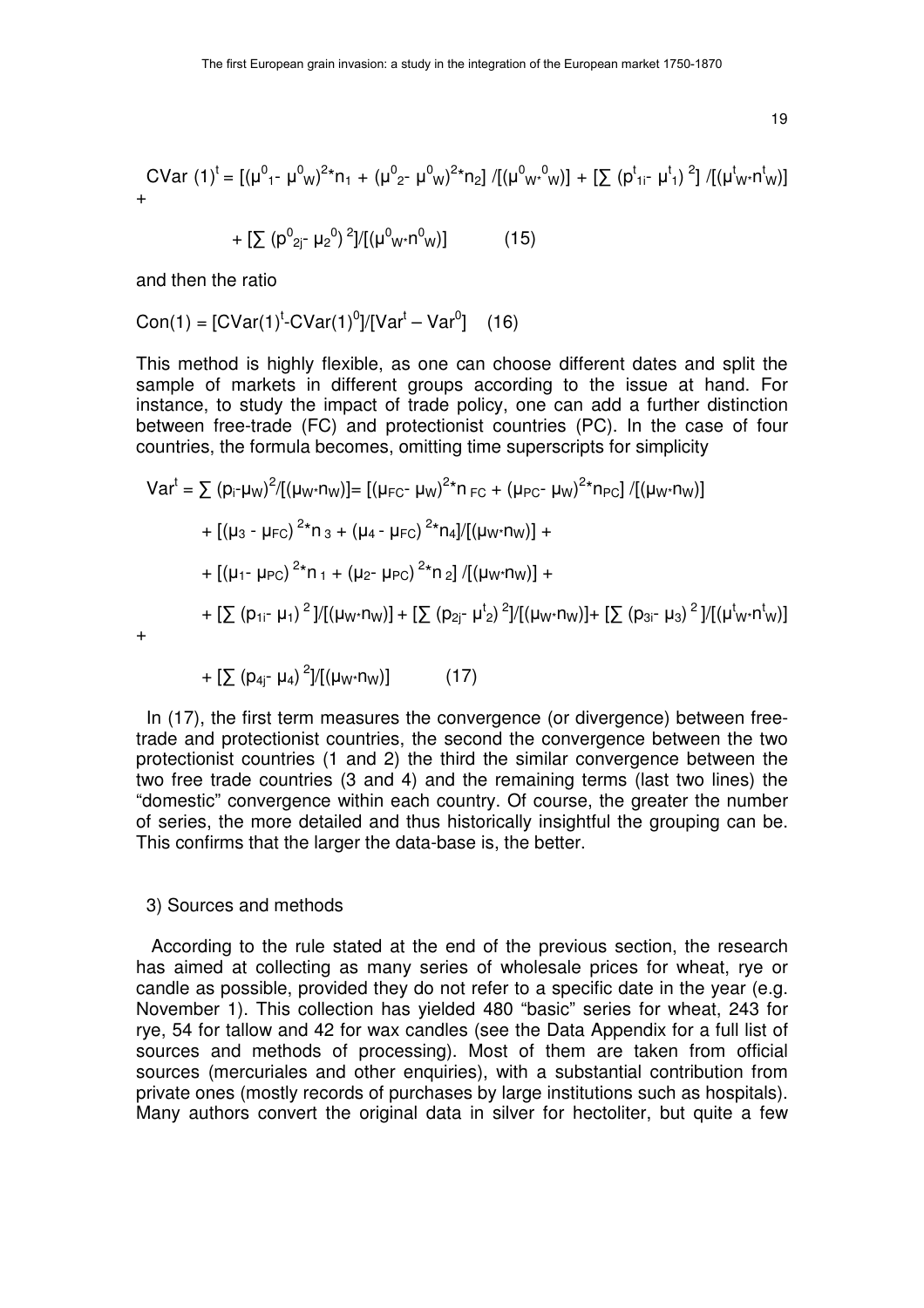report data local currency and weights. Thus, the first task is to convert all prices

into a common currency (pound sterling) and unit of measure (quintals for cereals, kilograms for candles). Unfortunately, very few series span the whole period 1750-1870. On the other hand data for the same market are often available from different sources, and so it is possible to piece together longer series. Sometimes data from different sources overlap in time and in a handful of cases the level of prices in the same year differs enough to cause a discontinuity if the series were pieced together. To avoid such discontinuities, the final series is obtained by interpolating or extrapolating one of them.

 This work yields a data-base of 300 "market" series for wheat and some 150 for rye. Each of them refers to a specific location - a city or, in the case of France after 1797, a department (Table 1).

## Table 1 Number of observations

|                                               | Period                 | Number<br><b>Series</b> | Years    | Number observations<br>Potential | actual       | %            |
|-----------------------------------------------|------------------------|-------------------------|----------|----------------------------------|--------------|--------------|
| Wheat<br>Data-base                            |                        | 304                     | 121      | 36784                            | 21372        | 0.58         |
| Samples<br>Long run<br>eighteenth<br>Late     | 1750-1870              | 113                     | 121      | 13673                            | 12850        | 0.94         |
| century<br>French wars<br>nineteenth<br>Early | 1750-1793<br>1789-1820 | 140<br>125              | 43<br>32 | 6020<br>4000                     | 5720<br>3797 | 0.95<br>0.95 |
| century                                       | 1797-1870              | 183                     | 74       | 13542                            | 13119        | 0.97         |
| Rye                                           |                        |                         |          |                                  |              |              |
| Data-base                                     | 1750-1870              | 149                     | 121      | 18029                            | 11578        | 0.64         |
| Long-run sample                               | 1750-1870              | 67                      | 121      | 8107                             | 7664         | 0.95         |
| Wax candles                                   | 1750-1870              | 42                      | 121      | 5082                             | 2529         | 0.50         |
| Tallow candles                                | 1750-1870              | 54                      | 121      | 6534                             | 3011         | 0.46         |

Unfortunately, only a minority of these "market" series, 24 for wheat, 28 for rye and none for candles, cover the whole period 1750-1870 without a single missing observation. About two fifths of the observations are missing (Table 1) and the number of available series varies widely from one year to another (Graph 3).

Graph 3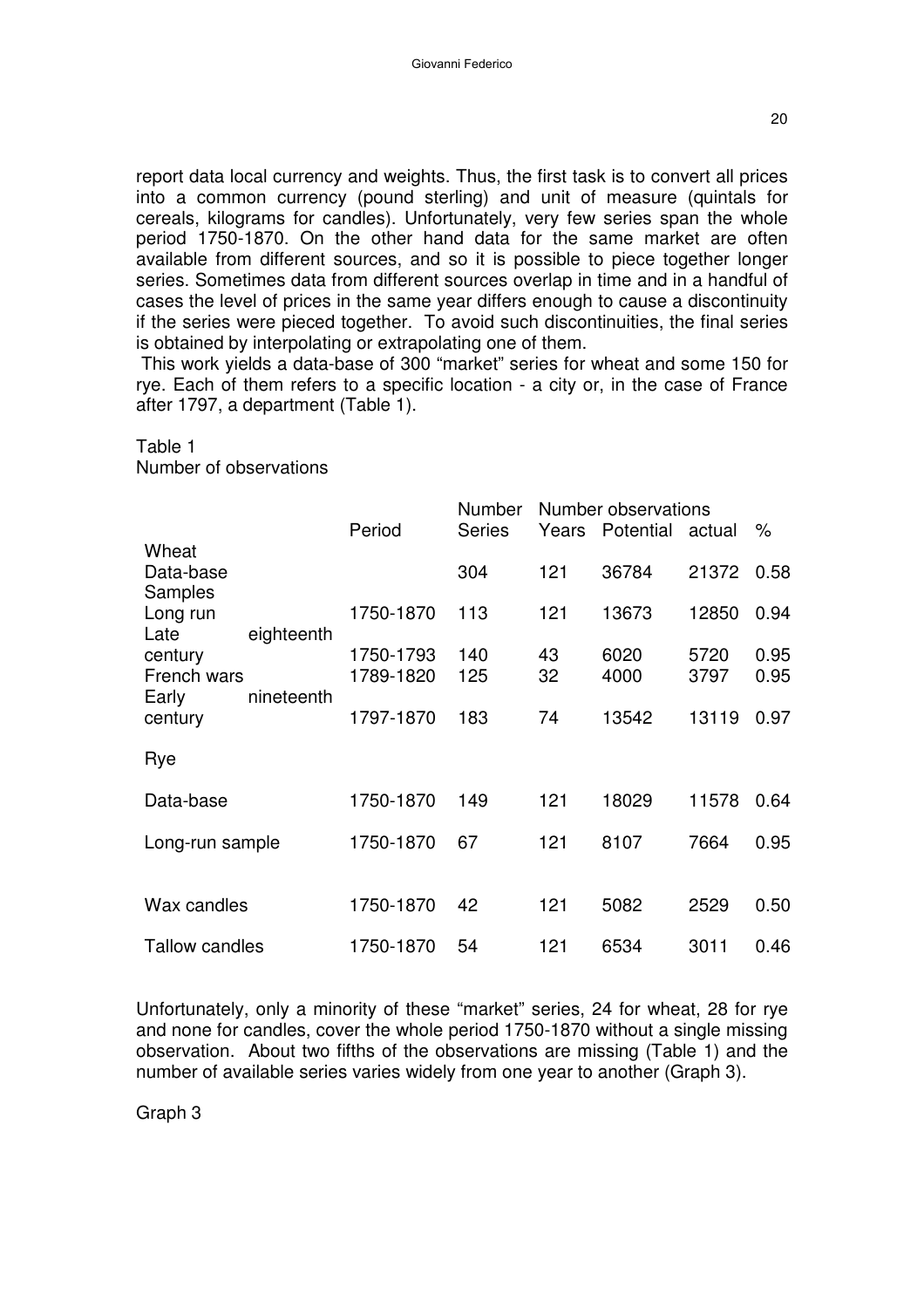

Number of available observations, wheat

 In theory, the sample of markets should be consistent over time in order to ensure the comparability of results, but dropping all series with a single gap would yield a hardly meaningful sample. Therefore, a series is retained in the main ("long-run") sample if it features at least three quarters of observations over the whole period – i.e. 91 out of 121. Only one third of market series pass this threshold, but in this sample the number of missing observations is reduced to about 6% (Table 1). The size of the sample can be increased by shortening the reference period, while keeping the same threshold. It is thus possible to extract three additional samples on top of the main ("long-run") one, henceforth labeled "late eighteenth century", the "French wars" and the "early nineteenth century". The more extensive market coverage increases the precision of results on period-specific issues, such as the effect of British Corn Laws

 Another major problem of data-base is its geographical coverage. Some countries, blessed by an efficient centralized civil service, are much better covered than others. Labrousse et al (1970) publish series for every French department since 1797 and Jorberg (1972) data for up to 24 Swedish provinces. In contrast there are only four series of wheat prices for the whole Russia, and only one of them, for Warsaw, meets the minimum requirements to feature in the "long run" sample. In theory, a representative sample of markets should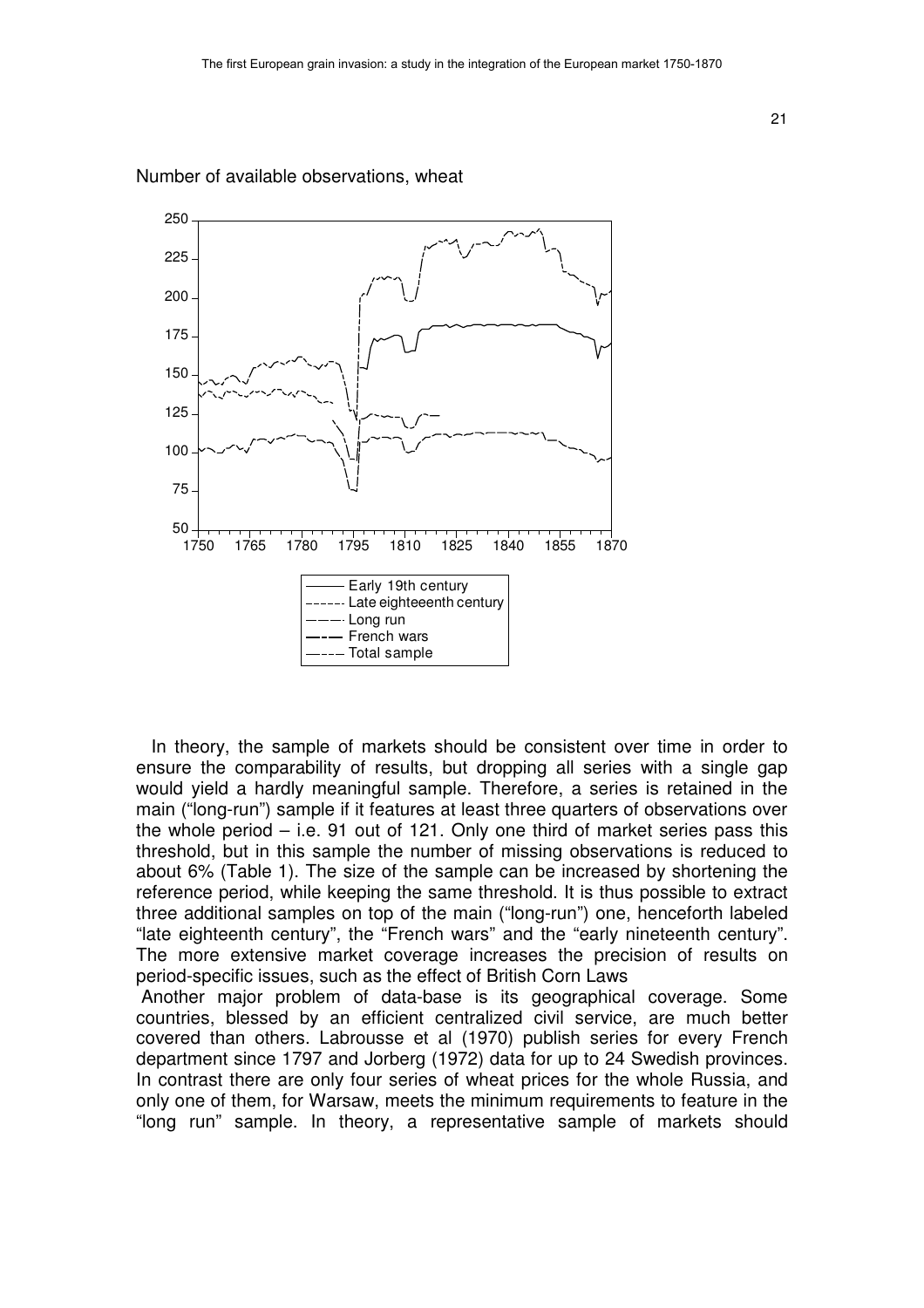22

reproduce the distribution of transactions. Although there is no evidence on this latter, it seems plausible to assume it depended on the location of production and/or consumption. Unfortunately, data on production are not available for most countries until the second half of the  $19<sup>th</sup>$  century. Consumption can be proxied by population, in spite of the substantial differences in income and dietary habits across Europe. Wheat was not the staple bread cereal in many areas of North and Central Europe (substituted by rye) and also of the Mediterranean (substituted by maize). Thus the distribution of markets by country (at their 1871 boundaries) is compared with the share on the total European population in 1800 and 1870  $<sup>11</sup>$ . The null hypothesis of equal distribution is soundly rejected in both</sup> years<sup>12</sup>. The difference is so wide as to rule out the possibility that more precise data on the distribution of transaction change the result. The "long-run" sample (or any other sample) is not technically representative.

## 4) Long-term trends

 There is no doubt that in the long run the European market for wheat has become much more integrated. In 1750-1754, the average price in the five most expensive markets of the Continent was three times higher than in the five least expensive ones. Wheat in Luzern was 4.6 times more expensive than in Acquaviva delle Fonti, in Southern Italy. More than one century later, in 1866- 1870, the ratio between the five top and bottom markets was down to 1.6, and that between Luzern and Acquaviva to 2.6 times. The coefficient of variation halved, falling from  $0.259$  (0.296 according to the larger "late  $18<sup>th</sup>$  century sample") to 0.134 (0.123 according to the "early 19<sup>th</sup> century sample"). Table 2 shows how widespread the process was: all rates of σ-convergence are negative and all but three are highly significant

## Table 2

Rates of σ-convergence, "long-run" sample

|                                                | 1750-1788            | 1793-1815 1816-1870 |                          | 1750-1870             | Cumulated<br>Change |
|------------------------------------------------|----------------------|---------------------|--------------------------|-----------------------|---------------------|
| Europe<br>Among "countries"                    | $-0.40$<br>$-0.14$   | $-0.82$<br>$-1.22$  | $-1.90***$<br>$-2.28***$ | $-0.62**$<br>$-0.40*$ | $-52.4$<br>$-38.1$  |
| Within countries<br>Austria-Hungary<br>Belgium | $-0.78**$<br>$-1.38$ | $-0.59$<br>$-0.74$  | $-1.87***$<br>$-0.68$    | $-0.71***$<br>$-0.06$ | $-57.1$<br>$-7.1$   |

t <sup>11</sup> Population data are taken from McEvedy and Jones (1978) for 1800 and Mitchell (1998) for 1870. Alsace is considered to belong to France The choice of 1871 a base year aims at enhancing the comparability with the results for the following period (Federico-Persson 2007). Anyway, no date could have been really representative for such a politically turbulent period. <sup>12</sup> The value of the  $X^2$  is 150.5 in 1800 and 137.4 in 1870, against a test statistic at 5% of 21.3. Omitting Russia, the value drops to 73.3 and 70.6 respectively, still well above the test statistics (19.7).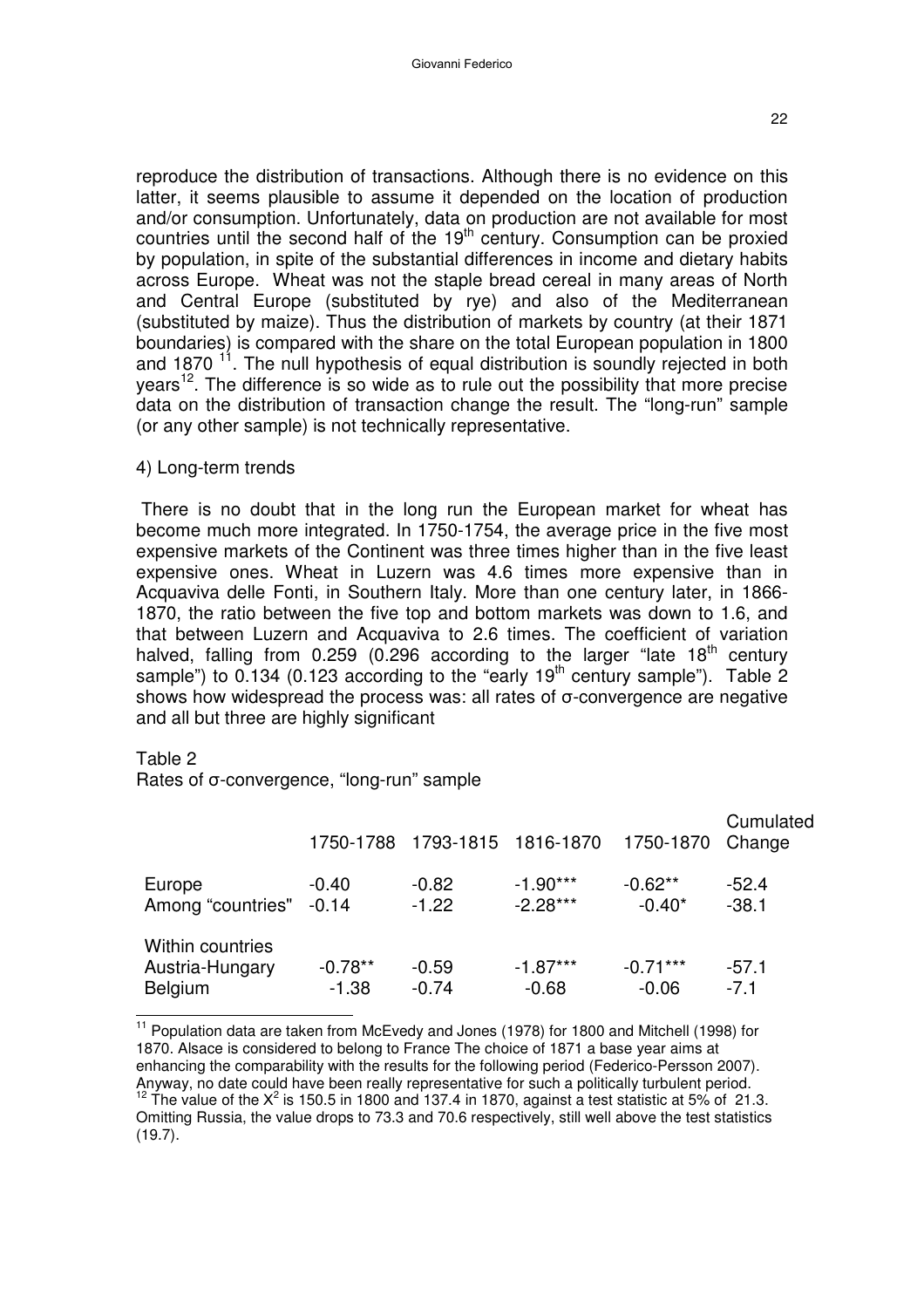| $-0.34$  | $-3.12***$ | $-1.65***$ | $-1.11***$ | $-73.7$                                                           |
|----------|------------|------------|------------|-------------------------------------------------------------------|
| $-2.02$  | $-1.11$    | $-1.88***$ | $-0.85***$ | $-63.8$                                                           |
| $-0.04$  | 0.25       | $-0.70***$ | $-0.24**$  | $-24.8$                                                           |
| 0.04     | $-1.70$    | $-0.98***$ | $-0.20$    | $-21.2$                                                           |
| $-0.59$  | $-1.51$    | $-2.28***$ | $-0.52***$ | $-46.5$                                                           |
| $-0.97*$ | $-0.48$    | $-0.32$    | $-0.32**$  | $-31.8$                                                           |
| 0.22     | 1.46       | $-0.53*$   | $-0.12$    | $-13.8$                                                           |
| $-1.04$  | 1.17       | $-1.96***$ | $-0.44***$ | $-41.0$                                                           |
|          |            |            |            |                                                                   |
|          |            |            |            | * significant at 10%; ** significant at 5%; *** significant at 1% |

 However, a look at the yearly series of coefficients, aided by some lines (Graph 4), highlights at least four major stages

Graph 4

Trends in coefficient of variation, wheat, "long-run" sample 1750-1870



23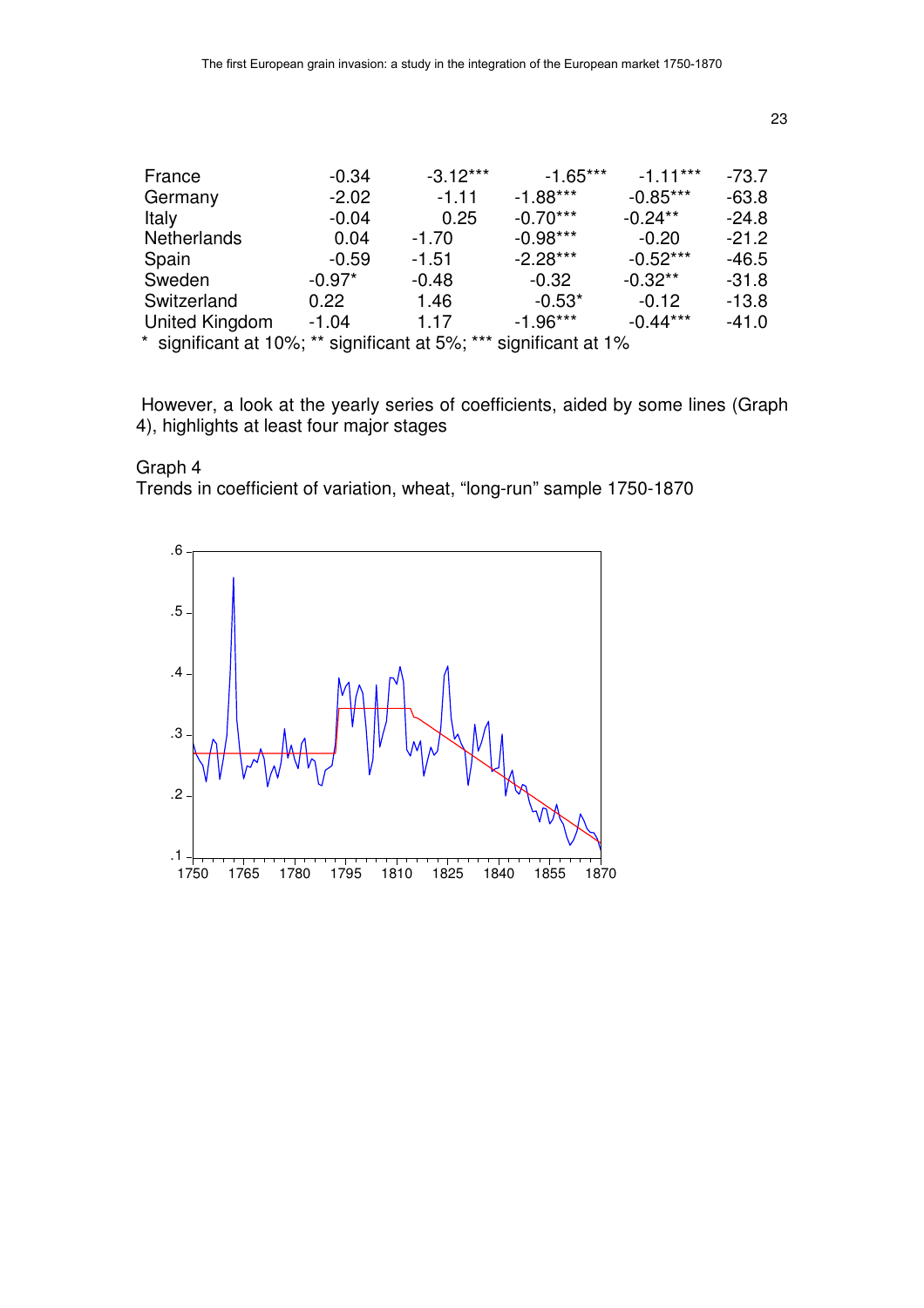There is little evidence of the development of an integrated "European" wheat market in the second half of the  $18<sup>th</sup>$  century. The  $\sigma$  coefficient is negative and fairly high, as it corresponds to a 15% decline in dispersion. But it is not significant and anyway this result is heavily influenced by a spike in 1761-1762, which reflects very few outlandish prices in central Germany. Just dropping seven observations out of more than 5500 would slash the rate of convergence to a paltry -0.09% per year. The stagnation was total in the international market (the row "countries" in table 2), while there is evidence of integration within Austria-Hungary and Sweden. However, only this last result is robust to even small changes in the composition of the sample. In fact, with the larger "late eighteenth century sample", the rate is not significant for Austria, but becomes significant for the United Kingdom and Spain <sup>13</sup>.

 The early 1790s marked a dramatic change. In just three years, from 1791 to 1793, the coefficient of variation jumped by almost 60%, from 0.25 to 0.39<sup>14</sup>. The Quandt-Andrews procedure selects 1793 as the strongest break point throughout the whole period 1750-1870. The difference between the coefficient of variation in 1786-1791 (0.24) and in 1793-1798 (0.37) is significant at 1%. However much of this growth reflects a sharp increase in dispersion between countries. At a national level, the coefficient of variation shows a significant increase only in Austria-Hungary, Germany and France – and in the two latter cases the difference is significant at 10% only. In Sweden, the dispersion is significantly lower in 1793-1798 than in 1786-1791.

 The price dispersion remained high until the end of the French Wars. Short-term fluctuations are so wide to make it difficult to select the best end-date with the standard statistical tests  $15$ . However, the year 1815 is so full of political implications to be an obvious choice. As Table 2 shows, most coefficients for the period 1793-1815 are negative but one only, for the domestic integration of the French market, is significant, and even in that case results are not robust to very small changes in the dates  $^{16}$ . The "French wars" sample confirms these results:

 $\overline{a}$ 

<sup>&</sup>lt;sup>13</sup> The yearly rate of σ-convergence over the period 1750-1788 was -0.45% for all markets (not significant), -0.66% in Spain (significant at 1%), -0.31% in Sweden (significant at 5%) and -1.31% in the United Kingdom (significant at 1%), -0.54 in Austria-Hungary -1.18% in Belgium, -0.30% in France, -0.60% in Germany, -0.30% in Italy -0.37% in the Netherlands and -0.12% in Switzerland (none significantly different from zero). The price data for 32 French "generalites" by Labrousse (1933) yield a rate of convergence -0.64%, not significant

 $14$  In those years, the number of series falls by a quarter, from 107 to only 76. Anyway, the coefficient of variation for a comparable sample of 75 series rises from 0.26 to 0.35 (i.e. by a 40%). Results for the "French wars sample" are almost identical. The coefficient of variation increases from 0.25 in 1791 to 0.38 two years later or from 0.25 in 1789-91 to 0.36 in 1793-1798

 $15$  According to the Chow test, all the years from 1805 to 1825 inclusive would be significant breakthroughs in a regression for the period 1793-1870, while the Quandt-Andrews procedure picks 1824 as the most significant breakthrough. On the other hand, the coefficient of the time trend variable is not significant if the end-point is 1816 (or earlier), while it becomes negative and significant if the period ends in 1817 (or later).

 $16$  The coefficient becomes not significant if the regression is run over the period 1795-1810 dropping the years 1793-1794 and 1811-1815. The coefficient of variation was exceptionally high in 1793-1794, possibly as a consequence of the state intervention on prices (the so called Maximum). It was quite low in 1813-1814.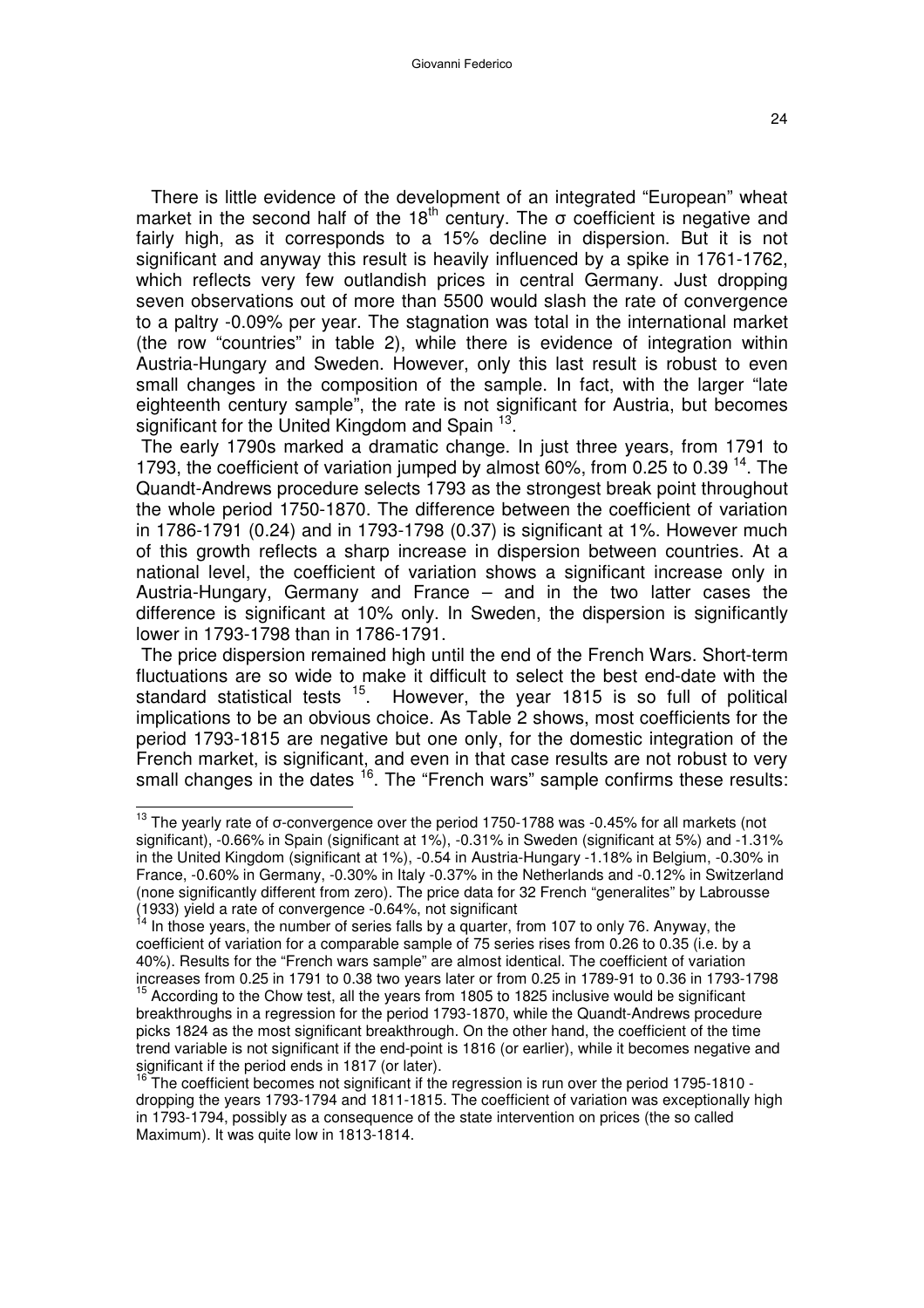the rate of change is negative but not significant (-0.49%) and all coefficients are not significantly different from those of the "long run" sample.

 The coefficient of variation continued to fluctuate widely even after Waterloo, and in 1825 it even exceeded the pre-war peak. It returned permanently to its pre-1791 levels by the late 1830s and since then prices went on converging until the late 1860s. The process of integration was somewhat faster among countries than within countries. The rates of σ-convergence in domestic markets vary a lot, but only in Sweden and Belgium they are not significant. Results are robust to any change in dates and also in market coverage. The all-market rate is slightly lower (-1.51%) if computed with the "early nineteenth century sample" than if computed with the "long run" one, but the difference is not significant. Nor is significant the difference for any country, except Switzerland and the United Kingdom<sup>17</sup>. These results are broadly consistent with those by Jacks (2005), who uses a band-TAR model. According to his estimates, from 1815-1825 to 1860- 1870, the width of "wheat points" roughly halved in international trade and in the domestic one for three countries out of four 18.

The strength of the process of market integration in the first half of the 19<sup>th</sup> century can be better appraised with a quick comparison with what happened after 1870. Jacks's online data-base provides wheat price series for some ninety European markets, and it is possible to piece together a "very long run" sample of 32 markets from 1750 to 1914 19. The results show how impressive was σconvergence in the long-run. The yearly rate (-0.82%), cumulated over 164 years corresponds to a 75% fall in dispersion.

#### Graph 5

 $\overline{a}$ 

Trends in coefficient of variation, wheat, "very long-run" sample, 1750-1914

 $17$  According to the "early nineteenth sample", price dispersion remained flat in Switzerland (a rate 0.14% p.a., not significant) and declined rather fast in the United Kingdom (rate -1.24%, significant at 1%). The number of markets is decidedly higher than in the "long run sample" – respectively 5 instead of 2 in Switzerland and 14 instead of 5 in the United Kingdom.

All data from Jacks' website (www.sfu.ca/~djacks/). The three countries were the United Kingdom, Austria-Hungary and France, while "commodity points" declined only by one third in Spain. These figures are averages of estimates of "wheat" points for different pairs of markets. Jacks covers all possible combinations of markets within each country, while for international integration he considers only differentials between each market and five main trading centres (London, Bruges, Lwow, Marseilles and New York).

 $9$  His data-base is available on-line at www.sfu.ca/~djacks/. The series have been revised with the original data kindly provided by the author to ensure the greatest comparability with the current data-base.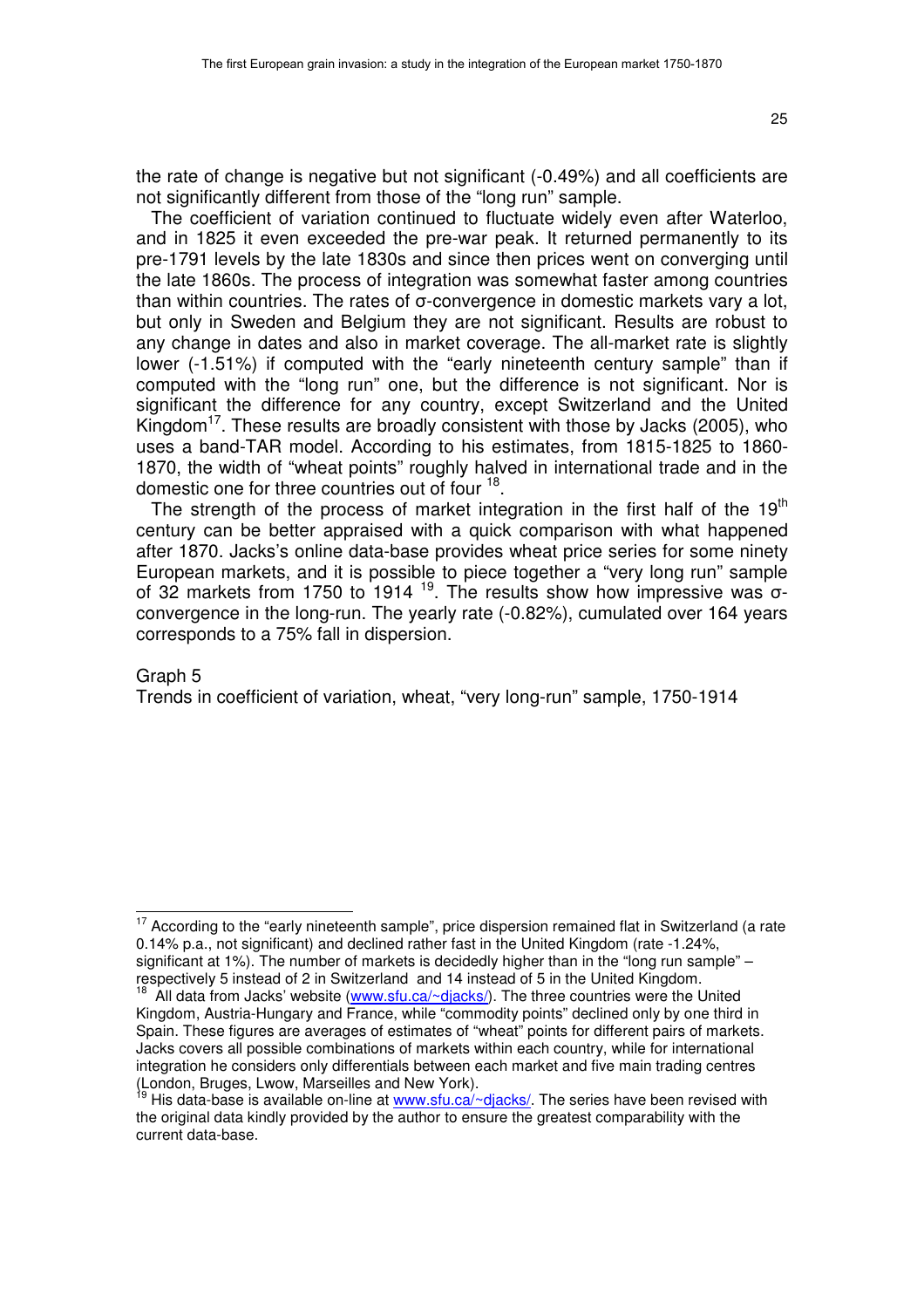

The results (Graph 5) confirm the first half of the  $19<sup>th</sup>$  century as the key period of integraton of the European wheat market. The coefficient of variation had been fluctuating between 0.40 and 0.55, with spikes up to 0.8 until the mid 1820s. Since then, prices converged steadily, down to minimum dispersion in 1869-1871 (a coefficient of variation around 0.12). The protectionist backlash brought dispersion back in the mid 1880s to the level of the mid 1840s. In spite of a modest fall, on the eve of World War One, the coefficient of variation (0.17) was still almost 50% higher than forty years earlier. The exact dating of peaks and troughs and the size of the movements are admittedly sensitive to changes in sample of markets, but there is no doubt about the main message.

 On the other hand, the period to 1870 did not feature any trend towards globalization, or even towards greater integration in the Atlantic economy. The ratio between prices on the East Coast of the United States and the average price in Europe fluctuated wildly without any significant trend (Graph 6)<sup>20</sup>

Graph 6 Price ratios, wheat United States/Europe

-

<sup>&</sup>lt;sup>20</sup> The East Coast prices are proxied for the period 1750-1784 by the Boston prices from Crandall (1934), and by a simple average of prices in Philadelphia (Besanzon et al 1937) and New York (Cole 1937) for the period 1785-1870. The "European" price is the average for the "long-run" sample. The yearly rate of change is +0.22% for the Boston/Europe ratio and -0.15% for the New York and Philadelphia/Europe ratio. Neither coefficient is significant and the New York and Philadelphia/Europe series is stationary at 1%.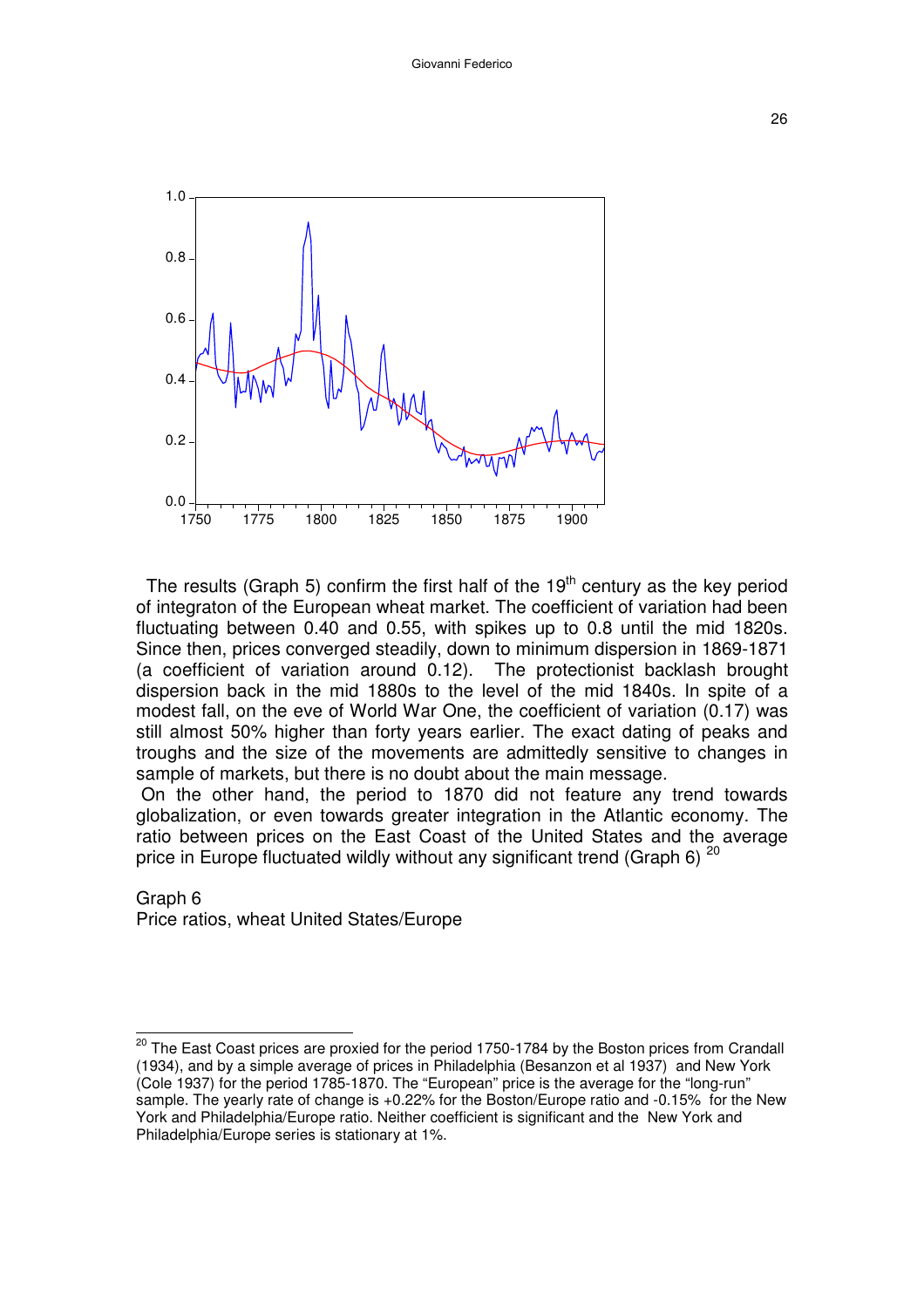

 These data confirm that "the really big leap to more globally integrated commodity and factor markets took place in the second half of the century" (O'Rourke and Williamson 1999 p.2).

#### 5) Robustness checks

 $\overline{a}$ 

 A priori, there is some ground for optimism about the robustness of these results. First, as said, differences in sample coverage have a negligible impact on most of them, although admittedly none of the samples is really representative. Second, the literature on agricultural technology and market organization rules out a major cause of concern, the possibility of systematic changes in relative quality of wheat, which would have added spurious trends. Wheat quality was to start improving later, in the late  $19<sup>th</sup>$  century, after the diffusion of "industrial" varieties of seeds and the introduction of grading in transactions on the main markets for wheat (Federico 2005, Federico-Persson 2007). To be sure, this does not rule out permanent quality differences among traditional varieties, nor, a fortiori, measurement errors in single years 21. However, as argued in Section 2, these errors are likely to have offset each other in such a big sample.

<sup>&</sup>lt;sup>21</sup> The evidence on quality differentials, as proxied by price ratios for different qualities on the same market, is scarce and mixed. On the Amsterdam market (Posthumus 1943), ratios between "Konigsberg" or Polish and local wheat were small on average but fluctuated widely, without any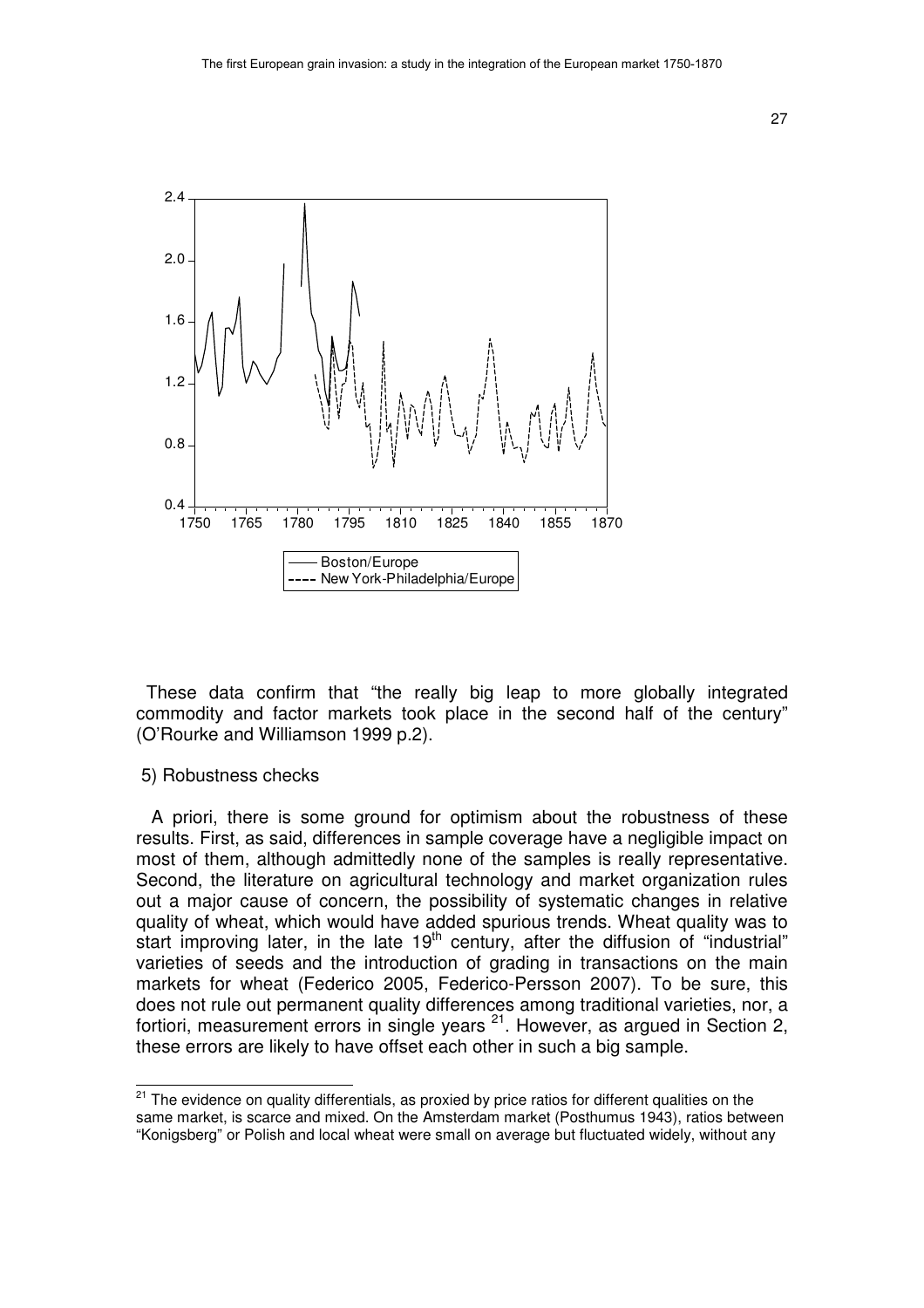tests. It is possible to compute alternative series of the coefficient of variation, under more stringent assumptions, and compare them with those from the baseline ("long-run" sample)

 i) It is plainly impossible to correct directly errors in sources (including quality differentials) or in processing of data. It is however possible to try to minimize their impact on the results. Jacks (2004) suggests to reduce variability by using logs of prices ("log series"). As an alternative, one can plausibly assume that the most egregious mistakes appear as outliers in the data-base and drop them ("nooutliers sample"). An observation will be defined as an outlier if it exceeds two standard deviations from the mean. There are 560 outliers in the whole database, equivalent to 4.5% of observations.

ii) The simplest way to avoid biases from missing observations is to drop incomplete series. As said, dropping all series with a single missing observation would leave a rump sample. Thus, as a compromise, the threshold for inclusion in the sample is raised to 5% (i.e. 6 missing observations out of 121). The resulting ("consistent") sample includes 69 markets, with 8186 observations (98.1% of the potential). As an alternative, one can impute the missing observations with a three-step procedure

a) compute the ratio  $R_t^i = x_t^i / \mu_t$  for all available observations for the i-th market;

b) compute  $R^i_{AV} = (\Sigma R^i_{t+m+3} + \Sigma R^i_{t-n-3})/6$  as the average of the ratios for the six years straddling the missing observation(s)  $R_{t-n}^i...R_{t+m}^i$  (e.g. to impute the missing values for Prague in 1770-71,  $R_{AV}$  is obtained as a simple average of ratios for 1767-1769 and 1772-1774)<sup>22</sup>;

c) compute the missing price as  $P^i_{t} = \mu_t^* R^i_{AV}$ 

 $\overline{a}$ 

This procedure yields an "integrated sample" with as many series as the baseline one, but with no gaps.

iii) A representative sample can be obtained by paring down the number of markets until the distribution is not statistically different from that of the universe (i.e. the population of the countries of the sample). The largest feasible "representative" sample consists of 30 series, six for France and Germany, five for Austria-Hungary, four for Italy and the United Kingdom, three for Spain and one for Belgium<sup>23</sup>

 As Graph 7 shows, the six alternatives ones differ from the baseline series in levels, and the difference is very large for the "logs" series  $24$ .

trend. On the Utrecht market (Posthumus 1964) the "red" wheat cost ca 15% less than the white one, 1787-1814, and the ratio remained fairly stable.

 $^{22}$  If the missing observations are at the end or at the beginning of the period,  $R_{AV}^{i}$  is computed as an average of the six closest values of  $R^i_t$ <br><sup>23</sup> The sample must omit Russia because its inclusion would have been made it necessary to cut

the number of series to 6-7 (Russia accounted for about a third of European population). In all quoted countries but Austria-Hungary, there are more series than necessary. The series are chosen according to three criteria – the length, the number of observations and the location of markets. See the Data Appendix for a list of markets

 $24$  The average ratio to the baseline ("long-run") series is 1.00 for the "integrated" sample, 0.97 for the "consistent" one, 1.16 for the "representative", 0.83 for the "no-outliers" and 0.35 for the "long-run (log series)" sample. All these ratios but the first are significantly different from one.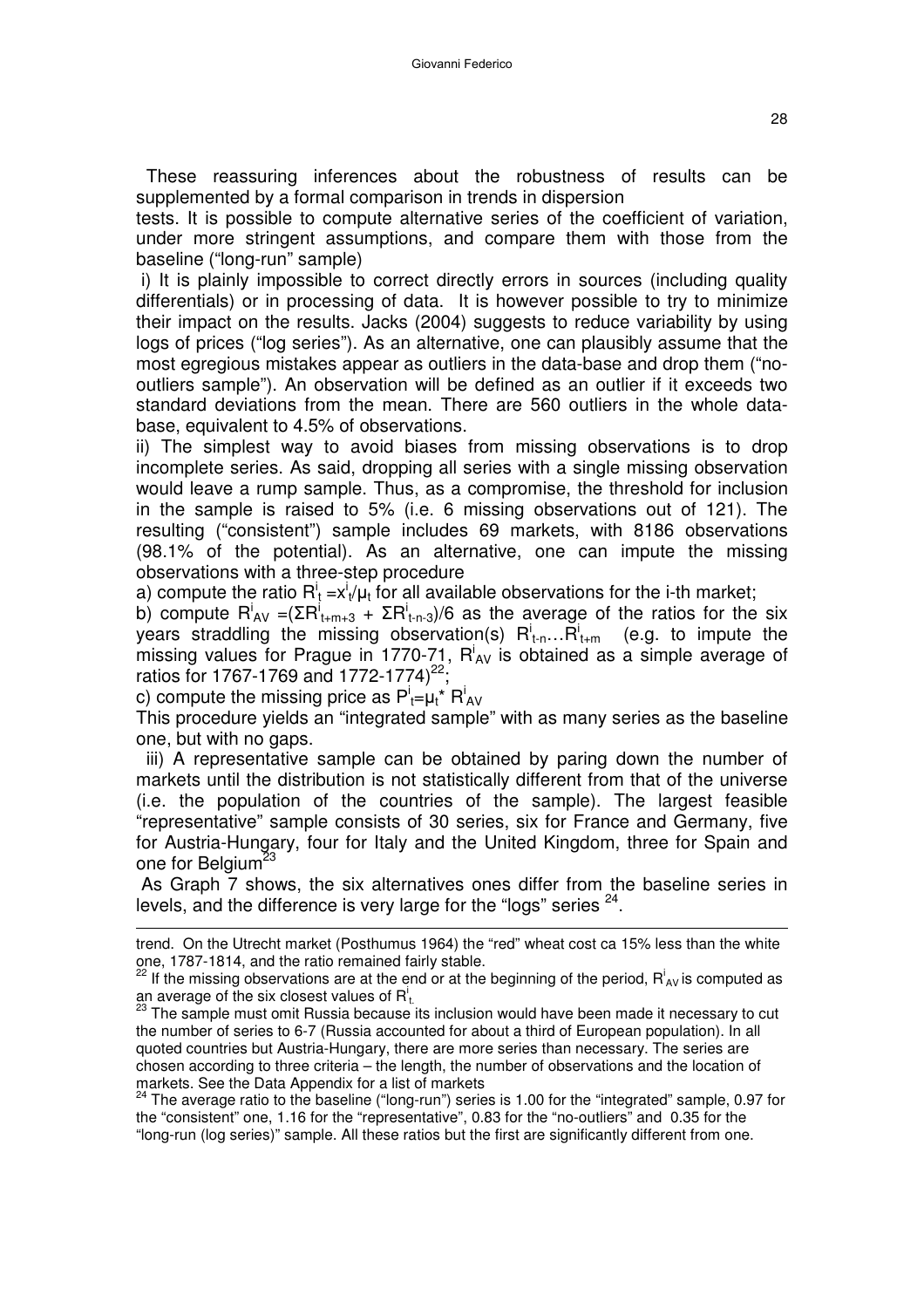



 Yet, trends seem very similar. This first impression can be buttressed by a statistical pair-wise comparison of each alternative series to the "long run" one. The series, with one exception, are co-integrated at least at 5% (Table 3 column a), the rates are not significantly different (Table 3 column b) and, last but not least, the coefficients of correlation are quite high, both in levels (Table 3 column c) and in first differences (Table 3 column d).

Tab.3

Robustness test: differences between baseline and alternative series

|                               | a)        | b)                     | C)          | d) |
|-------------------------------|-----------|------------------------|-------------|----|
| Long run sample (logs series) | <b>No</b> | $-0.73***$             | 0.920 0.876 |    |
| No outliers sample            | Yes**     | $-0.42***$ 0.908 0.767 |             |    |
| Consistent sample             | $Yes***$  | $-0.50***$ 0.964 0.938 |             |    |
| Integrated sample             | Yes**     | $-0.50***$ 0.995 0.993 |             |    |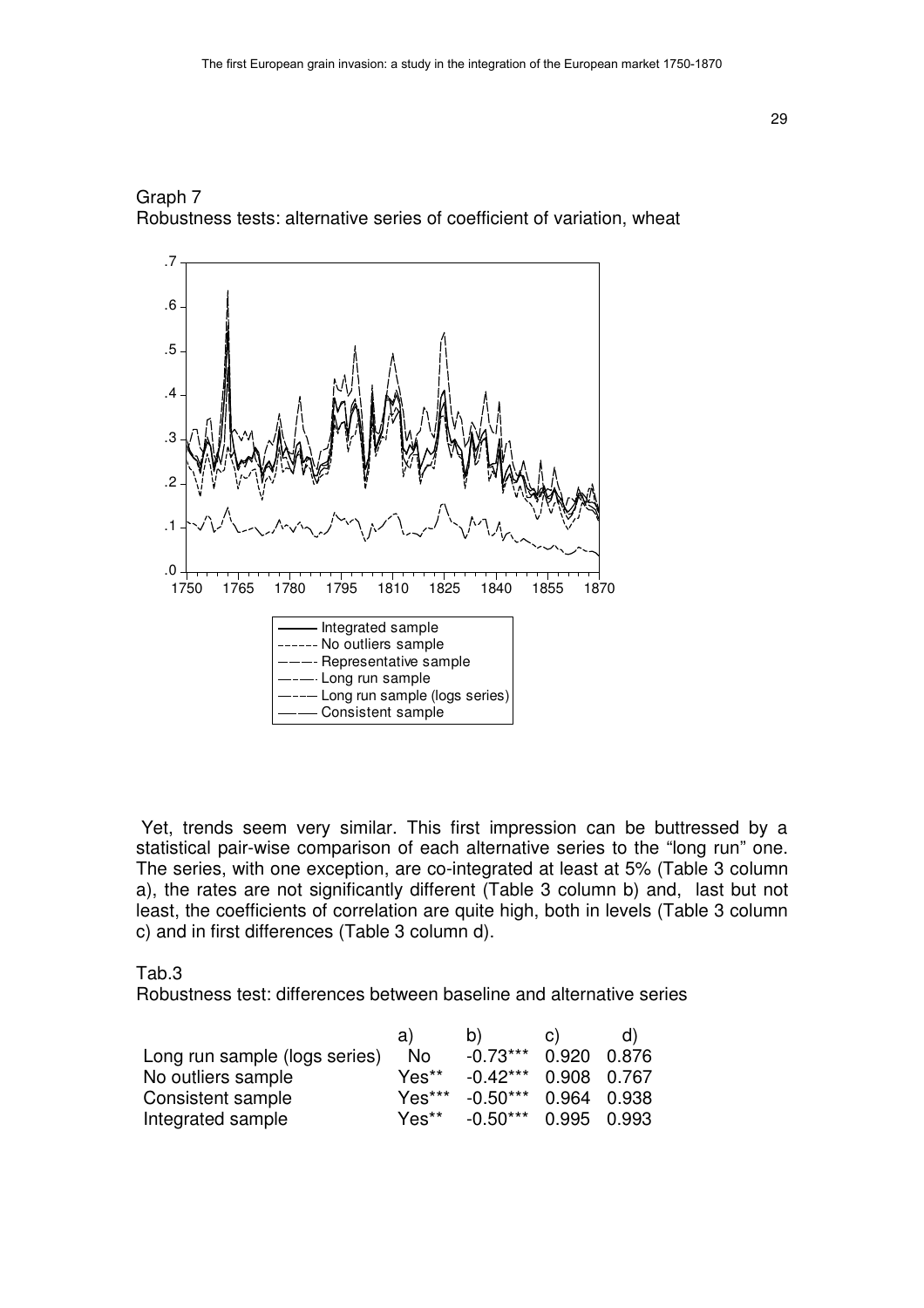Representative sample Yes\*\*\* -0.55\*\*\* 0.940 0.831 Significant at \* 10%; \*\* 5%: \*\*\* 1%

In short, although the data-base is far from perfect, the main results seem remarkably robust.

6) Candles and rye: an "enlightening" interlude?

 As shown in Table 1, the number of price series for rye is fairly large, but all markets but two (Milan and Vercelli) are located in North and Central Europe. A straightforward comparison with wheat might be biased: for this reason, Table 4 reports rates also for a common sample of 48 markets, which are present in both data-bases.

Table 4

Rates of σ-convergence, wheat and rye

|                                     |         | 1750-1792 1793-1815 1816-1870 1750-1870 |            |            |
|-------------------------------------|---------|-----------------------------------------|------------|------------|
| All markets                         |         |                                         |            |            |
| Rye                                 | $-0.46$ | $-0.54$                                 | $-1.29***$ | $-0.54***$ |
| Wheat                               | $-0.23$ | $-0.82$                                 | $-1.90***$ | $-0.62***$ |
|                                     |         |                                         |            |            |
| Same sample                         |         |                                         |            |            |
| Rye                                 | $-0.62$ | $-0.60$                                 | $-1.43***$ | $-0.63***$ |
| Wheat                               | $-0.28$ | 0.34                                    | $-1.43***$ | $-0.46***$ |
| Significant at * 10%; ** 5%: *** 1% |         |                                         |            |            |

 As expected, differences are fairly small even for the non-adjusted samples. The rates of σ-convergence are not significantly different in the long run, and in all periods but 1816-1870, and the two series are cointegrated at 1%. For the common sample, the rates are equal in all periods Also short term movements are very similar (Graph 8), although not wholly identical 25.

Graph 8

 $\overline{a}$ 

Trends in coefficient of variation, wheat and rye, 1750-1870

 $^{25}$  For instance, in Sweden rye prices converged from 1793 to 1815 (rate -1.40%, significant at 10%) and from 1815 to 1870 (rate -1.05%, significant at 1%) but not from 1750-1788. In other words, the market for rye integrated somewhat later than the market for wheat.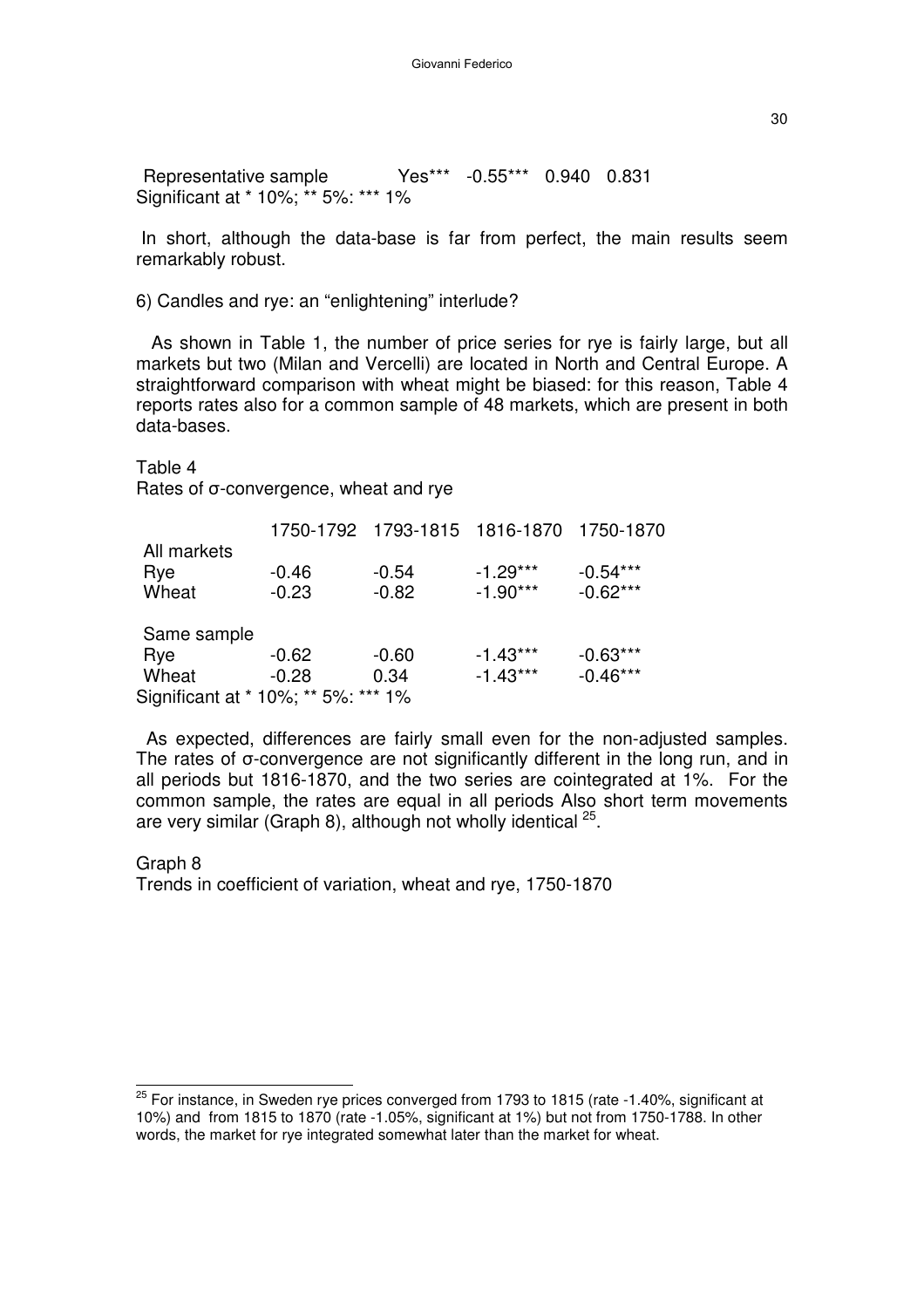

 In the full sample the discontinuity of the 1790s appears less steep than for wheat and the price dispersion a bit lower in the 1820s and 1830s. However, these differences disappear once adjusted for the market coverage<sup>26</sup>.

 One could argue that rye is too similar to wheat to add much new information. What about candles? Unfortunately, although the number of series is fairly large (Table 1), most of them are rather short and it is impossible to extract a consistent sample over the whole period. Furthermore, the geographical coverage of the sample is highly unbalanced. There are series for Austria, Germany, France, Italy, Russia and Spain, a substantial group for Southern England (Beveridge 1965) but most data refer to Swedish markets (Jorberg 1972). A simple average would grossly over-represent Sweden. The simplest way to tackle the problem is to average prices in Swedish markets and to use the results as a single observation (the series is labelled "Adjusted for Sweden" in Table 5).

Table 5 Rates of σ-convergence, candles

 $\overline{a}$ 

1750-1792 1793-1815 1816-1870 1750-1870

 $^{26}$  If one considers all the available markets, the coefficient of variation is 7% higher in 1793-1797 than in 1786-1790 for rye and 53% for wheat, while for the common sample the figures are 33% and 42%. The average coefficient of variation in 1820-1840 is somewhat higher for wheat (0.29) than for rye (0.24), and the different is significant at 1%. However, the difference becomes not significant for the common sample (0.24 versus 0.225).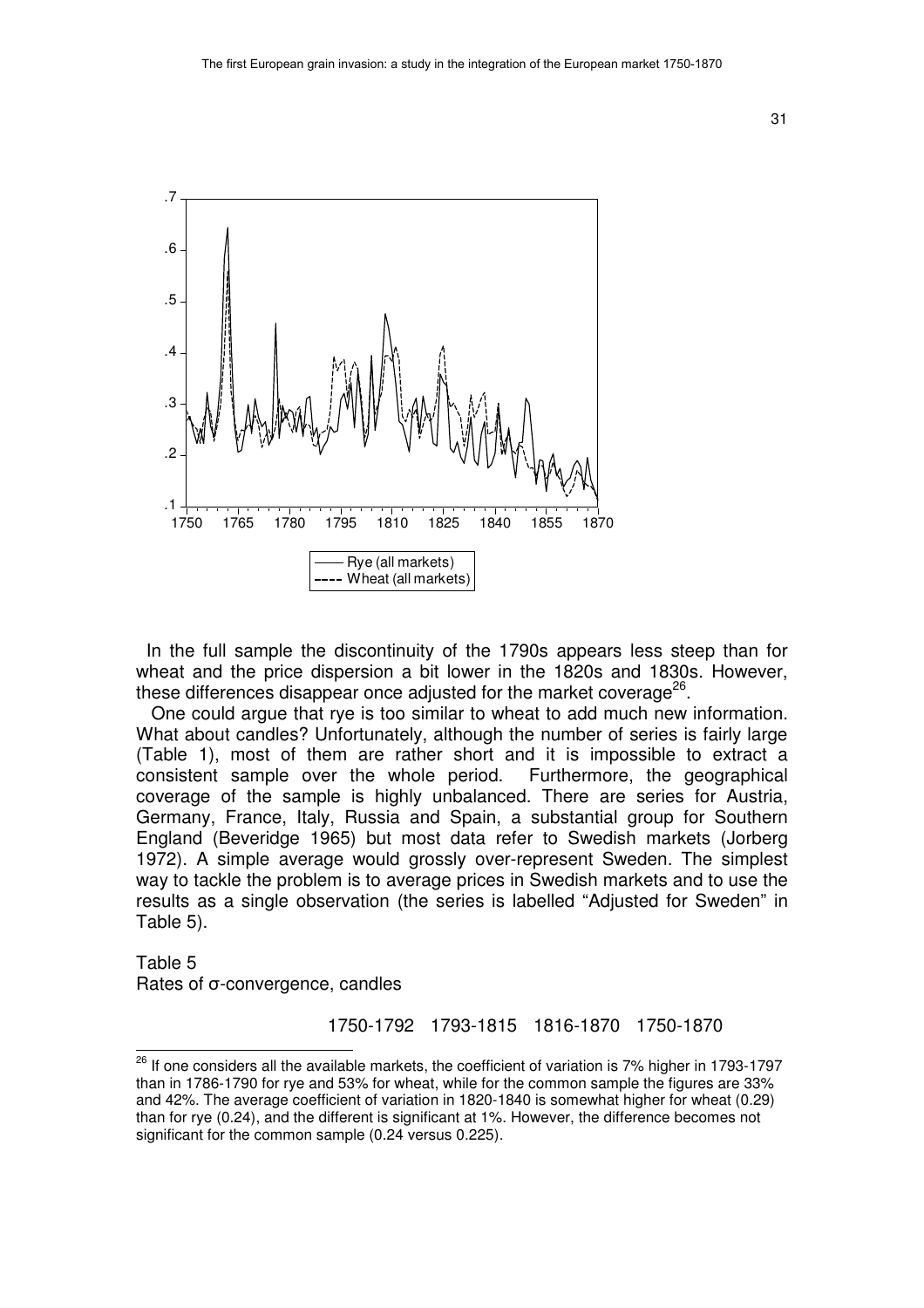| Wax                                 |          |            |            |            |
|-------------------------------------|----------|------------|------------|------------|
| All series                          | $0.68**$ | $-3.16***$ | $-0.17$    | $-0.24***$ |
| <b>Adjusted for Sweden</b>          | $0.49*$  | $-1.68**$  | 0.53       | 0.12       |
| Tallow                              |          |            |            |            |
| All series                          | 0.18     | $-4.17***$ | $-1.14***$ | $-1.32***$ |
| <b>Adjusted for Sweden</b>          | $-0.48*$ | $-2.46**$  | 0.36       | $-0.82***$ |
| Significant at * 10%; ** 5%: *** 1% |          |            |            |            |

Graph 9

Trends in coefficient of variation, wax and tallow candles, 1750-1870



 Trends in the market for tallow candles are broadly consistent with those in the cereal market (Graph 9). The rate of σ-convergence is somewhat higher, even discounting the Sweden effect, and, above all, the process of integration started earlier, in the 18<sup>th</sup> century, without any clear upward jump at the outbreak of the war. Price dispersion touched a minimum in the 1840s and then it rebounded. <sup>27</sup>. The differences with wheat in timing and speed of integration are not really surprising. On average tallow candles cost almost 7 times more than wheat, and thus were more tradable. Indeed the coefficient of variation was on average about 30% lower than that for wheat, and in the 1830s and 1840s it was 60%

 $\overline{a}$  $27$  This increase is not easy to explain. The most obvious hypothesis, the effect of a different sample, can be easily ruled out. The coefficient of variation increases also for an entirely consistent, although admittedly small, sample of four markets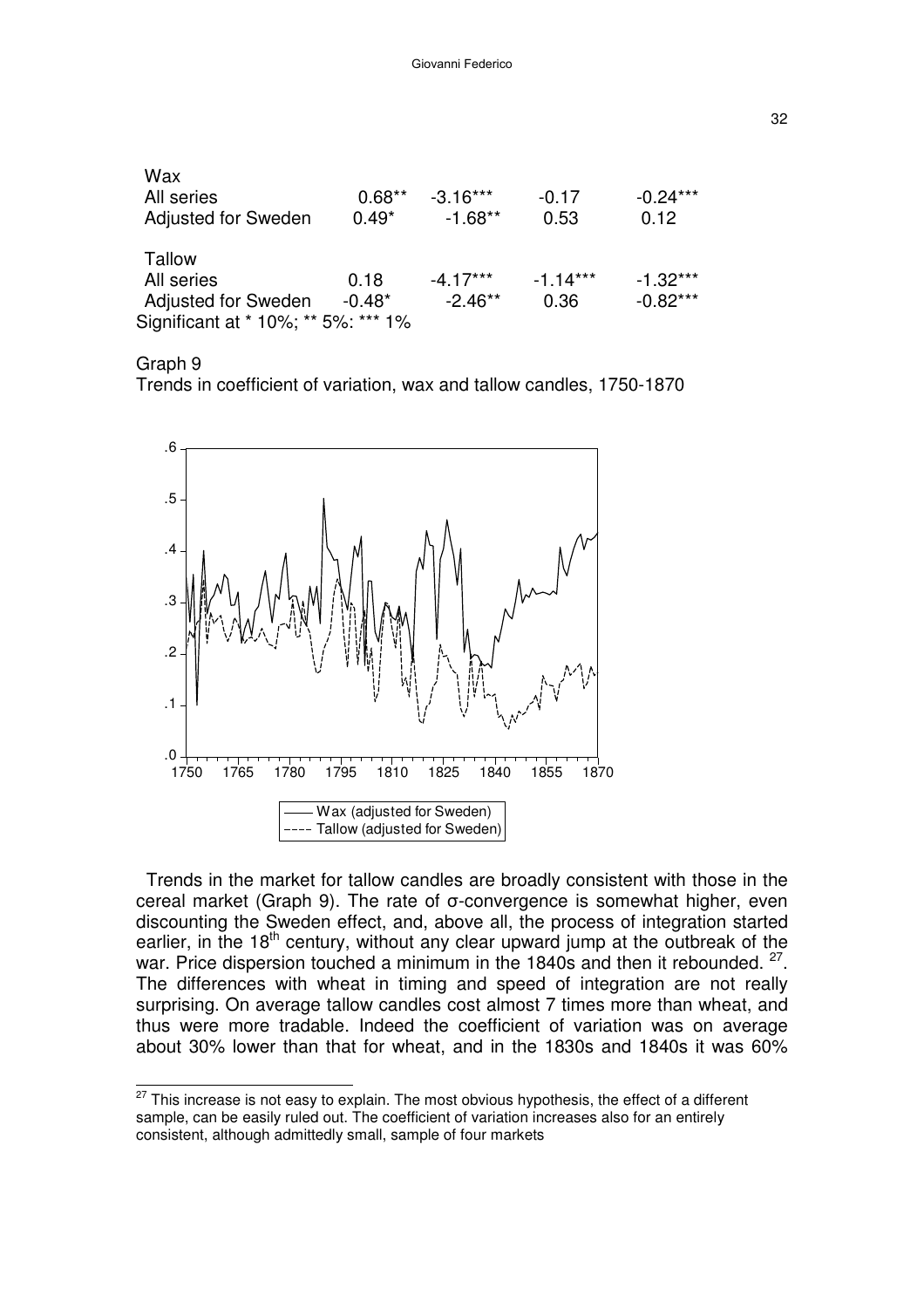33

lower. By the same token, one would expect an even earlier and faster integration in the market for wax candles, which were even more expensive (they cost 23 times wheat). Yet this is not the case: once adjusted for the domestic integration in Sweden, there is no evidence of σ-convergence over the whole period 1750-1870<sup>28</sup>. This result is difficult to explain without a specific analysis of the market for wax candles. One might hypothesize that the price dispersion reflects quality differences, which are likely to have been greater for a quasiluxury good than for a mass-consumption one, such as tallow candles.

#### 7) On the causes of integration

7.1 As said in Section 2, the variance analysis measures the contribution of different sources to price convergence or divergence. Table 6 (and Graph 10) reports the key results for the "long-run" sample. The computation takes into account twelve different sources of variance – "domestic" (for the ten countries with more than one market), "within Continental Europe" and "between Continental Europe and the United Kingdom". The table reports the initial and final standardized variance and its changes and, in italic, the countribution of each source to changes in total variance.

#### Table 6

Variance analysis, wheat: long-term changes

|                                         | Initial | Changes           |                   |                   |                   |                   | Final |
|-----------------------------------------|---------|-------------------|-------------------|-------------------|-------------------|-------------------|-------|
|                                         |         | 1750-<br>52<br>to | 1788-<br>90<br>to | 1793-<br>95<br>to | 1816-<br>18<br>to | 1750-<br>52<br>to |       |
|                                         | 1750-   | 1788-             | 1793-             | 1816-             | 1868-             | 1868-             | 1868- |
|                                         | 52      | 90                | 95                | 18                | 70                | 70                | 70    |
| <b>Total variance</b>                   | 0.97    | 0.07              | 2.00              | $-0.89$           | $-1.77$           | $-0.59$           | 0.39  |
|                                         | 100     | 100               | 100               | 100               | 100               | 100               | 100   |
| International integration               |         |                   |                   |                   |                   |                   |       |
| Total                                   | 0.46    | 0.10              | 1.14              | $-0.5$            | $-1.01$           | $-0.28$           | 0.18  |
|                                         | 47.2    | 141.2             | 56.9              | 56.2              | 57.3              | 47.0              | 45.2  |
| <b>Within Continental Europe</b>        | 0.43    | 0.06              | 1.07              | $-0.47$           | $-0.91$           | $-0.26$           | 0.18  |
|                                         | 44.5    | 85.0              | 53.6              | 53.4              | 51.6              | 43.5              | 44.0  |
| Continental<br><b>Between</b><br>Europe |         |                   |                   |                   |                   |                   |       |
| and UK                                  | 0.03    | 0.04              | 0.07              | $-0.02$           | $-0.1$            | $-0.02$           | 0.00  |
|                                         | 2.7     | 56.2              | 3.3               | 2.8               | 5.7               | 3.5               | 1.2   |
| Domestic integration                    |         |                   |                   |                   |                   |                   |       |
| Total*                                  | 0.52    | $-0.03$           | 0.86              | $-0.39$           | $-0.76$           | $-0.31$           | 0.20  |
|                                         | 52.8    | $-41.2$           | 43.1              | 43.8              | 42.7              | 53.0              | 54.8  |
| (France)                                | 0.24    | $-0.08$           | 0.25              | $-0.19$           | $-0.19$           | $-0.20$           | 0.03  |

- $^{28}$  The coefficient remains trend-less even by adding a dummy for the years 1850-1870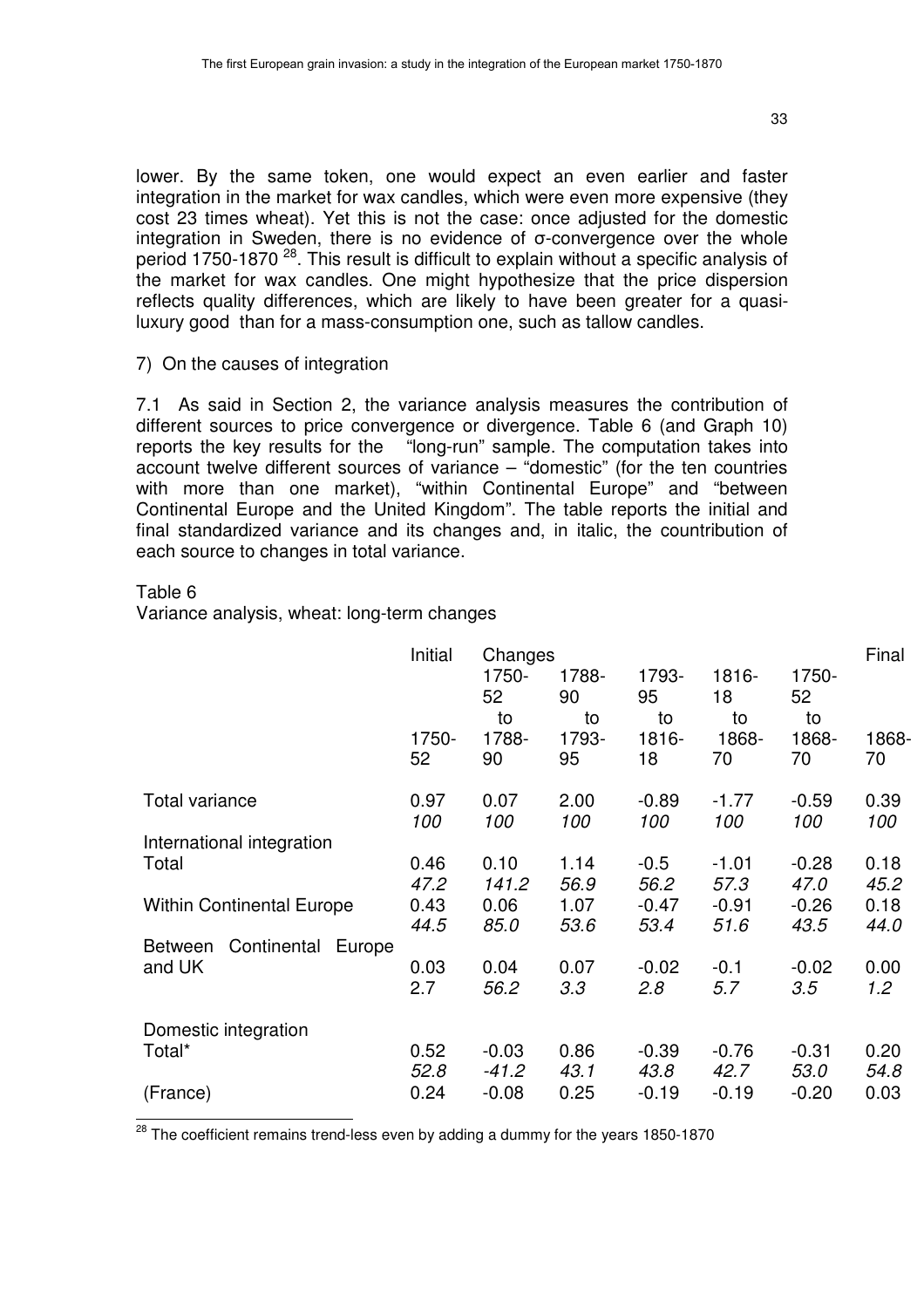|           |      |          |      |               | 34                          |         |      |
|-----------|------|----------|------|---------------|-----------------------------|---------|------|
|           | 23.2 | $-112.7$ | 12.5 | 21.4          | 10.6                        | 34.8    | 8.5  |
| (Spain)   | 0.04 | 0.02     | 0.29 | $-0.14$       | $-0.19$                     | $-0.03$ | 0.01 |
|           | 3.9  | 27.3     | 14.4 | 16.1          | 10.7                        | 4.3     | 3.4  |
| (Germany) | 0.04 | 0.03     | 0.11 | 0.00          | $-0.18$                     | $-0.04$ | 0.00 |
|           | 4.3  | 40.9     | 5.5  | $-0.3$        | 10.0                        | 6.3     | 1.5  |
| (Italy)   | 0.12 | $-0.01$  | 0.14 | $-0.08$       | $-0.07$                     | $-0.03$ | 0.09 |
|           | 12.5 | $-17.6$  | 7.0  | 9.4           | 4.1                         | 4.7     | 24.9 |
|           |      |          |      | <b>PULLER</b> | $\sim$ $\sim$ $\sim$ $\sim$ |         |      |

\* sum of domestic integration in Austria-Hungary, Belgium, France, Germany, Italy, the Netherlands, Spain, Sweden and Switzerland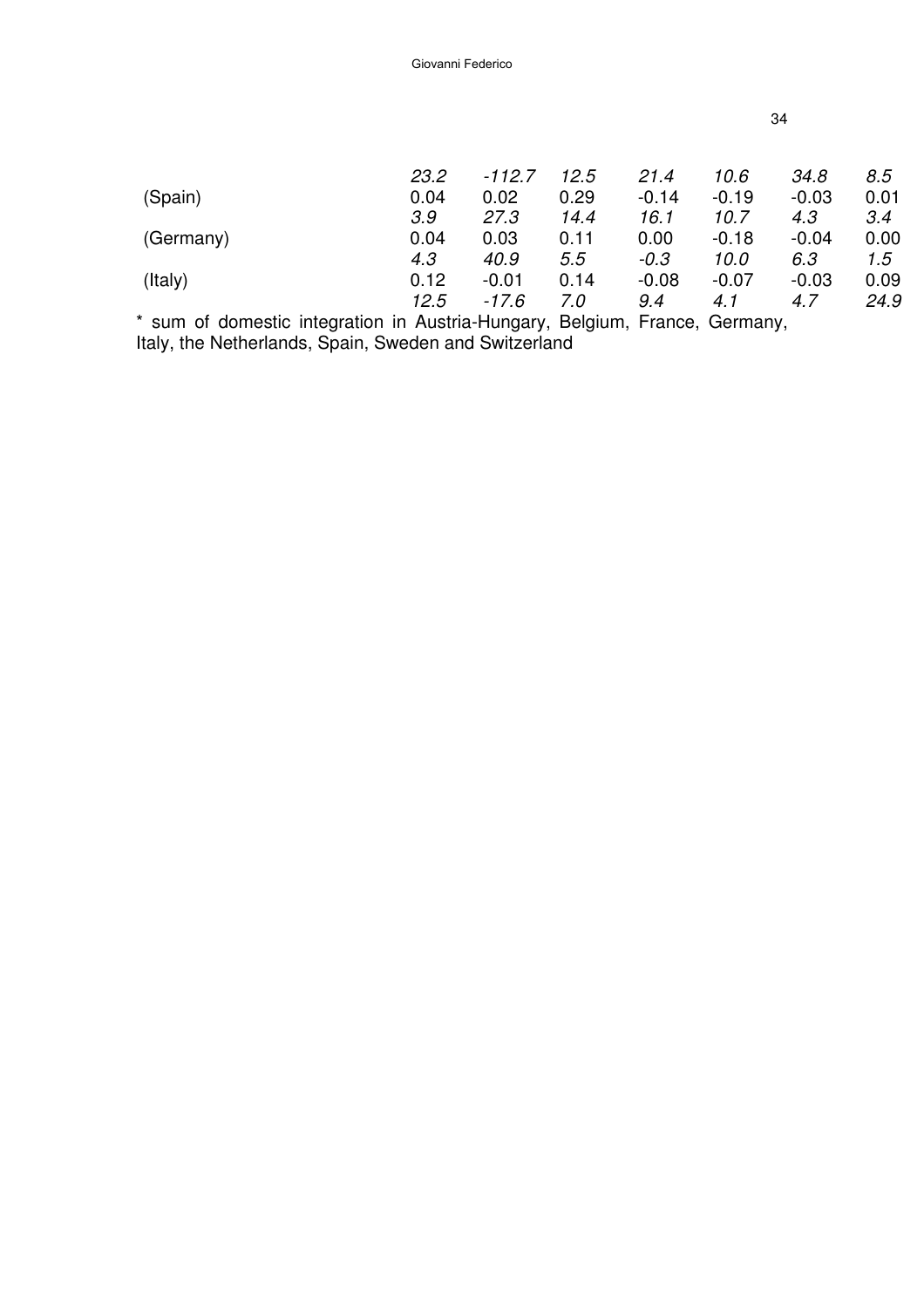Graph 10 Variance analysis, wheat

É



 The fall in variance "within Continental Europe", the single most important source of decline in dispersion in the long-run, reflects the convergence of average prices by country towards the mean price for the whole Continent<sup>29</sup>. The second most important source of overall convergence is domestic integration in France, while all other factors, including the convergence of British prices toward the Continental average, accounted for about a fifth of total decline. The relative importance of different sources may seem surprising but it is not very far the shares on total variance in 1750-1752. As a consequence, the distribution of variance over the long-run has remained remarkable stable. The division in periods adds some important insights. Clearly, there was not much action before the French revolution. In contrast, changes were very large in each of the three subsequent stages, the sudden disintegration of the early 1790s, the ups and

<sup>&</sup>lt;sup>29</sup> Somewhat unexpectedly, the most important country comes out to have been Switzerland: its average price fell from being 80% higher than the Continental average in 1750-1752 to being "only" 20% higher, and this movement accounts for 23.9% of total fall in variance. Prices converged towards the European average also in Austria-Hungary (accounting for 9.4% of total convergence), France (8.0%), Sweden (5.5%), Germany (5%) and Russia (0.5%). In all other countries, prices diverged from the Continental average, increasing total variance. However, the movements were small, with a maximum of 3.8% in the case of the Netherlands.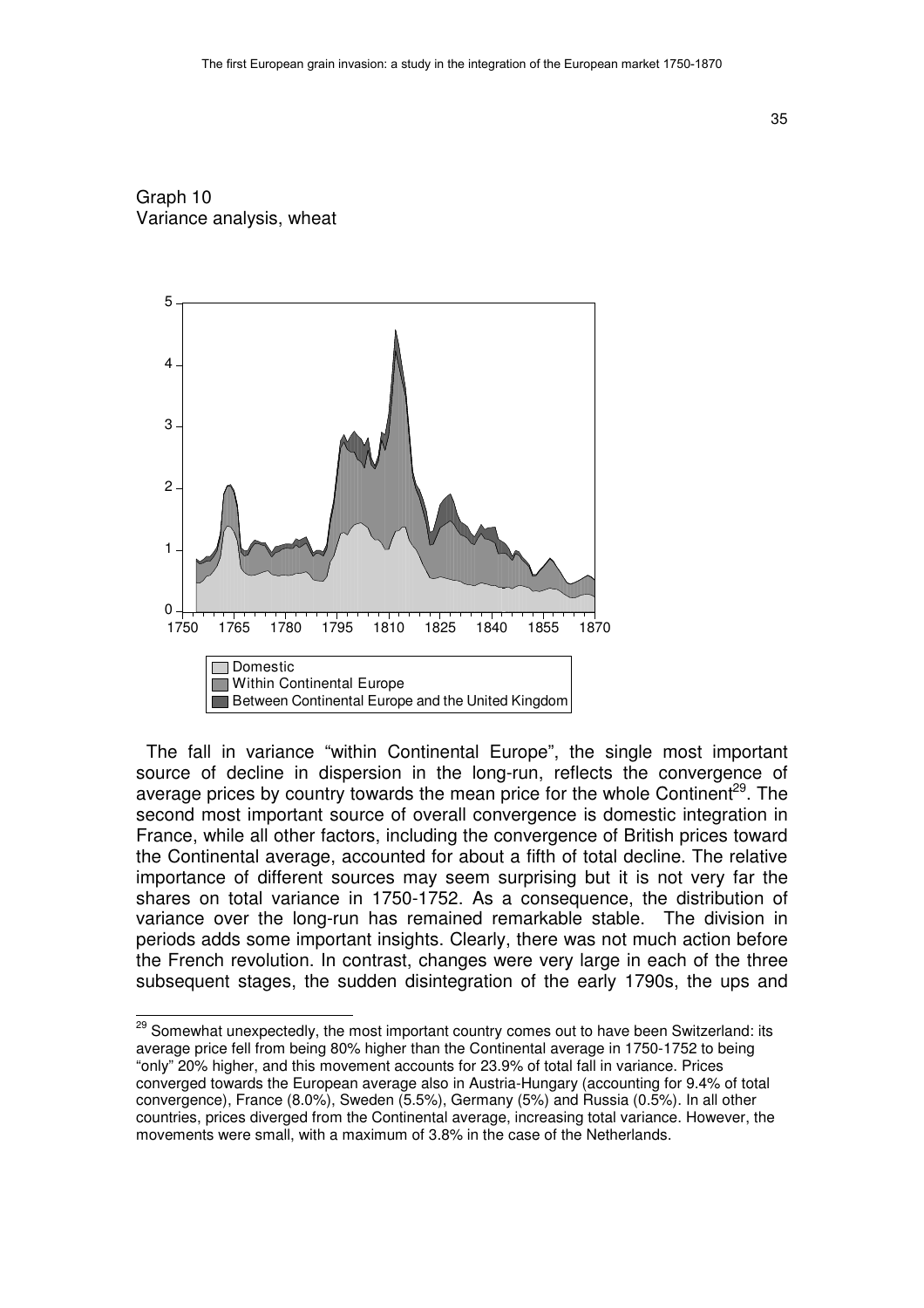downs during the French wars and the integration in the fist half of the  $19<sup>th</sup>$ century. The change in standardized variance in each of these three periods exceeds the change over the full period 1750-1870. Clearly, international movements are more important than domestic ones in each of the three periods: trends in variance "within Continental Europe" account for slightly more than half<br>the total change<sup>30</sup>. The contribution of changes in domestic market was The contribution of changes in domestic market was substantial in France, Spain and to a lesser extent, Germany. However, each of these countries had its own distinctive experience. In France price dispersion was high in the  $18<sup>th</sup>$  century, increased after the Revolution then it started to decline. In Spain, price dispersion was initially low but increased hugely in the early 1790s and, as in France, it declined steadily until the 1860s. In Germany, price dispersion was initially low, increased somewhat (but much less than in Spain or France) in the 1790s and declined only after the end of the war.

7.2 It would be easy to interpret domestic integration as caused by falling transportation costs (and possibly by growing market efficiency) and the cycle in international integration as determined by political events (wars, changes in boundaries) and by trade policy. However, as warned in Section 2, the coefficient of variation is sensitive to changes in prices, and the average "European" price fluctuated widely in this period  $31$ . Furthermore, the very distinction between domestic and international is somewhat moot in a period of changing political boundaries. It seems thus advisable to buttress this interpretation with additional evidence

 7.2.1 We know very little about the operational efficiency of markets in history. The speed of circulation of information has surely increased thanks to the telegraph (Duboff 1983, Headrick 1988, Fields 1992). Hoag (2006) estimates that the lay-out of transatlantic cable in 1866 immediately cut the time of transmission of financial news between New York and London from about nine days to one. However, Kaukiainen (2001) has shown that the improvement had started even before the lay-out of the telegraph network. The average delivery time of a letter from Europe to London fell from a maximum of 4-5 weeks in the 1820s to ten days in 1860. One would expect that these improvements increased the speed of adjustment of prices and that such an increase would show up in econometric estimates of speed. Unfortunately, the results by Jacks (2005) are erratic, to say the least 32. The half-life of price shocks in international trade fluctuated around 25 days with a maximum of 45 in 1845-1855 and a minimum of 16 in the next

 $\overline{a}$  $30$  The contribution of each country to this movement differs remarkably among periods. Spain was by far the most important country both for the divergence of the 1780s and for the modest convergence during the French wars, accounting for 16% and 45% of total changes respectively. In contrast, almost all countries contributed to the decrease in dispersion from 1815 to the end of the period

 $31$  Nominal prices rose from about 13-14 shilling/q.le in the 1750s to well above 30 during the French wars. They returned almost back to the pre-war levels in the 1820s, to rise slowly but steadily up to 25 shillings at the end of the period.

The half-life of shocks is computed as  $\ln(0.5)/\ln(\varphi)$  where  $\varphi$  is the speed of adjustment from Jacks (www.sfu.ca/~djacks/). He reports data by country: the figure in the text is a simple average of half-lives for Austria-Hungary, France, Belgium, the United Kingdom and (since 1815-1825) Spain. The very long half-life for domestic integration in the 1840s reflects the extremely high value of φ for the United Kingdom (0.98 in 1840-1850, corresponding to a half-life of 57 months).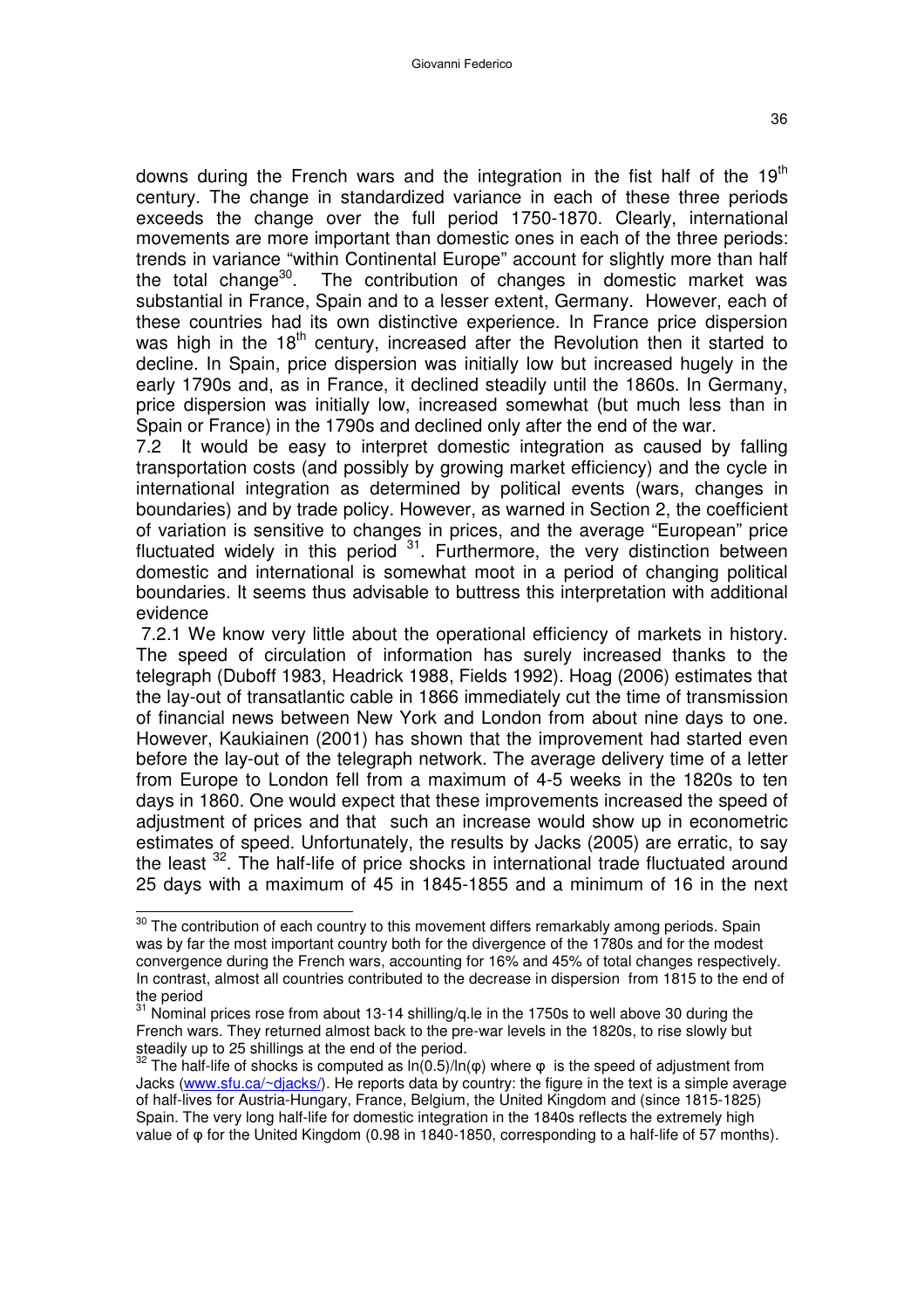decade, while in domestic trade it averaged around 100 days, with a peak of 460 in 1840-1850. Anyway, it is unclear how much an improvement in circulation of information can account for convergence if measured with yearly prices. Unfortunately, the evidence about other parameters, such as cost of transmitting information, brokerage fees, liquidity and so on, is almost non existent.

7.2.2. The conventional wisdom about transport costs in the period at hand can be summed up in four statements: i) traditionally transport costs were lower at sea than on land, and on internal waterways than on the road; ii) maritime freights declined in the long-term, at least in the  $19<sup>th</sup>$  century iii) overland transport costs decreased thanks to the construction of canals and later of railways. These trends are believed to have contributed mightily to market integration (Price 1982)

 This conventional wisdom is based on a huge anecdotal literature about the transport revolution, including many  $19<sup>th</sup>$  century sources, and also on some recent econometric work. The typical approach involves running regression with a measure of integration as dependent variable and proxies for transport costs. Keller and Shiue (2008) find a very strong negative effect of the existence of a railway connection on price differentials between markets in  $19<sup>th</sup>$  century Germany. Federico (2007) uses the price differential as well, but he measures rail costs with city-pair specific fares and adds also a measure of freight index to take into account the contribution of coastal trade, of particular importance in a country with 8000 chilometers of coastline. Indeed, the fall in freights account for a sizeable share of price convergence, while the effect of railways is limited to near-by markets in the Po valley. Jacks (2006) uses the estimates of transport costs and speed and adjustment from his own TAR model as dependent variable, with dummies for the existence of railways connection and of possibility of water transport between each pair of cities as measure of transport costs. He finds that better transportation reduced price dispersion and increased the speed of adjustment. These econometric results works are suggestive but not conclusive, for a number of reasons. First, all regressions cover also the second half of the century, and thus the coefficients might capture developments after 1870<sup>33</sup>. Second, Italy and Germany might be not representative of the whole Europe, while Jack's dependent variable might differ from actual transaction costs for the reasons set forth in Section Two. Last but not least, the use of timeinvariant dummies to proxy changes in the supply of transport ignores the effect of changes in relative prices of transportation between different means.

 The resort to dummies as proxies for transport costs is not causal. The data on transport costs, especially overland, in 19th century Europe are far from abundant (Table 7)

Table 7 The cost of overland transport

 $\overline{a}$  $33$  The time span is 1830-1890 for Federico (2007), 1800-1895 for Keller and Shiue (2008) and 1800-1914 for Jacks (2006). Keller and Shiue test separately the effect of railways in the first twenty-five years after their construction. They estimate that these short-run effects account fot about two thirds of the total effect of railways.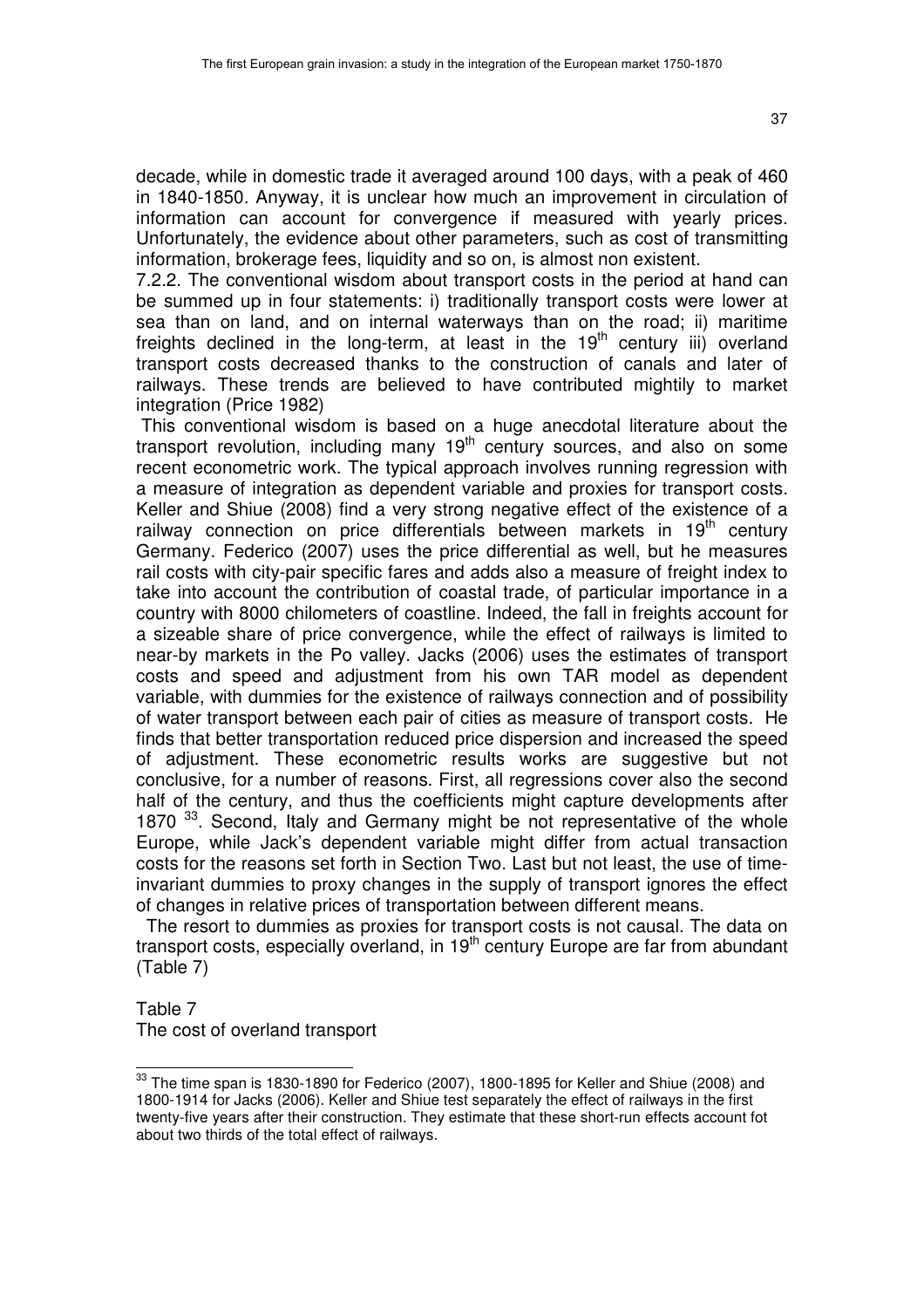|           | Indexes |       |                                                    | Freight factor |      |                      |
|-----------|---------|-------|----------------------------------------------------|----------------|------|----------------------|
| a)        | Road    | Rail  | Inland<br>navigation                               | Road           | Rail | Inland<br>navigation |
| Sweden    |         |       |                                                    |                |      |                      |
| 1810      | 66.9    |       | 69.0                                               | 8.24           |      | 0.81                 |
| 1830      | 95.5    |       | 90.8                                               | 9.49           |      | 0.86                 |
| 1850      | 100.0   |       | 100.0                                              | 10.30          |      | 0.98                 |
| 1873      | 196.7   |       | 68.0                                               | 14.23          | 3.47 | 0.47                 |
| b) France |         |       |                                                    |                |      |                      |
| 1815-24   | 132.0   |       |                                                    | 11.26          |      |                      |
| 1825-34   | 100.0   |       | 126.1                                              | 9.43           |      | 2.19                 |
| 1841-44   | 100.0   | 166.7 | 115.2                                              | 9.38           | 5.44 | 1.99                 |
| 1845-54   | 100.0   | 121.8 | 117.4                                              | 9.13           | 3.87 | 1.97                 |
| 1855-64   | 100.0   | 100.0 | 100.0                                              | 8.29           | 2.88 | 1.52                 |
| 1865-74   | 100.0   | 86.2  | 76.1                                               | 8.60           | 2.58 | 1.20                 |
|           |         |       | Source: Toutain 1967 p.279 and Thorburn 2000 p.158 |                |      |                      |

 The right-hand part of the table reports indexes of nominal transport costs for a standard 100 km. trip and the left-hand part the share on the average price of wheat in Sweden and France respectively. This measure, the so called "freight factor" (Hummels 2007), is both more theoretically sound and factually more accurate than a deflation of costs with a generic price index. It is consistent with the standard iceberg approach to modeling trade costs and, as it measures the cost would-be arbitrageurs had to incur. The data confirm that road transport was extremely expensive and probably almost prohibitive beyond a certain distance, although the increase is not necessarily linear (Thorburn 2000 p. 68). The huge growth in road haulage costs in Sweden might reflect the boom in real wages, as labour costs were by far the biggest item  $34$ . The substantial fall in costs of rail transport in France might be partially spurious, as it is not controlled for changes in length of the trip or in the mix of transported goods (Toutain 1967 p. 163). In most countries, railways rates changes had to be approved by government officials, and thus were fairly infrequent. However, the effect of these changes on the freight factor could be substantial. For instance, a change in Italy in 1866 halved the costs <sup>35</sup>. The most solid result seems to be the decline in the cost of

É

38

 $34$  Thornburn's original data are in hours of work for unskilled workers and he reports the relative wage (2000 p.302). His data imply a 20% increase in real wages from 1810 to 1830 and a further 80% increase from 1850 to 1873 (consumer prices kindly provided by Lennart Schon).

<sup>&</sup>lt;sup>35</sup> Rates had remained constant since 1853, the opening of the Genoa-Turin line, the first one linking two main Italian cities. Then the freight factor fell from about 5.5% to 3.2% on that line (152 km), and from 15% to 7.7% on the Milan-Florence (351 km). Data from Federico (2007), averages of prices in 1864-1866 and 1867-1870.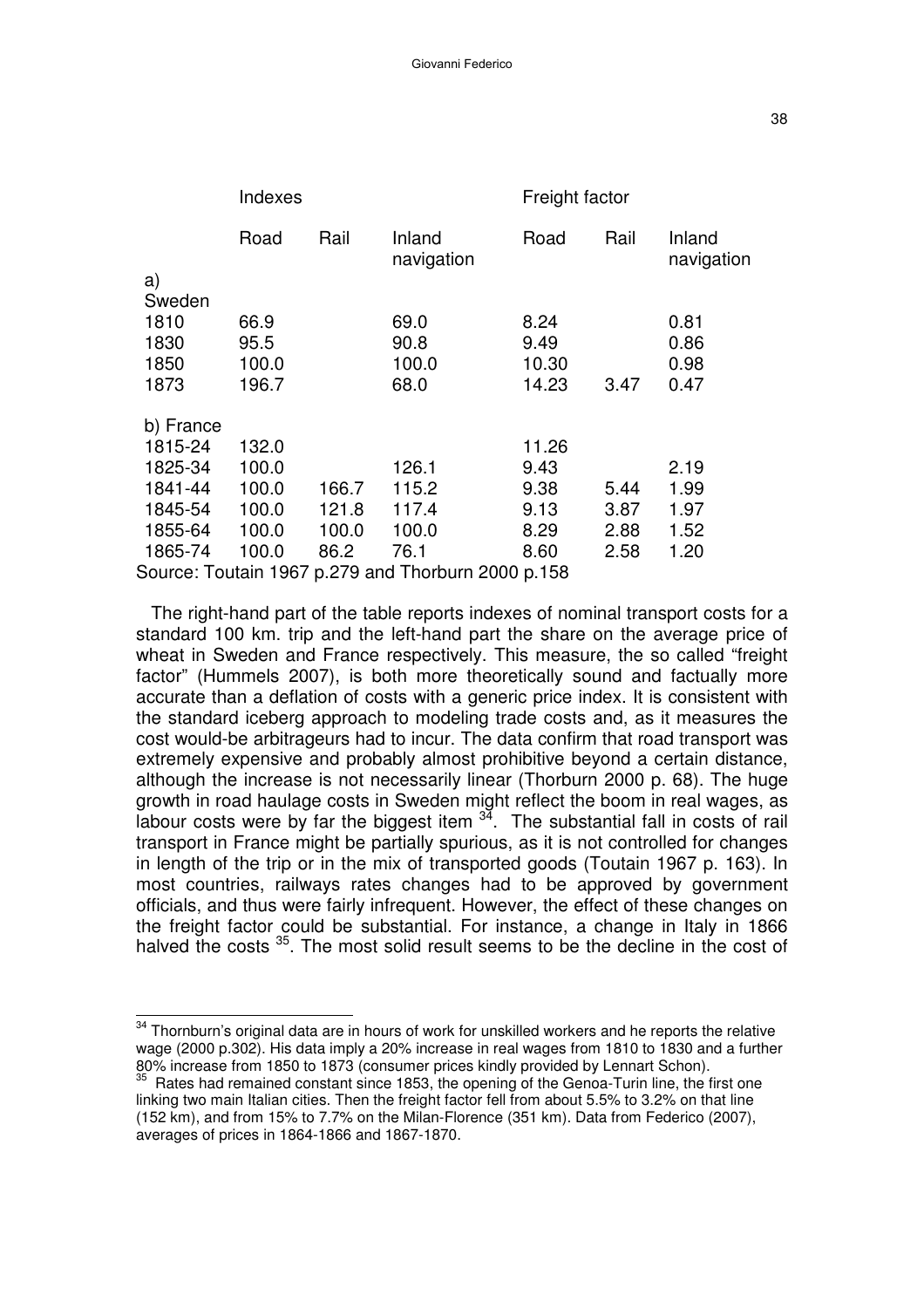inland navigation. Such a trend shows also in the trends of freights and freight factor for the navigation on Rhine <sup>36</sup>.

-

 $36$  The series of freights (Horlings 1995 pp.413-417) refers to a downstream navigation from Rotterdam to Frankfurt (559 km) and omits duties. Wheat accounted for about a fourth of the downstream flows, while it was not transported upstream. The freight factor is computed with prices in Mannheim because the Frankfurt series stops in 1820. The city lies on the river Main, a tributary of the Rhine, 570 km. from Rotterdam. Missing prices in 1798-1805 and 1810-1813 are interpolated with Frankfurt ones.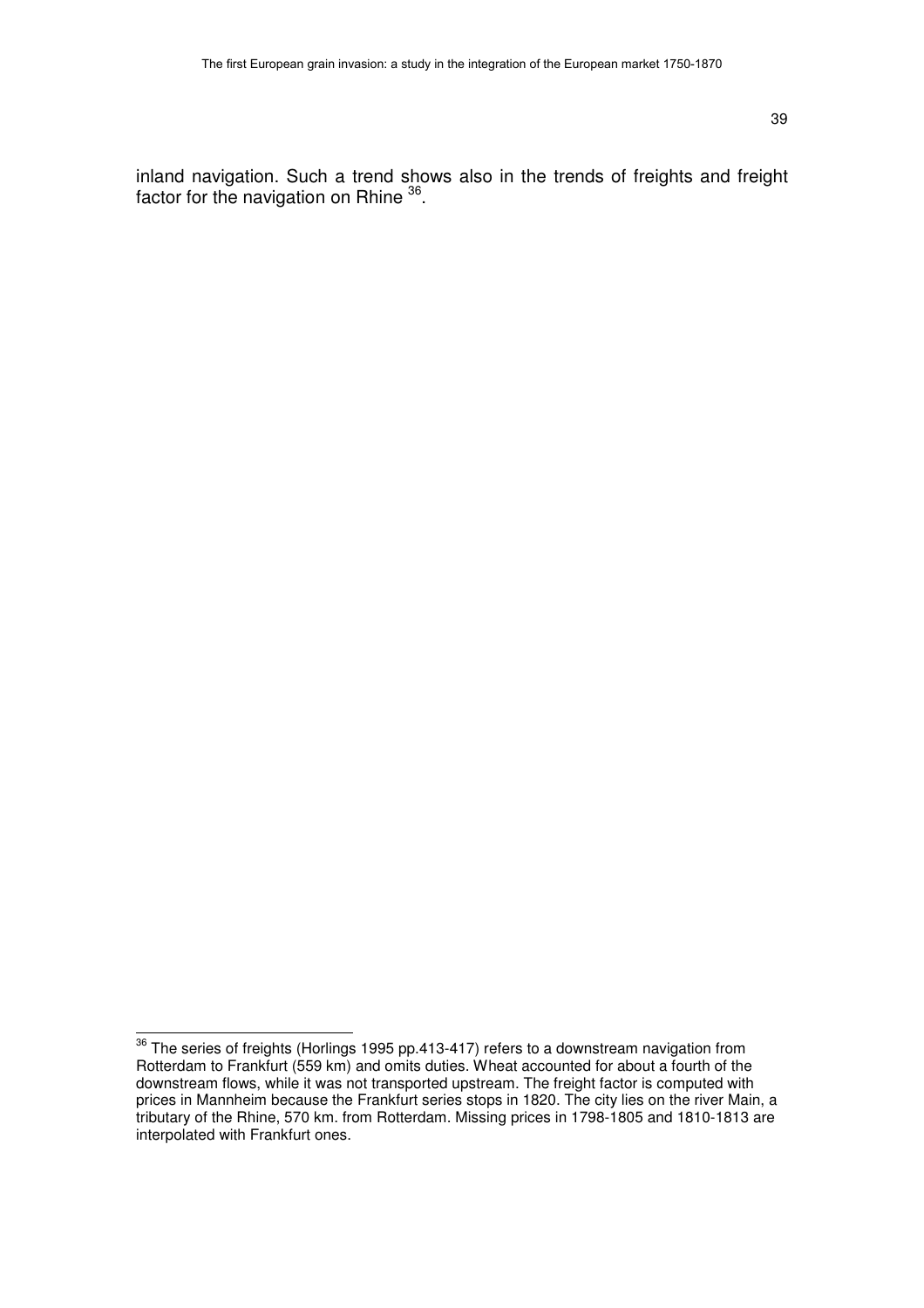



 As expected, the freight factor declined in the long run, from 60% in the mid 1800s (80% including duties) down to less than 5% (12.5% with duties) forty years later. However the graph highlights two less trivial points. First, the decline in nominal freights is concentrated in the fifteen years after the end of Napoleonic wars. The French data suggest a much smoother trend, and thus the collapse on the Rhine might reflect some specific circumstances. Second, movements in prices did affect the freight factor a lot. The very low prices of the early and mid 1820s more than offset the fall in freights, so that in 1824-1825 transporting grain to the cost and paying dues cost one and half times the price in Mannheim. Such a level of costs made arbitrage very difficult. Deflating nominal freights with a price index would not capture this spike, unless the wheat price relative to the deflator remained constant.

 The data on maritime freights confirm the decline after the end of the Napoleonic wars. According to the old series by North (1958), they fell from from almost 40% in the 1820s to about 8% in 1868-1870 for imports in the United Kingdom from the Baltic and from two thirds to slightly less a quarter for imports from the Black Sea<sup>37</sup>. In absolute terms, they fell to 20-30% of their 1820s level.

 $\overline{a}$ 

 $37$  The freight factors have been re-computed using Konigsberg or Odessa prices as denominator, instead of the Gazette price as in North (1958)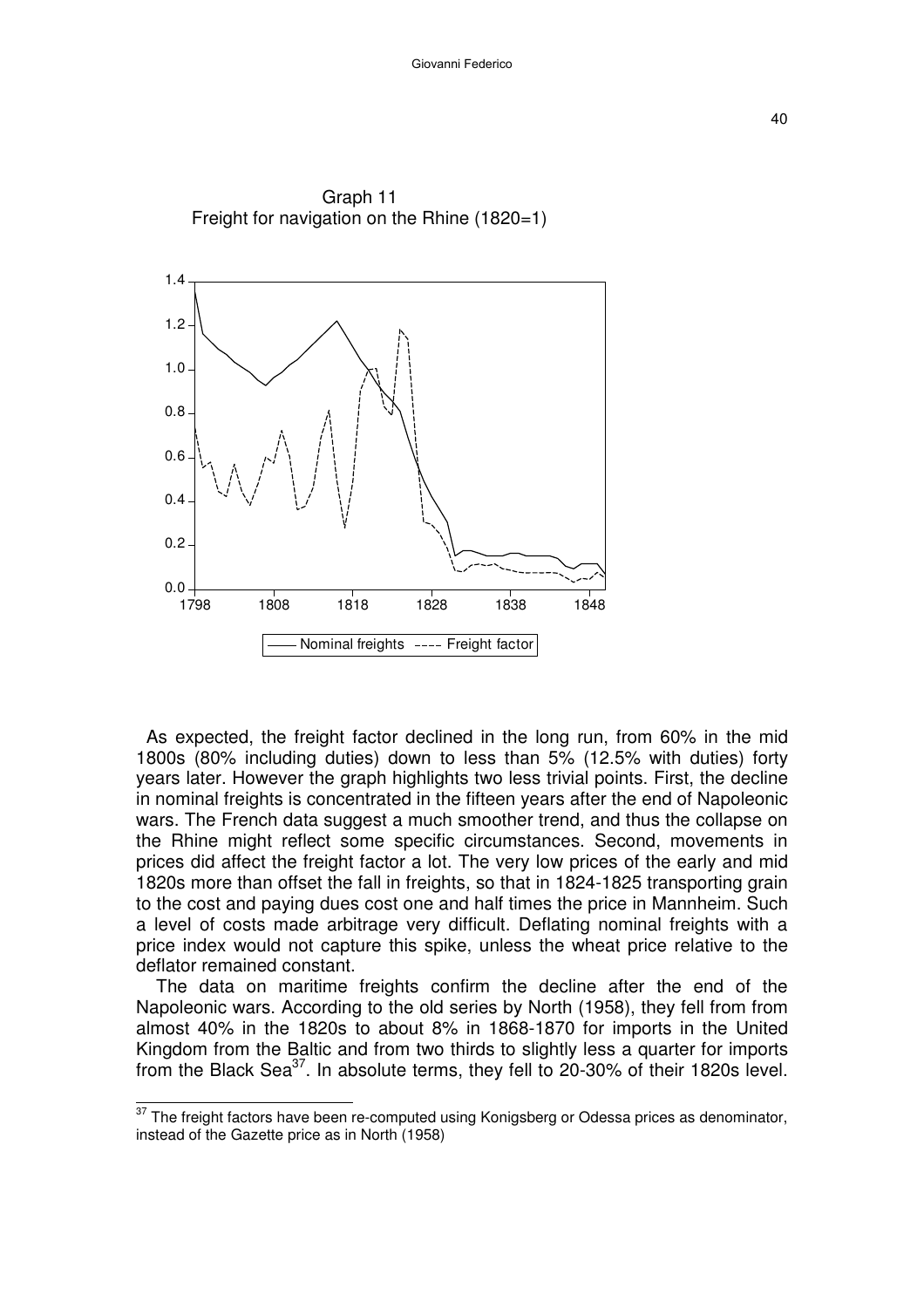The low level of the "freight factor" for the Black Sea trade in the 1870s is confirmed the independent estimate by Harlaftis-Kostelenos (2007), who add that the freight factor for the Leghorn trade was, as expected, even lower, around 7% and that it had fallen by 80% since the 1830s. Unfortunately, none of these product-specific series extend back in time before 1815. The only series encompassing the second half of the  $18<sup>th</sup>$  century refers to transport of coal from Tyneside to London (Harley 1988). The ratio(s) to London wheat price fluctuated widely without any trend, with peaks in the late 1750s-early 1760s, late 1770s, early 1790s and in the second half of the 1800s, to be back close to its initial level in the early 1820s The overall impression of stagnation in the second half of the  $18<sup>th</sup>$  century is confirmed also by the scattered information by Knoppers (1976) on freights from Russia to the Netherlands $^{38}$ .

 Summing up, the evidence suggests that maritime transport cost fell and that costs on waterways fell as well. The information on costs of road and rail transport is not consistent and abundant enough to prove a downward trend. However, the overall costs of overland transport would decline even if they remained constant to the extent that cheaper ways of transportation substituted more expensive ones. Thorburn (2000) attributes the integration of the Swedish market in the 1820s and 1830s, well before the construction of railways, to the opening of new canals. Actually, railways can explain only the last stage of domestic integration. In France, by 1850 the network was about 7-8% of its 1913 length, the average trip was about 100 km and the network transported "only" 4 million tons of goods, about two thirds of the total wheat output (Toutain 1967 p. 144 and 157). At that date, the length of the railways network attained one third of the 1913 length in the United Kingdom. This milestone was to be attained in all the other twelve countries only by 1870 (Mitchell 1998 tab. G 1).

 This, albeit incomplete, evidence would imply, ceteris paribus, that price dispersion was among markets on the coast than in the interior, that it declined within both groups of markets. It is possible to test directly these implications by comparing price dispersion in coastal and interior markets of the long run sample (Graph  $12$ )<sup>39</sup>. There are some difference, but smaller than expected. The

 $\overline{a}$ 

 $38$  The data are collected from actual contracts for importation of rye from five ports (Reval, St Petersburg, Vyborg, Archangel and Riga) for the period 1688-1785. Since 1750, the data-base consists of 27 city quotations, out of the possible maximum of 175 and only in 1784 it includes a quotation for each ports. In that year, transport costs accounted for 20-30% of the Amsterdam rye price (Posthumus 1943), net of costs themselves.The overall index is computed as an unweighted average of city indexes and then it is divided by the similar index of Amsterdam prices. The resulting series covers 14 years out of 35. It fluctuates without any trend, with a minimum in 1771 (63.5) and a maximum nine years later (215.8). A comparable computation with data from Van Tielhof (2002) suggests that the freight factor might have been lower in the  $17^{\text{th}}$ <br>century than in the  $18^{\text{th}}$ .

 $9$  Coastal markets are Copenhagen Aude, Bouches du Rhone, Calvados, Cotes du Nord Gard, Gironde, Hérault, Ille et Villaine, Manche, Nord, Pas de Calais, Seine Inférieure, Somme and Var, Bremen, Danzig, Hamburg Konigsberg, Palermo, Amsterdam, Lisbon, Barcelona Stockholm Sodermaland, Ostergotland and London**.** Interior market are Vienna, Ljubljana, Prague, Krakow, Rattenberg, Bruxelles, Brugges, Ghent, Liege,Corrèze, Drộme, Eure et Loir, Haute Garonne, Indre, Isere, Jura, Loire, Haute Loire, Haute Marne, Haute Vienne, Maine et Loire, Mayenne Oise, Rhộne, Seine, Seine et Oise, Tarn, Tarn et Garonne, Vienne, Augsburg, Berlin, Braunschweig, Celle, Dresden, Duderstadt, Gottingen, Hannover, Koln, Liepzig, Luneburg, Munchen, Munster,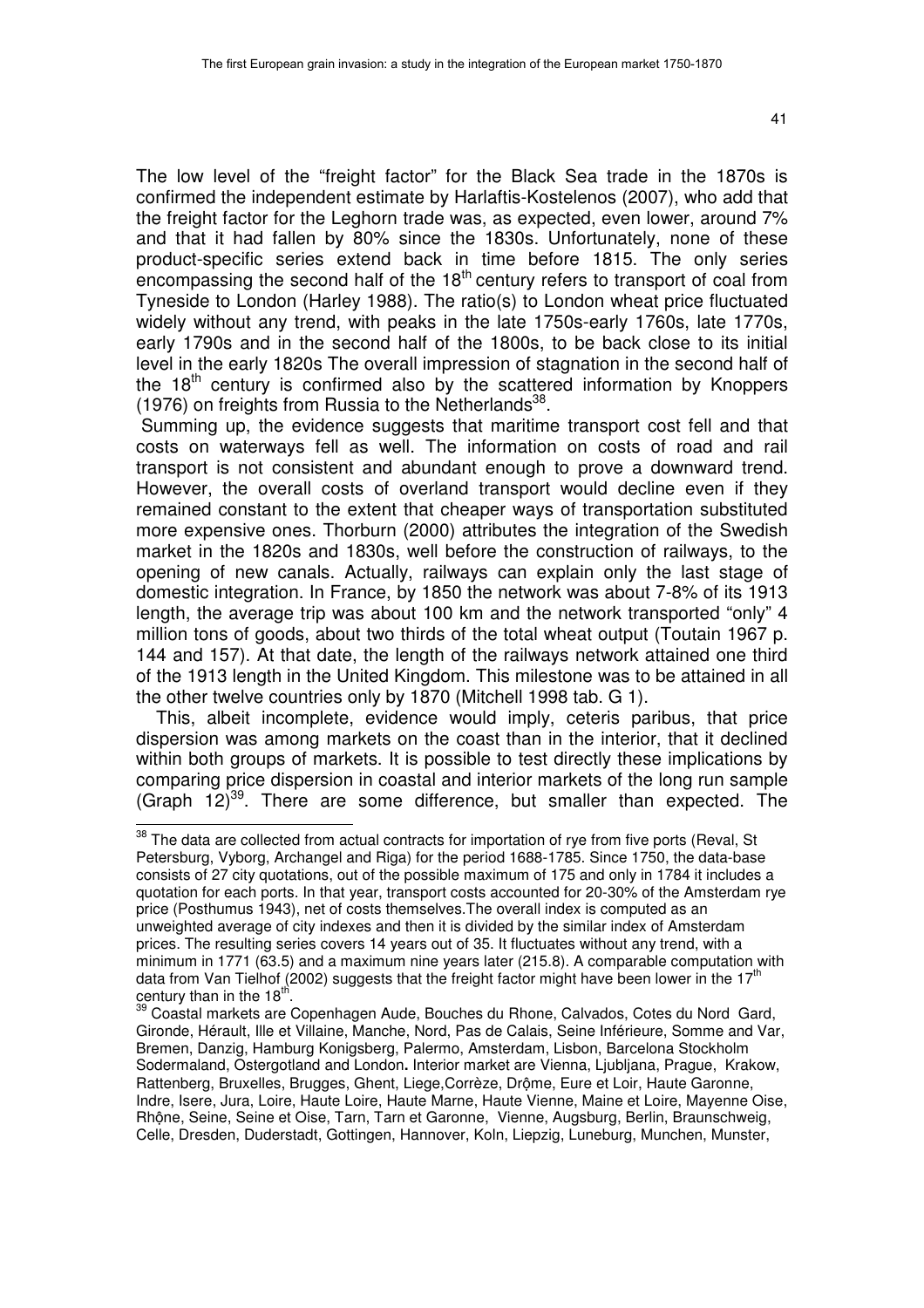average coefficient for coastal cities (0.23) is lower than the corresponding average for interior cities (0.27) and the σ-convergence in the period after Waterloo is indeed faster <sup>40</sup>.

 $\overline{a}$ Osnabruck, Paderborn and Waake, Acquaviva, Arezzo, Brescia , Firenze, Mantova, Milano, Pisa, Roma, Rovigo, Torino, Udine, Vercelli, Arnheim, Dordrecht, Groningen, Nijmegen, Utrecht, Warsaw, Gerona, La Coruña, Lleida, Pamplona, Rioseco, Segovia, Tolosa, Uppsala, Kalmar, Halland, Skaraborg, Narke, Nora, Linde and Karkskoga, Vastmanland, Gastrikland, Halsingland, Luzern, Zurich Exeter, Cambridge, Newcastle and Southern Ireland

 $40$  The yearly rates over the whole period are -0.54 (significant at 10%) for coastal cities and -0.60 for interior ones (significant at 1%), and -2.22 and -1.78 (both significant at 1%) respectively for 1815-1870.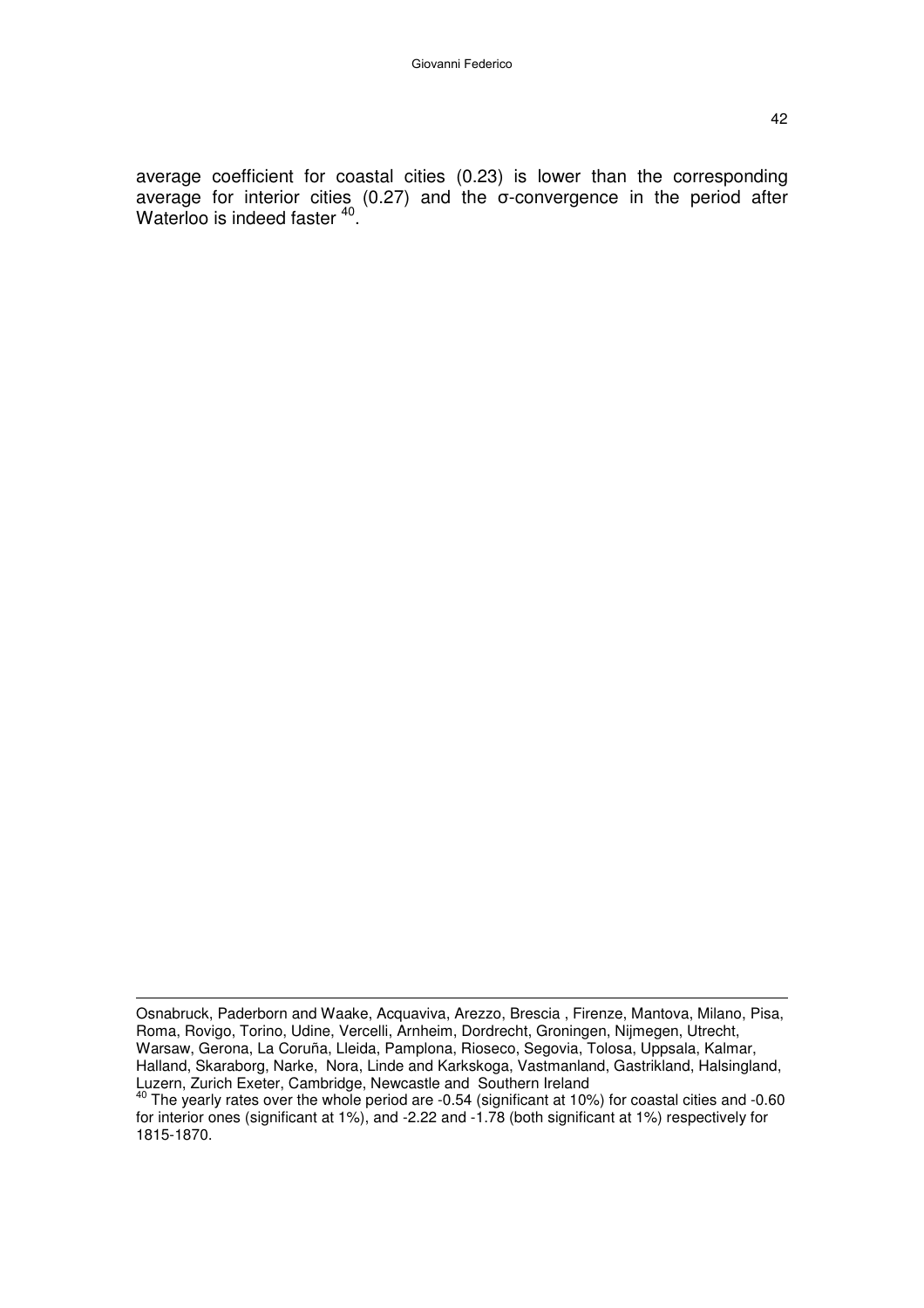



 One might surmise that the effect of differentiated change in transport costs on sea and land is swamped by that of trade policy political changes or that results are biased by the inclusion in the "coastal" sample of markets (or areas) with poor harbour facilities and not developed commerce. To discuss these claims, Graph 13 focuses on selected sub-samples markets, reporting for each of them the ratio of "coastal" to "interior" markets. Graph 13 i) reproduces the overall ratio (from Graph 12) for comparative purposes. Graph 13 ii) considers only French markets, where, obviously, there was no while the two other contrasts dispersion among ten big ports with as many big cities in the interior and ten randomly chosen markets in the interior <sup>41</sup>.

 $\overline{a}$ 

 $41$  The ten big cities on the coast are Amsterdam, Barcelona, Bouches du Rhone (Marseilles), Bremen, Danzig, Gironde (Bordeaux), Hamburg, Konigsberg, London, Palermo. The ten big cities in the interior are Berlin, Bruxelles, Koln, Haute Garonne (Toulouse), Milano, Munchen, Segovia, Seine (Paris), Vienna and Zurich. The ten randomly chosen "interior" markets are Correze, Dresden, Lleida, Luzern, Oise, Osnabruck Ostergotland, Roma, Tolosa Waake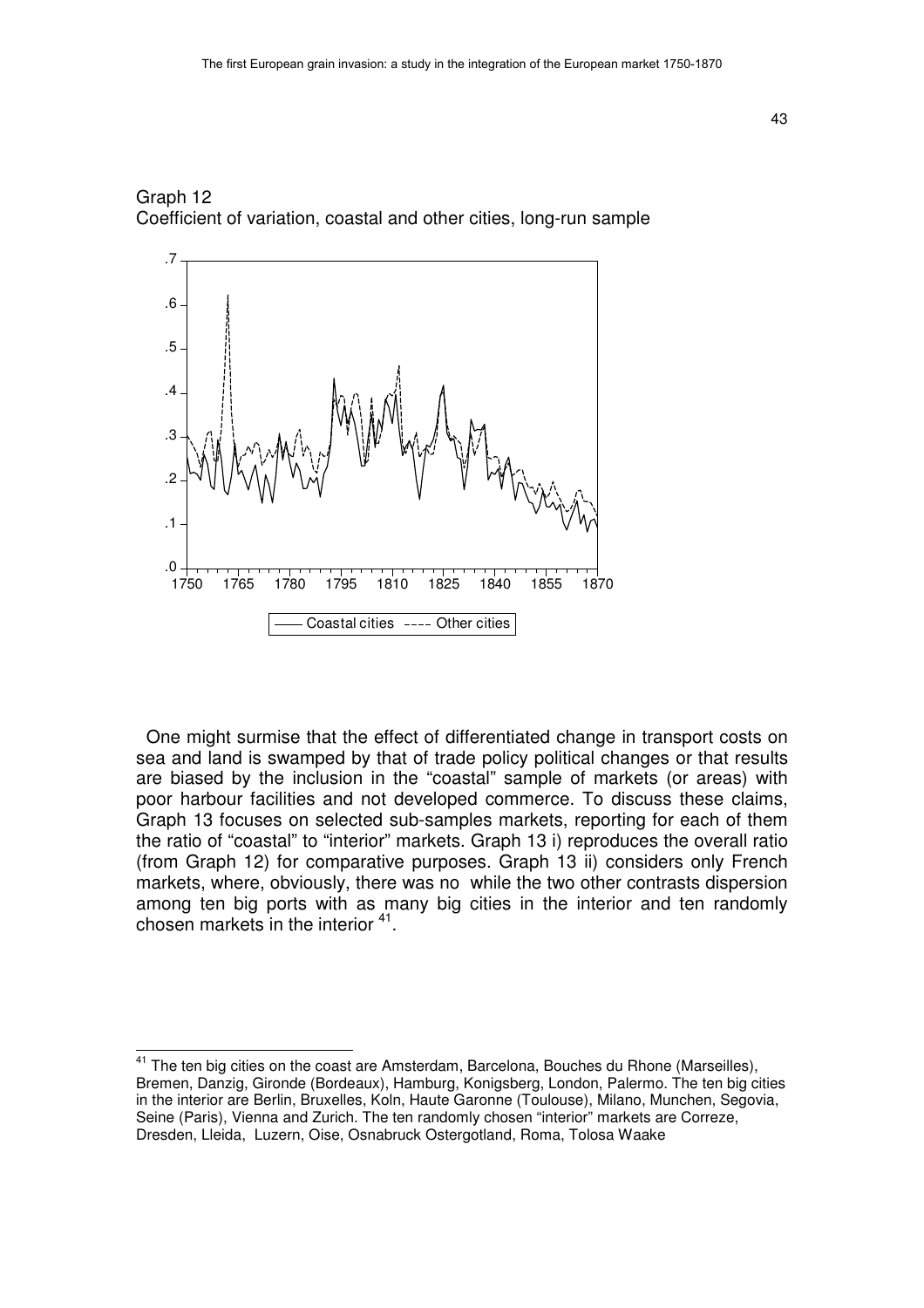

 Graph 13 Ratios of coefficient of variation, coastal and other cities

 All rates fluctuate wildly, without a clear long-term trend, and the long term averages are not very far from one. Actually, in two cases, Graph 13 ii) and iii), they exceeded one (i.e. price dispersion was greater among coastal markets than in interior). This evidence is clearly not enough to state that the conventional wisdom is wrong. However, it does suggest that all means of transportation contributed to the integration of markets in the early  $19<sup>th</sup>$  century.

 7.2.3 The disrupting effect of wars on the market is all too evident in the period at hand. Prices in Central Germany in 1761-1763 were so high because these areas were by then battlegrounds in the Seven Years' War. The most obvious explanation for the dis-integration of the European market in the early 1790s is the outbreak of revolutionary wars. In the following years, France extended its political and commercial influence all over Central and Western Europe. French conquest is said to have fostered the creation of an integrated market within the Empire, and at the same time to have deepened the differences with the rest of the continent, especially after the proclamation of the Continental System in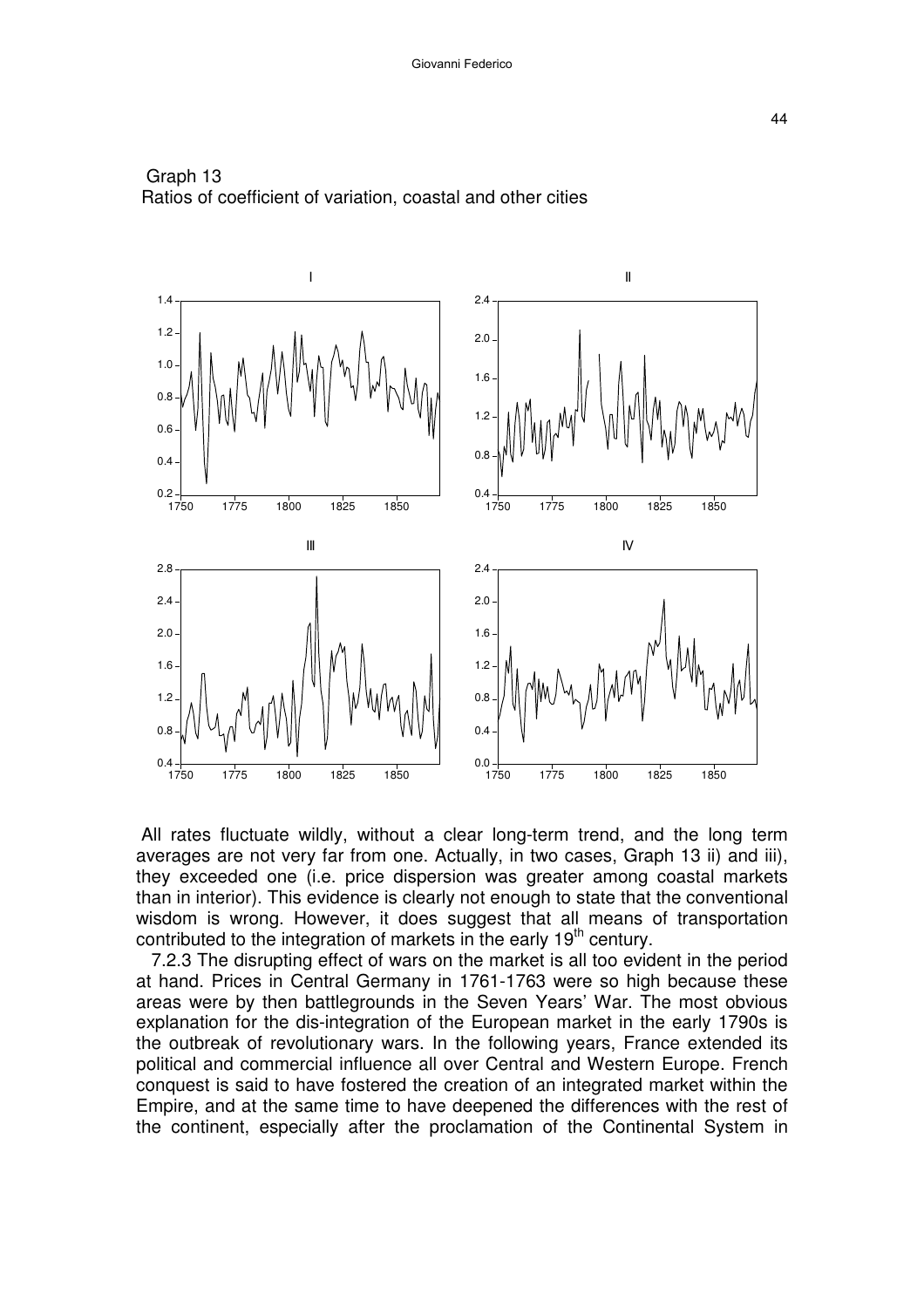45

1806. This claim can be assessed by re-arranging markets from the "French wars" sample, according to the (admittedly shifting) political boundaries, in three groups - the French Empire (France at its pre-revolutionary borders, Switzerland, Netherlands, Italy, Belgium and the so-called Confederation of the Rhine in West Germany), the "Other Europe" (Prussia, Spain, Russia etc.) and the United Kingdom. The results tally only partially with the expectations (Table 8)

#### Table 8

Variance analysis, wheat: the effect of French wars

|                                   | Initial     | 1789-92<br>to | Changes<br>1807-09<br>to | 1789-92<br>to | Final         |
|-----------------------------------|-------------|---------------|--------------------------|---------------|---------------|
|                                   | 1789-1792   | 1807-09       | 1818-20                  | 1818-20       | 1818-1820     |
| <b>Total variance</b>             | 1.13<br>100 | 2.38<br>100   | $-1.99$<br>100.0         | 0.39<br>100.0 | 1.52<br>100.0 |
| International integration         |             |               |                          |               |               |
| Total                             | 0.29        | 2.20          | $-1.84$                  | 0.35          | 0.64          |
|                                   | 25.3        | 92.4          | 92.5                     | 90.6          | 42.3          |
| Between Continental Europe and UK | 0.11        | 0.60          | $-0.29$                  | 0.31          | 0.42          |
|                                   | 9.7         | 25.2          | 14.4                     | 79.8          | 27.6          |
| <b>Within Continental Europe</b>  | 0.03        | 0.65          | $-0.67$                  | $-0.02$       | 0.02          |
|                                   | 2.7         | 27.4          | 33.4                     | $-3.9$        | 1.0           |
| <b>Within Other Europe</b>        | 0.15        | 0.95          | $-0.89$                  | 0.06          | 0.21          |
|                                   | 12.9        | 39.8          | 44.7                     | 14.7          | 13.6          |
| Domestic                          |             |               |                          |               |               |
| <b>Within Other Europe</b>        | 0.19        | 0.25          | $-0.21$                  | 0.04          | 0.23          |
|                                   | 16.8        | 10.3          | 10.5                     | 9.3           | 14.8          |
| <b>Within French Empire</b>       | 0.66        | $-0.06$       | 0.06                     | 0.00          | 0.66          |
|                                   | 58.0        | $-2.5$        | -3.1                     | 0.1           | 43.2          |
| $2$ aluaalaaa talik               |             |               |                          |               |               |

#### Source: see text

 As expected, from 1790 to 1807, total international variance increased hugely, and all its three components contributed to this growth roughly in the same proportion, even if wheat was exempt from some of the harshest measures against trading with the enemy  $42$ . What is missing is the integration within the French Empire: the sign is negative, as expected, but the size of the effect is negligible.

 $\overline{a}$  $42$  British governments allowed import of wheat under license, while France encouraged these exports in order to drain bullion away from the United Kingdom (Galpin 1925, Olson 1963, Davis and Engerman 2006).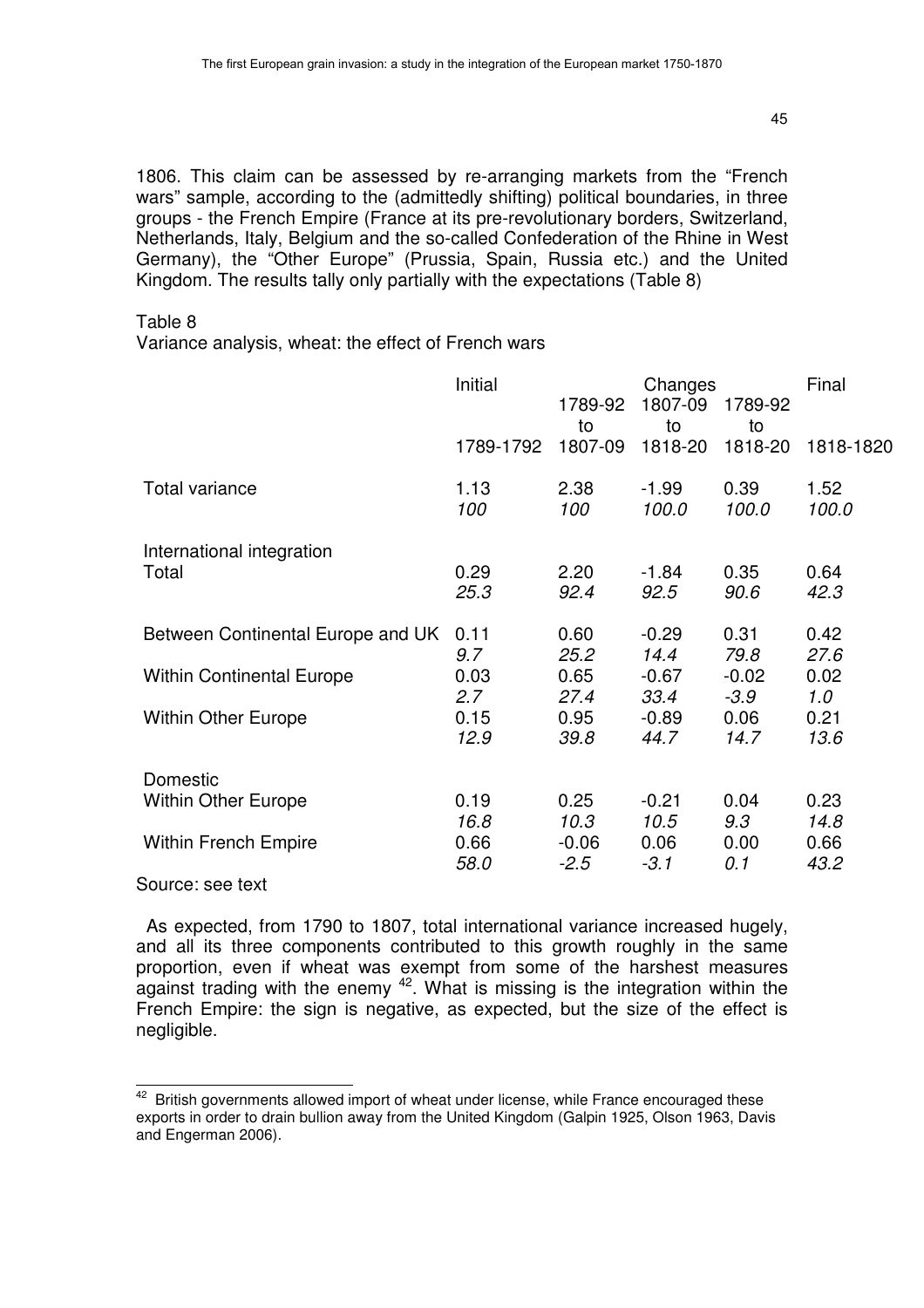The effect of another political event, the creation of the Zollverein, has been studied by Shiue in two papers, which use a different method. In the first one (Shiue 2005) she used an Engel-Rogers framework and finds that the Zollverein accounted for about a half of the fall in "border" coefficient Later, Keller and Shiue (2008) have explored the power of a Zollverein dummy to explain changes in price differentials, finding it to have been rather weak relative to that of railways. The variance analysis confirms these latter results. The reduction of price differentials among "Zollverein" states accounts for about a third of price convergence among "German" market from 1831 onwards, but the timing does not tally with that of accession to the custom union<sup>43</sup>. The integration of German market was caused by the domestic integration, partly balanced by price divergence between non-Zollverein states. The stark contrast between these results might be to some extent explained by differences in coverage, but it also reflects the differences in approach. The border variable is in-fact bound to pick all the effects of the unobserved changes in transaction costs.

 7.2.4 The period since 1750 featured a major change in the nature of grain policy – from a (urban) consumer-centered to a producer-oriented one. The traditional market-regulating institutions aimed at guaranteeing a steady supply of wheat to urban consumers at "just" prices. They were strongly criticized by  $18<sup>th</sup>$ century economists, most notably the Physiocrats, who argued that the free circulation of grain could stimulate agricultural production and increase the welfare of the whole population (Persson 1999). Some European governments followed their advice, albeit very cautiously. In Austrian Lombardy, exports were partially liberalized only in 1785 (Grab 1985), twenty years after the first proposal. In France grain markets were liberalized in 1763 but freedom lasted only seven years (Kaplan 1975-1976). The effects were correspondingly modest if any at all: the coefficient of variation, during the free-trade period 1764-1770 was only 8% lower than in the previous seven years and 14% higher than in 1771-1777. During Revolutionary and Napoleonic years the regulation of grain markets was slowly loosened, with relapses at every subsistence crisis (e.g. in 1793-1794 or in 1812), to be eventually dismantled only in the late 1810s (Miller 1999).

 After the end of the French wars, prices seemed set to fall very quickly, and many countries reacted by imposing protective duties (Federico 2008). As early as 1815, the United Kingdom prohibited imports if domestic prices did not exceed the 80 shilling per quarter (Barnes 1930), a level which had never been attained before the war<sup>44</sup>. The extremely poor 1816 crop caused prices to rise almost up to the war-time peak (Post 1977), but afterwards the expected decline materialized, prompting new protectionist measures. France introduced a sliding

 $\overline{a}$  $43$  The eleven German markets in the "early 19<sup>th</sup> century sample" are first grouped according to time of accession of each state to the Zollverein. Then the effect of accession of each group is measured by the contribution of the convergence of its average price towards the "Zollverein" mean in the period from its accession to the next round of enlargement. The accession of Saxony in 1830 offset about 4% of the increase in domestic dispersion in other states in next five years. The two next rounds of enlargement, in 1834-1835 (Baden and Bavaria) and 1851 (Hannover), had almost no effect. The "Zollverein" markets contributed to the overall integration of the German market mainly before their accession to the custom union.<br>44 The

The average price is the so called Gazette one (Mitchell-Deane 1976)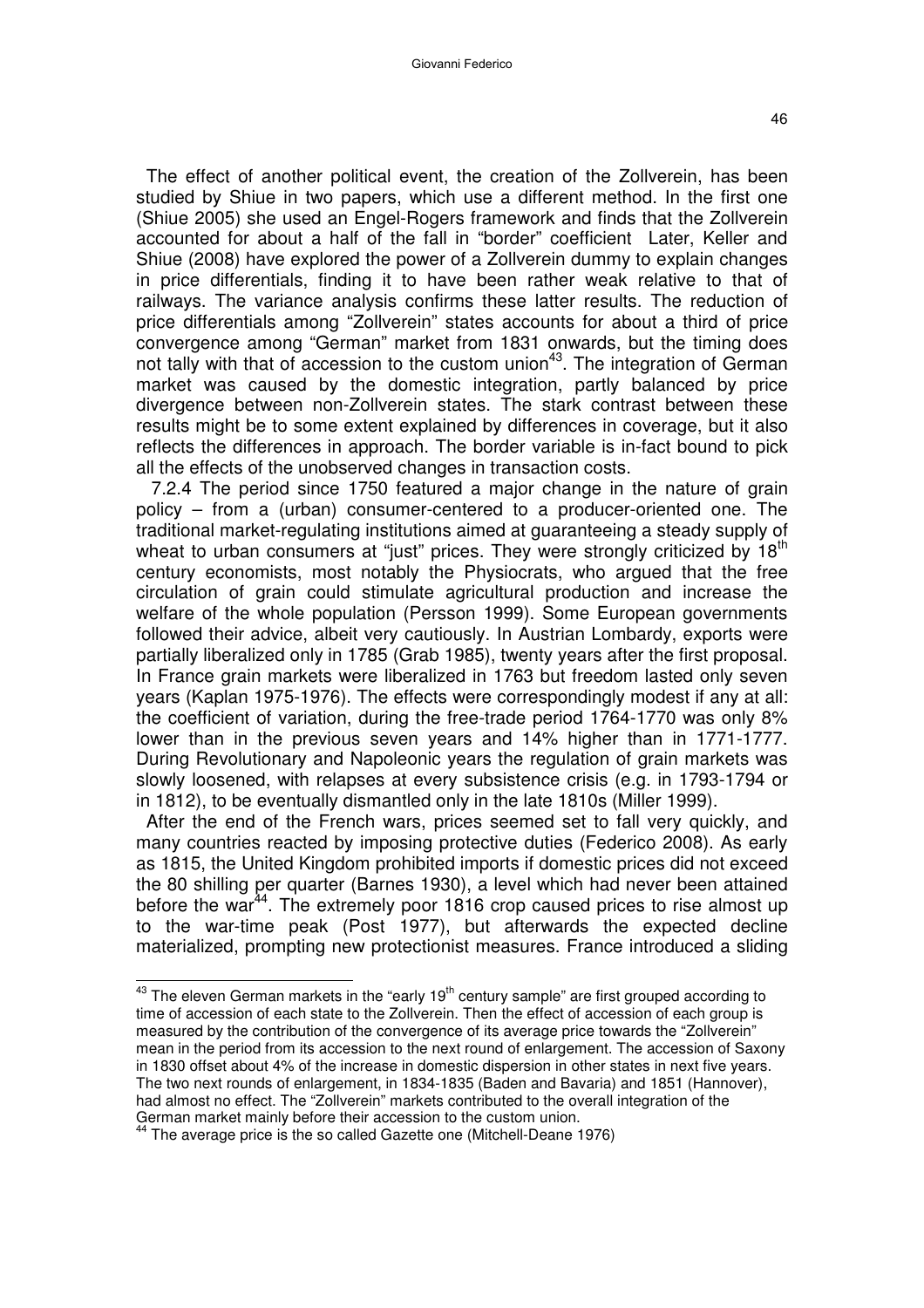47

scale in 1819 (Ame 1876), Spain prohibited imports altogether in 1820 (Gallego Martinez 2004 and 2005) and so on. However, the protectionist policies did not last for long, in clear contrast with the late-century backlash. Since the mid-1820s most countries reduced and ultimately abolished duties on wheat. The 1828 British Corn Laws were decidedly more liberal than the 1815 version (Sharp 2006). Their abolition in 1843 was not the starting point, but only a step of a longrun pan-European process of liberalization of trade (Accominotti and Flandreau 2006).

 The twin role of the United Kingdom as a major importer of grain and as the leading economy in the world make the effect of Corn Laws a prime candidate for a variance analysis of the impact of trade policy. To this aim, total variance (from the "early  $19<sup>th</sup>$  century sample") is split between the convergence between the United Kingdom and Continental Europe and a residual, including all other sources (Table 9)

#### Table 9

Variance analysis, wheat: the effect of Corn Laws

| Initial      |                  |                 |                 | Final           |                    |
|--------------|------------------|-----------------|-----------------|-----------------|--------------------|
|              | $1815 -$         | 1828-           | 1843-           | $1815 -$        |                    |
|              | 17               | 30              | 45              | 17              |                    |
|              | to               | to              | to              | To              |                    |
| $1815 -$     | 1828-            | 1843-           | 1868-           | 1868-           | 1868-              |
| 17           | 30               | 45              | 70              | 70              | 1870               |
| 2.13         | $-0.62$          | $-0.64$         | $-0.54$         | $-1.80$         | 0.33<br><i>100</i> |
|              |                  |                 |                 |                 |                    |
|              |                  |                 |                 |                 |                    |
| 0.05         | 0.20             | $-0.19$         | $-0.06$         | $-0.04$         | 0.00               |
| 2.3          | $-32.6$          | 29.3            | 10.3            | 2.3             |                    |
| 2.08<br>97.7 | $-0.82$<br>132.6 | $-0.45$<br>70.7 | $-0.48$<br>89.7 | $-1.76$<br>97.7 | 0.33               |
|              | 100              | <i>100</i>      | 100             | Changes<br>100  | 100                |

 The effect of British policy is minimal in the long-run, but not in the short run. Without the 1815 Corn Laws, in the 1820s price dispersion all over Europe would have fallen by a third more and the 1828 liberalization accounted for a third of total convergence in the next fifteen years. The impact of the final Repeal is smaller but still noticeable.

#### 8) On the welfare effects of market integration

 Economists and economic historians strongly believe in benefits of market integration, as a necessary condition for specialization and Smithian growth. Yet, and somewhat strinkingly, estimates, even partial or provisional, of these benefits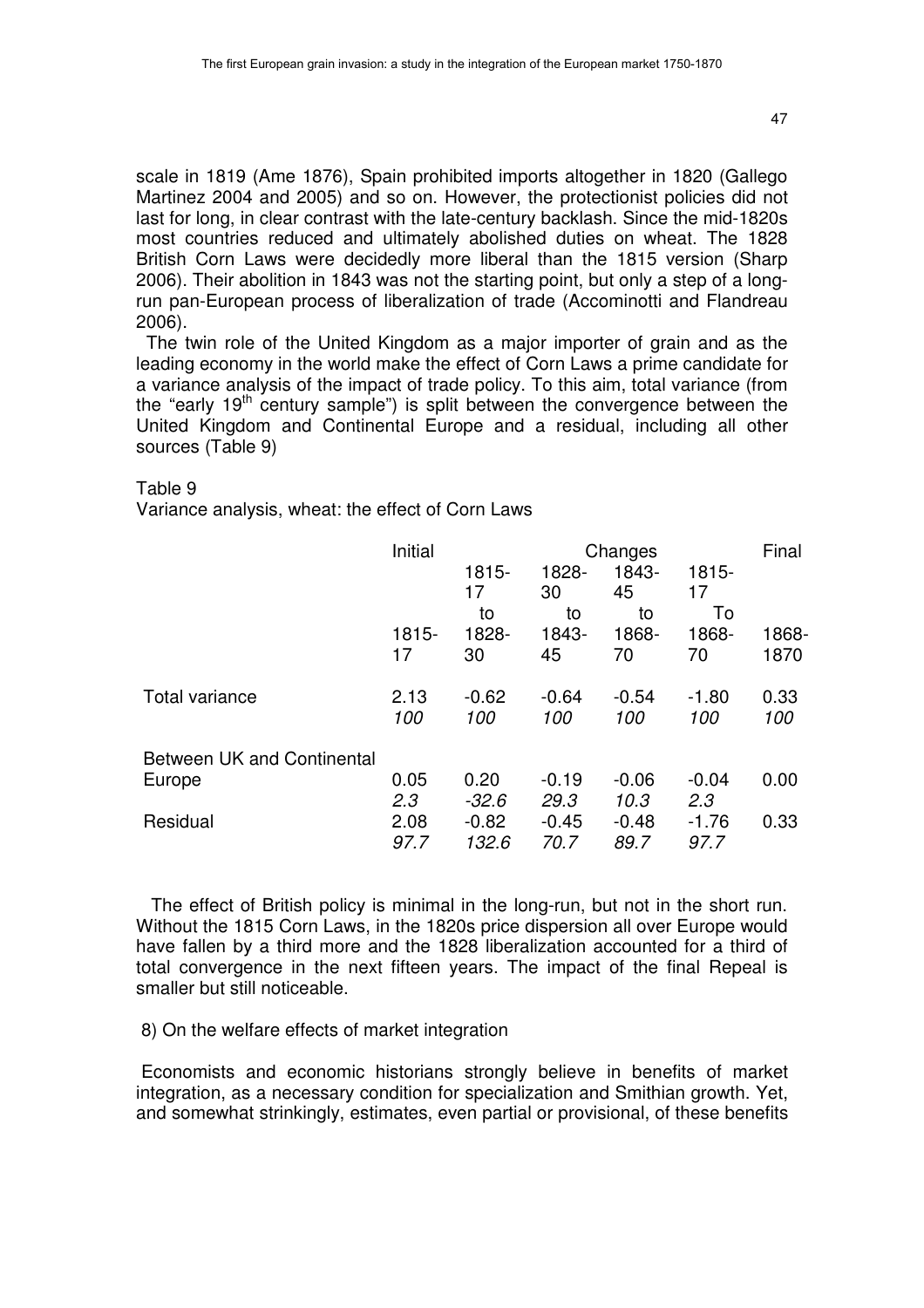are very scarce. Two very recent papers deal with very specific issues <sup>45</sup>. O'Rourke (2007) estimates that the trade wars of the 1810s, the British embargo to French and American trade, and French Continental system, reduced GDP by 4% in the United States, by 2.5% in France and by 1.9% in the United Kingdom. According to Ejrnæs and Persson (2006), the increased speed of transmission of information between the United Stated and the United Kingdom augmented American wheat exports from 1857-1862 (without a telegraphic cable) to 1883- 1889 (with telegraph) by a minimum of 3.6% and a maximum of 9.4%, equivalent to 0.03-0.07% of American GNP<sup>46</sup>. The welfare effects of integration in the long run can be modelled as a fall in tariffs. In empirical economics, the issue is usually tackled with computable general equilibrium models. However, they need input-output tables, which are not available for any country in the period before 1870 47 O'Rourke (2007) assumes the existence of two goods only, an exportable and a non-traded one, but this brilliant solution is clearly not suitable for the analysis of integration in the market for a single product. Thus, the gains will be estimated in a partial equilibrium framework, using a modified version of the well-known Haberger's triangles, which allows prices differential not to disappear completely  $48$ . The welfare effect of price convergence (divergence) is equal to

DWG/GNP =  $\Delta P/P_0^*$  | α – β | + 0.5\* ( $\Delta P/P_0$ )<sup>2\*</sup>[ η \* α + ε \* β] 18)

Where  $\alpha$  and  $\beta$  are the ratios of consumption and production to GNP at time zero, η and ε the demand and supply elasticities. It is assumed that the market was "semi-strongly" efficient, so that the European average price captured the effects of supply and demand on prices. It is thus possible to single out the effects of integration by using the changes in the differential relative to the European average  $(\mu^0 w)$  as a measure of price change

ΔP/P<sub>0</sub> = (|p<sup>t</sup>i-μ<sup>t</sup>w|-|p<sup>0</sup><sub>i</sub>-μ<sup>0</sup>w|)/ p<sup>0</sup><sub>i</sub> 19)

The baseline case uses the all-market average for  $\Delta P/P_0$  and it assumes  $\eta$  and ε to be 0.3 and both consumption and production to account for 25% of GDP each at time zero – i.e. no trade. The formula is computed separately for the changes to 1808-1812, the five-year period of highest dispersion, and hence to 1866-1870, as well as for the whole period (Table 10).

Table 10 The welfare effects of integration: a partial equilibrium estimate

Ę  $45$  It is also worth quoting the work of O'Grada (2005 and 2007) on famines, which entailed a massive loss of welfare. He shows that markets performed quite well and concludes that, contrary to widespread allegations at the time, speculation could not have been the cause of famines.  $46$  Wheat exports in the 1880s totalled 82 million dollars (Historical Statistics 1975 series F 1) and

GNP about 11.2 billions (Historical Statistics 1975 series U 280).

 $47$  The British table for 1841 by Horrel et al (1994) is not suitable. England was surely not a typical country and the table lumps together all agricultural products.

See Appendix I for a formal derivation, inspired by Hufbauer-Wada-Warren 2002 pp.77-83.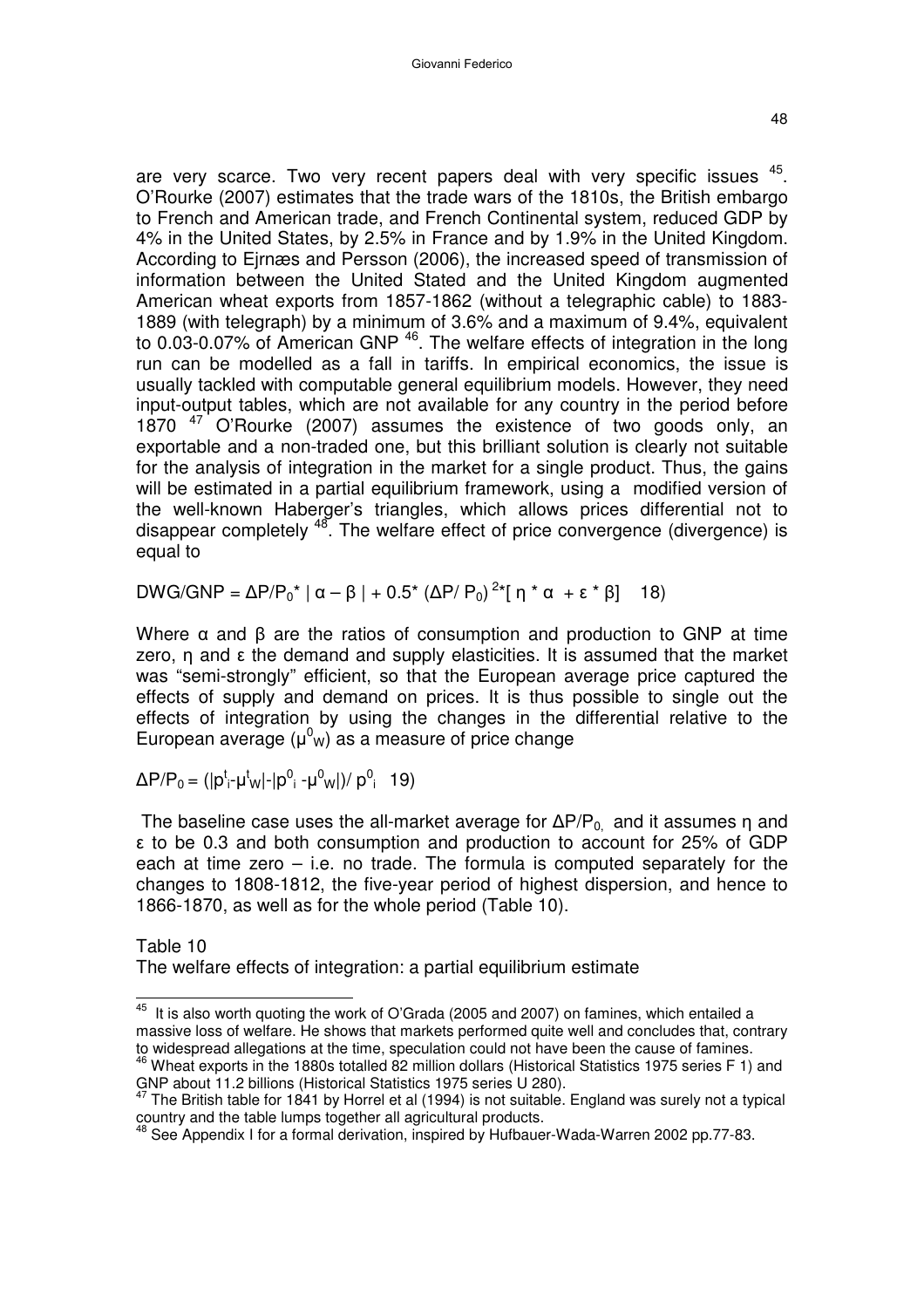|                                   |     | Price | share of initial price | convergence as | of initial GDP |       | Gains/Losses as share |
|-----------------------------------|-----|-------|------------------------|----------------|----------------|-------|-----------------------|
|                                   |     | 1750- | 1808-                  | 1750-          | 1750-          | 1808- | 1750-                 |
|                                   |     | 54    | 12                     | 54             | 54             | 12    | 54                    |
|                                   |     | To    | To                     | To             | To             | To    | To                    |
|                                   |     | 1808- | 1866-                  | 1866-          | 1808-          | 1866- | 1866-                 |
|                                   |     | 12    | 70                     | 70             | 12             | 70    | 70                    |
| i) Baseline<br>ii) Elastic supply | and | 50    | $-25$                  | -2             | $-1.9$         | 0.5   | 0.0                   |
| demand                            |     | 50    | $-25$                  | -2             | $-3.1$         | 0.8   | 0.0                   |
| iii) Not self-sufficient          |     | 50    | $-25$                  | $-2$           | $-4.2$         | 1.7   | 0.1                   |
| iv) Top ten changes               |     | 90    | $-50$                  | $-30$          | $-6.1$         | 1.9   | 0.7                   |
| v) Cumulative                     |     | 90    | $-50$                  | $-30$          | $-13.6$        | 5.3   | 2.5                   |

Sources: see text

 Losses from disintegration and gains from integration are sizeable but not huge and above all they would almost entirely cancel each other out in the long run. Admittedly, these assumptions are quite conservative. Indeed, the size of gains and losses would be greater if demand and supply elasticities were both 0.5 (row ii) or trade featured a deficit or surplus equivalent to 5% of consumption or production (row iii). Yet, the differences with the baseline estimate are not so large and long-run gains remain stubbornly low. The reason is evident from column 3. In the long-run, differentials relative to the European average price remained almost constant, although accounting for a falling proportion of prices  $49.$  A look at the distribution shows substantial differences among markets, with a majority of negative cases (a decline in absolute price differentials) but also some positive ones (i.e. increasing differentials). This implies substantial differences in welfare effect among areas. To highlight this point, row iv) selects the top 10 quartile of the distribution by size of the change in price differentials. The effects are greater, and they are even larger if one assumes some trade and elastic demand and supply (row v).

 These results are clearly only tentative. Partial equilibrium analyses yield only lower bounds of the impact of integration, as they omit the general equilibrium effects. One should add gains and losses from movements in the market for other gods. Last but not least, the whole analysis neglects the dynamic effects of integration, which are notoriously difficult to measure.

9) Conclusions

 $\overline{a}$ 

One can sum up the historical results in five main points

49

 $49$  The average difference with the European mean jumped from 2.6 shilling/q.le in 1750-1754 (22% of market price) to 9.4 (36% of the price) in 1808-1812 to fall back to 2.4 in 1868-1870. But by then, it accounted for only 10.5% of the price.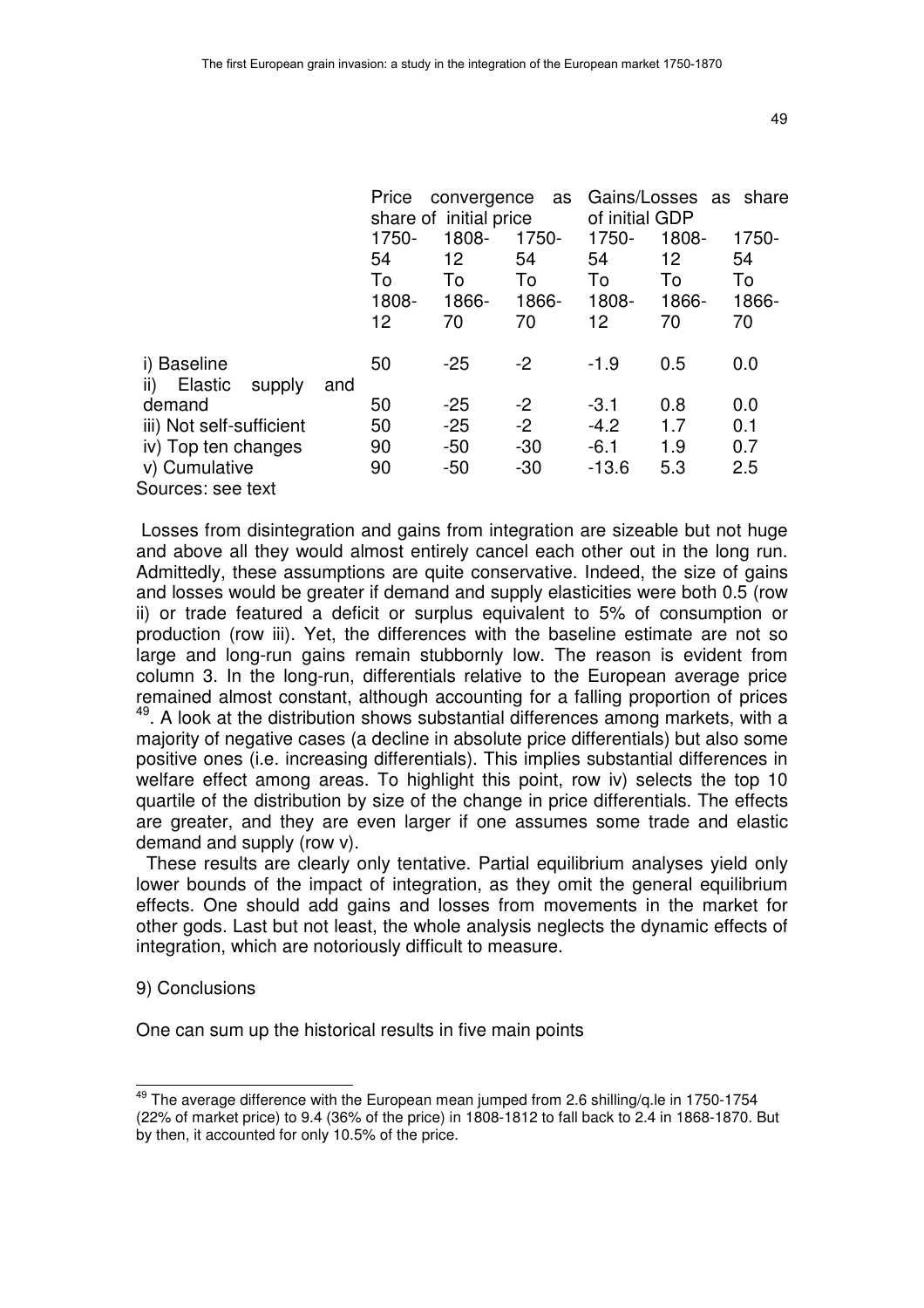i) In the long run the wheat (and rye) market featured a massive process of integration, down to an all-time low in the late 1860s

ii) Price dispersion remained roughly constant in the second half of the  $18<sup>th</sup>$ century and increased sharply in the early 1790s. The pre-war level of dispersion was attained again in the 1830s, and the σ-convergence in the next three decades was an additional one

iii) Both domestic and international markets contributed roughly to the same extent to changes in total dispersion in the long run, but the contribution of the latter was decidedly larger in the medium run.

iv) Most changes seem to have been driven by political events. The outbreak of the French wars caused a sharp increase in dispersion, which was perpetuated for a while by a short-lived protectionist backlash. The liberalization of the 1830s was instrumental to foster the integration. The fall in freights contributed substantially to this latter, while railways might have helped only at the very end of the period

v) The welfare gains (losses) were substantial whenever and wherever price convergence (divergence) was sizeable.

 This analysis suggests two key items for a further research. First, it is absolutely necessary to extend the range of commodities, especially for maufactures. The case of candles shows how fruitful, but also difficult this task would be. Second some work on welfare effects is badly needed to buttress the claims about the key role of market integration for modern economic growth. The exercise of the last Section is a starting point, but it will be necessary to improve it, with some imaginative efforts to overcome the shortage of hard data. The rewards from further research can be substantial: in the history of market integration there is much more than the 1870-1913 globalization followed by a backlash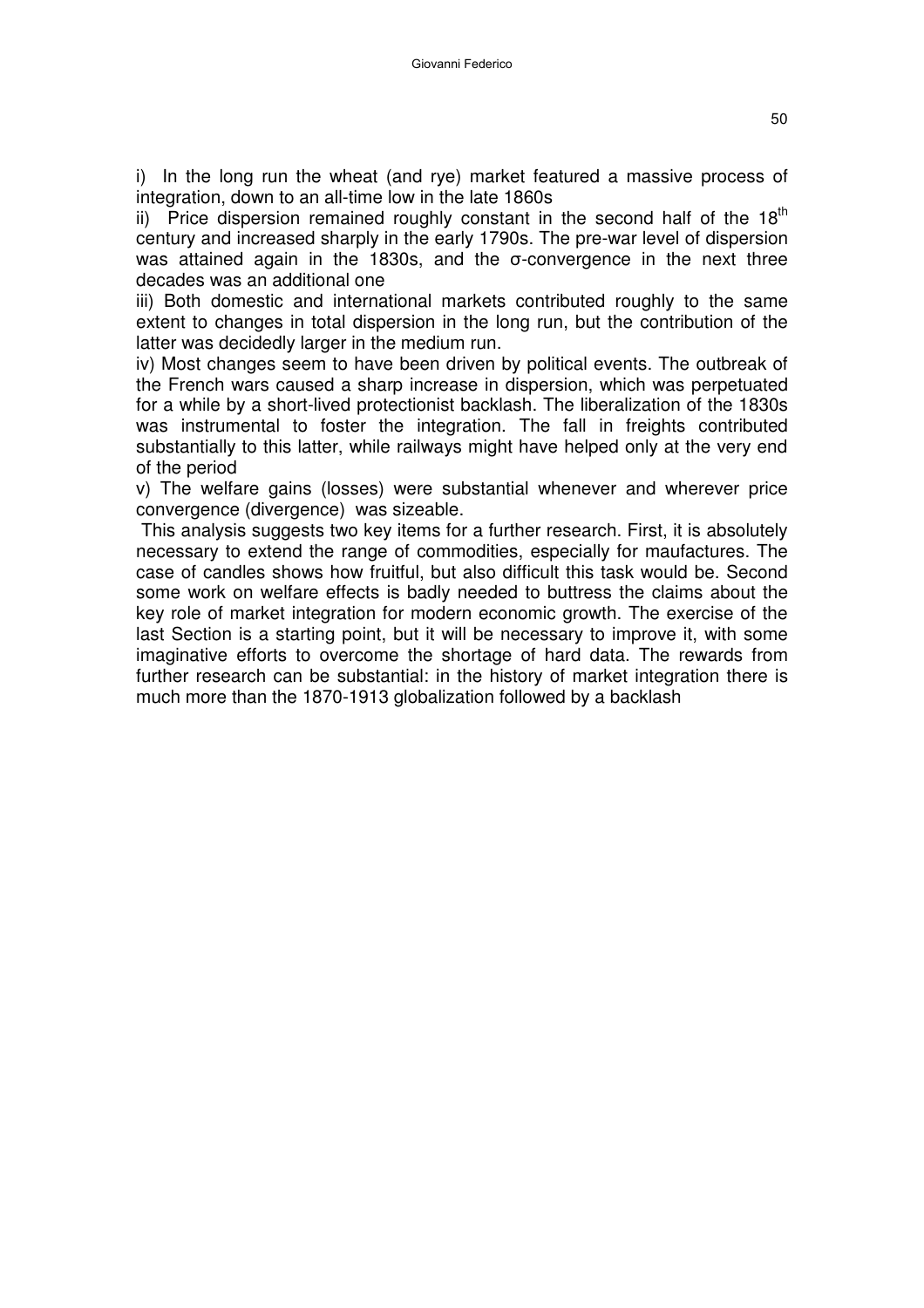Data Appendix Sources and methods

#### 1) Introduction

This Appendix lists the sources of price series and illustrates the methods to convert the data, often reported in local currencies, silver or gold for local weight units, into shilling per metric units (quintals for cereals and kilograms for candles) and to build market price series.

In principle, series refer to the calendar year. Some sources report only one figure per year with no information on how they are obtained. In these cases, prices are used as they are, on the assumption they refer to annual prices. If the source states explicitly that the figure refer to crop year, data are converted into calendar years as a weighted average of two consecutive years. The weights are the number of months of each calendar year divided by 12. For instance, if the crop year spans the period from July to June next year, the calendar year is the simple average of the two years. If the crop year started in October, the weights are 0.25 and 0.75. If the source reports monthly or weekly data, the yearly figure is obtained as simple averages. A small number of series is computed as an average of fewer observations, down to a minimum of four (i.e. every three months). Series based on one or two only observations per year are omitted.

 Almost all information about local weights is available from the sources, with the exception of the capacity of the quarter. One imperial quarter of eight bushels (of 0.3637 cubic meters) is assumed to be equivalent to 2.9096 hl and one Winchester quarter to be 97% of the imperial quarter (i.e. 2.82 hl). The overwhelimg majority of sources on cereals reports capacity measures, which are converted into (metric) weights assuming assuming one hectoliter to equal 0.75 quintals for wheat and to 0.715 quintals for rye. The use of a common coefficient might be contested, as notoriously the specific weight of wheat and rye differed among markets and across time for the same market. But it seems likely that these differences were taken into account by traders while setting prices as ultimately the commercial worth of wheat depended on the amount of flour which could be extracted. Part of the price rise in 1816-1817 reflected the very low weight of wheat (Post 1977 p.41).

 The next Section deals with the sources of prices of precious metals and exchange rates. The next four sections list the available series for wheat, rye, wax and tallow candles, arranged by "country" and market, reporting for each of them the essential information about the coverage, the sources and the methods of elaboration of then<sup>50</sup>. Finally, Section Seven lists the markets which each sample consists of.

2) Silver prices and exchange rates

 $\overline{a}$ 

51

 $50$  The coverage reports the initial and final year of each series and, between brackets, missing years. The information on sources and methods is complete for the sources which have been used, while discarded series are simply quoted in footnotes without much detail.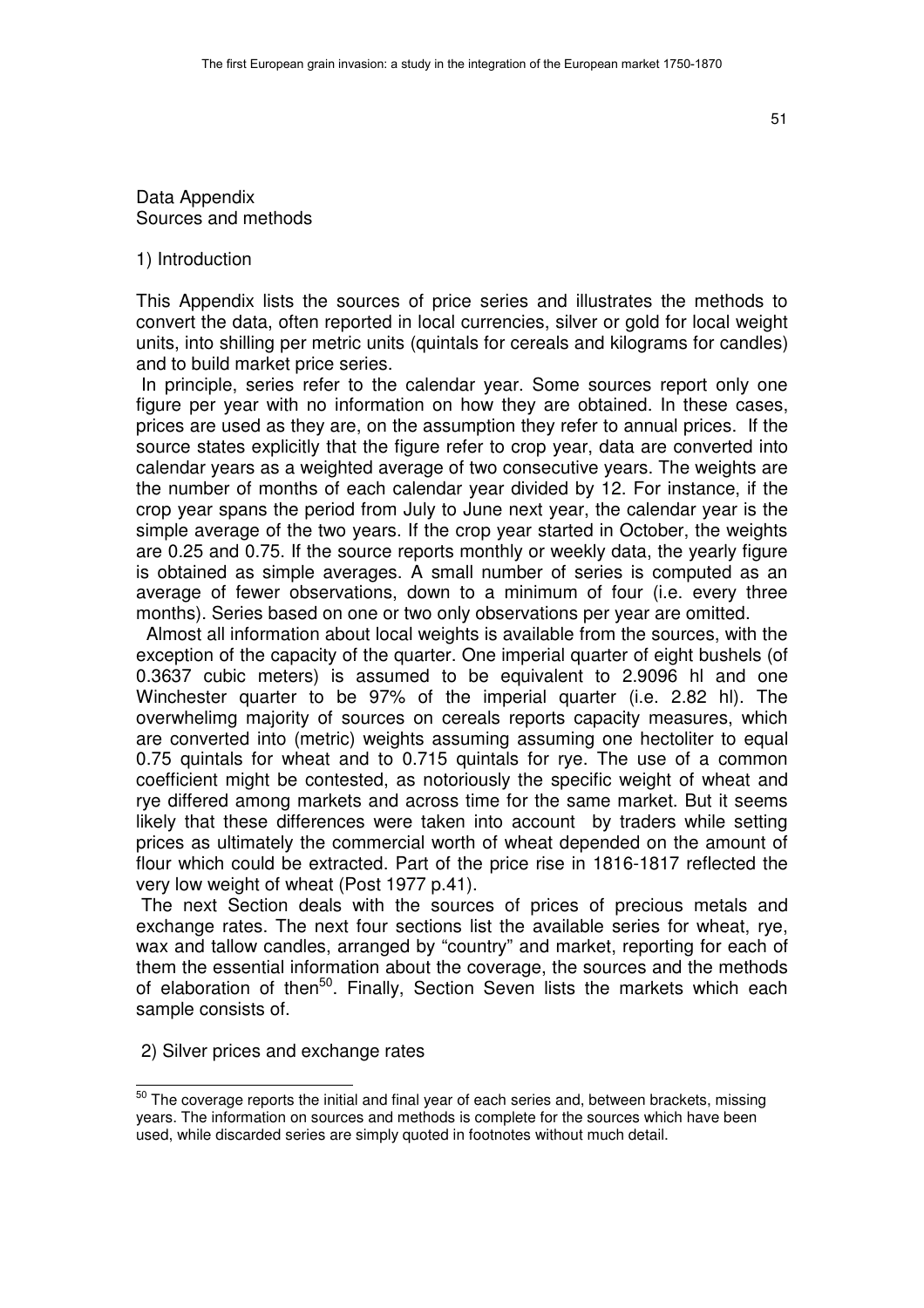As it is well known, the Committee for Price History in the 1930s (Cole and Crandall, 1964), with very few exceptions, chose silver as the monetary standard for its work. This decision established a tradition, which is still respected by some authors (e.g. Gerhard-Kaufhold 1990). On the other hand, many recent work report data in local currencies. Thus, some prices must be converted into sterling from silver or gold, others from a number of local currencies.

3.1 The conversion of gold and silver into sterling is based on the actual price of the metal, which differed slightly from the official parity. The series of gold content for pound, 1750 to 1914, has been provided by M.Dincecco. The price of silver has been obtained from Mc Cusker (1978 tab 5.1) for the period 1750- 1775. Data for later years are available from two different sources, Schneider et al (1991 I, 1 pp.286-290), which covers the period from 1777 to 1910, and Jastram (1981), for 1800-1977. The two series are very close: the coefficient of correlation among unadjusted data is 0.992. The final price is taken from Schneider et. al whenever possible, while the data from Jastram have been used to fill the (few) gaps, by computing

 $P_F = \pi_{Sc}^*P_J/\pi_J$ 

Where P is the price i year t,  $\pi$  is the interpolated price and subscripts Sc and J refer to Schneider et al and Jastram respectively.

 3.2 Whenever possible, prices in local currencies have been converted into pound sterling with actual exchange rates. Whenever it has not been possible to find suitable exchange rates, currencies have been first converted into silver (or gold) and then into sterling. Sources for the conversion are as follows

 Austria-Hungary. Data in Konvention Kreuzer (1750-1819), in Wiener kreuzer (1820-1858) and in Empire kreuzer (1859-1870) are converted in silver with data from Pribram (1938 pp.71-84).

 Belgium The silver content of the patard and gros is obtained from Verlinden (1959-1973 vol I p.16). Some sources report prices in Belgian Francs even before 1830, when technically this currency did not exist. These data have been converted into silver at the official post-1830 parity (4.5 grams of silver per Belgian France). Afterwards, the exchange rate of Belgian Franc is assumed equal to that for the French Franc

Finland Exchange rate of the Finnish Markka for 1861-1870 has been obtained as a cross rate (Markka/\$ and \$/£) from Globalfinancialdata (www.globalfinancialdata.com, accessed on February 15, 2007). For earlier years, the data is assumed to have been constant at the 1860 parity.

France Prices in livre tournois (until 1795) and French Francs (1796-1870) are converted into sterling with the series of two months' exchange rates from www.globalfinancialdata.com (accessed in March 2007).

## Germany

 All prices have been converted first in silver and then into pound sterling. Most sources, notably Gerhard-Kaufhold (1990), provide information on the silver content of local currencies. The silver content of the Reichsmark (5.556 grams) and the so called Konvention gulden (11.7 grams) have been kindly provided by Mark Spoerer and are assumed constant over the period.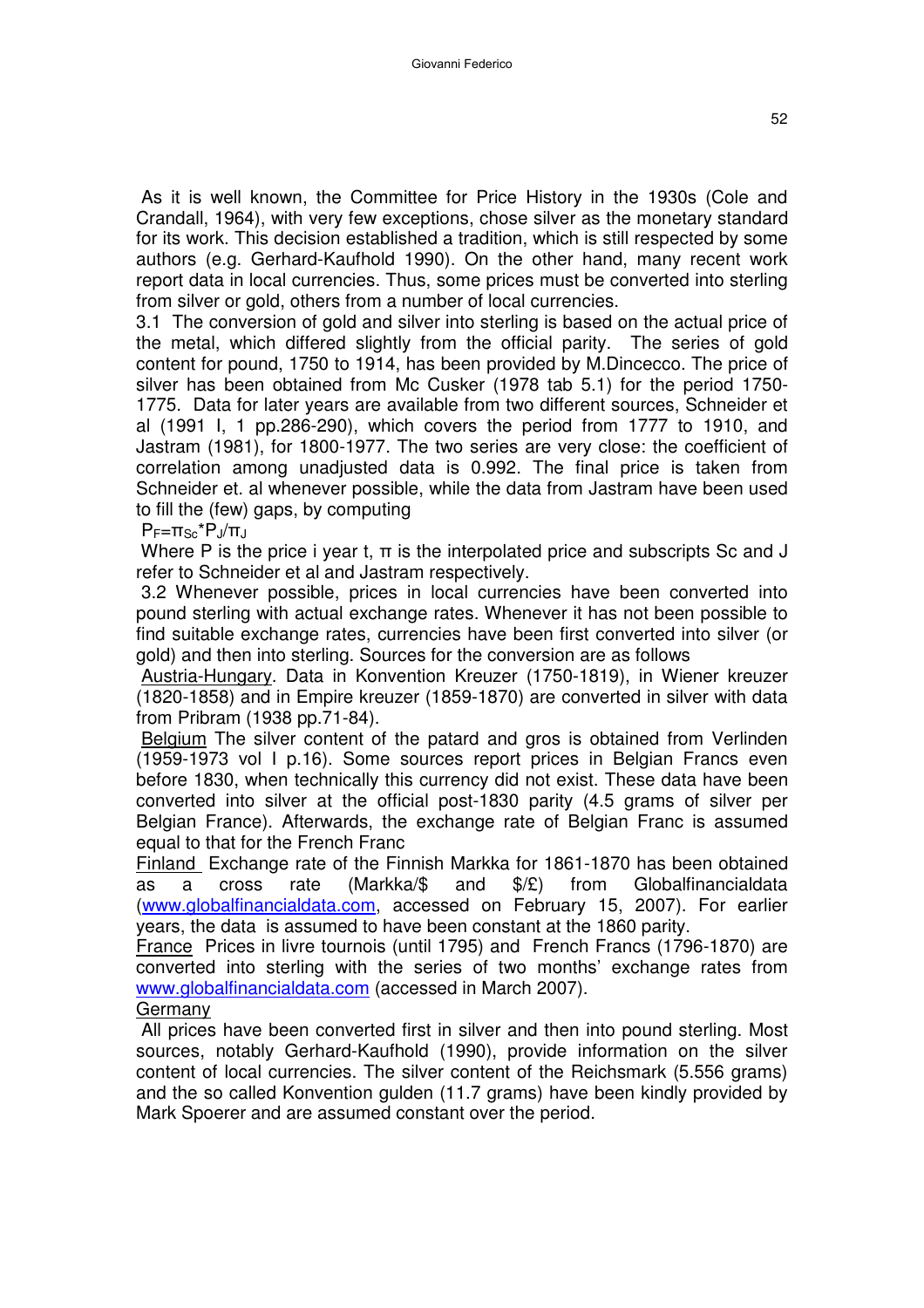#### 53

#### Ireland

 The Irish pound differed until 1825 from the British sterling. The rate of exchange for 1750-1766 are from McCusker (1978), while that for 1767-1825 has been kindly provided by Peter Solar

### Italy

The Neapolitan ducato (100 grani) has been converted into pound with exchange rate ducato/pound from Schneider et al 1991 for the period 1796-1862. The exchange rate has been assumed constant from 1750 to 1795.

The Tuscan lira has been converted into Silver with the official parity before 1777 and since then into pound sterling with the exchange rate lira/pound sterling from Schneider et al 1991. After 1861, Tuscan lire are converted into Italian ones with coefficient 1 Tuscan lire=0.84 Italian lira (Giusti 1957)

The Milanese lira has been converted into gold with data from De Maddalena (1974 table 43).

 Several sources quote prices in "Italian" lire for pre-Unification years. The currency did not exist before 1861: the prices have been obtained by converting the local currencies into lire at the parity set at the time of Unification. The figures do not take into account the fluctuations in prices of silver before the Unification. These fluctuations can be measured by the exchange rate of pre-Unification currencies with a silver-denominated currency such as the Austrian florin (gulden). Prices for the t-year are thus computed as

 $\tilde{P}_{\text{adj}}^{\text{t}} = P^{\text{f}} * (E f^{\text{t}} / E f^{\text{1861}})$ 

 Where P is the original price, Ef is the exchange rate to the Austrian lira on the Milan market from Giusti (1957) for the period 1825-1859. The 1825 adjustment coefficient is then extrapolated backwards to 1814 with an index of exchange rate of pre-Unitary currencies to pound sterling (Schneider et al 1991) – i.e.

 $P^t_{\text{adj}} = P_{\text{adj}}^{1825*}$  (S<sup>t</sup>/S<sup>1825</sup>)\* (Ex<sup>t</sup>/Ex<sup>1825</sup>)

Where  $S<sup>t</sup>$  is the price of sterling in silver and  $Ex$  is the exchange rate of local currencies in sterling<sup>51</sup>. The series so obtained in lire 1861 are finally converted back into sterling at the 1861 parity (1  $£=25.33$  lire).

The exchange rate for the lira after 1861 is obtained from Ciocca and Ulizzi 1990 tab 1.

## **Netherlands**

The series of the exchange rate of the gulden to pound is taken from Mc Cusker 1978 tab. 5.1 for the period 1750-1775 and from www.globalfinancialdata.com (accessed on February 15, 2007) for the period since 1776. The figures refer to the so called banko gulden, which, in normal years, was traded at an agio over the current gulden (Mc Cusker 1978). The exchange rate is correspondingly adjusted with the series of the agio from Mc Cusker 1978 and Posthumus 1943 annex I.

Norway

The exchange rate of kroner into sterling has been taken from www.globalfinancialdata.com (accessed on February 15, 2007). Portugal

<sup>-</sup><sup>51</sup> Using Genoa for Turin, Leghorn for Florence, Naples for Sicilian markets before 1817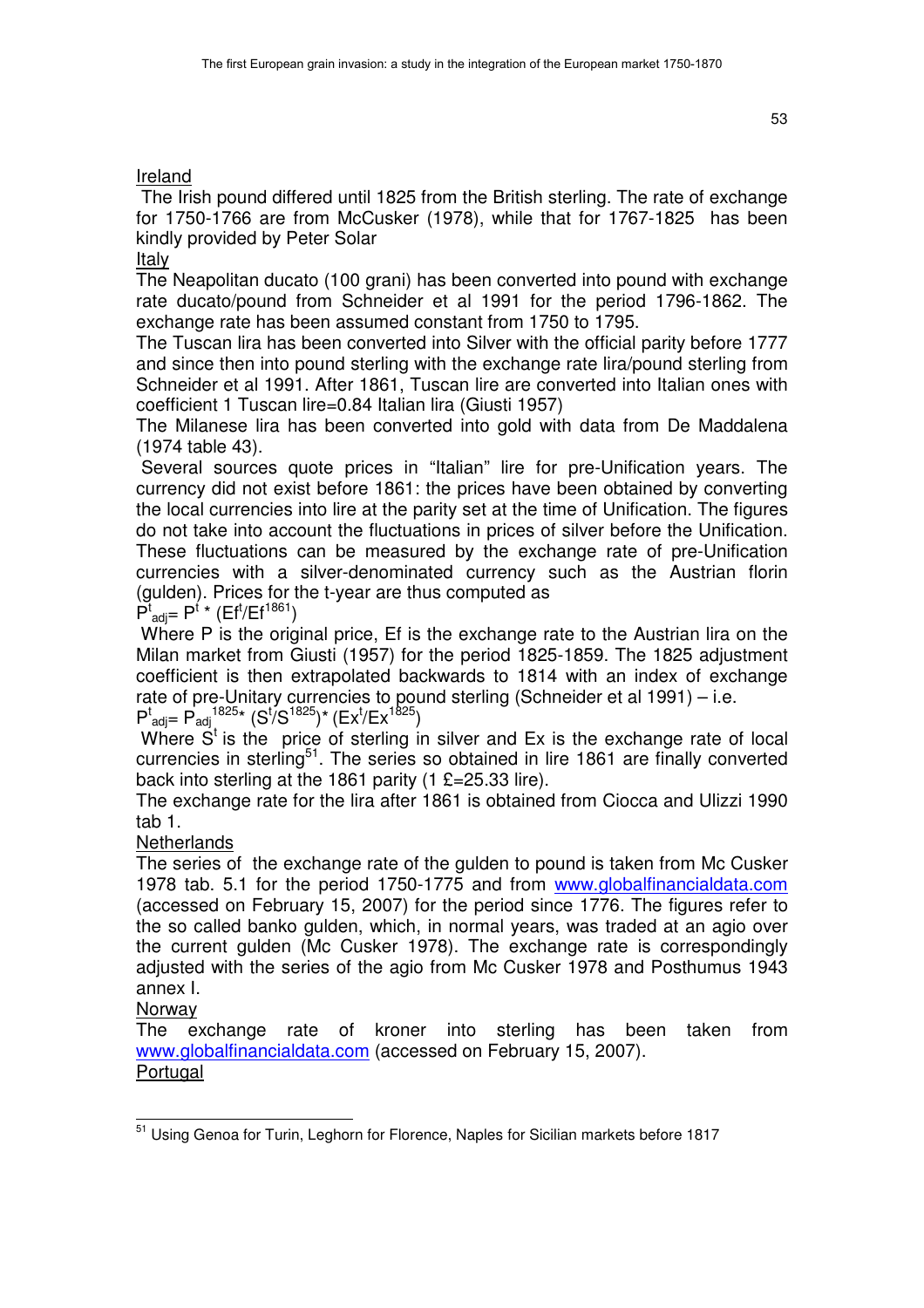54

The silver content of the reis, from 1750 to 1850 is obtained from (http://gpih.ucdavis.edu/files/Portugal\_1750-1855.xls). The series is then extrapolated to 1870 with the rate of exchange of milreis into pound in Lisbon from Schneider et al (1991)

## Spain

 Data on the silver content of currencies are taken from Hamilton (1947) for the Castellan real and maravedì from and from Feliu (1991) for the Catalan sous. The data in "pesetas" (a currency which was actually established only in 1868) are converted into pounds with a series of exchange rate obtained by linking data provided by L.Prados for the period 1784-1820 and the series for 1821-1870 from Carreras and Tafunell (2005 tav 9.19). The series is then extrapolated backwards to 1750 with the index from Globalfinancialdata (www.globalfinancialdata.com, accessed on February 15, 2007)

## **Sweden**

The prices in daler (1750-1775), riksdaler (1776-1802) and Kronor (1803-1870) have been converted in grams of silver with the series of silver prices from Jorberg 1972 pp. 578-580

## **Switzerland**

All prices in Francs have been converted into sterling with the silver content of Franc (4.5 grams)

3) Sources: Wheat

# **3.1 Austria-Hungary**

Budapest [1801-1871] All data from Board of trade (1904) in shillings/quarter<sup>52</sup>

Fiume [1788-1826] All data from Consular report (1826) in shilling/imperial quarter

Ljubljana [1758-1870 (missing 1772-1774)] All data from Valencic (1977) in "Krajcarjih" for "mernik" (1758-1784) e "goldinar" for "vagan" (1785-1870), converted into shilling/q.le with information provided by the author

Lwow [1750-1870 (missing 1752-1760, 1762, 1767-1768, 1771-1772, 1784- 1785, 1787-1797, 1799)]. All data from Hoszowski (1934 pp.8 and p.98) in gram silver per Korzec (1.25 hl).

Krakow [1750-1870 (missing 1754-1757,1760-1761, 1764,1771)]. Data 1750- 1795 from Tomaszewksi (1934) in gram silver/hl and 1796-1914 from Gorkiewicz (1950 pp.238-239) in grams gold/hl

Prague [1750-1872 (missing 1770-1771)] All data from Schebek (1873) – in kreuzer for Metzen (0.615 hl)

Rattenberg [1750-1861 (missing 1757, 1759, 1763-1764)] All data from Schmelzer (1972) in grams silver/hl

St Polten [1750-1784]. All data from Pribram (1938) – in kreuzer for Metzen (0.615 hl).

Trieste [1800-1823] All data from Consular report (1826) in shilling/quarter

<sup>-</sup> $52$  Other series (1819-1870) Foldes 1905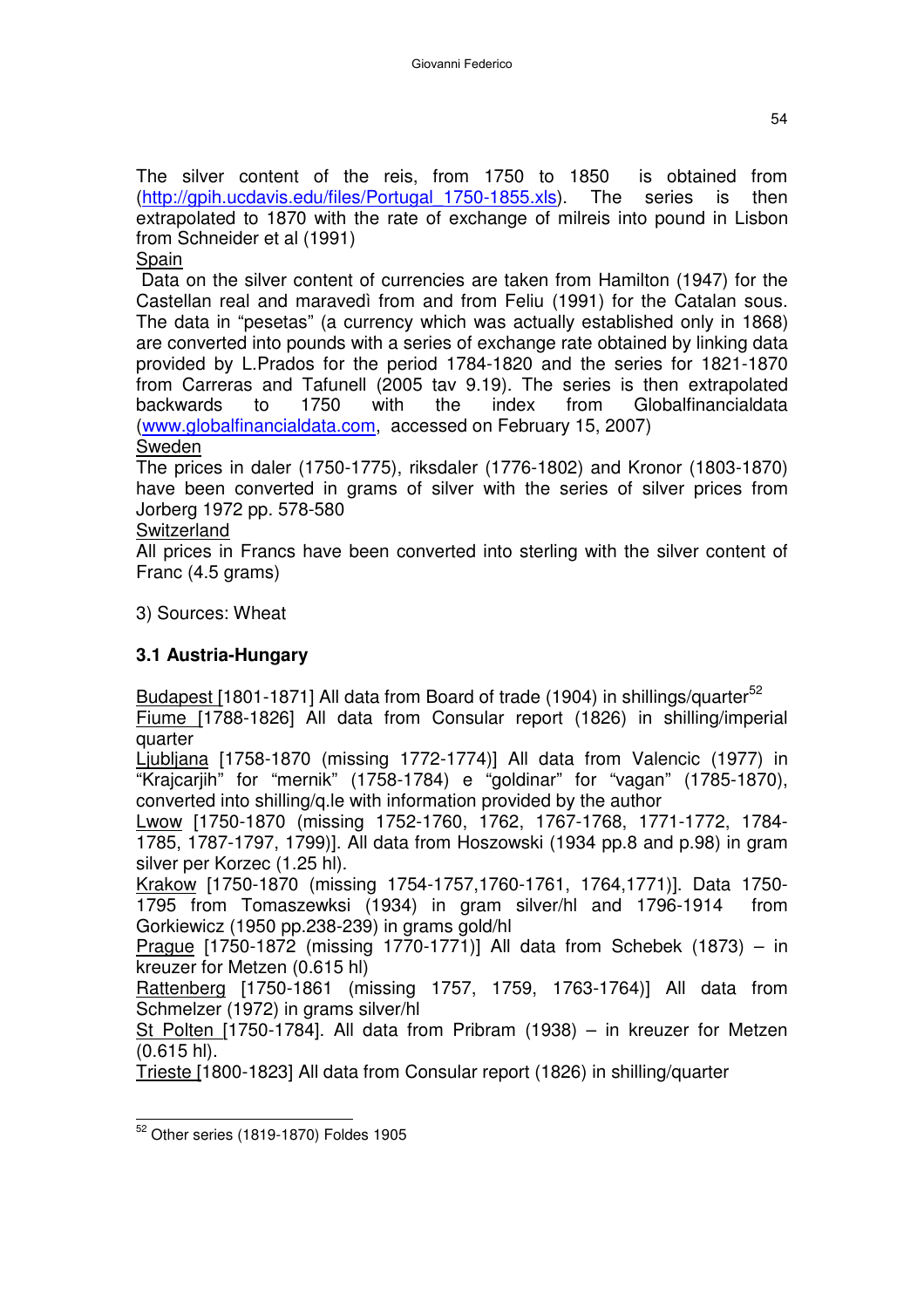Weyer [1750-1784 (missing 1759)] All data from Pribram (1938) – in kreuzer for Metzen (0.615 hl)

Wien [1750-1870] All data from Pribram (1938) – in kreuzer for Metzen (0.615  $h1$ <sup>53</sup>

## **3.2 Belgium**

Antwerp [1765-1850]. Data for 1765-1772 from Vandenbroeke (1973) – in patards/rasiere (0.486 hl), for 1773-1807 from Craeybeckx (1959b pp.509-512) – in patards/viertel (0.771 hl), and for 1808-1850 from Scholliers (1965 p. 942) in Dutch gulden/hl<sup>54</sup>. Prices in 1794 are obtained by interpolating the series with the data from Consular Report (1826).

Brussels [1750-1870 (missing 1794-1799)]. Data for 1750-1793 from Craeybeckx (1959 a pp. 494-495) and Craeybeckx (1965 pp.1300-1302) both in patards/setier (0.486 hl) and

and for 1800-1870 from Vandenbroeke (1973) in patards/rasiere (0.487 hl). The figures for 1752-1761 have been obtained by interpolating the market series with prices for setting yearly rents (calendar year series obtained as simple average of two crop year prices) from Craeybeckx (1959b).

Brugges [1750-1870 (missing 1793-1795)] Data 1765-1792 from Vandenbroeke (1973) – in patards/rasiere (0.486 hl) and for 1800-1870 Vanderpijpen (1973) – data in Francs/q.le for "white wheat". Then the resulting series is extrapolated backwards to 1750 with a series of prices in silver/hl from Korthals Altes (1996)

Eeklo [1750-1792] All data from Coppejans-Desmedt (1965) in gros of Flanders per sack (1.083 hl).

Dienst [1756-1816 (missing 1760-1765)] All data from van Buyten (1966) in Brabant florins per halster (0.303 hl.), converted into silver/hl with information about the silver content from the author.

Ghent [1765-1870 (missing 1785, 1787, 1790, 1793-1799)] Data for 1765-1792 from Vandenbroeke (1973) – in patards/rasiere (0.486 hl) and for 1800-1870 from Vandenbroeke and Vanderpijpen (1972) – in Francs per quintals.

Louvain [1750-1825] All data from Consular report (1826) – data in Shilling/quarter <sup>55</sup>

Luik [1750-1870 (missing 1794)] All data from Pyens-Tijims (1993) - 1750-1792 data in Luik guldens/setier (0.312 hl.) converted into silver/hl with information about the silver content from the author; 1795-1870 data in Belgian Francs/hl.

Luxembourg [1750-1792] All data from Helin (1966) – data in Luxemburg setier (0.204 hl). Unfortunately the author provides little and confused information about the currency. The data are converted into silver/hl under the assumption that the prices are expressed in Brabant patards

Namur [1750-1840] Data for 1750-1773 from Ledrier (1966) – series for "effraction" prices for crop year in setier of Namur (0.302 hl)- and for 1774-1840 from Genicot (1940) – data in patards/setier of Namur (0.302 hl) for crop year.

55

<sup>53</sup> Other series (1801-1870) Foldes 1905

 $^{54}$  Other series (1780-1825) Consular Reports (1826)<br> $^{55}$  Other series (1765-1793) from Vandenbreoeke (1973).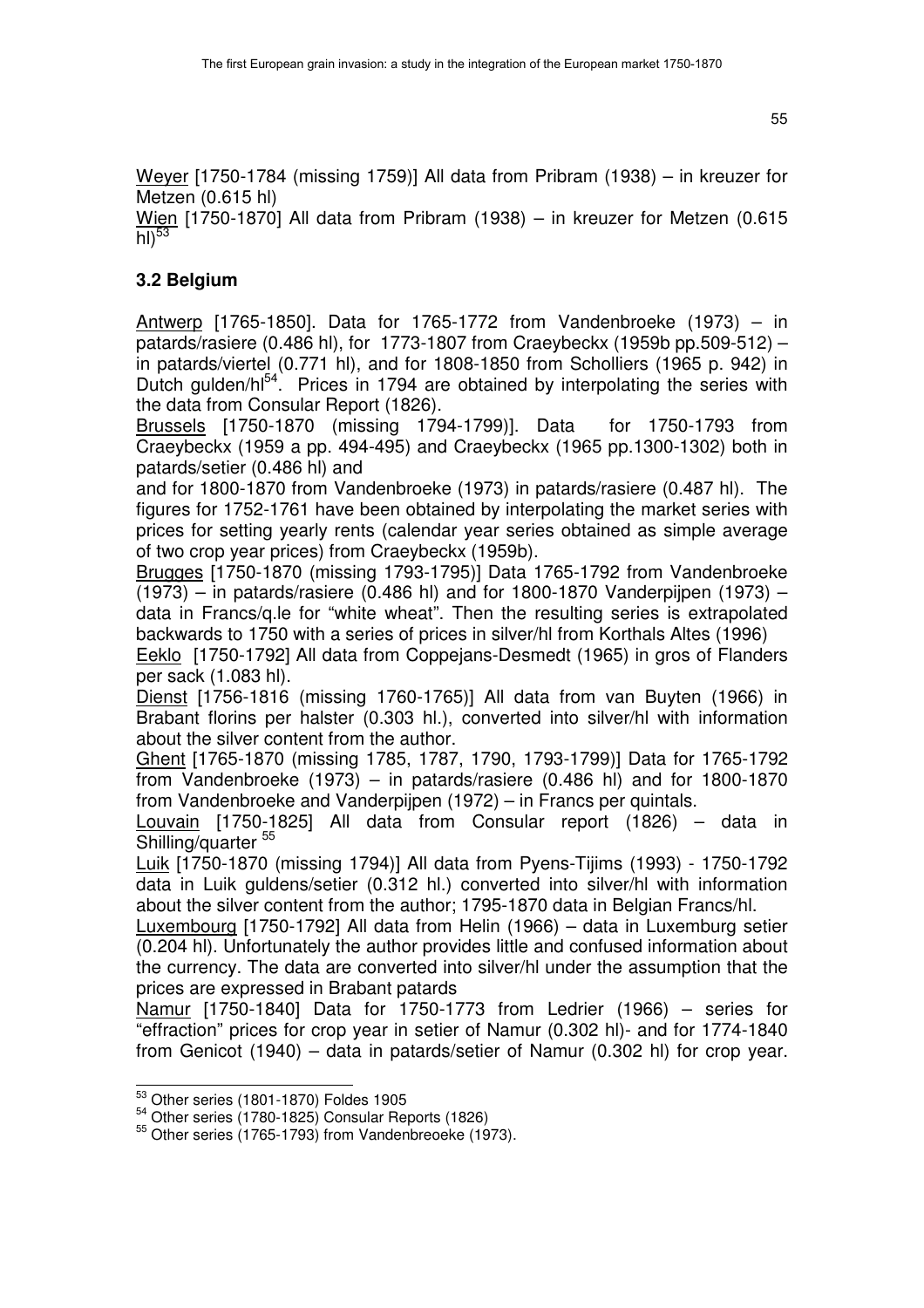Ledrier does not state clearly his weight and currency, but the two series are very close in 1774-1800, when they overlap. It is thus assumed that they are expressed in the same currency.

Ruremonde [1750-1795] All data from Ruwet (1966) - data in Ruremonde Florins per malder (1.724 hl), converted into silver/hl with information about the silver content from the author.

# **3.3 Denmark**

Copenhagen [1750-1870 (missing 1810-1818)] 1750-1800 data from Friis-Glamann (1958) for Holstein wheat in grams of silver/hl; 1801-1870 data from Board of trade (1904) in shillings/quarter

## **3.4 Finland**

Helsinki [1801-1870] All data from Foldes (1905) in Markka for tynnyry (1.64 hl)

## **3.5 France**

French wheat prices are exceptionally abundant (Labrousse 1933). Since 1667, the local authorities were compelled to register prices and compile "mercuriales", which were then collected in regional and national averages. Labrousse, Romano and Dreyfus (1970) have published averages by "departments" from 1797 to 1870<sup>56</sup>. These series extended to the period since 1750 with series from a variety of sources.

Ain [1797-1870] average for the department from Labrousse et al (1970) in Francs/hectoliter

Aisne [1797-1870] average for the department from Labrousse et al (1970) in Francs/hectoliter

Allier [1797-1870] average for the department from Labrousse et al (1970) in Francs/hectoliter

Alpes Maritimes [1800-1870 (missing 1813-1860] average for the department from Labrousse et al (1970) in Francs/hectoliter

Ardéche [1797-1870] average for the department from Labrousse et al (1970) in Francs/hectoliter

Ė  $56$  One has to mention two other collection of data from "mercuriales", by Labrousse (1933 pp. 106-113) and Drame et al (1991). The former reports prices in livre per Paris setier (1.56 hl) for 32 "generalites" from 1757 to ??. These data have not been used because the "generalité" were fairly large territorial units, and thus prices are not really comparable with other series in the database. Drame et al covers 53 markets from 1825 to 1913 (Albertville, Albi, Angers, Annecy, Angouleme, Arras, Avignon, Auxerre, Bayeux, Bar-le-Duc, Beaugency Bernay, Blois, Bourges, Bourdeaux, Carcassonne, Chalons sur Marne, Charleville, Chateauroux, Chartres, Chateaudun, Cherbourg, Clermont, Evreux, Dieppe, Digne, Douai, Laval, Le Mans, Le Puy, Lille, Louviers, Luneville, Lyon, Macon, Marans, Marmande, Marseille, Mende, Montauban, Montbrison, Nantes, Pau, Peyrehorade, Pont-l'Abbe, Rouen, Saint-Breuc, Saint-Lo, Soissons, Toulouse, Tulle, Vannes, Vitre). These prices coincide almost perfectly with figures from Labrousse et al 1970.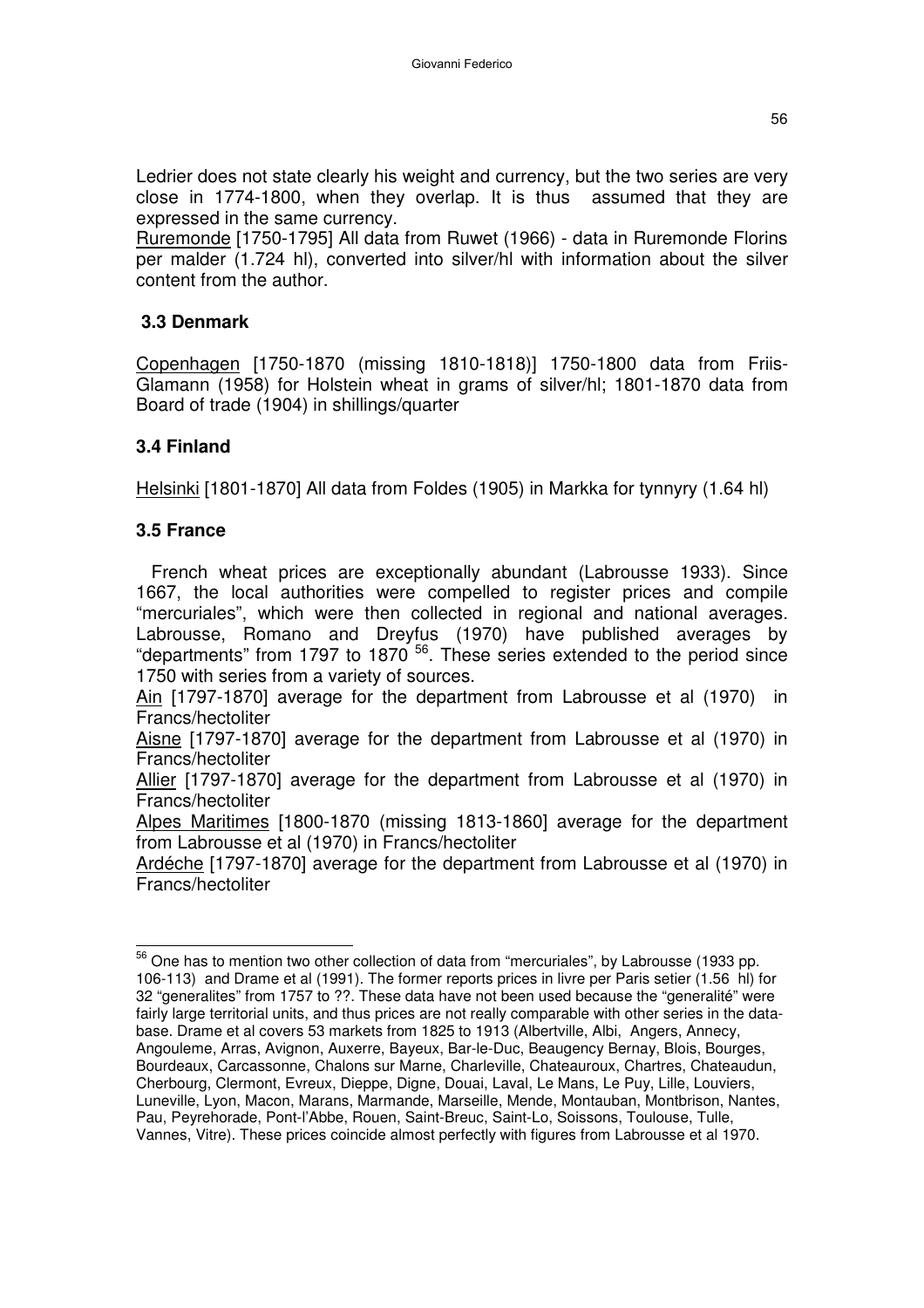Ardennes [1797-1870] average for the department from Labrousse et al (1970) in Francs/hectoliter

Ariége [1797-1870] average for the department from Labrousse et al (1970) in Francs/hectoliter

Aube [1797-1870] average for the department from Labrousse et al (1970) in Francs/hectoliter

Aude [1750-1870 (missing 1790-1796)]: Data 1750-1790 average of prices for Narbonne (1751-1781) from Géraud-Parracha (1956) in livre tournois /setier (0.706 hl), Castelnaudary (1750-1778) in livre tournois /setier (0.603 hl) and Carcassonne (1750-1792) – data in livre tournois /setier (0.865 hl) -from Freche (1967b); 1797-1870 average for the department from Labrousse et al (1970) in Francs/hectoliter

Aveyron [1797-1870] average for the department from Labrousse et al (1970) in Francs/hectoliter

Bas Rhin [1750-1870 (missing 1794-1796)] Data for 1750-1793 for Strasbourg from Hanauer 1878 in Francs/ $\alpha$ .le  $^{57}$ ; 1797-1870 average for the department from Labrousse et al (1970) in Francs/hectoliter

Basses Alpes [1797-1870] average for the department from Labrousse et al (1970) in Francs/hectoliter

Basses Pyrenées (now Pyrenees Atlantiques) [1797-1870] average for the department from Labrousse et al (1970) in Francs/hectoliter

Bouche du Rhone [1750-1870 (missing 1790-1796)]: Data 1750-1790 average of prices for Arles  $(1750-1790)$  – data in livre/setier  $(0.578$  hl) and Aix  $(1750-1790)$ 1790) – data in livre tournois/charge (1.632 hl) from Baerhel (1961)  $^{58}$ ; 1797-1870 average for the department from Labrousse et al (1970) in Francs/hectoliter

Calvados [1750-1870 (missing 1790-1796)]: 1750-1792 average of price for Bayeux (1750-1790) from Hauser (1936) in livre/bousseau (0.292 hl) and for Caen (1750-1792) from Perrot 1975 in livre/bousseau (0.195 hl); 1797-1870 average for the department from Labrousse et al (1970) in Francs/hectoliter

Cantal [1797-1870] average for the department from Labrousse et al (1970) in Francs/hectoliter

Charente [1797-1870] average for the department from Labrousse et al (1970) in Francs/hectoliter

Charente-Inférieure [1797-1870] average for the department from Labrousse et al (1970) in Francs/hectoliter

Cher [1797-1870] average for the department from Labrousse et al (1970) in Francs/hectoliter

Corrèze [1750-1870 (missing 1793-1796)] Data 1750-1792 average of prices for Tulle (1750-1792) from Boutier (1976) in livre tournoise/hectoliter and for Puy (1750-1792) from Freche (sd) – in livre/carton (0.208 hl); 1797-1870 average for the department from Labrousse et al (1970) in Francs/hectoliter

-

 $57$  The data from Hanauer (1878) for Colmar (1820-1875) and Mulhouse (1798-1875) have not been used as they overlap with the Labrousse et al (1870) series for the whole Department. The French Franc has been converted into shilling at silver parity of the franc (4.5 grams), under the assumption that Hanauer had used its silver parity

<sup>&</sup>lt;sup>58</sup> The series for Marseille is discarded as it covers only the years 1750-59, 1776-78 and 1786-89 is full of gaps and it refers to imported wheat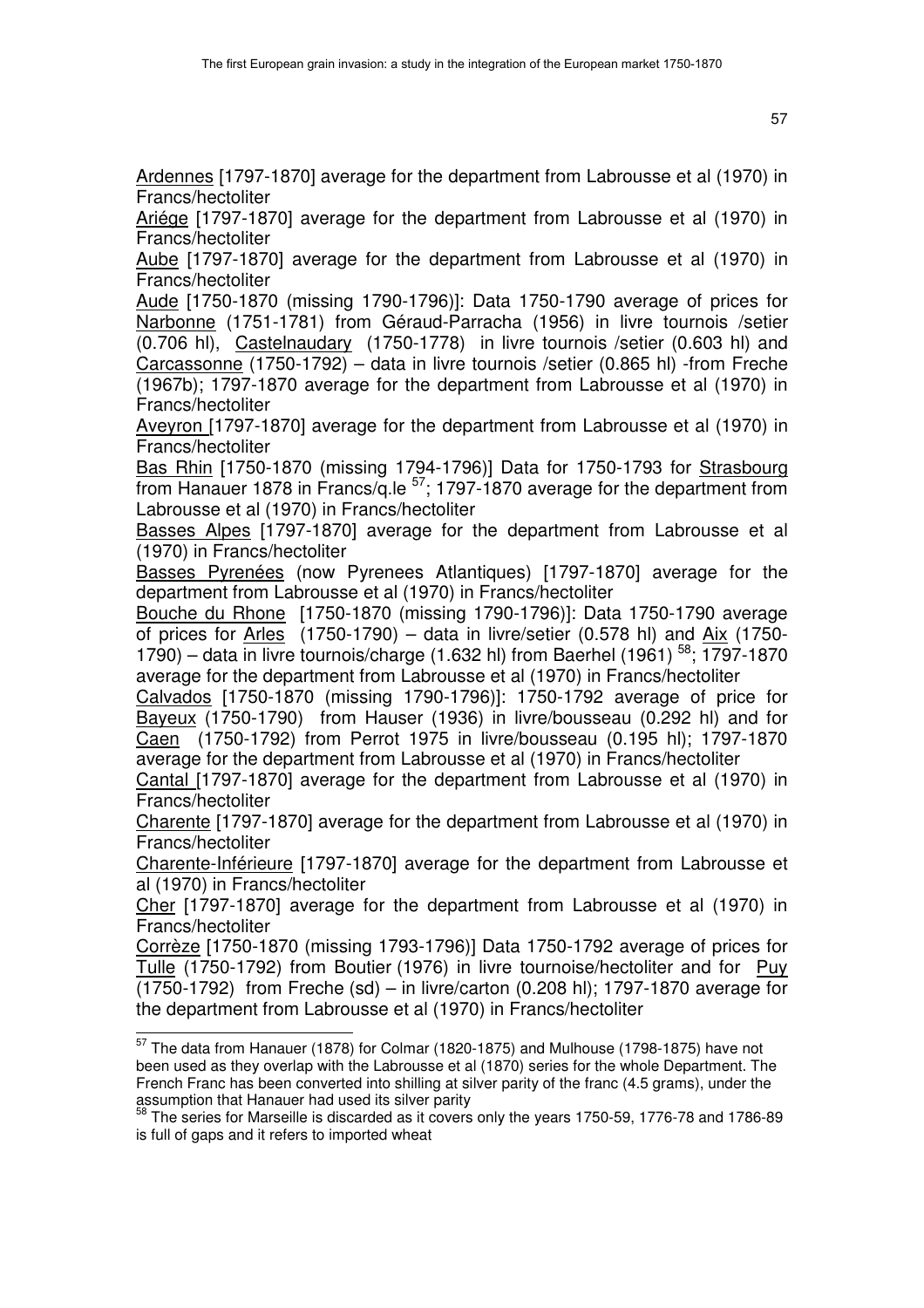Corse [1800-1870 (missing 1802-1804)] average for the department from Labrousse et al (1970) in Francs/hectoliter

Cote-d'Or [1797-1870] average for the department from Labrousse et al (1970) in Francs/hectoliter

Cotes-du-Nord (nowadays Cote-d'Armor) [1750-1870 (missing 1795-1796)] Data 1750-1794 for Saint-Brieuc from Meyer (1966) – in livre/boisseau, which is assumed to be equivalent to 0.30 hl on the basis of a comparison with prices from Labrousse series for the overlapping years; 1797-1870 average for the department from Labrousse et al (1970) in Francs/hectoliter

Creuse [1797-1870] average for the department from Labrousse et al (1970) in Francs/hectoliter

Deux Sèvres [1797-1870] average for the department from Labrousse et al (1970) in Francs/hectoliter

Dordogne [1797-1870] average for the department from Labrousse et al (1970) in Francs/hectoliter

Doubs [1797-1870] average for the department from Labrousse et al (1970) in Francs/hectoliter

Drome [1750-1870] Data 1750-1793 average of prices for Buis les Baronnies (1750-1793) in livre/emine (0.228 hl) and Romans (1750-1793) in livre/setier (0.840 hl), from Hauser (1936); 1797-1870 average for the department from Labrousse et al (1970) in Francs/hectoliter

Eure [1797-1870] average for the department from Labrousse et al (1970) in Francs/hectoliter

Eure-et-Loir [1750-1870 (missing 1796)] Data for 1750-1796 average of prices for Chartres (1750-1789) from Aclocque (1910) and for Magny (1750-1790) from Dupaquier et al (1968), both in livre tournoises/setier (1.56 hl) and for Chateaudun (1750-1868), from de Belfort (1863-1869) in livre tournoises/hl  $^{59}$ ; 1797-1870 average for the department from Labrousse et al (1970) in Francs/hectoliter

Finistere [1797-1870] average for the department from Labrousse et al (1970) in Francs/hectoliter

Gard [1750-1870 (missing 1751, 1764, 1794-1796)] Data for 1750-1794 for Pont-Saint-Esprit from Géraud-Parracha (1956) in livre tournoises/salme (1.99 hl); 1797-1870 average for the department from Labrousse et al (1970) in Francs/hectoliter

Gers [1797-1870] average for the department from Labrousse et al (1970) in Francs/hectoliter

Gironde [1750-1870] Data 1780-1796 for Bordeaux from Consular Report (1826) - in shilling per imperial quarter; 1797-1870 average for the department from Labrousse et al (1970) in Francs/hectoliter

Haut Rhine [1797-1870] average for the department from Labrousse et al (1970) in Francs/hectoliter

Hautes Alpes [1797-1870] average for the department from Labrousse et al (1970) in Francs/hectoliter

 $\overline{a}$ <sup>59</sup> The series for Chateaudun is assumed to be in livre/hl on the basis of a comparison of levels with other series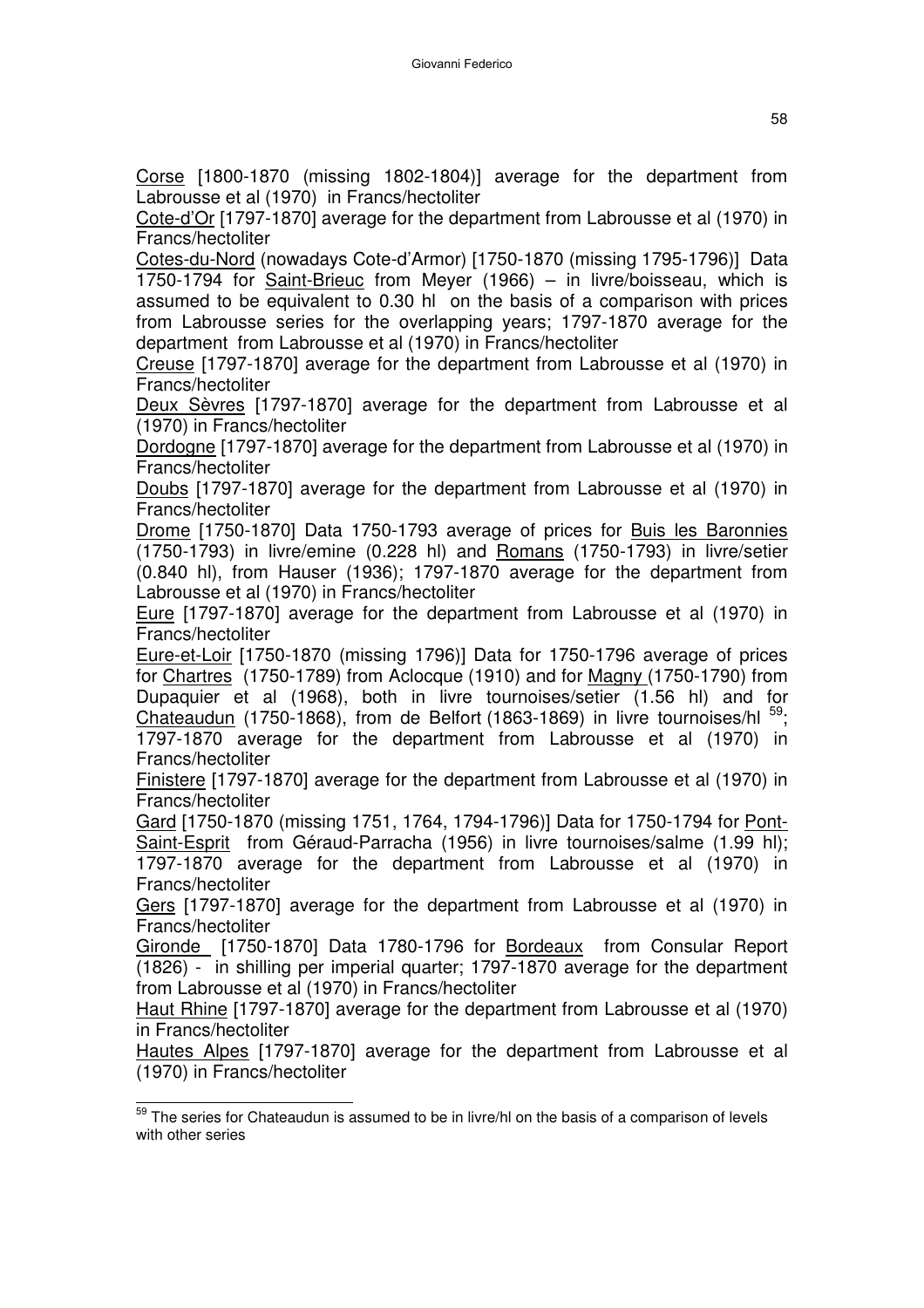Haute Garonne [1750-1870 (missing 1793-1796)] Data for 1750-1793 average of prices for Toulouse (1750-1792) from Freche (1967a) in Francs/q.le and Grenade (1750-1793) from Freche (1969) in livre tournoises /setier (1.02 hl) and Revel (1750-1773) from Freche (1967a) –in livre tournoise/setier (0.932 hl);1797-1870 average for the department from Labrousse et al (1970) in Francs/hectoliter

Haute Loire [1750-1870 (missing 1791-1796)] Data for 1750-1790 for Brioude from Freche (sd) in livre tournoise/carton (0.218 hl); 1797-1870 average for the department from Labrousse et al (1970) in Francs/hectoliter

Haute Marne [1750-1870 (missing 1793-1796)] Data for 1750-1794 for Langres from Daguin (1894) in Francs/hl $^{60}$ ; 1797-1870 average for the department from Labrousse et al (1970) in Francs/hectoliter

Hautes Pyrenées [1797-1870] average for the department from Labrousse et al (1970) in Francs/hectoliter

Haute Saône [1797-1870] average for the department from Labrousse et al (1970) in Francs/hectoliter

Haute Savoie [1801-1870 (missing 1814-1859)] average for the department from Labrousse et al (1970) in Francs/hectoliter

Haute Vienne [1750-1870 (missing 1793-1796)] Data 1750-1792 for Limoges from Duffaud (1861) in livre tournoise/setier (0.512 hl); 1797-1870 average for the department from Labrousse et al (1970) in Francs/hectoliter

Herault [1750-1870 (missing 1793-1796)] Data for 1750-1793 average of prices for Beziers (1750-1792) in livre tournoises/ setier (0.656 hl) and Montpellier (1750-1770) in livre tournoises/ setier (0.489 hl)-, both from Géraud-Parracha (1956); 1797-1870 average for the department from Labrousse et al (1970) in Francs/hectoliter

Ile et Vilaine [1750-1870 (missing 1775-1776, 1782, 1787-1796)] Data for 1750- 1786 for Rennes from Hauser (1936) in livre tournoise/mine (2.00 hl); 1797-1870 average for the department from Labrousse et al (1970) in Francs/hectoliter

Indre [1750-1870 (missing 1782-1796)] Data for 1750-1781 for Fontenay from Dehergne (1963) in livre tournoise/boisseau (0.341 hl); 1797-1870 average for the department from Labrousse et al (1970) in Francs/hectoliter

Indre et Loire [1797-1870] average for the department from Labrousse et al (1970) in Francs/hectoliter

Isere [1750-1870 (missing 1786-1796)] Data for 1750-1781 for Grenoble from Hauser (1936) in livre tournoise/quartal (0.183 hl)  $^{61}$ ; 1797-1870 average for the department from Labrousse et al (1970) in Francs/hectoliter

Jura [1750-1870 (missing 1790-1796)] Data for 1750-1789 for Dole from Lefebvre-Teillard (1969) in livre tournoise/setier (1.56 hl); 1797-1870 average for the department from Labrousse et al (1970) in Francs/hectoliter

Landes [1797-1870] average for the department from Labrousse et al (1970) in Francs/hectoliter

<sup>&</sup>lt;sup>60</sup> The Franc has been converted at its silver parity (cf. footnote?)

<sup>&</sup>lt;sup>61</sup> Hauser provides two series for Grenoble, from the Enquete de consuls and from the Archives departamentales. Here used the former as five years longer in the relevant period and somewhat better correlated to other Dauphine series (coefficient of correlation 0.835).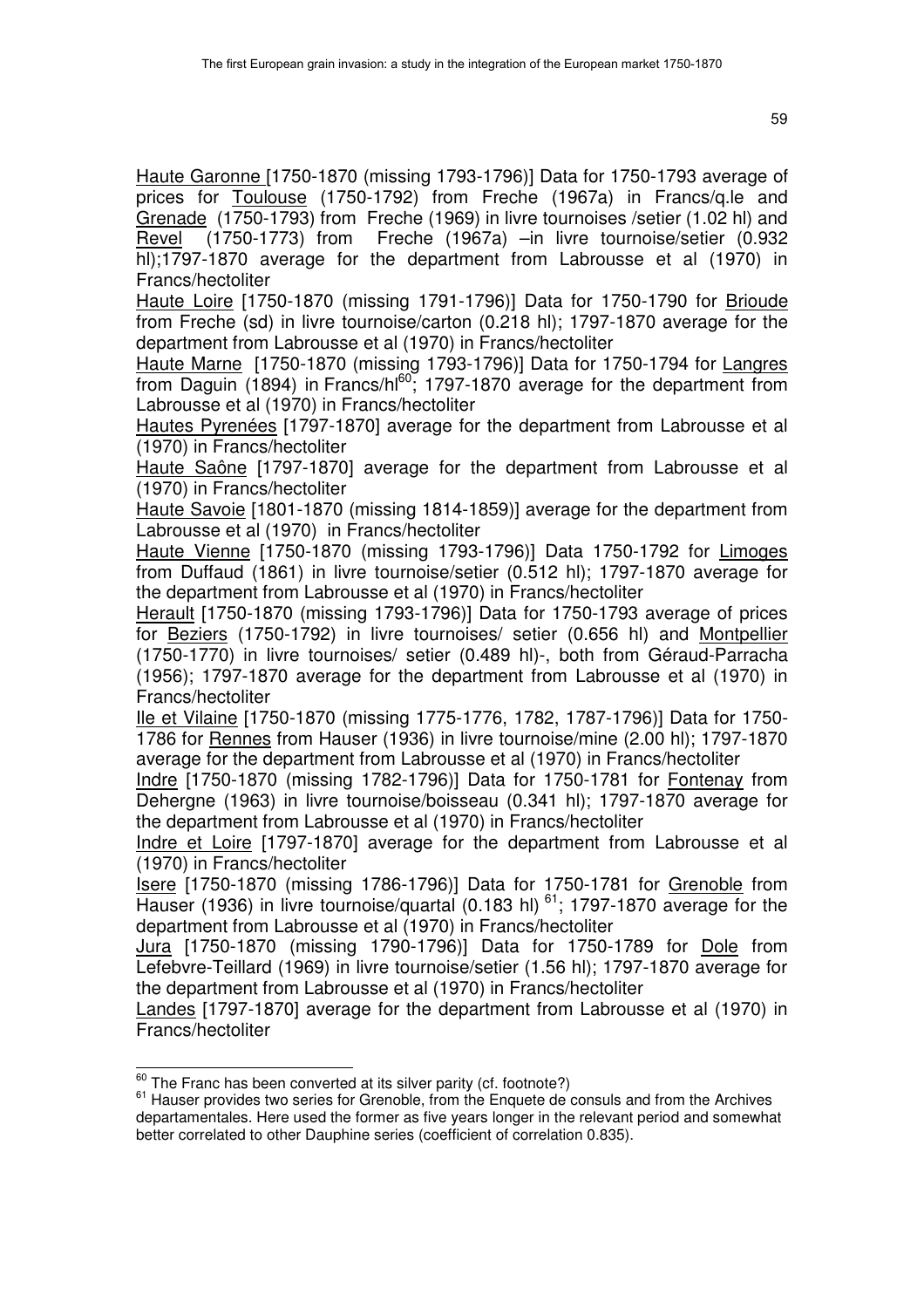Loire [1797-1870 (missing 1794-1796)] Data for 1750- 1790 for Saint-Etienne – in livre/boisseau (0.197) from Gras (1906); average for the department from Labrousse et al (1970) in Francs/hectoliter

Loire Inférieure (now Loire Atlantique) [1797-1870] average for the department from Labrousse et al (1970) in Francs/hectoliter

Loiret [1797-1870] average for the department from Labrousse et al (1970) in Francs/hectoliter

Lot [1797-1870] average for the department from Labrousse et al (1970) in Francs/hectoliter

Lot-et-Garonne [1797-1870] average for the department from Labrousse et al (1970) in Francs/hectoliter

Lozère [1797-1870] average for the department from Labrousse et al (1970) in Francs/hectoliter

Maine et Loire [1750-1870 (missing 1790-1796)] Data for 1750-1789 for Angers from Hauser (1936) in livre tournoise/boisseau (0.17 hl); 1797-1870 average for the department from Labrousse et al (1970) in Francs/hectoliter

Manche [1750-1870 (missing 1779-1796)] Data for 1750-1778 for Coutances from Hauser (1936) in livre tournoise/boisseau (0.328 hl); 1797-1870 average for the department from Labrousse et al (1970) in Francs/hectoliter

Marne [1797-1870] average for the department from Labrousse et al (1970) in Francs/hectoliter

Mayenne [1750-1870 (missing 1794-1796)] Data for 1750-1793 for Chateau-Gontier (1750-1793) from Hauser (1936) in livre tournoise/boisseau (0.385 hl); 1797-1870 average for the department from Labrousse et al (1970) in Francs/hectoliter

Meurthe [1801-1870] average for the department from Labrousse et al (1970) in Francs/hectoliter

Meuse [1801-1870] average for the department from Labrousse et al (1970) in Francs/hectoliter

Morbihan [1797-1870] average for the department from Labrousse et al (1970) in Francs/hectoliter

Moselle [1797-1870] average for the department from Labrousse et al (1970) in Francs/hectoliter

Nièvre [1797-1870] average for the department from Labrousse et al (1970) in Francs/hectoliter

Nord [1750-1870 (missing 1792-1796)] Data for 1750-1791 average of prices for Lille (1750-1790) from Levèfre (1925) in livre tournoise/rasiere (0.701 hl) and Douai (1750-1791) from Mestayer (1965) in patard/rasiere (0.8425 hl), for crop years  $62$ ; 1797-1870 average for the department from Labrousse et al (1970) in Francs/hectoliter

 $\overline{a}$  $62$  This series has been preferred to an earlier version of the Douai series by the same author (Mestayer 1963) as this latter would imply a too low level of prices. This choice is buttressed by a comparison with the series by Usher (1931 tab 6).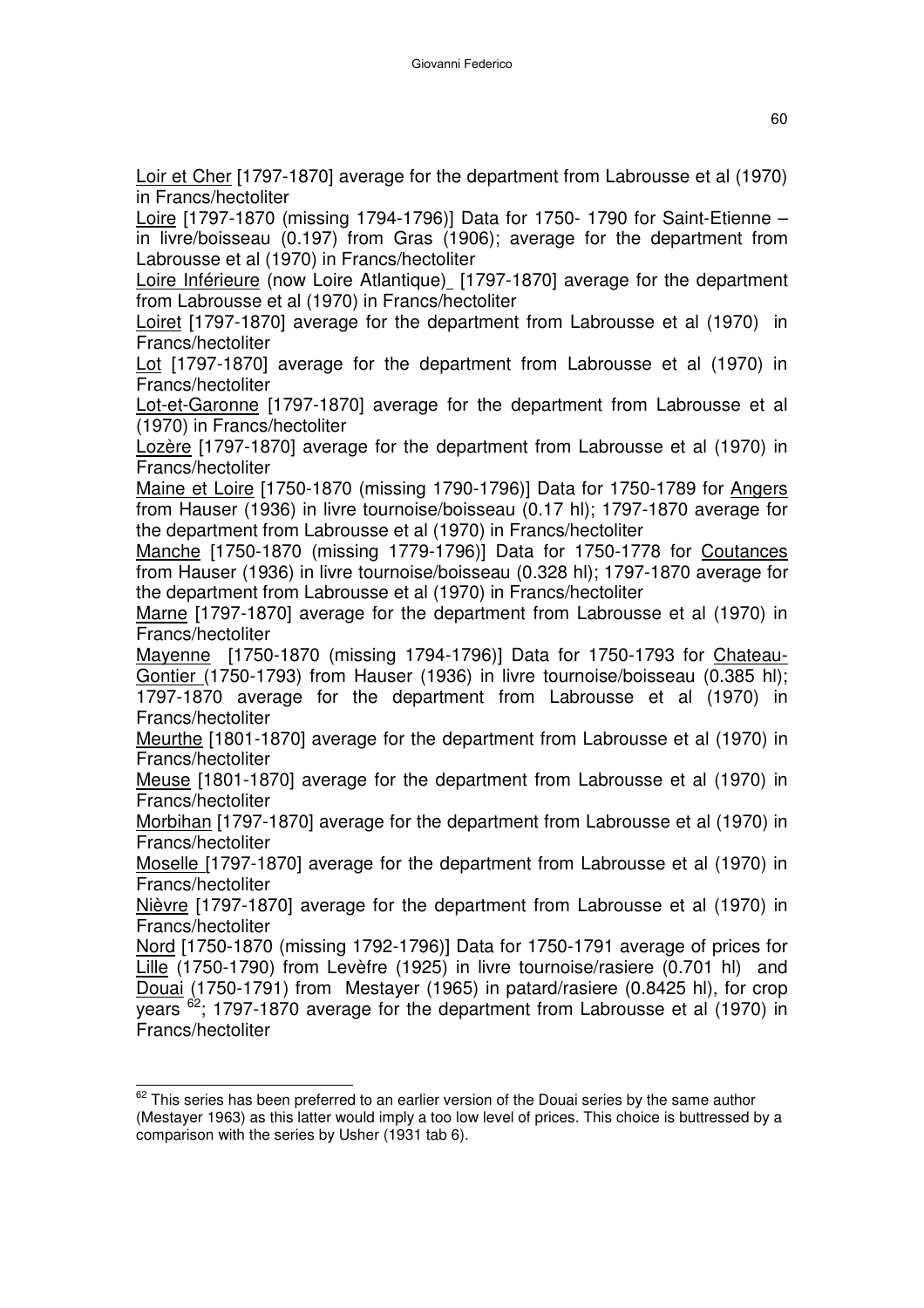Oise [1750-1870 (missing 1792-1796)] Data for 1750-1791 for Chamount-en-Vexinfrom Dupaquier et al (1968) in livre tournoise/setier (1.56 hl); 1797-1870 average for the department from Labrousse et al (1970) in Francs/hectoliter

Orne [1797-1870] average for the department from Labrousse et al (1970) in Francs/hectoliter

Pas de Calais [1750-1870 (missing 1793-1796)] Data for 1750-1796 for Boulogne-sur-Mer from Consular Reports (1826) – data in livres/setier (1.6887 hl); 1797-1870 average for the department from Labrousse et al (1970) in Francs/hectoliter

Puy-de-Dome [1797-1870] average for the department from Labrousse et al (1970) in Francs/hectoliter

Pyrenées Orientales [1797-1870] average for the department from Labrousse et al (1970) in Francs/hectoliter

Rhône [1750-1870 (missing 1779-1796)] Data for Lyon for 1750-1778 from Rambaud (1911) in livre/bichet (0.343 hl) ; 1797-1870 average for the department from Labrousse et al (1970) in Francs/hectoliter

Saône et Loire [1797-1870] average for the department from Labrousse et al (1970) in Francs/hectoliter

Sarthe [1797-1870] average for the department from Labrousse et al (1970) in Francs/hectoliter

Savoie [1801-1870 (missing 1814-1859)] average for the department from Labrousse et al (1970) in Francs/hectoliter

Seine [1750-1870 (missing 1789-1796)] Data for 1750-1788 for Paris from Baulant (1968) in livre tournoises/r setier  $(1.56 \text{ hl})^{63}$ ; 1797-1870 average for the department from Labrousse et al (1970) in Francs/hectoliter

Seine et Marne [1797-1870] average for the department from Labrousse et al (1970) in Francs/hectoliter

Seine et Oise [1750-1870 (missing 1793-1796)] Data for 1750-1792 average of prices for Gonesse (1750-1790) – in livre tournoise/setier (1.56 hl) Meulan (1750- 1792) – in livre/setier (1.473 hl) and Pontoise (1750-1790) in livre tournoise/setier (1.56 hl)- all from Dupaquier et al 1968 in livre tournoise tournoise/hectoliter; 1797-1870 average for the department from Labrousse et al (1970) in Francs/hectoliter

Seine Inférieure (now Seine Maritime) [1750-1870 (missing 1791-1796)] Data for 1750-1790 average of prices for Eu (1767-1781), Cany (1777-1790), Havre (1760-1786) and Rouen (1750-1790) all from (Vovelle 1989) in livre tournoise/hectoliter; 1797-1870 average for the department from Labrousse et al (1970) in Francs/hectoliter

Somme [1750-1870 (missing 1794-1796)]: Data for 1750-1796 for Abbeville (1750-1801) from Pannier (1865) in livre tournoise/setier (1.333 hl); 1797-1870 average for the department from Labrousse et al (1970) in Francs/hectoliter

Tarn [1750-1870 (missing 1794-1796)] Data for 1750-1793 average of prices for Albi (1750-1793) – in livre/setier (1.21 hl) and Lavaur (1750-1793) –in livre/setier (1.18 hl), both from Freche (1967a) and for Castres (1751-1789) in livre/setier

61

<sup>-</sup><sup>63</sup> Other series from Hauser (1936)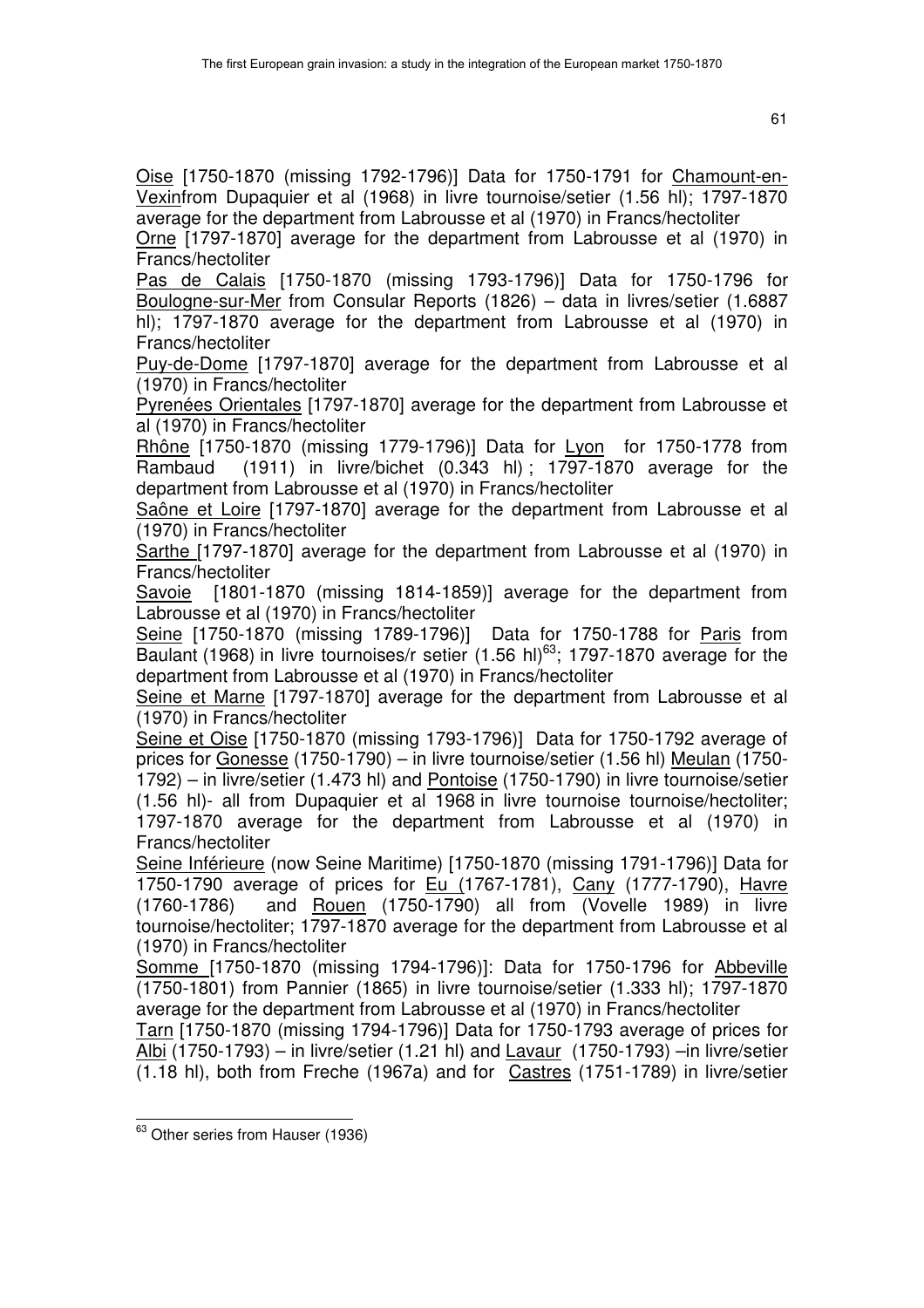(1.56 hl to 1764 and 1.07 afterwards) from Freche (1967a and 1969); 1797-1870 average for the department from Labrousse et al (1970) in Francs/hectoliter

Tarn et Garonne [1750-1870 (missing 1790-1797)] Data for 1750-1789 for Montauban in livre/setier (1.561 hl) from (Freche-Freche 1967??) – in livre tournoise/hectoliter; 1809-1870 average for the department from Labrousse et al (1970) in Francs/hectoliter

Var [1750-1870 (missing 1791-1796)] Data for 1750-1790 for Draguignan from Baerhel (1961) - in livre tournoise/charge (1.68 hl); 1797-1870 average for the department from Labrousse et al (1970) in Francs/hectoliter

Vaucluse [1797-1870] average for the department from Labrousse et al (1970) in Francs/hectoliter

Vendée [1797-1870] average for the department from Labrousse et al (1970) in Francs/hectoliter

Vienne [1750-1870 (missing 1796)] Data for 1750-1796 for Poitiers from Raveau (1931) in Francs/hectoliters; 1797-1870 average for the department from Labrousse et al (1970) in Francs/hectoliter

Vosges [1797-1870] average for the department from Labrousse et al (1970) in Francs/hectoliter

Yonne 1797-1870] average for the department from Labrousse et al (1970) in Francs/hectoliter

# **3.6 Germany**

Aachen [1816-1860] All data from Engel (1861 p.257) prices in taler per scheffel converted into silver per quintal according to the silver content of the thaler (16.667 grams) and the weight of the Prussian scheffel (1.93 hl.)

Augsburg [1750-1855 (missing 1783, 1811)] Data for 1750-1820 from Elsas (1936-40) – prices in gulden per scheffel (2.05 hl) converted into gram of silver per hectoliter with coefficients provided by the author; 1821-1855 data from Seuffert (1857), in gulden per Bavarian scheffel, converted into silver/hl with the silver content of the gulden and weight of the scheffel (2.225 hl.) from Elsas (1936).

Bamberg [1815-1855] All data from Seuffert (1857) in gulden per Bavarian scheffel converted into silver/hl as for Augsburg

Bayreuth [1815-1855] All data from Seuffert (1857) in gulden per Bavarian scheffel converted into silver/hl as for Augsburg

Berlin [1750-1870 (missing 1762-1765)] Data for 1750-1791 from Getreidepreise (1935a) and for 1792-1870 from Getreidepreise (1935b) in "Marks" per ton converted, into silver assuming a content of 5.556 grams

Bremen [1750-1850] All data from Gerhard Kaufhold (1990) in Reichstaler per Bremen last (2.96 hl) , converted into silver/hl with information from the same source (pp. 398-411 for weights and 413-417 for silver content)  $64$ 

 $\overline{a}$  $64$  The authors report two different figures for yearly average, labelled D (data taken from the source) and R (computed by the authors with the data from the source). Here used the former. Alternative series Consular Report (1826).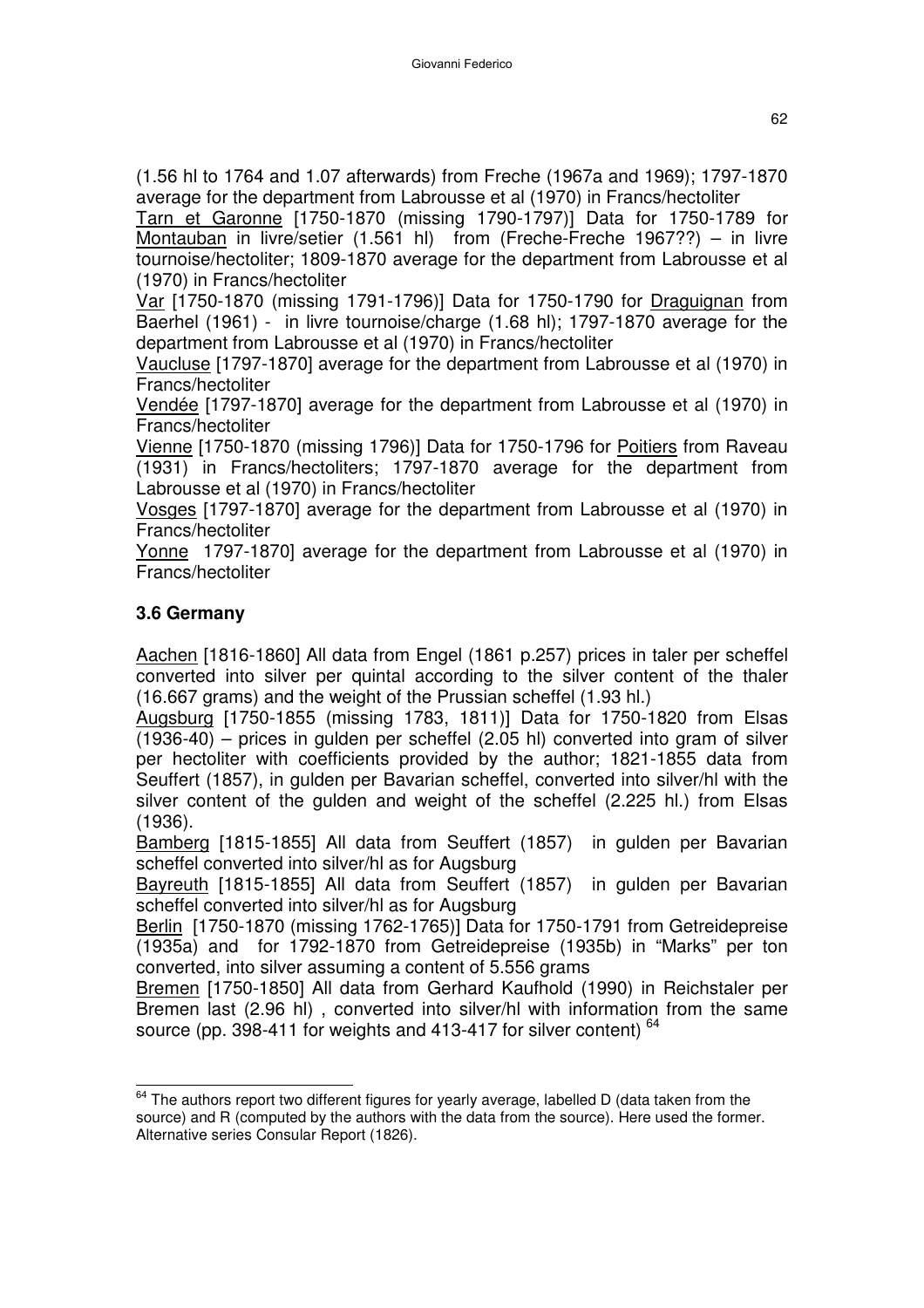Breslau [1816-1860] All data from Engel (1861 p.257) in taler per scheffel converted into silver per hectoliter as for Aachen

Brunswick [1750-1856] All data from Gerhard Kaufhold (1990) in Reichstaler per Brunswick Scheffel (3.11 hl) converted into silver/hl with information from the same source (pp. 398-411 for weights and 413-417 for silver content). Then the series is extrapolated to 1856 with data from Soetbeer (1858)

Celle [1750-1870 (missing 1767-1771)]. All data from Gerhard Kaufhold (1990) in Mariengroschen and (after 1818) Gutengroschen per Hannover himtel (0.31 hl), converted into silver/hl with information from the same source (pp. 398-411 for weights and 413-417 for silver content)<sup>65</sup>

Danzig [1750-1860 (missing 1804)] Data for 1750-1815 for Furtak (1935) in grams of silver per last (1860 kg.); for 1816-1860 from Engel (1861) in taler per scheffel converted into silver per hectoliter as for Aachen

Detmold [1750-1850] All data from Gerhard Kaufhold (1990) in Reichstaler per Lippische scheffel (0.443 hl), converted into silver/hl with converted into silver/hl with information from the same source (pp. 398-411 for weights and 413-417 for silver content)

Dresden [1750-1854] Data for 1750-1819 Consular reports (1825) in shilling per Dresden scheffel  $(1.06$  liters)  $^{66}$ ; 1820-1854 data in silver/hl kindly provided by Spoerer

Duderstadt [1750-1850] All data from Gerhard Kaufhold (1990) in Reichstaler per malter (1.804 hl), converted into silver/hl with information from the same source (pp. 398-411 for weights and 413-417 for silver content)

Emdem [1750-1850 (missing 1758-1770, 1807-1813)]. All data from Gerhard Kaufhold (1990) in Gemeneir taler and (after 1838) Reichstaler per last (2.838 hl), converted into silver/hl with information from the same source (pp. 398-411 for weights and 413-417 for silver content)

Erbing [1815-1855] All data data from Seuffert (1857) in gulden per Bavarian scheffel converted into silver/hl as for Augsburg

Frankfurt Am Main [1750-1820] All data for Elsas (1936-40) in pfenning per malter (1.078 hl) converted into silver/hl with silver content of the pfenning from the same author

Gottingen [1750-1867] All data from Gerhard Kaufhold (1990) in Reichstaler per malter (1.87 hl), converted into silver/hl with information from the same source (pp. 398-411 for weights and 413-417 for silver content)  $67$ 

Hamburg [1750-1870] Data for 1792-1870 Getreidepreise (1935b) in Marks/ton. The series is extrapolated backwards to 1750 with the series from Consular Reports (1825)<sup>68</sup>

 $\overline{a}$  $<sup>65</sup>$  For the period 1835-1845 the source reports two set of data – called S prices (averages from</sup> selected actual data) and M prices ("Martini" – or early November). The former are used.

Data from Ricard ? This coefficient is consistent with the ratio 1 scheffel=3.05 Winchester bushels suggested by Consular reports (1825)

 $67$  Gerhard-Kaufhold provided two data for the years 1750-1766. We have used the upper row as it seemed closer to other series in the same years for nearby markets

 $68$  These series have been preferred to Gerhard-Kaufhold (1990) as this latter feature some gaps. The coefficient of correlation between the two series is 0.981.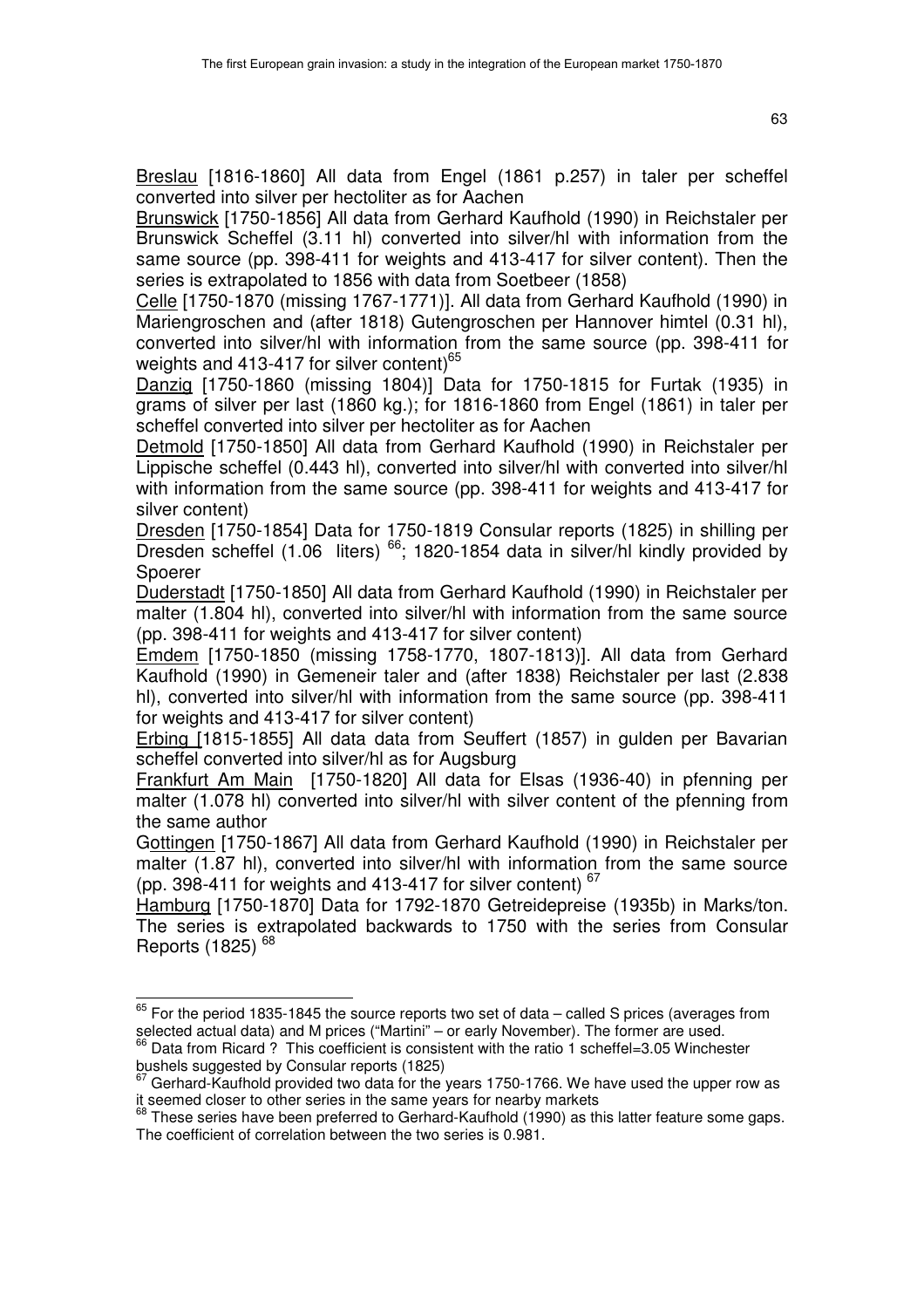Hannover [1750-1856 (missing 1756)] Data for 1750-1795 and 1810-1850 from Gerhard Kaufhold (1990) in Mariengroschen and (after 1818) Gutengroschen per Hannover himtel (0.310 hl), converted into silver/hl with information from the same source (pp. 398-411 for weights and 413-417 for silver content). The missing data for 1796-1809 and 1851-1856 have been interpolated with the series from Soetbeer (1858).

Herford [1771-1850 (missing 1775)] All data from Gerhard Kaufhold (1990) in Reichstaler per Berliner scheffel (0.549 hl), converted into silver/hl with information from the same source (pp. 398-411 for weights hatand 413-417 for silver content)

Hesse [1822-1850] prices in silver/hl kindly provided by Spoerer

Holstein [1757-1825] All data from Consular reports (1826) in shillings/quarter

Kempten [1815-1855] All data from Seuffert (1857) in gulden per Bavarian scheffel converted into silver/hl as for Augsburg. The data refer to "kern", so they are decreased by 4%, as implicit in the ratio wheat/kern in Augsburg (Elsas 1936-40).

Koln [1750-1870 (missing 1788-1789, 1791-1815)] Data for 1750-1796 from Ebeling-Irsigler (1976) in gulden per malter (1.64 hl.) converted into silver/hl with information from the same source; 1816-1870 Getreidepreise (1935b) data in Marks/ton converted into silver/gle as for Berlin.

Konigsberg [1750-1870 (missing 1757-1758, 1764)] Data for 1797-1870 from Getreidepreise (1935b) in Marks/ton converted into silver/qle as for Berlin. The series is extrapolated backwards to 1750 with Consular Reports (1826)

Landshuit [1815-1855] data from Seuffert (1857) in gulden per Bavarian scheffel, converted into silver/hl as for Augsburg

Liepzig [1750-1870] Data for 1750-1820 from Elsas (1936-40) in pfenning per Dresden scheffel (1.366 hl) as an average of the series for two hospitals; 1846- 1870 data from Getreidepreise (1935b) in Marks/ton converted into silver/qle as for Berlin. The years 1821-1845 have been interpolated with a series from Dittman (1889).

Lindau [1815-1855] All data from Seuffert (1857) in gulden per Bavarian scheffel, converted into silver/hl as for Augsburg. The prices refer to a mixture of "weizen und kern". With no further information, each cereal is assumed to account for half the total. Thus, the original prices are decreased by 2%, according to the ratio wheat/kern in Augsburg (Elsas 1936-40).

Luneburg [1750-1850 (missing 1756,1762-1763, 1765)] All data from Gerhard Kaufhold (1990) in Mariengroschen and (after 1818) Gutengroschen per Luneburg himtel (0.310 hl), converted into silver/hl with information from the same source (pp. 398-411 for weights and 413-417 for silver content).

Madgeburg [1816-1860] All data from Engel (1861 p.257) in taler per scheffel converted into silver per hectoliter as for Aachen

Mannheim [1791-1870 (missing 1794, 1796, 1798-1805, 1810.1813)] All data from Getreidepreise (1935b) in Marks/ton converted into silver/qle as for Berlin

Mecklemburg [1792-1850] All data for 1792-1825 from Consular Reports (1825) in shilling/quarter. The data are then extrapolated to 1850 with data kindly provided by Spoerer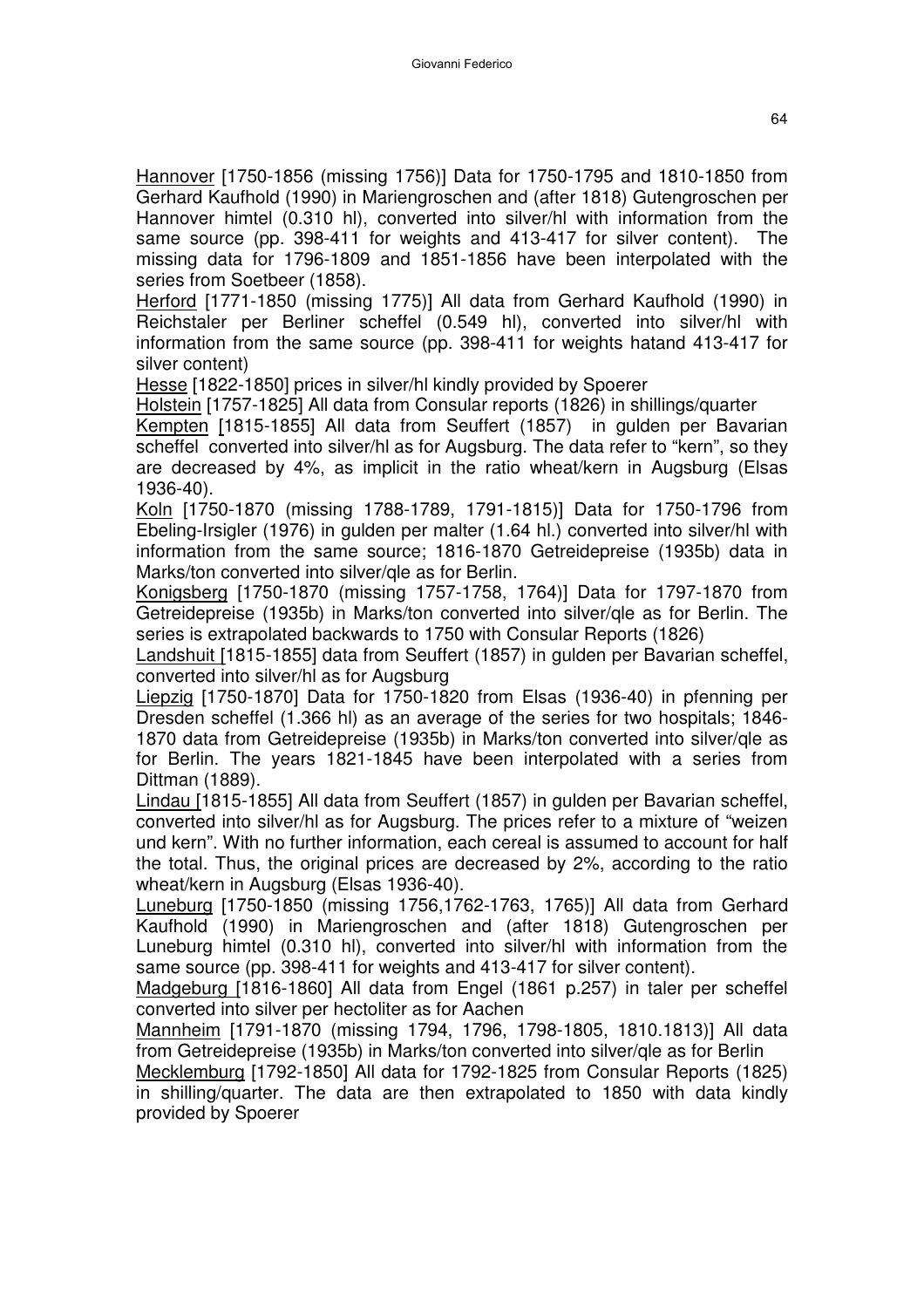Memmingen [1815-1855] All data from Seuffert (1857) in gulden per Bavarian scheffel, converted into silver/hl as for Augsburg. Data for "kern" adjusted as for Kempten

Minden [1775-1850] All data from Gerhard Kaufhold (1990) in Reichstaler per Berlin scheffel (0.585 and 0.55 since 1785), converted into silver/hl with information from the same source (pp. 398-411 for weights and 413-417 for silver content)

Munchen [1750-1870] Data for 1750-1790 from Seuffert (1857) in gulden per Bavarian scheffel, converted into silver/hl as for Augsburg <sup>69</sup>; 1791-1870 from Getreidepreise (1935b) in Marks/ton converted into silver/qle as for Berlin

Munster [1750-1863] All data from Gerhard Kaufhold (1990) in Reichstaler per Munster malter (2.79 hl), converted into silver/hl., with information from the same source (pp. 398-411 for weights and 413-417 for silver content). Some missing data have been interpolated with prices from Engel (1861)

Nordlingen [1815-1855] All data from Seuffert (1857) in gulden per Bavarian scheffel converted into silver/hl as for Augsburg. The data are an average for "weizen und kern", adjusted as for Lindau

Nurberg [1815-1855] All data from Seuffert (1857) in gulden per Bavarian scheffel converted into silver/hl as for Augsburg.

Oldenburg [1796-1825] All data from Consular Report (1826) in shilling/quarter

Osnabruck [1750-1861] All data from Gerhard Kaufhold (1990) in Reichstaler per Osnabruck malter (3.44) converted into silver/hl with information from the same source (pp. 398-411 for weights and 413-417 for silver content).

Paderborn [1750-1850] All data from Gerhard Kaufhold (1990) in Reichstaler per Paderborn scheffel (0.41 hl until 1813 and 0.547 afterwards), converted into silver/hl with information from the same source (pp. 398-411 for weights and 413- 417 for silver content)

Posen [1816-1860] All data from Engel (1861 p.257) in taler per scheffel converted into silver per hectoliter as for Aachen

Regensburg [1815-1855] All data from Seuffert (1857) in gulden per Bavarian scheffel converted into silver/hl as for Augsburg

Steim am Rhein [1750-1810 (missing 1783,1785)] All data from Gottmann (1991) – in gram silver/hl for "kern", adjusted as for Lindau

Stettin [1816-1860] All data from Engel (1861 p.257) in taler per scheffel, converted into silver per hectoliter as for Aachen

Straubing [1815-1855] All data from Seuffert (1857) in gulden per Bavarian scheffel, converted into silver/hl as for Augsburg

Waake [1750-1850] All data from Gerhard Kaufhold (1990) in Mariengroschen and (after 1818) Gutengroschen per Hannover himtel (0.314 hl), converted into silver/hl with information from the same source (pp. 398-411 for weights and 413- 417 for silver content).

Wurzburg [1750-1820] All data from Elsas (1936-40) in denars per malter (172.8 liters), converted into silver/hl with coefficients provided by the author

 $\overline{a}$  $^{69}$  The data from Seuffert have been preferred to those by Elsas (1936) as they are almost identical to those from Getreidepreise (1935b) when they overlap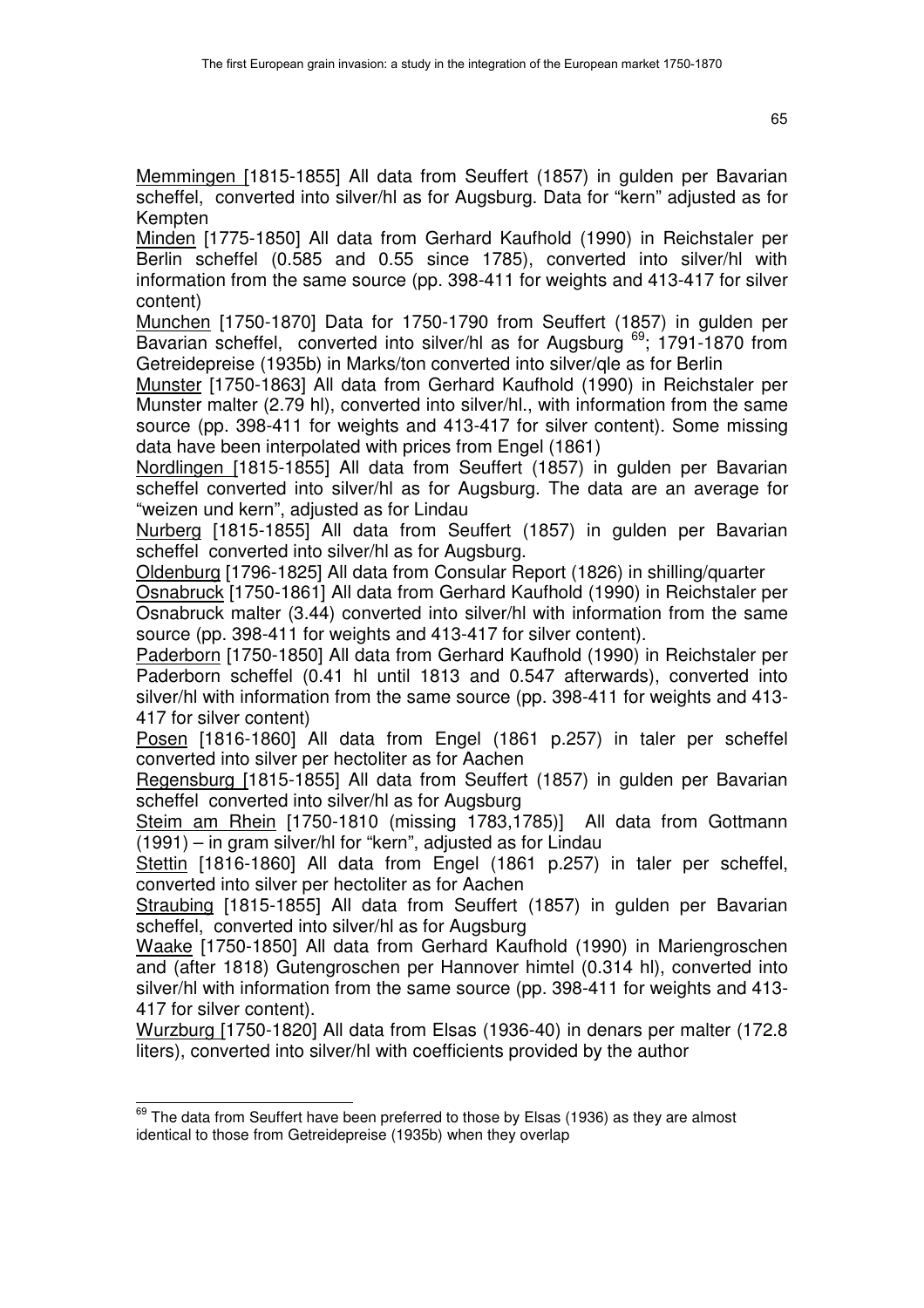# **3.7 Italy**

Acquaviva delle Fonti [1750-1870] All data from Palumbo (1981 tab.1) in Neapolitan ducati/ tomolo (0.6 hl).

Ancona [1750-1825 (missing 1798-1807)] All data from Consular Reports (1826) in shilling/imperial quarters

Arezzo [1750-1870 (missing 1810-1829)] Data for 1750-1809 – in in grams of silver/hl- have been kindly provided by Epstein and for 1830-1870 from Atti Jacini (1881) in "Italian" lire/hl, converted into grams of silver with the official silver parity of the lira in 1861 and then into pound

Bologna [1824-1859 (missing 1844-1846)] All data from Pinchera (1957) in 1861 Italian lire/hectoliter

Brescia [1750-1870] All data from MAIC (1886) in 1861 "Italian" lire/ hectoliter Catania [1801-1870 (missing 1867-1869)] All data from Petino (1959) in 1861 "Italian" lire/hectoliter

Cagliari [1832-1870] All data from Delogu (1959) in 1861 "Italian" lire/ hectoliter Ferrara [1786-1870] All data from MAIC (1886) in 1861 "Italian" lire/ hectoliter

Firenze [1750-1870] Data for 1750-1804 from Mauri et al (1970) in Tuscan lire/staio (0.24 hl) and for 1815-1870 from Bandettini (1957) in 1861 "Italian" lire/ hectoliter. The data for 1805-1814 have been interpolated with the series in lire toscane per staio from the same source

Genova [1829-1870 (missing 1793-1828, 1855)] Data for 1750-1792 from Giacchero (1979) in and for 1829-1870 from Felloni (1957a) in 1861 "Italian" lire per hectoliter

Milan [1750-1870] Data for 1750-1860 from De Maddalena (1974) in lire milanesi/moggio (0.146 hl) converted into gold/hl with information from the same source. The series has then been extrapolated to 1870 with the data from De Maddalena (1957).

Mantua [1752-1870]. Data for 1752-1795 from Vivanti (1958 tab 1) in Mantua lire/sacco (1.03 hl) converted into Piemontese lira with coefficient from the same source and then into Italian lira with coefficients from Vivanti 1959 and Prato 1908 p.18; data for 1796-1870 from MAIC (1886) in "Italian" lire per hectoliter

Naples [1750-1870 (missing 1807-1861)] Data for 1750-1806 from Romano (1965) in Neapolitan ducati/tomolo (0.505 hl) and for 1862-1870 MAIC (1886) in Italian lire/hectoliter

Padua [1800-1870] All data from MAIC (1886) in "Italian" lire/hectoliter

Palermo [1750-1870 (missing 1842, 1845-1846, 1848, 1867-1868)] Data for 1750-1801 in grams silver/hl kindly provided by Epstein and for 1802-1870 from (Petino 1959) in "Italian" lire/hectoliter

Parma [1821-1870] All data from Spaggiari (1959) in "Italian" lire/hectoliter Pesaro [1750-1825] All data from Consular Reports (1826) - in shilling/imperial quarters

Pisa [1750-1850] All data from Malanima (1976) in Tuscan lire/staio (0.24 hl)<sup>70</sup> Porrona [1790-1870 (missing 1804-1805, 1810, 1816-1817,1819-1821, 1837)] All data from Barsanti-Rombai (1981 pp.169-171) – in Tuscan lire/staio (0.24 hl)

<sup>-</sup>70 Alternative series in Mauri et al 1970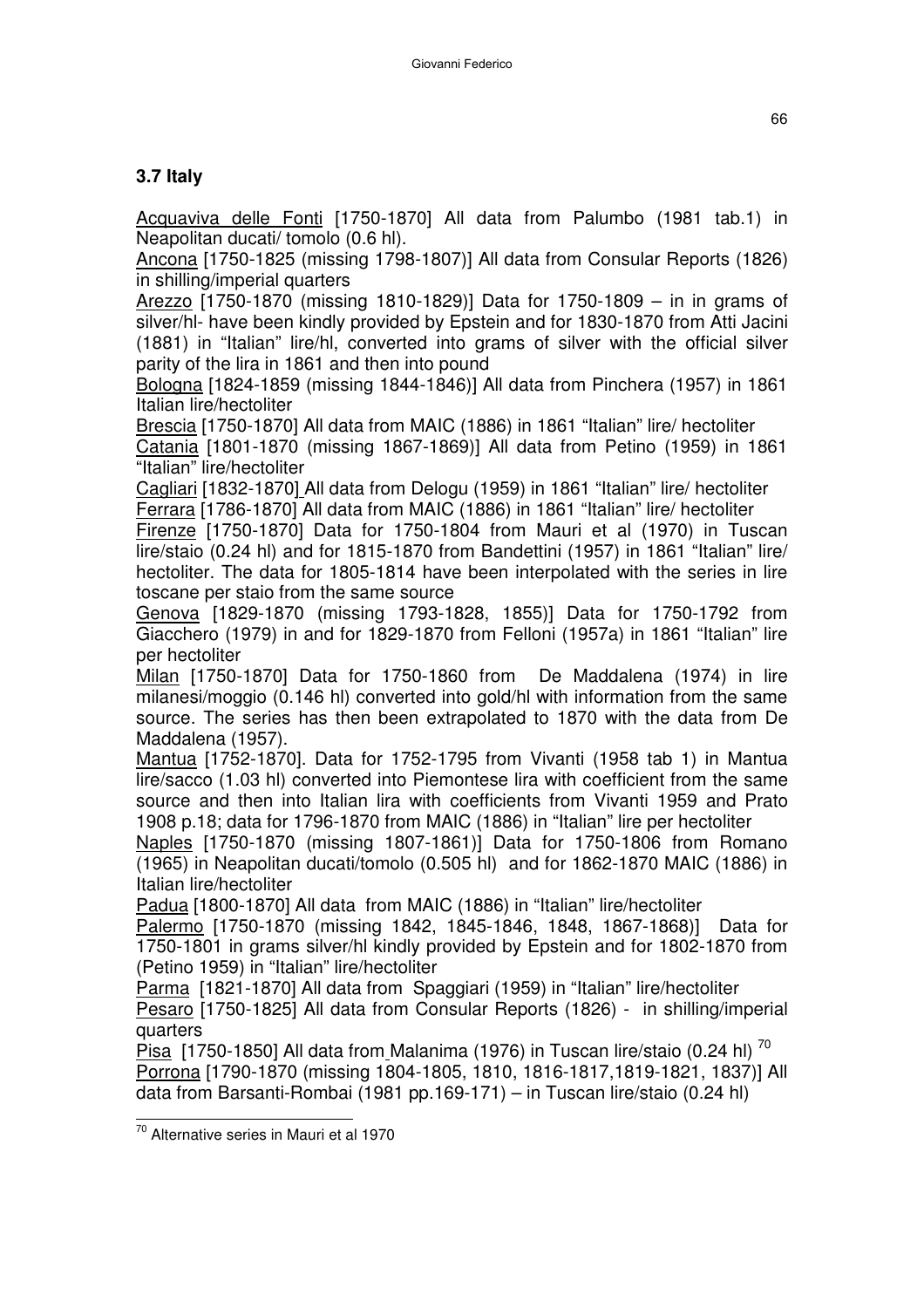Portogruaro [1825-1870] All data from MAIC (1886) in "Italian" lire/hectoliter Rome [1750-1870 (missing 1798-1803, 1810. 1814-1815)] All data from MAIC (1886) in "Italian" lire/hectoliter

Rovigo [1773-1870] All data from MAIC (1886) in "Italian" lire/hectoliter

Sassari [1828-1870] All data from Delogu (1959) in "Italian" lire/hectoliter

Senigallia [1780-1825 (missing 1781-1782)] All data from Consular Reports (1826) in shilling/imperial quarters

Siena [1750-1800 (missing 1766)] All data from Mauri et al (1970) in Tuscan lire/staio (0.24 hl)

Turin [1750-1870 (missing 1794-1814)] Data for 1750-1793 from Prato (1908): data 1750 to 1783 for Turin market in Piedmontese lira, extrapolated to 1793 with the series of purchases for the army. The original figures, in Piedmontese lira/emina (0.23 hl) are converted into grams of silver/q.le with the coefficient from Pugliese (1908 p.18). Data 1815-1870 from Felloni (1957b) in "Italian" lire/hectoliter

Udine [1750-1870] All data from MAIC (1886) in "Italian" lire/hectoliter

Vercelli [1750-1870] All data from Pugliese (1908) in "Italian" lire/ hectoliter

## 3**.8 Netherlands**

Amsterdam [1750-1870 (missing 1809-1817, 1823 and 1827)] All data for "Frisian" wheat (series 1) in gulden/last from Posthumus  $(1943)^{71}$ . Some missing years are interpolated with data for other qualities from the same source or for data for "average" wheat from Consular Reports (1826)

 Arnheim [1750-1870] All data from Verrin Stuart (1903) – in gram silver/quintal, downloaded from Unger and Allen website (http://www2.history.ubc.ca/unger/htm\_files/wheat.htm, accessed May 12, 2006  $\big)^{72}$ .

Brabant [1816-1849] All data in gulden/hl from Van Riel's data base (http://www.iisg.nl/hpw/brabant-market-prices.xls) accessed May 12, 2006

Dordrecht [1750-1870] All data from Priester (1998) in gulden/hl

Groningen [1750-1870 (missing 1802-1803, 1806, 1856-1860, 1867-1869] Data 1750-1855 in gulden per mud (0.91 hl) from Tijims data-base (http://www.rug.nl/let/onderzoek/onderzoekcentra/nahi accessed on May 20, 2006) extrapolated to 1870 with the series from Van (http://www.iisg.nl/hpw/monthly-grain-groningen.xls, accessed May 12, 2006)

Leiden [1750-1800] All data are simple average of purchase prices from three hospitals from Posthumus (1964) –in gulden/bag (0.662 hl) or gulden/last (2.92 hl)

Nijmegen [1750-1870 (missing 1811-1813,1823-1824)] All data from Tijms (1983) in gulden per malder (166.68 liters)

<sup>&</sup>lt;sup>71</sup> The last weighed 27 muds (i.e. 27 hl) until 1823, and 30 thereafter (Posthumus 1943 p. LV) <sup>72</sup> This series, from a 1903 statistical collection, has been preferred to those from the Board of

Trade (1904) and also to the more recent one by Tijims (1977) as it covers the whole period. The coefficients of correlation with the two other series are 0.966 and 0.898 respectively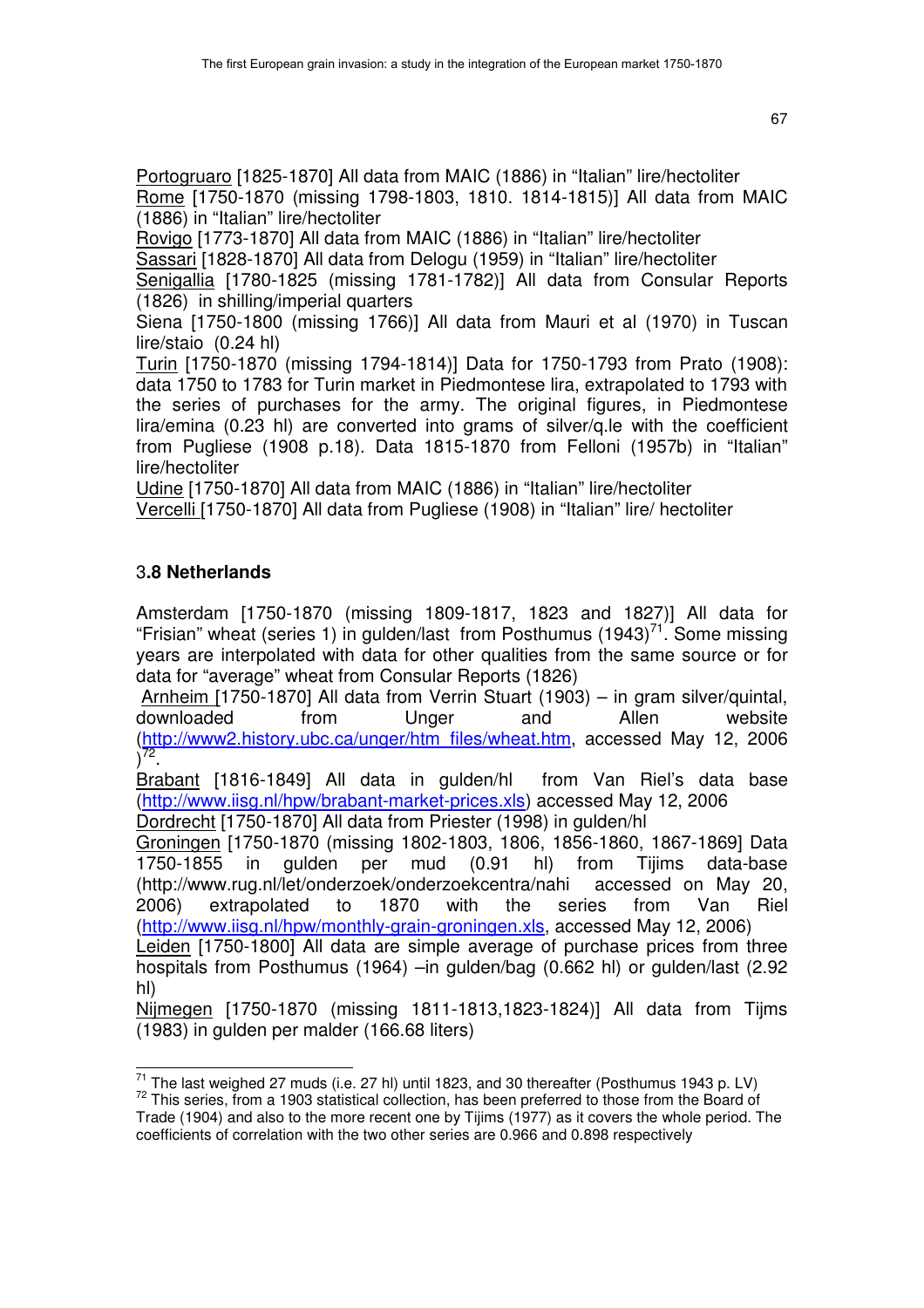68

Rotterdam [1769-1825] All data from Consular Report (1826) in shilling/quarter Utrecht [1750-1870] Data for 1760-1814 from Posthumus (1964) prices of "red wheat" in gulden per mud (1.16 hl). They have been interpolated backwards to 1750 with data for St Bartholomew hospital from the same source and then forward to 1870 with the series of wheat prices from Van Zanden (http://www.iisg.nl, accessed May 12, 2006)

Zeeland [1819-1853] All data from Van Riel's data base http://www.iisg.nl/hpw/zeeland-market-prices.xls (accessed May 12, 2006) in gulden/hl

# **3.9 Norway**

Bergen [1830-1870] All data in Kroner/q.le from www.sfu.ca/~djacks/ (accessed 15 September 2006)

Oslo [1786-1870 (missing 1826-1829)] Data for 1786-1825 from Consular Reports (1826) data in shilling/quarter; data for 1830-1913 from www.sfu.ca/~djacks/ (accessed 15 September 2006)

# **3.10 Portugal**

Lisbon [1750-1870] yearly prices in reis/hl from de Coruche (1894)

# **3.11 Russia**

Archangelsk [1802-1825 (missing 1807)] All data from Consular Reports (1826) in shilling/quarter

Odessa. [1815-1870 (missing 1855)] Data for 1815-1831 from Fairlie (1965) in shilling/quarter and for 1843-1870 from Board of trade (1904) in shilling/quarter The Fairle data have been extrapolated for 1814 and 1828-30 with an index from De Hagemeister 1835 (average among four quarters, average of soft and hard  $grain$ <sup>73</sup>.

Warsaw [1750-1870 (missing 1751-1754, 1756-1759, 1764-1765, 1767, 1771, 1773, 1775, 1777-1778, 1782-1784)] Data for 1750-1796 from Siegel (1936) and for 1816-1870 from Siegel (1949) – in grams of gold gr per korzec (1.25 hl.). The missing data for 1797-1815 are interpolated according to Jacob  $(1826)^{74}$ 

St Petersburg [1791-1825 (missing 1823-24)] All data from Consular Reports (1826) in shilling/quarter

# **3.12 Spain**

Alcala de Henares [1750-1799 (missing 1757, 1778, 1784-1786, 1796-1797)] All data from Hamilton (1947) in reales/fanega (0.555hl)

<sup>&</sup>lt;sup>73</sup> Another series from Harley (1980) in gold dollars/bushel

<sup>&</sup>lt;sup>74</sup> The Jacob (1826) data are obtained as average of two consecutive crop years. Preferred to substitute orginal Siegel (1936) data for 1797-1800 as Jacob's ones are more plausible –price rising as in all other markets of the Baltic area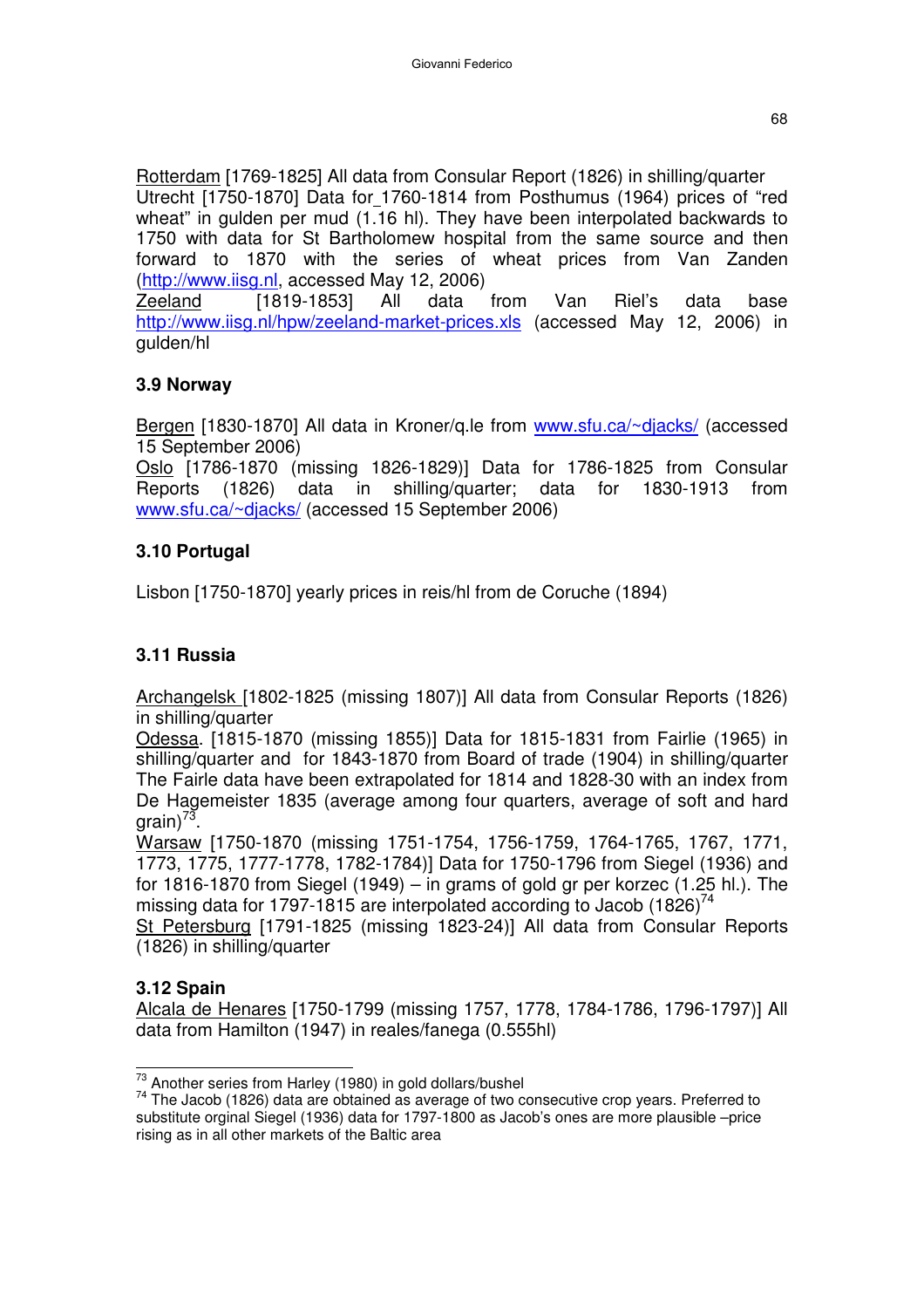69

Alicante [1790-1849 (missing 1836-1840, 1842-1843)] All data from Consular Reports (1826) in shilling/quarter

Almaden [1750-1827 (missing 1767, 1770. 1776-1778, 1786, 1788-1789, 1792, 1797-1803)] Dobado Gonzalez 1982 in reales/fanega (0.555 hl)

Barcelona [1750-1870 (missing 1809-1812)] Data for 1750-1808 from Feliu (1991) in grams silver/hl and for 1813-1870 from Sardà (1998) - index 1913=100 converted in gram silver/hl according to coefficients provided by Spoerer

Bilboa [1765-1827 (missing 1787-1788)] All data from Consular Reports (1826) in shilling/quarter

Burgos [1800-1870]. Data for 1800-1813 from Martinez Vara (1997) in reales/fanega (0.55 hl) and for 1813-1870 from Barquin Gil (2001) –in "Spanish" pesetas/hl $<sup>7</sup>$ </sup>

Cervera [1750-1799] All data from Feliu (1991) in grams silver/hl

Cordoba [1816-1870 (missing 1821-1832, 1836-1837, 1845-1847)] All data from Barquin Gil (2001) –in "Spanish" pesetas/hl<sup>76</sup>

Coruña [1750-1870 (missing 1833)] Data for 1750-1832 from Consular Reports (1826 and 1828-1832) in reales/100 ferrados, converted into shilling/quarter with the coefficients provided by the source; data for 1841 -1870 Barquin Gil (2001) – in "Spanish" pesetas/hl. The series for 1834-1840 are interpolated with data from Consular Reports from Barquin Gil (2001 p. 167)

Fernan-Nunez [1753-1808 (missing 1755, 1761-1766)] All data from Ponsot (1987) in reales/fanega (0.555hl)

Fraga [1822-1858 (missing 1827 and 1850-1856)] All data from Barquin Gil (2001) –in "Spanish" pesetas/hl

Gerona [1750-1870 (missing 1810-1814)] Data 1765-1870 from Barquin Gil (2001) –in "Spanish" pesetas/hl. The series is extrapolated backwards to 1750 with data from Feliu 1991 $<sup>7</sup>$ </sup>

Granada [1814-1870] All data from Barquin Gil (2001) –in "Spanish" pesetas/hl

Leon [1800-1870 (missing 18111)] Data 1829-1870 from Barquin Gil (2001) –in "Spanish" pesetas/hl extrapolated backwards to 1800 with the series from Martinez Vara (1997)<sup>79</sup>

Lerida [1814-1846] All data from Barquin Gil (2001) –in "Spanish" pesetas/hl.

Lleida [1750-1863] Data for 1750-1799 from Vicedo Ruis (1983a) and for 1800- 1845 from Vicedo Ruis (1983b) – in sous/quartera (0.733 hl). The series is then extrapolated to 1864 with data for Balaguer from Vicedo Ruis (1983b).

Lorca [1829-1870 (missing 1832)] All data from Barquin Gil (2001) –in "Spanish" pesetas/hl.

Madrid [1750-1799 (missing 1757, 1775, 1778, 1784-1786, 1796-97]. All data kindly supplied by Epstein

<sup>75</sup> Other series for 1856-1870 in Sanchez Albornoz (1975) -in "Spanish" pesetas/hl

<sup>&</sup>lt;sup>76</sup> Other series for 1856-1870 in Sanchez Albornoz (1975) –in "Spanish" pesetas/hl<br><sup>77</sup> Other series for 1856-1870 in Sanchez Albornoz (1975) –in "Spanish" pesetas/hl<br><sup>78</sup> Other series for 1856-1870 in Sanchez Albornoz ( by Martinez Vara (1997), in reales/fanega are on average 28% higher than the Barquin Gil (2001) ones. Other series for 1856-1870 in Sanchez Albornoz (1975) –in "Spanish" pesetas/hl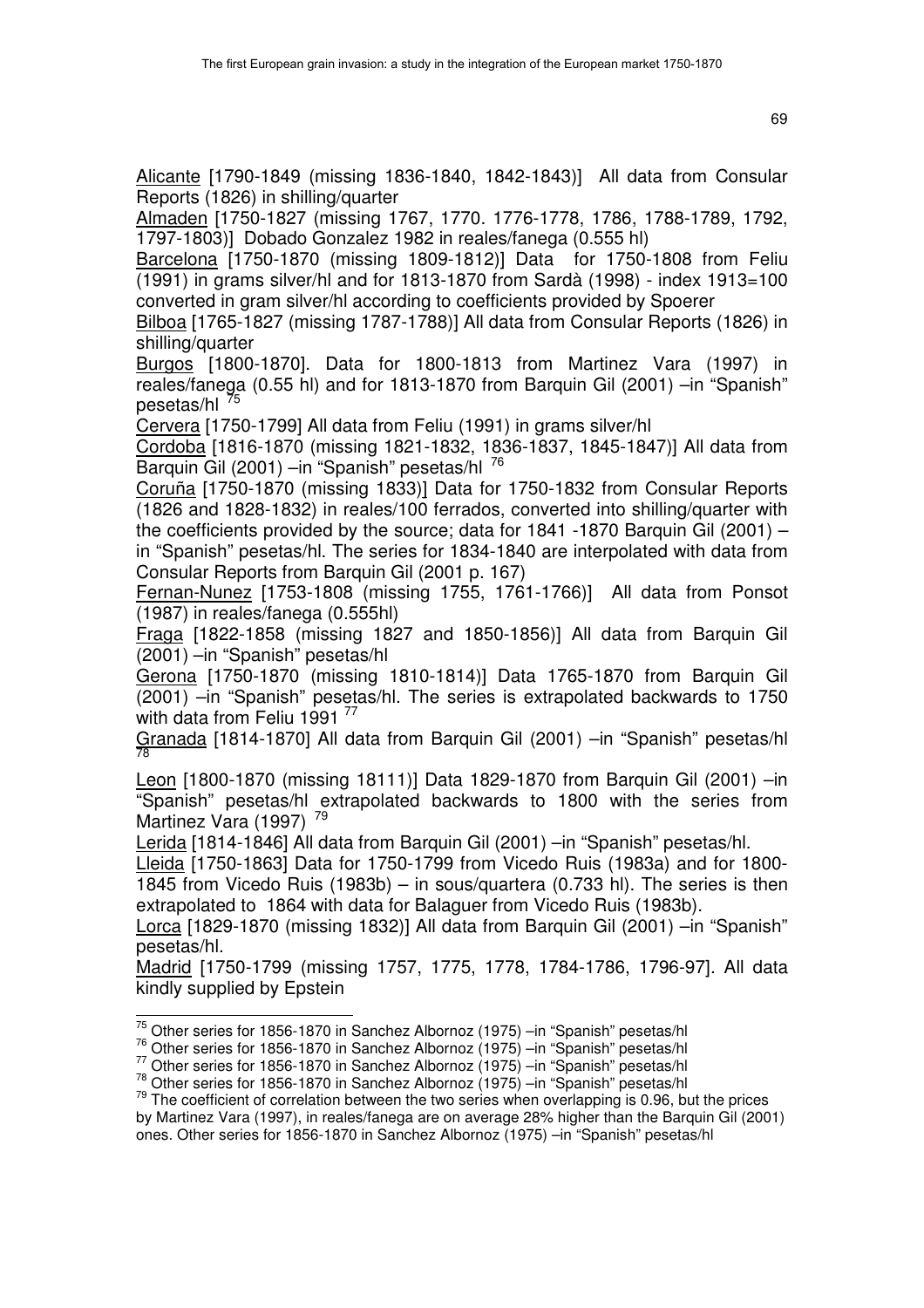Mallorca [1750-1800] All data from Benassar (1987) – in sous/quartera (0.733 hl) Merida [1842-1870] All data from Barquin Gil (2001) –in "Spanish" pesetas/hl

Murcia [1750-1870 (missing 1757-1759, 1761-1777, 1781-1788)] data for 1750- 1796 from Lopez (1985) – in reales/fanega (0.555hl) and for 1836-1870 Barquin Gil (2001) –in "Spanish" pesetas/hl. <sup>80</sup>

Oviedo [1786-1870 (missing 1810-1811)] Data for 1801-1870 from Barquin Gil (2001) –in "Spanish" pesetas/hl., extrapolated to 1786 and in 1812-1813 with the index from Martineza Vara (1997)<sup>81</sup>

Pamplona [1750-1870 (missing 1810-1813)] Data for 1765-1870 from Barquin Gil (2001) –in "Spanish" pesetas/hl. The data are extrapolated backwards with the series from Cela (1989).

Ribera de Sort [1750-1798] All data from Duran (1958) – in sous/quartera (0.695 hl)

Rioseco [1766-1870] All data from Barquin Gil (2001) in "Spanish" pesetas/hl, except 1810-1813 from Martinez Vara (1997) in reales/fanega (0.555 hl).

Sandoval-Oriente [1750-1808] All data from Sebastian Amarila (1992) in reales/fanega (0.444 hl).

Santander [1800-1870] Data for 1800-1820 and 1835 from Martinez Vara (1997) in reales/fanega (0.555 hl), for 1821-1859 from Barquin Gil (2001) in "Spanish" pesetas/hl extrapolated to 1870 with prices from Sanchez Albornoz (1975)

Segovia [1750-1870] Data for 1750-1800 kindly supplied by Epstein and for 1801-1870 from Barquin Gil (2001) –in "Spanish" pesetas/hl. Prices for 1810- 1813 are interpolated with data from Martinez Vara (1997) in reales/fanega <sup>82</sup>

Seu d'Urgell [1753-1793 (missing 1761, 1763, 1769, 1776,1782)] All data from Duran (1958) in sous/quartera (0.691 hl)

Sevilla [1750-1833 (missing 1776-1781, 1787, 1792, 1796-1798, 1812, 1814, 1824-1825)] All data from Hamilton (1947) in real/fanega (0.547 hl)

Tarrega [1750-1808] All data from Garrabou (1970) in sous/quartera (0.691 hl) Toledo [1750-1870 (missing 1757. 1775, 1778, 1784-1786, 1796-1797, 1800- 1836 1850)] Data for 1750-1799 from Hamilton (1947) in real/fanega (0.547 hl); data for 1836-1870 from Barquin Gil (2001) –in "Spanish" pesetas/hl<sup>83</sup>

Tolosa [1821-1870 (missing 1783-1787, 1810-1813)] All data from Barquin Gil (2001) in "Spanish" pesetas/hl

Tudela [1814-1870] All data from Barquin Gil (2001) in "Spanish" pesetas/hl Valencia [1750-1808] All data from Palop Ramos (1975) in reales/barcilla (0.1675 hl)

Vitoria [1829-1870] All data from Barquin Gil (2001) in "Spanish" pesetas/hl Zaragoza [1784-1870] All data from Peiro (1987) in "Spanish" pesetas/hl <sup>84</sup>

## **3.13 Sweden**

<sup>&</sup>lt;sup>80</sup> Other series for 1856-1870 in Sanchez Albornoz (1975) -in "Spanish" pesetas/hl

 $81$  Martinez Vara (1997) reports prices in reales for "copin", but he does not provide a coefficient of conversion. Other series for 1856-1870 in Sanchez Albornoz (1975) –in "Spanish" pesetas/hl<br><sup>82</sup> Other series for 1856-1870 in Sanchez Albornoz (1975) –in "Spanish" pesetas/hl

<sup>&</sup>lt;sup>83</sup> Other series for 1856-1870 in Sanchez Albornoz  $(1975)$  -in "Spanish" pesetas/hl<br><sup>84</sup> Other series Barguin Gil (2001) for 1785-1859 and Sanchez Albornoz (1975) for 1856-1870 -

both in pesetas/hl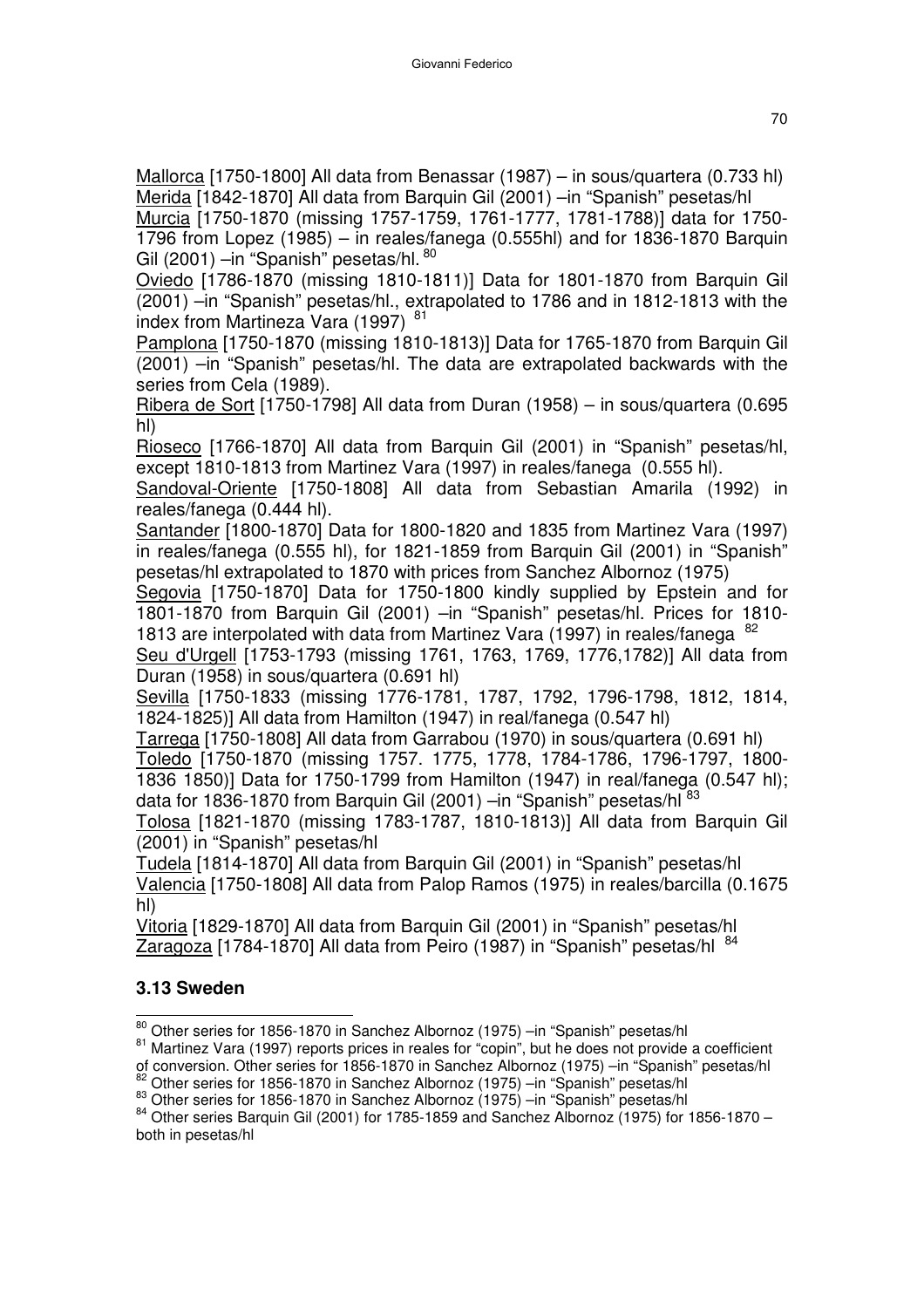Alvsborg [1830-1870] All data from Jorberg (1972) in kronoer/hl Angelhom [1839-1870] All data from Jorberg (1972) in kronoer/hl for 1803-1870 Blekinge [1849-1870] All data from Jorberg (1972) in kronoer/hl for 1803-1870 Gastrikland [1750-1870] All data from Jorberg (1972) in daler/barrel (1.65hl) for 1750-1775, riksdaler/barrel 1776-1802 and kronoer/hl for 1803-1870 Goteborg [1853-1870] All data from Jorberg (1972) in kronoer/hl for 1803-1870

Gotland [1840-1870] All data from Jorberg (1972) in daler/barrel (1.65hl) for 1750-1775, riksdaler/barrel 1776-1802 and kronoer/hl for 1803-1870

Halland [1750-1870] All data from Jorberg (1972) in daler/barrel (1.65hl) for 1750-1775, riksdaler/barrel 1776-1802 and kronoer/hl for 1803-1870

Halsingland [1750-1870] All data from Jorberg (1972) in daler/barrel (1.65hl) for 1750-1775, riksdaler/barrel 1776-1802 and kronoer/hl for 1803-1870

Jokoping [1855-1870] All data from Jorberg (1972) in kronoer/hl for 1803-1870 Kalmar [1776-1870] All data from Jorberg (1972) in riksdaler/barrel (1.65hl) for 1776-1802 and kronoer/hl for 1803-1870

Kopparberg [1750-1782] All data from Jorberg (1972) in daler/barrel (1.65hl) for 1750-1775, riksdaler/barrel for 1776-1802

Kristiansand [1839-1870] All data from Jorberg (1972) in kronoer/hl for 1803- 1870

Malmous [1840-1870] All data from Jorberg (1972) in kronoer/hl for 1803-1870 Narke [1750-1870] All data from Jorberg (1972) in daler/barrel (1.65hl) for 1750- 1775, riksdaler/barrel 1776-1802 and kronoer/hl for 1803-1870

Nora, Linde and Karkskoga [1750-1870] All data from Jorberg (1972) in daler/barrel (1.65hl) for 1750-1775, riksdaler/barrel 1776-1802 and kronoer/hl for 1803-1870

Oland [1750-1870] All data from Jorberg (1972) in daler/barrel (1.65hl) for 1750- 1775, riksdaler/barrel 1776-1802 and kronoer/hl for 1803-1870

Ostergotland [1820-1870] All data from Jorberg (1972) in kronoer/hl for 1803- 1870

Simrishamn [1839-1870] All data from Jorberg (1972) in kronoer/hl for 1803-1870 Skaraborg [1750-1870 (missing 1762)] All data from Jorberg (1972) in daler/barrel (1.65hl) for 1750-1775, riksdaler/barrel 1776-1802 and kronoer/hl for 1803-1870

Sodermaland [1750-1870] All data from Jorberg (1972) in daler/barrel (1.65hl) for 1750-1775, riksdaler/barrel 1776-1802 and kronoer/hl for 1803-1870

Stockholm [1750-1870 (missing 1755, 1762)] All data from Jorberg (1972) in daler/barrel (1.65hl) for 1750-1775, riksdaler/barrel 1776-1802 and kronoer/hl for 1803-1870

Uppsala [1750-1870 (missing 1804-1808)] All data from Jorberg (1972) in daler/barrel (1.65hl) for 1750-1775, riksdaler/barrel 1776-1802 and kronoer/hl for 1803-1870

Varmland [1851-1870] All data from Jorberg (1972) in kronoer/hl for 1803-1870 Vastmanland [1750-1870 (missing 1755)] All data from Jorberg (1972) in daler/barrel (1.65hl) for 1750-1775, riksdaler/barrel 1776-1802 and kronoer/hl for 1803-1870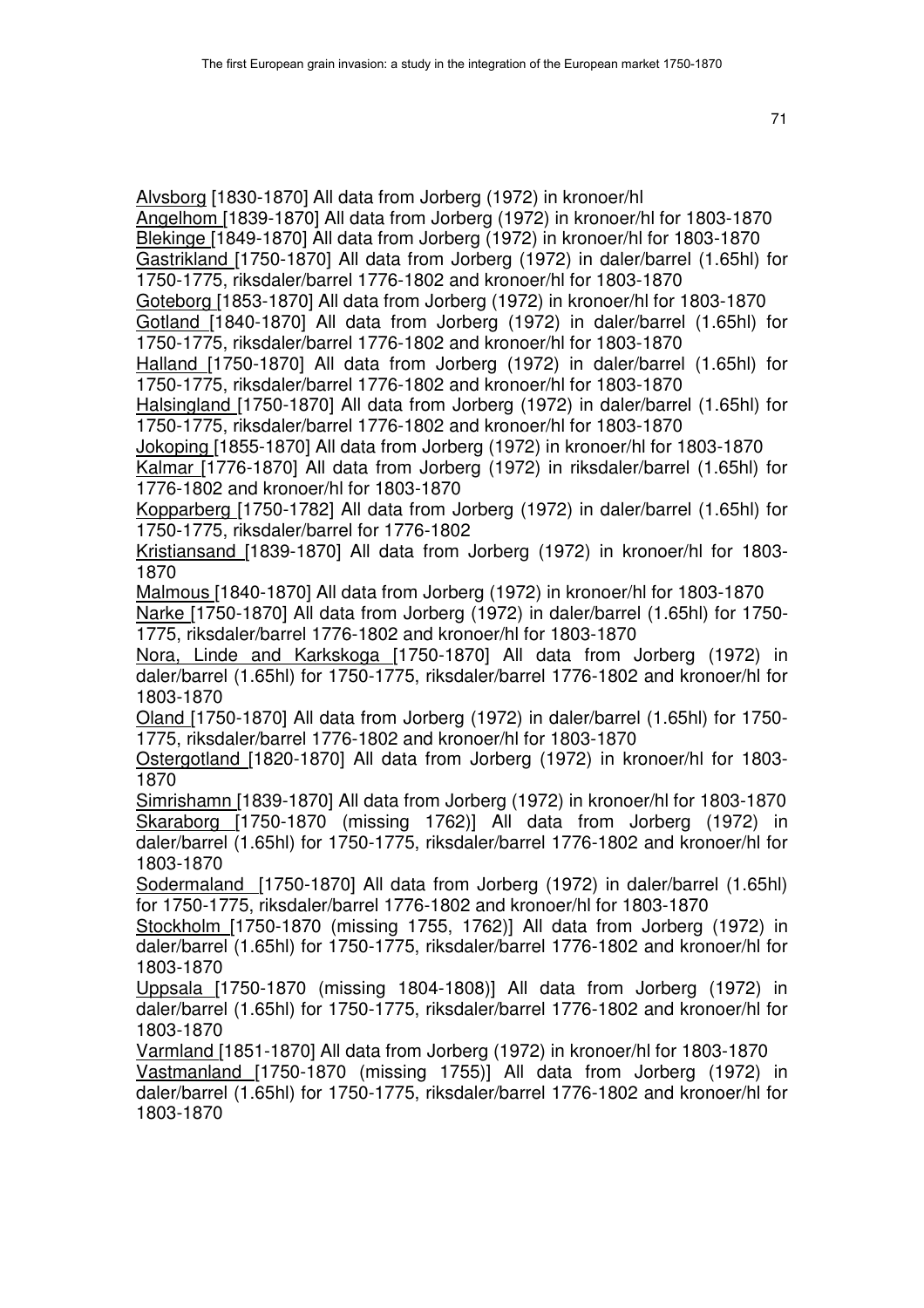# 3.14 Switzerland<sup>85</sup>

Appenzell [1750-1810] All data from Gottman sd in Schwabian gulden/hl, converted into silver with data provided from the source. Data for "kern" adjusted by decreasing by 4% as implicit in the data from Elsas (1936)

Argovia [1750-1770] All data from Pfister (1940) in silver/hl Data for "kern" adjusted as for Appenzell

Bern [1799-1862 (missing 1817-1845)] All data from Brugger (1968) – in Swiss Francs/q.le

Geneve [1750-1870 (missing 1792-1819, 1841-1851) Data for 1750-1791 from Wiedmer (1993) in florins/coupe (0.79 hl), converted into silver with data provided from the source. Data for 1820-1870 from Brugger (1968) - prices in Francs/q.le

Konstanz [1775-1795] All data from Gottman sd in Schwabian gulden/hl, converted into silver with data provided from the source. Data for "kern" adjusted as for Appenzell

Lausanne [1750-1870 (missing 1797-1802)] Data for 1750-1796 kindly provided by Epstein; data for 1803-1866 from Brugger (1968) - prices in Francs/q.le

Luzern [1750-1870] All data from Haas-Zumbul (1903) in Francs/viertel (0.346 hl). Data for "kern" adjusted as for Appenzell

St-Gallen [1814-1870] All data from Ritzmann-Blickenstorfer (1996 tab. H1) prices in Francs/q.le

Schaffausen [1750-1799] All data from Gottman sd in Schwabian gulden/hl, converted into silver with data provided from the source. Data for "kern" adjusted as for Appenzell

Ueberlingen [1750-1799] All data from Gottman sd in Schwabian gulden/hl, converted into silver with data provided from the source. Data for "kern" adjusted as for Appenzell

Zurich [1750-1870] All data from Mueller (1877) in French Francs/quintal. Data for "kern" adjusted as for Appenzell

## **3.15 United Kingdom**

Belfast [1785-1870] All data kindly provided by Solar in shilling/Hundredweight (0.38 hl)

Cambridge [1750-1870 (missing 1866)] Data for 1750-1800 kindly provided by Epstein (from Beveridge papers in the LSE Archives), adjusted from crop (Oct-Sept) to calendar year; data for 1800-1870 in shilling/quarter kindly provided by  $Jacks$ <sup>86</sup>

 $\overline{a}$  $85$  Ritzmann-Blickenstorfer (1996 tab. H1) publish a Country average in Francs/q.le for the period 1783-1870<br>6<sup>86</sup> -

These data are also available on his website (www.sfu.ca/~djacks/) in dollars/quintals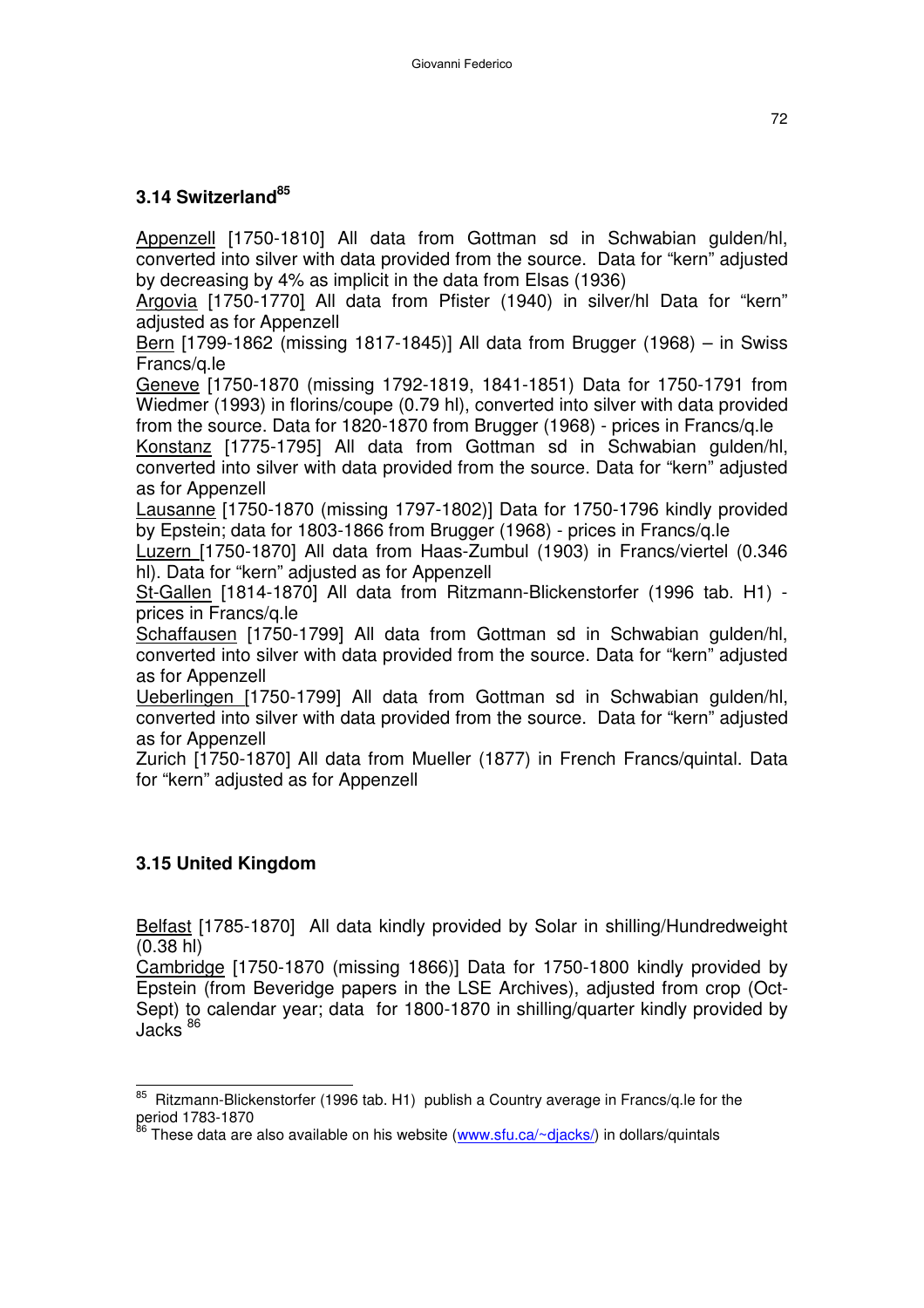Carmarthen [1800-1870 (missing 1866)] All data in shilling/quarter kindly provided by Jacks 87

Dover [1800-1870 (missing 1866)] All data in shilling/quarter kindly provided by Jacks  $^{88}$ 

Dublin [1815-1870 (missing 1822-1823, 1842-1848)] Data for 1815-1841 In Irish pounds per barrel (0.952 hl) from PP 1834; data for 1849-1870 in shilling per quarter from Board of trade (1904)

Exeter [1750-1870 (missing 1866)] Data for 1750-1799 from Beveridge (1929) in shilling/Winchester quarter; 1800-1870 data in shilling/quarter kindly provided by **Jacks** 

Gloucester [1800-1870 (missing 1866)] All data in shilling/quarter kindly provided by Jacks<sup>90</sup>

Leeds [1800-1870 (missing 1866)] All data in shilling/quarter kindly provided by Jacks<sup>8</sup>

Lincoln [1750-1824 (missing 1770)] All data from Hill (1966 p.305) – in shilling "strike", assumed to be a Winchester quarter <sup>92</sup>

Liverpool [1800-1870 (missing 1866)] All data in shilling/quarter kindly provided by Jacks

London [1750-1870 (missing 1794-1799, 1866)] data for 1750-1793 from Beveridge (kindly provided by Epstein) – in shilling/Winchester quarter, adjusted from crop (Oct-Sept) to calendar year<sup>94</sup>; data for 1800-1870 in shilling/quarter kindly provided by Jacks<sup>95</sup>

Maidstone [1750-1791] All data in shilling/hl, kindly provided by Epstein (from Beveridge papers in the LSE Archives)

Manchester [1800-1870 (missing 1866)] All data in shilling/quarter kindly provided by Jacks 96

Newcastle [1750-1870 (missing 1765 and 1866)] Data for 1750-1799 in shilling/hl kindly provided by Epstein; data for 1800-1870 in shilling/quarter kindly provided by Jacks<sup>97</sup>

Norwich [1800-1870 (missing 1866)] All data in shilling/quarter kindly provided by Jacks 98

Oxford [1750-1793] All data kindly provided by Epstein in shilling/quarter

Shwresbury [1758-1800 (missing 1762, 1774, 1780-1786. 1789. 1794, 1797)] Southern Ireland [1767-1870] All data in shilling/barrel (0.952 hl) kindly provided by Solar

<sup>87</sup> These data are also available on his website (www.sfu.ca/~djacks/) in dollars/quintals

<sup>&</sup>lt;sup>88</sup> These data are also available on his website  $\frac{\text{(www.stu.ca/~djacks/">\text{jacks}/\text{)}}{2}$  in dollars/quintals<br><sup>89</sup> These data are also available on his website  $\frac{\text{(www.stu.ca/~djacks/})}{\text{www.stu.ca/~djacks/})}$  in dollars/quintals<br><sup>90</sup> These data ar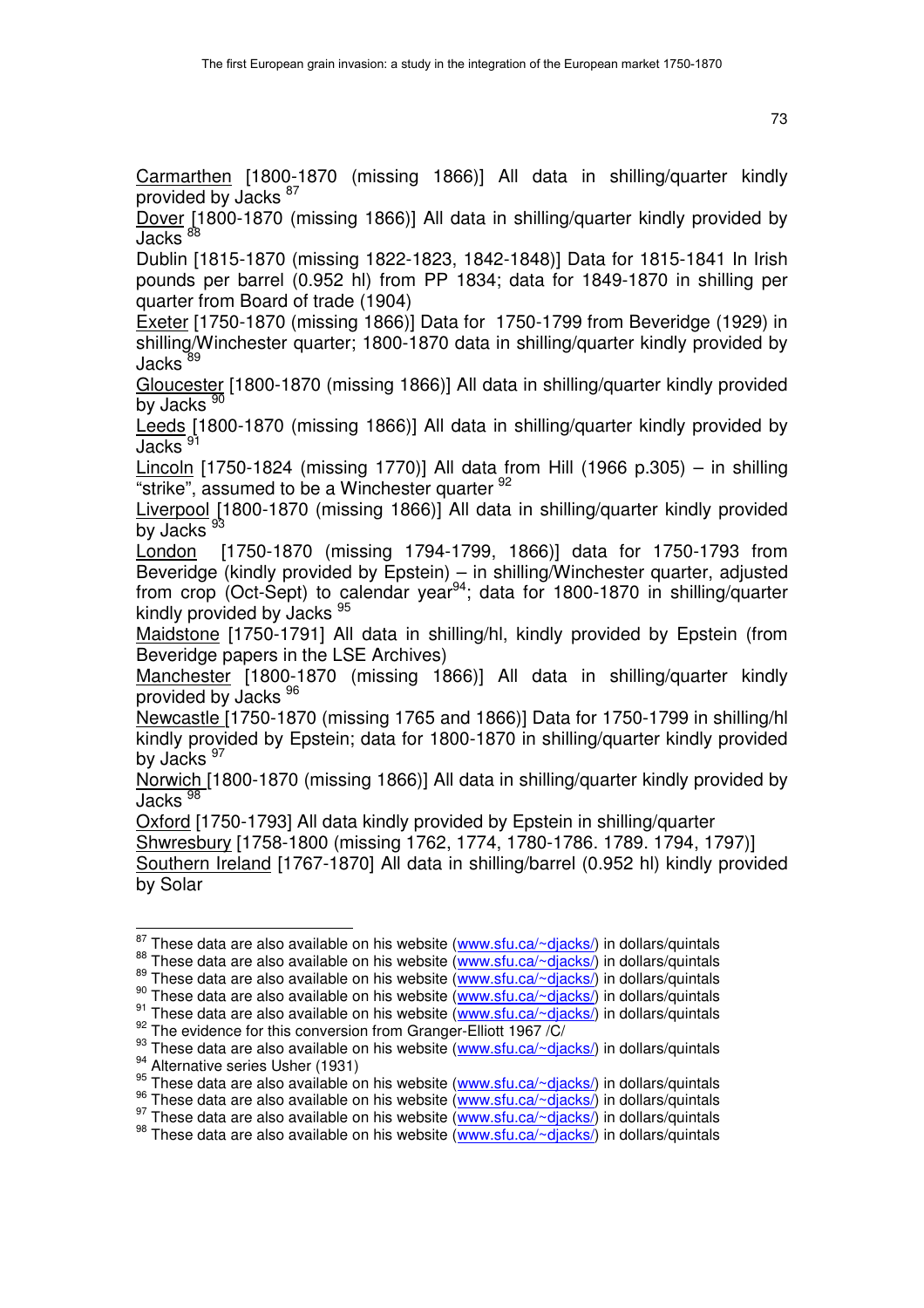Windsor [1750-1820] All data from Usher (1931) in shilling/Winchester quarter Worcester [1800-1870 (missing 1866)] All data in shilling/quarter kindly provided by Jacks<sup>99</sup>

York [1751-1799 (missing 1752-1753, 1758, 1760. 1763-1779)] All data in shilling/hl, kindly provided by Epstein

4) Rye

# **4.1 Austria-Hungary**

Ljubljana [1758-1870 (missing 1772-1774)] All data from Valencic (1977), as for wheat

Lwow [1754-1870 (missing 1755-1760, 1762, 1767-1768, 1771, 1774-1785, 1787-1797, 1799)]. All data from Hoszowski (1934 pp.8 and p.98) as for wheat

Krakow [1750-1870]. Data 1750-1795 from Tomasewksi (1934); data for 1796- 1914 from Gorzkiewicz (1950 pp.238-239) – as for wheat

Prague [1750-1870 (missing 1770-1771)] Data from Schebek (1873) – as for wheat

Rattenberg [1750-1861 (missing 1763, 1805, 1813-1815, 1846-1847)] All data from Schmelzer (1972) as for wheat

St Polten [1750-1784]. All data from Pribram (1938) – as for wheat Weyer [1750-1784] All data from Pribram (1938) – as for wheat

Wien [1750-1870] All data from Pribram (1938) – as for wheat

## **4.2 Belgium**

Aalst [1750-1801 (missing 1785-1788, 1791-1792, 1794-1795)] All data from Wyffels (1959) in petard/havot (0.1774 hl).

Antwerp [1750-1850] Data for 1750-1807 from Consular Reports (1825) in gulden/mud (1 hl); data for 1808-1850 from Scholliers (1965) in gulden/hl<sup>100</sup>

Brugges [1765-1870 (missing 1787, 1790, 1793-1795)] Data for 1765-1792 from Vanderbroecke (1973) and for 1796-1870 from Vanderpijpen (1973) – both as for wheat

Brussels [1750-1870 (missing 1794-1800)] Data for 1750-1793 from Craeybeckx (1959a and 1965) – interpolated 1752-1761 with Craeybeckx (1959b); data for 1801-1870 from Vanderbroeke (1973)<sup>101</sup>.

Deinze [1750-1793] All data from Coppejans-Desmedt (1972) in gros/halster (0.761 hl)

Dienst [1757-1817 (missing 1761-1766)] All data from van Buyten (1966) as for wheat

<sup>99</sup> These data are also available on his website (www.sfu.ca/~djacks/) in dollars/quintals

 $100$  Other series from Crayebeck 1959b (1773-1816) and Vandenbroecke 1973 (1765-1792)<br> $101$  Other series from Vanderbroecke 1973 (1765-1792)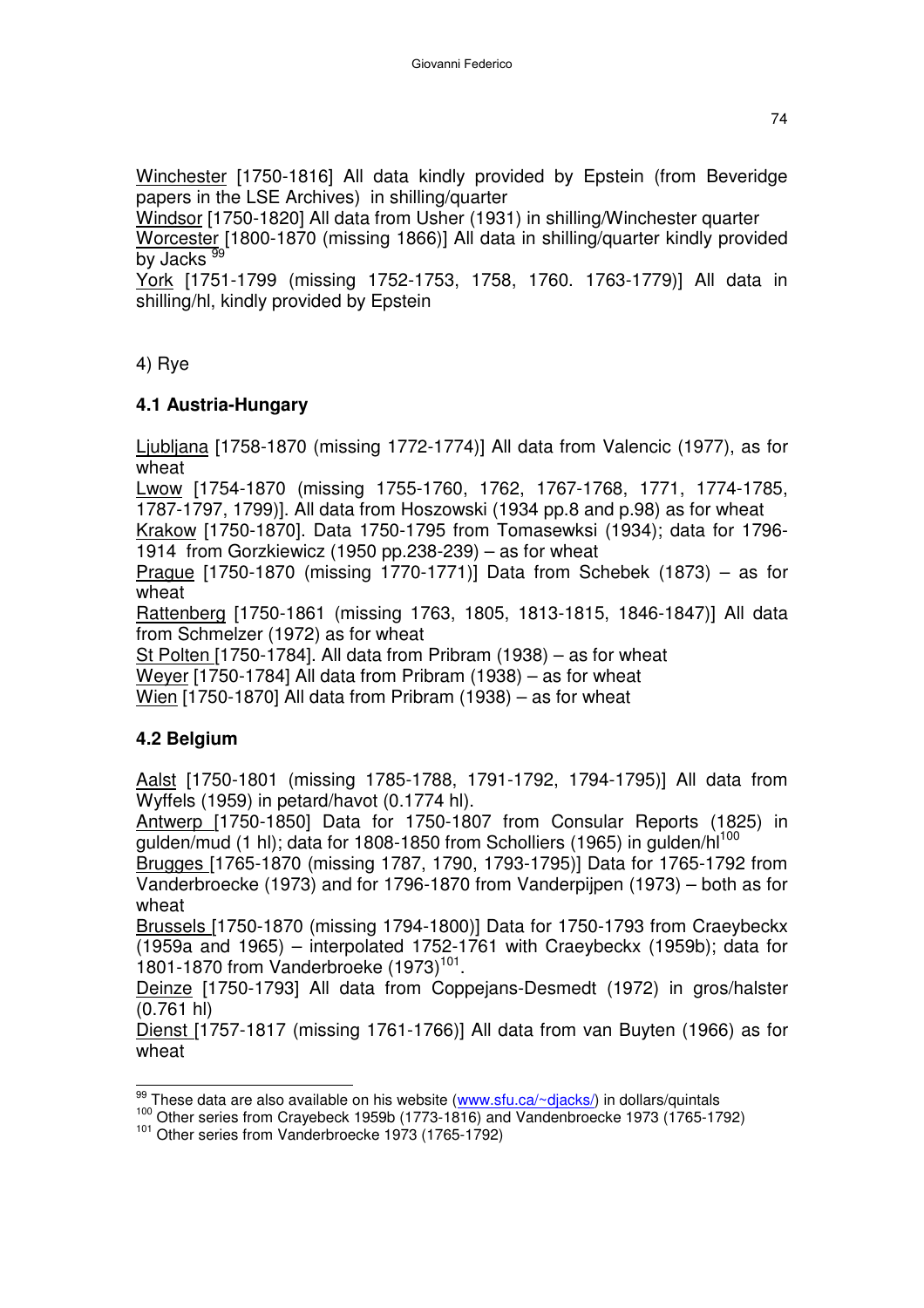75

Eeeklo [1750-1830 (missing 1793-1795)] All data from Coppejans-Desmedt 1965 as for wheat

Ghent [1750-1870 (missing 1785-1787, 1790, 1797-1799)] Data for 1750-1792 from Vanderbroeke (1973) in patards/rasiere (0.486), interpolated 1750-1762 with data from Deprez 1959 (prices for setting yearly rents); data for 1800-1870 from Vanderbroeke and Vanderpijpen (1972) in Francs/q.le

Leuven [1750-1825 (missing 1816 1820-1822)] All data from Consular Reports  $(1825)$  in quarters/shilling<sup>102</sup>

Lillo [1750-1785] All data from Wyffels (1959) in petard/viertel (0.882 hl)

Luik/Liege [1750-1800 (missing 1793-1794)] All data from Pyens-Tijms (1993) as for wheat

Luxembourg [1750-1779] All data from Helin (1966) as for wheat

Namur [1750-1800] All data from Ledrier (1966) as for wheat

Ruremonde [1750-1795] All data from Ruwet (1966) as for wheat

## **4.3 Denmark**

Copenhagen[1750-1870 (missing 1810-1818)] Data for 1750-1799 from Friis-Gallman (1958) in silver/hl; data for 1801-1870 from Foldes (1905) in rigsdaler/toned (1.39 hl)

## **4.4 Finland**

Helsinki [1801-1870] All data from Foldes (1905) in markka/tynnyri (1.64 hl)

### **4.5 France**

Abbeville (Somme) [1750-1800] All data from Pammier (1865) as for whear Angers (Maine et Loire) [1750-1789] All data from Hauser (1936) as for wheat Bayonne (Basses Pyrenees) [1801-1825 (missing 1814)] All data from Consular Report (1825) in Francs/hl

Bordeaux (Gironde) [1794-1825] All data from Consular Report (1825) in Winchester quarter/shilling

Caen (Calvados) [1812-1825] All data from Consular Report (1825) in Francs/hl Charleville (Ardennes) [1750-1792] All data from Morineau (1974-1975) 1750- 1792 in livre/quartal (0.27 hl) 1806-1821 livre/double bousseau (0.25 hl)

Chateaudun (Eure et Loire) [1750-1867] All data from De Belfort (1864-1869) as for wheat

Chateau-Gontier (Mayenne) [1750-1793 (missing 1783)] All data from Hauser (1936) as for wheat

Chaumont (Oise) [1750-1791 (missing 1764-1786)] All data from Dupaquier et al (1968) as for wheat

Coutances (Manche) [1750-1774] All data from Hauser (1936) as for wheat Douai (Nord) [1750-1790] All data from Mestayer (1965) as for wheat

<sup>-</sup><sup>102</sup> Other series from Vanderbroecke 1973 (1769-1792)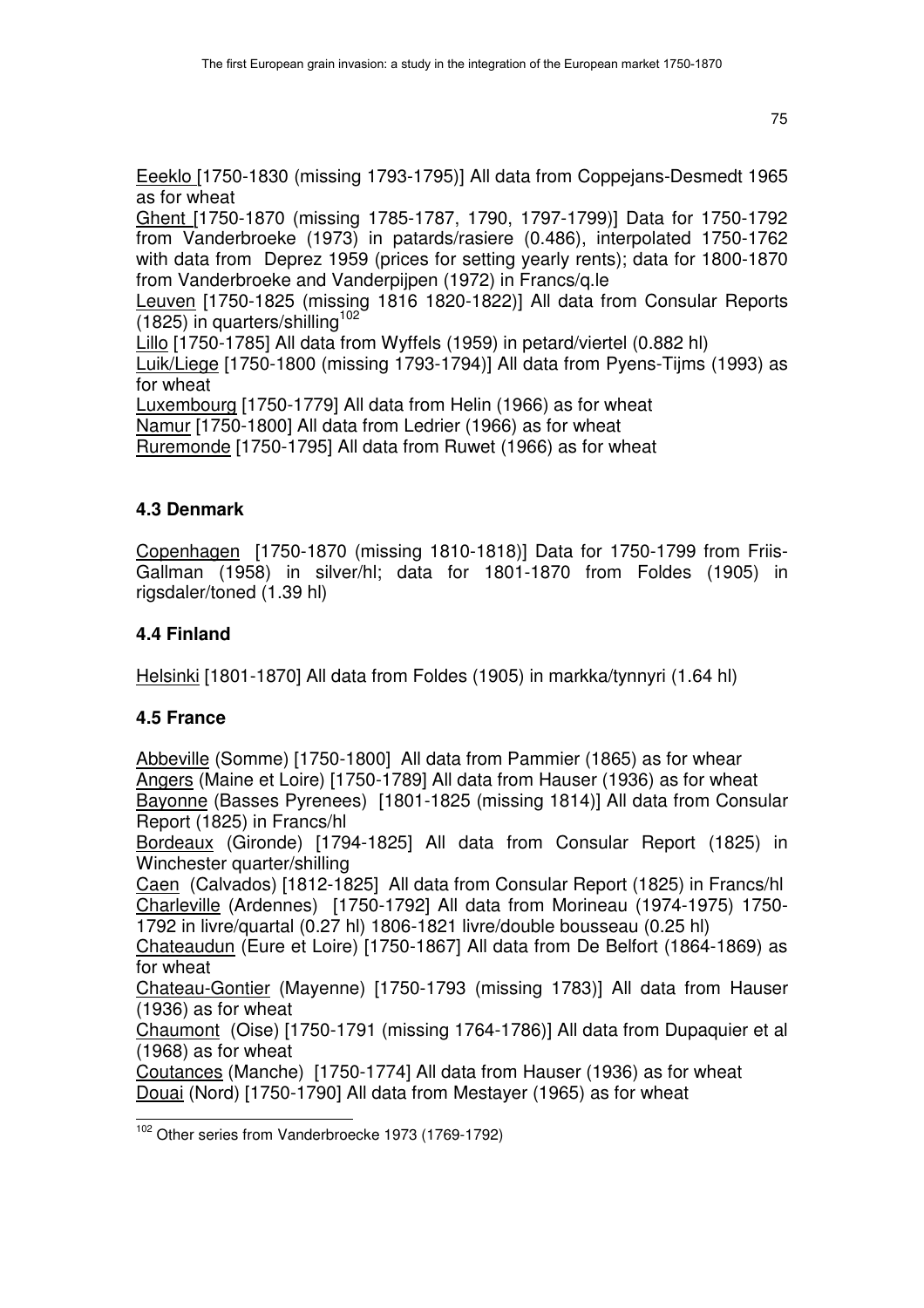Grenoble (Isere) [1750-1781] All data from Hauser (1936) as for wheat

Havre (Seine Inferieure) [1802-1825] All data from Consular Report (1825) in Francs/hl

Magny (Eure et Loire) [1750-1790] All data from Dupaquier et al (1968) as for wheat

Meulan (Seine et Oise) [1750-1792] All data from Dupaquier et al (1968) as for wheat

Mulhouse (Haut Rhine) [1798-1870] All data from Hanauer (1878) as for wheat Nantes (Loire Inferieure) [1808-1825] All data from Hanauer (1878) as for wheat Paris (Seine) [1750-1778 (missing 1773)] All data from Hauser (1936) in livre tournoises/setier (1.56 hl).

Romans (Drome) [1750-1793] All data from Hauser (1936) as for wheat

Saint-Etienne (Loire) [1750-1798 (missing 1794-1795)] All data from Gras (1906) as for wheat

Strasbourg (Bas Rhin) [1750-1870 (missing 1793-1799)] All data from Hanauer (1878) as for wheat

Tolouse (Haute-Garonne) [1750-1849 (missing 1755, 1793-1796)] All data from Freche (1967a) 1750-1799 in livre/setier (0.932 hl) and 1800-1840 in Francs/hl

## **4.6 Germany**

Augsburg [1750-1855 (missing 1759, 1771)] Data for 1750-1820 from Elsas (1936) and for 1821-1855 from Seuffert (1857) as for wheat

Bamberg [1815-1855] All data from Seuffert (1857) as for wheat

Berlin [1750-1870 (missing 1762-1765)] Data for 1750-1791 from Getreidepreise (1935a) and for 1792-1870 from Getreidepreise (1935b)

Braunschweig [1750-1850 (missing 1823)] All data from Gerhard-Kauffhold (1990) as for wheat.

Bremen [1750-1850 (missing 1770, 1790)] All data from Gerhard-Kauffhold (1990) as for wheat.

Celle [1750-1870 (missing 1754, 1767-1771)] All data from Gerhard-Kauffhold (1990) as for wheat.

Danzig [1750-1816] All data from Furtak (1935) as for wheat

Detmold [1767-1850 (missing 1808)] All data from Gerhard-Kauffhold (1990) as for wheat.

Dresden [1750-1824] All data from Consular Report (1825) as for wheat

Duderstadt [1750-1850] All data from Gerhard-Kauffhold (1990) as for wheat.

Emdem [1750-1850 (missing 1756, 1758-1770, 1807-1813)] All data from Gerhard-Kauffhold (1990) as for wheat.

Erbing [1815-1855] All data from Seuffert (1857) as for wheat

Frankfurt [1750-1820 (missing 1755, 1758, 1766-1767, 1774-1777, 1780, 1785, 1803)] All data from Elsas (1936) as for wheat

Gottingen [1750-1867] All data from Gerhard-Kauffhold (1990) as for wheat.

Hamburg [1750-1870] Data for 1792-1870 Getreidepreise (1935b), extrapolated backwards to 1750 with the series from Consular Reports (1825), as for wheat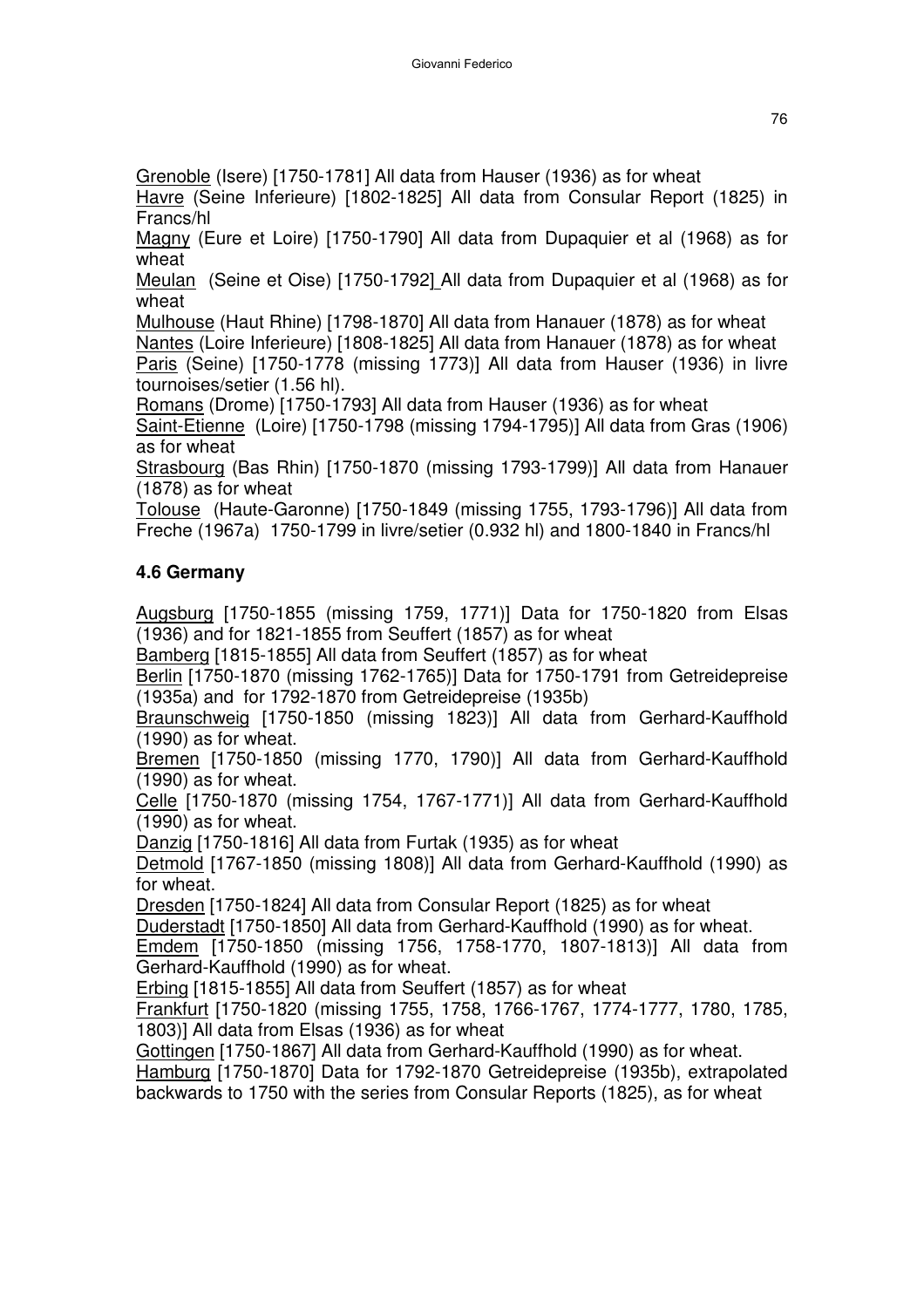Hannover [1750-1850 (missing 1796-1800)] All data from Gerhard-Kauffhold (1990) as for wheat; 1801-1810 interpolated with data from Seuffert (18157) Herford [1771-1850 (missing 1775)] All data from Gerhard-Kauffhold (1990) as for wheat

Kempten [1815-1855] All data from Seuffert (1857) as for wheat

Koln [1750-1870 (missing 1788-1789, 1798.1815)] Data for 1750-1796 from Ebeling-Irsigler (1976) and 1816-1870 Getreidepreise (1935b) as for wheat

Konigsberg [1750-1870 (missing 1757-1758, 1764)] Data for 1797-1870 from Getreidepreise (1935b) interpolated backwards to 1750 with the series from Consular Reports (1825)

Landshut [1815-1855] All data from Seuffert (1857) as for wheat

Liepzig [1750-1850 (missing 1767, 1821-1844)] Data for 1750-1820 from Elsas (1936) and for 1845-1870 from Getreidepreise (1935b) as for wheat

Lindau [1815-1855] All data from Seuffert (1857) as for wheat

Luneburg [1750-1850 (missing 1756, 1762-1763, 1765)] All data from Gerhard-Kauffhold (1990) as for wheat

Mannheim [1791-1870 (missing 1794, 1796, 1798-1805, 1810.1812)] All data from Getreidepreise (1935b) as for wheat

Mecklemburg [1792-1825] All data from Consular Reports (1825) as for wheat Memminger [1815-1855] All data from Seuffert (1857) as for wheat

Minden [1775-1850] All data from Gerhard-Kauffhold (1990) as for wheat

Munchen [1750-1870] Data for 1750-1790 from Seuffert (1857) and for 1791- 1870 from Getreidepreise (1935b) as for wheat

Munster [1750-1863 (missing 1846, 1848-1849, 1853, 1855)] All data from Gerhard-Kauffhold (1990) as for wheat

Nordlingen [1815-1855] All data from Seuffert (1857) as for wheat

Nurberg [1815-1855] All data from Seuffert (1857) as for wheat

Oldenburg [1796-1858] Data for 1796-1825 from Consular report (1825) as for wheat; data for 1826-1858 in gram silver/hl kindly provided by Spoerer

Osnabruck [1750-1861] All data from Gerhard-Kauffhold (1990) as for wheat

Paderborn [1750-1856] All data from Gerhard-Kauffhold (1990) as for wheat

Regensburg [1815-1855] All data from Seuffert (1857) as for wheat

Steim am Rhein [1750-1810 (missing 1759, 1781, 1785, 1796)] All data from Gottman (sd) as for wheat

Straubing [1815-1855] All data from Seuffert (1857) as for wheat

Waake [1750-1850 (missing 1762, 1785)] All data from Gerhard-Kauffhold (1990) as for wheat

Wurzburg 1750-1855 [(missing 1779, 1791, 1800-1814)] Data for 1750-1799 from Elsas (1936) and for 1815-1855 from Seuffert (1857) as for wheat

## **4.7 Italy**

Firenze [1750-1768] All data from (Mauri et al 1970) as for wheat Milan [1750-1860] De Maddalena 1974 as for wheat Pisa [1750-1805] Mauri et al 1970 in Tuscan lire/sacco (0.731)

77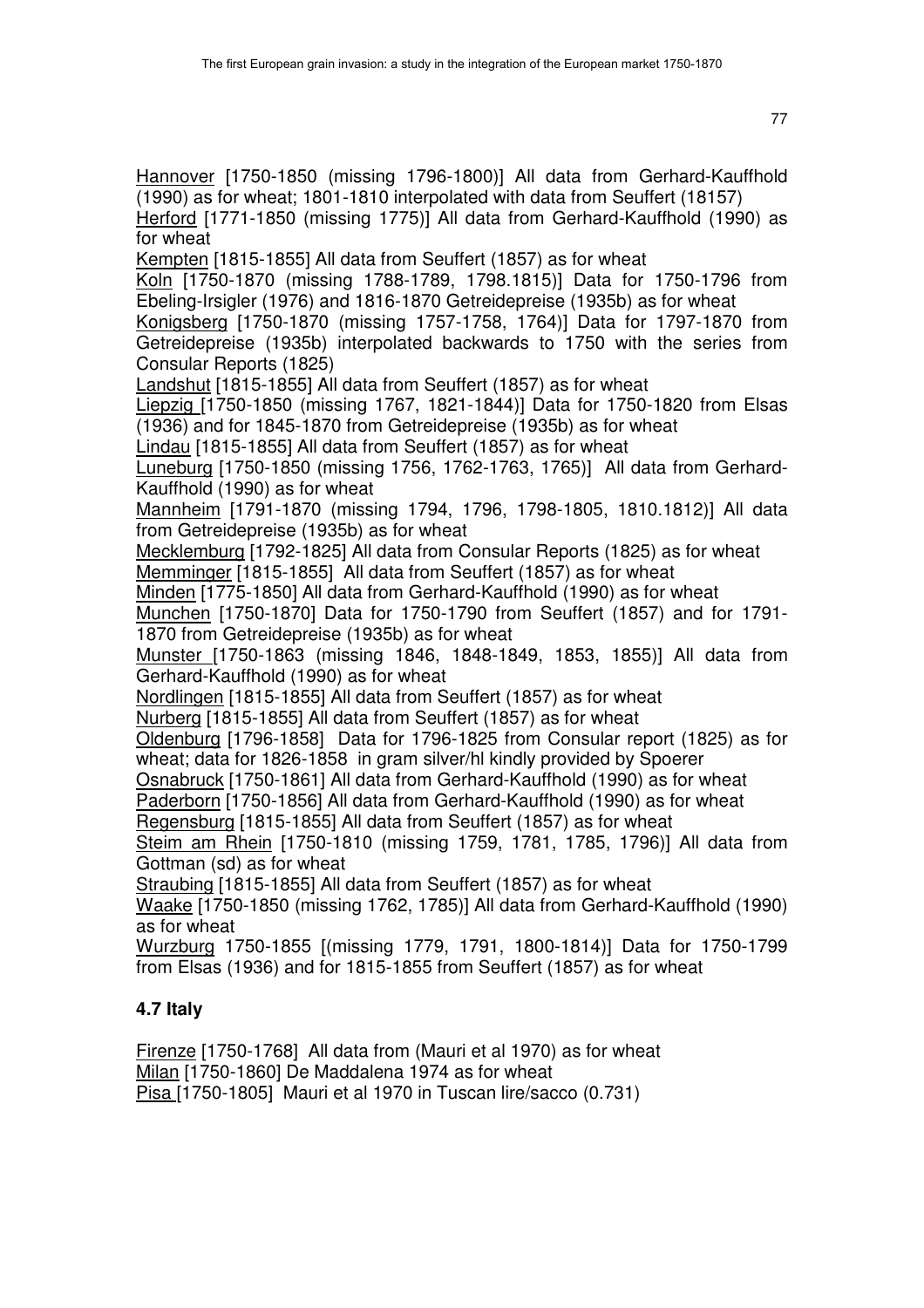Udine [1752-1825] All data from Consular report (1825) in Winchester quarter/sterling

Vercelli [1750-1870] All data fron Pugliese (1908) as for wheat

Torino [1815-1870] All data from Felloni (1957b) in lit/hl

# **4.8 Netherlands**

Amsterdam [1750-1870 (missing 1759, 1809-1810, 1868)] All data for "Prussian" rye (series 8) from Posthumus (1943), as for wheat

Arnheim [1750-1870] All data from Verrin Stuart (1904), downloaded from Unger and Allen website (http://www2.history.ubc.ca/unger/htm\_files/wheat.htm, accessed April 7, 2007) as for wheat

Brabant [1816-1849] All data from Van Riel's data base (http://www.iisg.nl/hpw/brabant-market-prices.xls accessed April 12, 2007) as for wheat

Breda [1750-1870] All data from Tijms (1977) in gulden/viertel (0.857 hl)

Drente [1750-1870 (missing 1800)] All data from Bieleman (1987) in gulden/hl Groningen [1785-1870 (missing 1854-1860, 1867-1869)] All data in gulden/hl from Van Riel on-line data-base ((http://www.iisg.nl/hpw/monthly-graingroningen.xls) accessed May  $12<sup>th</sup>$ , 2006

Leiden [1750-1800 (missing 1762)] All data from Posthumus (1964) as average of prices paid by two hospitals in gulden/last (2.92 hl)

Njimegen [1750-1870 (missing 1811-1813, 1823, 1861-1864)] All data from Tijms (1977) as for wheat

Rotterdam [1769-1825] All data from Consular report (1825) as for wheat s'Hertogenbosch [1750-1816] All data from Tijms (1977) in gulden/hl

Utrecht [1750-1833] All data from Posthumus (1964) as for wheat

Zeeland [1819-1854] All data from Van Riel's data base http://www.iisg.nl/hpw/zeeland-market-prices.xls (accessed April 10, 2007) for wheat

# **4.9 Norway**

Oslo [1820-1870] All data from Foldes (1905) in Kroner/hl

# **4.10 Russia**

Archangel [1802-1825 (missing 1812)] All data from Consular reports (1825) as for wheat

St Petersburg [1813-1820] All data from Consular reports (1825) as for wheat Warsaw [1750-1870 (missing 1752-1753, 1755-1757, 1759, 1764-1765, 1767, 1778, 1781, 1783-1785, 1791)] Data from Siegel (1936 and 1949), interpolated for 1797-1815 from Jacob (1826) as for wheat

# **4.11 Spain**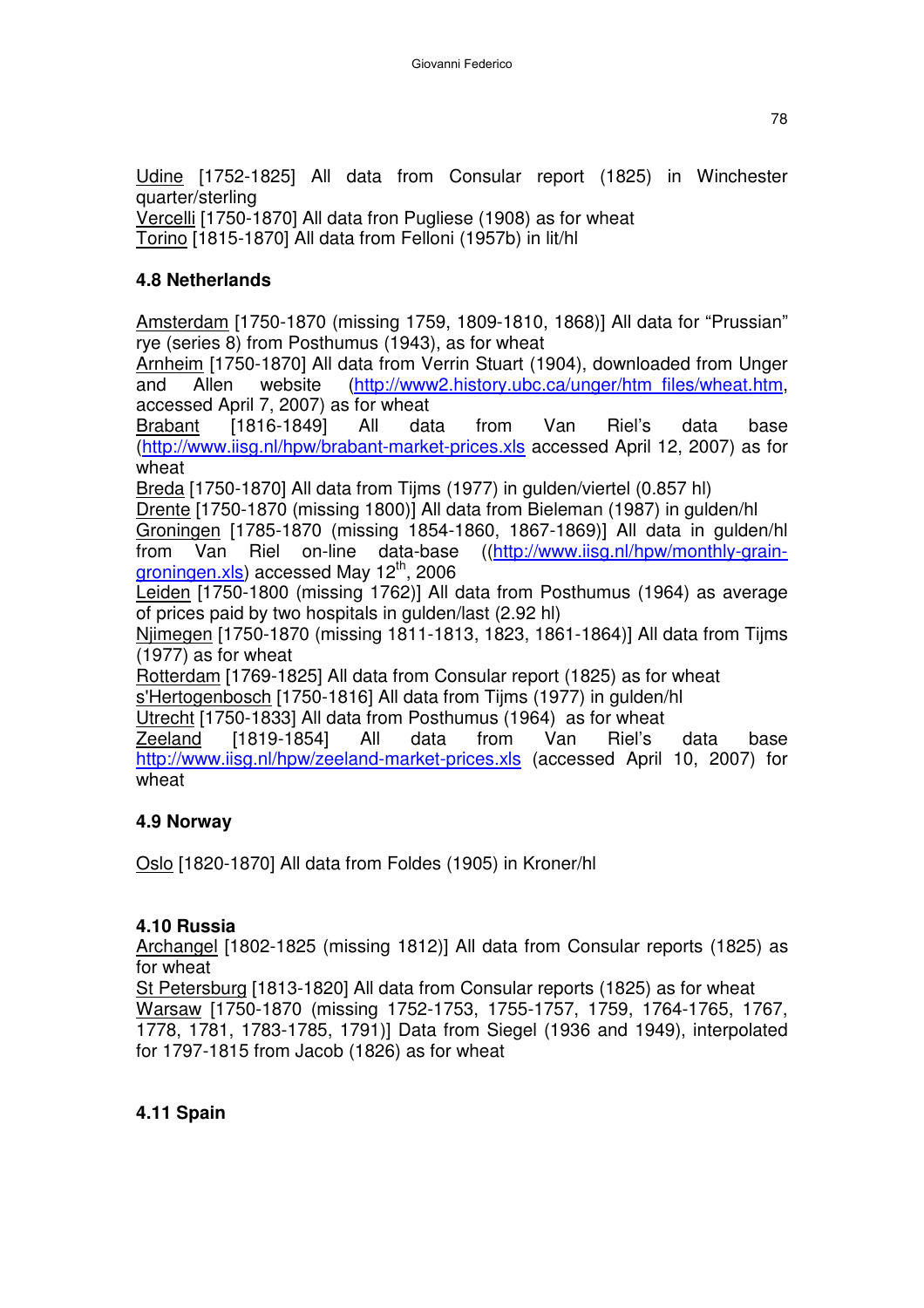Coruna [1750-1826] All data from Consular Report (1825) as for wheat Tarrega [1750-1811] All data from Garrabou (1970) as for wheat

#### **4.12 Sweden**

Alvsborg [1750-1870] All data from Jorberg (1972) as for wheat Angelhom [1750-1870] All data from Jorberg (1972) as for wheat Angermanlad [1750-1773] All data from Jorberg (1972) as for wheat Blekinge [1750-1870 (missing 1763)] All data from Jorberg (1972) as for wheat Gastrikland [1750-1870] All data from Jorberg (1972) as for wheat Goteborg [1750-1870] All data from Jorberg (1972) as for wheat Gotland [1750-1870 (missing 1756)] All data from Jorberg (1972) as for wheat Halland [1750-1870] All data from Jorberg (1972) as for wheat Halsingland [1750-1870] All data from Jorberg (1972) as for wheat Harjedalen [1776-1870] All data from Jorberg (1972) as for wheat Jamtland [1750-1769 (missing 1757-1761, 1767-1768)] All data from Jorberg (1972) as for wheat Jokoping [1750-1870] All data from Jorberg (1972) as for wheat Kalmar [1750-1870] All data from Jorberg (1972) as for wheat Kopparberg [1750-1870] All data from Jorberg (1972) as for wheat Kristiansand [1750-1870] All data from Jorberg (1972) as for wheat Kronoberg [1750-1870] All data from Jorberg (1972) as for wheat Malmous [1750-1870] All data from Jorberg (1972) as for wheat Medelpad [1750-1773] All data from Jorberg (1972) as for wheat Narke [1750-1870] All data from Jorberg (1972) as for wheat Nora, Linde and Karkskoga [1750-1870] All data from Jorberg (1972) as for wheat Norbotten [1752-1767] All data from Jorberg (1972) as for wheat Oland [1820-1870] All data from Jorberg (1972) as for wheat Ostergotland [1750-1870] All data from Jorberg (1972) as for wheat Simrishamn [1750-1870] All data from Jorberg (1972) as for wheat Skaraborg [1750-1870 (missing 1762)] All data from Jorberg (1972) as for wheat Sodermaland [1750-1870] All data from Jorberg (1972) as for wheat Stockholm [1750-1870 (missing 1755,1762)] All data from Jorberg (1972) as for wheat Uppsala [1750-1870] All data from Jorberg (1972) as for wheat Varmland [1750-1870] All data from Jorberg (1972) as for wheat Vasterbotten [1750-1767] All data from Jorberg (1972) as for wheat Vasternorrland [1775-1870] All data from Jorberg (1972) as for wheat Vastmanland [1750-1870] All data from Jorberg (1972) as for wheat

### **4.13 Switzerland**

Bern [1800-1870 (missing 1818-1831)] All data from Brugges (1968) as for wheat

#### 79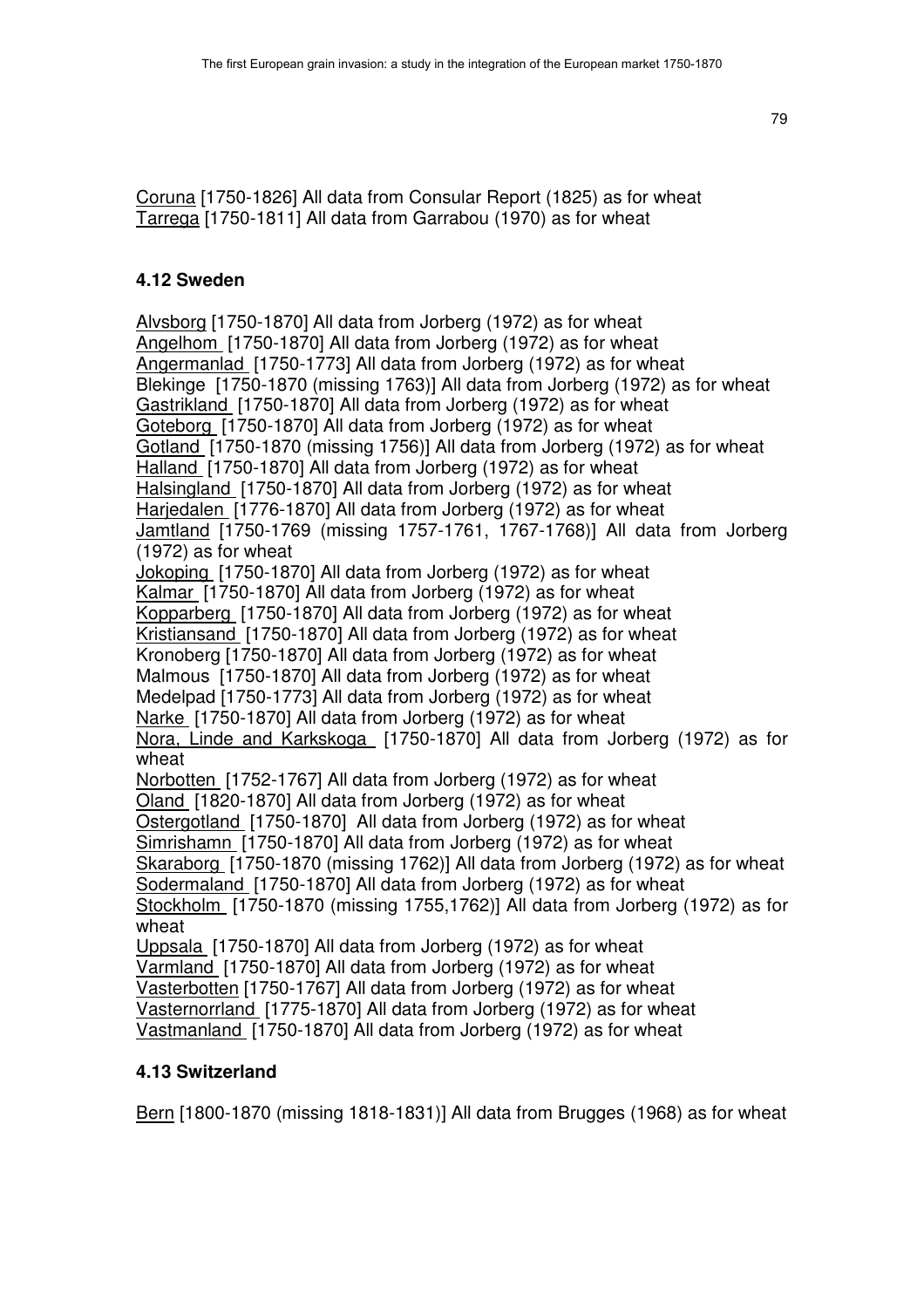Schaffausen [1750-1870] Data for 1800-1870 from (Brugges 1968) in Fr/q.le interpolated backwards to 1750 with data from Gottmann (1991) Ueberlingen [1750-1810] All data from Gottmann (1991) as for wheat

### **4.14 United Kingdom**

Lincoln [1750-1834 (missing 1770, 1792-1793, 1799)] All data from Hill (1966) as for wheat

5) Tallow Candles

### **5.1 Austria-Hungary**

Krakow [1810-1870 (missing 1858-1862)] All data from Gorzkiewicz (1950) in grams gold/kg) Wien [1750-1789 (missing 1751, 1753, 1757, 1761, 1765, 1782-1785, 1787- 1788)] All data from Pribram (1938) in "Konvention kreuzer"/pound (0.45 kg) Weyer [1750-1790 (missing 1751-1752, 1765, 1777, 1779, 1786] All data from Pribram (1938) in "Konvention kreuzer"/pound (0.45 kg)

### **5.2 Belgium**

Antwerp [1756-1833 (missing 1784, 1787-1799, 1802-1803, 1812, 1817-1818, 1820, 1820, 1831-1832)] All data from Scholliers (1965) in patard/livre (0.453 kg) Brabant [1824-1849] All data in gulden/kg from Van Riel's data-base http://www.iisg.nl/hpw/brabant-market-prices.xls , accessed April 10,2007

## **5.3 France**

Paris [1750-1791] All data from Hauser (1936) in grams silver/livre (0.489 kg) Saint-Antonin [1752-1780 (missing 1754-1757)] All data from Hauser (1936) in grams silver/livre (0.489 kg)

Strasbourg 1750-1870 (missing 1755, 1760, 1763. 1769. 1777-1778, 1790-1796, 1825-1836, 1841, 1846)] All data from Hanauer (1878) in Francs/kg <sup>103</sup>

## **5.4 Germany**

Augsburg [1763-1807 (missing 1772-1773, 1788, 1800-1802)] All data from Elsas (1936-1940) in gulden/pfund (0.473 kg) converted into shillings with the data provided by the author

 $\overline{a}$  $103$  The French Franc has been converted into shilling at silver parity of the franc (4.5 grams), under the assumption that Hanauer had used its silver parity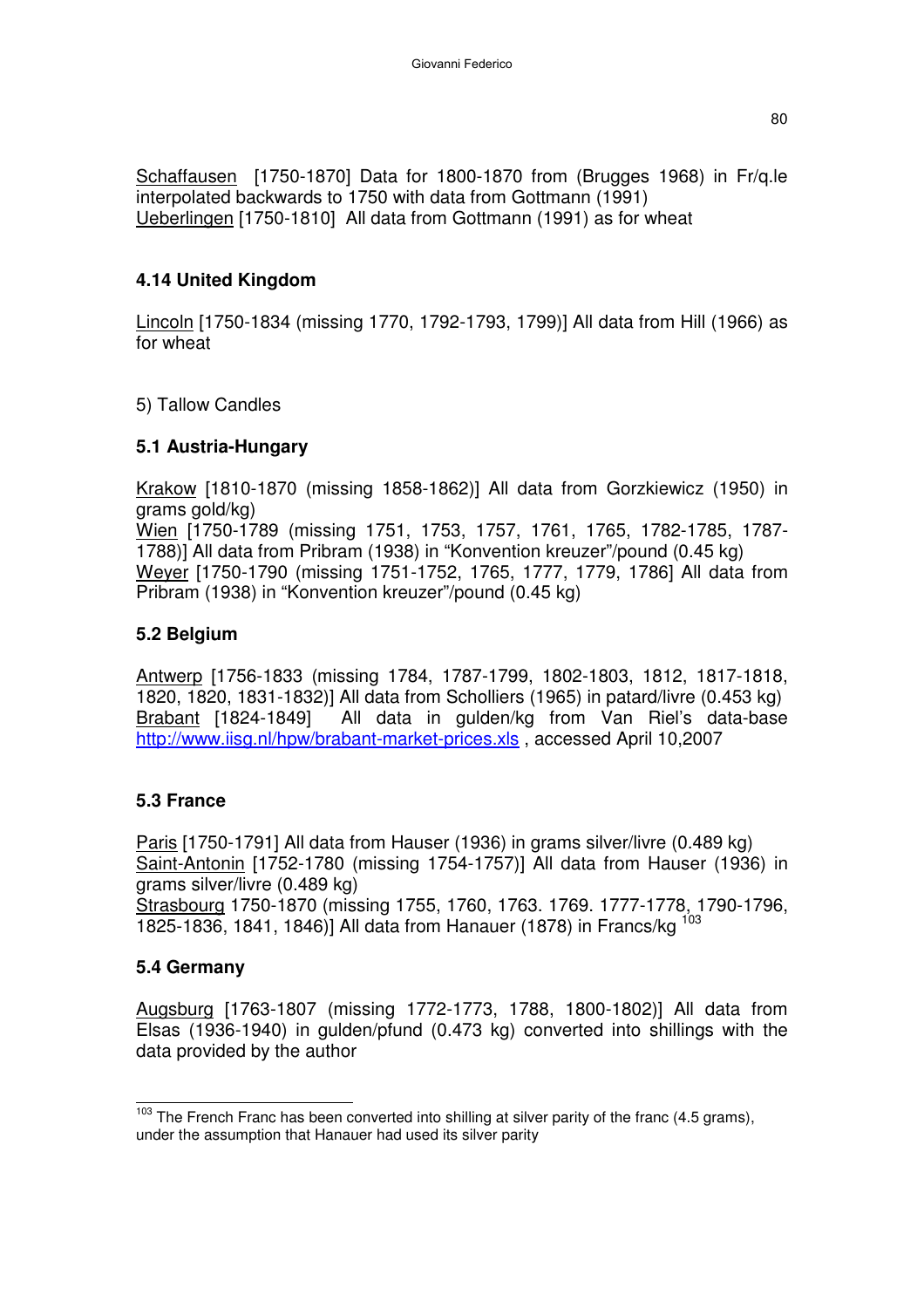#### **5.5 Italy**

Naples [1750-1800] All data from Romano (1965) in grani/"libbra" (0.45 kg.)

#### **5.6 Netherlands**

Utrecht [1750-1798 (missing 1772)] All data from Posthumus (1964) in gulden/pound (0.453 kg.) Zeeland [1824-1854] All data in gulden/kg from Van Riel's data-base (http://www.iisg.nl/hpw/zeeland-market-prices.xls), accessed April 10,2007

#### **5.7 Russia**

Warsaw [1816-1870] All data from Siegel (1934) in grams gold/funt (0.405 kg)

#### **5.8 Spain**

New Castile [1750-1800] All data from Hamilton (1947) in maravedì/25 pounds (11.5 kg)

#### **5.9 Sweden**

Angelhom [1782-1868 (missing 1815)] All data from Jorberg (1972) in riksdaler/lipsund (8.5 kg.) 1782-1802 and kronoer/kg. for 1803-1868. Blekinge [1782-1870 (missing 1790)] All data from Jorberg (1972) in riksdaler/lipsund (8.5 kg.) 1782-1802 and kronoer/kg. for 1803-1870. Gastrikland [1803-1870] All data from Jorberg (1972) in kronoer/kg Goteborg [1803-1870] All data from Jorberg (1972) in kronoer/kg Gotland [1803-1870] All data from Jorberg (1972) in kronoer/kg Halland [1803-1870] All data from Jorberg (1972) in kronoer/kg Halsingland [1803-1870] All data from Jorberg (1972) in kronoer/kg Harjedalen [1810-1870] All data from Jorberg (1972) in kronoer/kg Jamtland [1803-1870] All data from Jorberg (1972) in kronoer/kg Jokoping [1803-1870] All data from Jorberg (1972) in kronoer/kg Kalmar [1803-1870] All data from Jorberg (1972) in kronoer/kg Kopparberg [1803-1870] All data from Jorberg (1972) in kronoer/kg Kristiansand [1782-1870 (missing 1815)] All data from Jorberg (1972) in riksdaler/lipsund (8.5 kg.) 1782-1802 and kronoer/kg. for 1803-1870 Kronoberg [1803-1870] All data from Jorberg (1972) in kronoer/kg Malmous [1803-1870] All data from Jorberg (1972) in kronoer/kg Narke [1803-1870] All data from Jorberg (1972) in kronoer/kg Nora, Linde and Karkskoga [1803-1870] All data from Jorberg (1972) in kronoer/kg Norbotten [1811-1870] All data from Jorberg (1972) in kronoer/kg Oland [1820-1870] All data from Jorberg (1972) in kronoer/kg Ostergotland [1803-1870] All data from Jorberg (1972) in kronoer/kg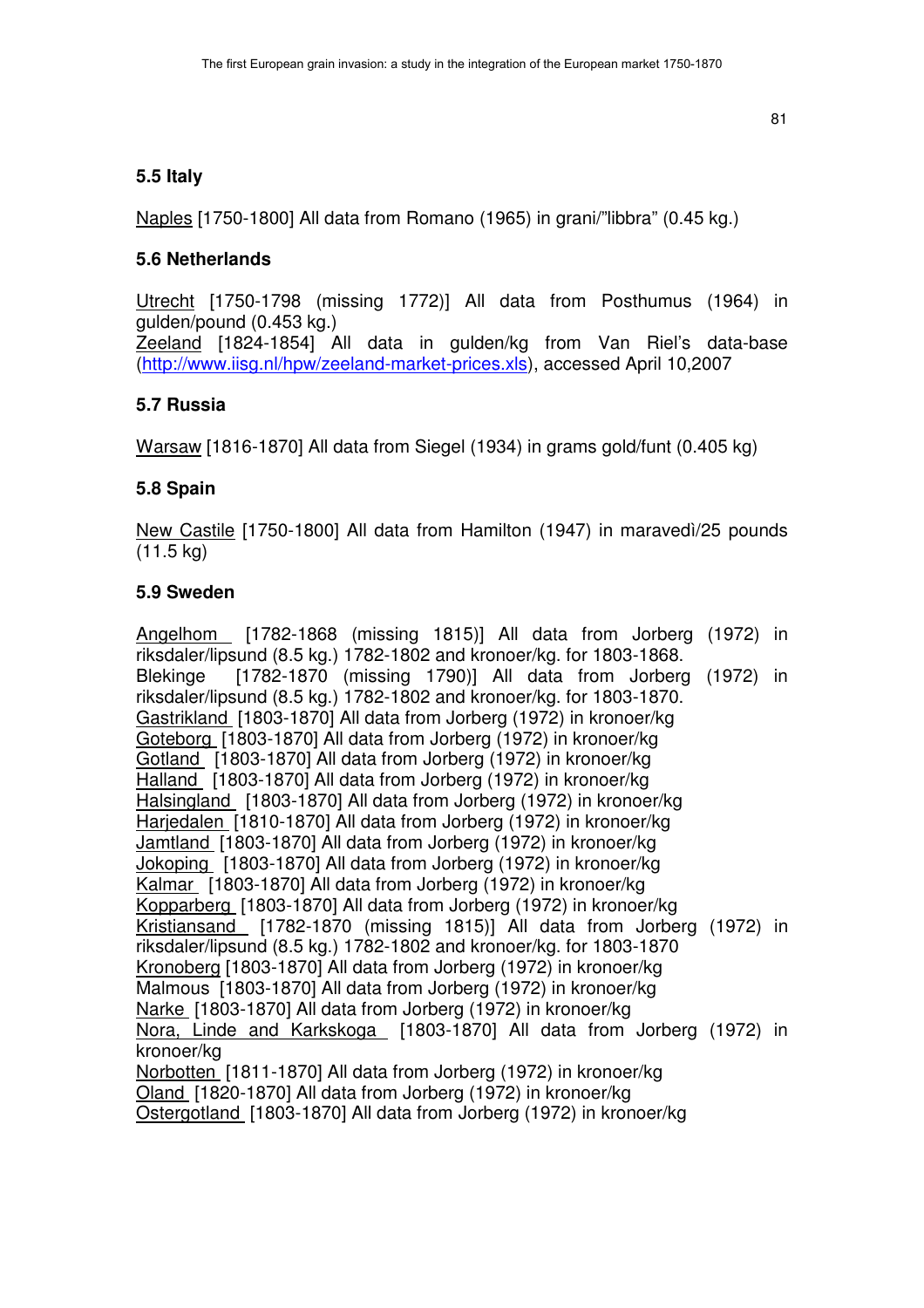Simrishamn [1782-1868 (missing 1815)] All data from Jorberg (1972) in riksdaler/lipsund (8.5 kg.) 1782-1802 and kronoer/kg. for 1803-1868 Skaraborg [1803-1870] All data from Jorberg (1972) in kronoer/kg Sodermaland [1803-1870] All data from Jorberg (1972) in kronoer/kg Stockholm [1803-1870] All data from Jorberg (1972) in kronoer/kg Uppsala [1803-1870] All data from Jorberg (1972) in kronoer/kg Varmland [1803-1870] All data from Jorberg (1972) in kronoer/kg Vasterbotten [1803-1870 (missing 1812)] All data from Jorberg (1972) in kronoer/kg

Vasternorrland [1803-1870] All data from Jorberg (1972) in kronoer/kg Vastmanland [1803-1870] All data from Jorberg (1972) in kronoer/kg

## **5.10 United Kingdom**

Chatham [1751-1811 (missing 1752, 1756-1761, 1768-1769, 1776, 1780, 1782, 1787-1788, 1791-1796. 1803-1805, 1810)] All data from Beveridge (1965 vol I) in shilling/dozen pounds (0.453 kg)

Chelsea hospital [1750-1809 (missing 1756-1761, 1766, 1768-1779, 1776-1777, 1789)] All data from Beveridge (1965 vol I) in shilling/dozen pounds (0.453 kg)

Deptford [1750-1808 (missing 1753, 1756-1762, 1769, 1772, 1775-1778, 1780- 1784, 1788, 1791-1796, 1803-1805)] All data from Beveridge (1965 vol I) in shilling/dozen pounds (0.453 kg)

Eton [1750-829 (missing 1753-1754, 1756-1757, 1760, 1762-1763, 1766, 1768- 1769, 1773-1781, 1783-1784, 1787, 1790-1791, 1798, 1802, 1812, 1821, 1826- 1827)] All data from Beveridge (1965 vol I) in shilling/dozen pounds (0.453 kg)

Greenwich hospital [1750-1827 (missing 1764, 1767-1769, 1782)] All data from Beveridge (1965 vol I) in shilling/dozen pounds (0.453 kg)

Plymouth [1750-1810 (missing 1751-1752, 1754, 1760-1761, 1769, 1773-1774, 1780-1781, 1791, 1794-1796, 1803-1805, 1809)] All data from Beveridge (1965 vol I) in shilling/dozen pounds (0.453 kg)

Portsmouth [1750-1810 (missing 1752, 1756, 1760-1762, 1765, 1768-1770, 1775-1777, 1780-1784, 1787-1788, 1793, 1796, 1803-1805)] All data from Beveridge (1965 vol I) in shilling/dozen pounds (0.453 kg)

Royal household [1760-1828 (missing 1765-1770, 1774-1775, 1788-1789, 1791- 1792, 1795)] All data from Beveridge (1965 vol I) in shilling/dozen pounds (0.453 kg)

Winchester [1750-1782] All data from Beveridge (1965 vol I) in shilling/dozen pounds (0.453 kg)

6) Wax Candles

## **6.1 Austria-Hungary**

Wien [1750-1771 (missing 1753, 1756-1758, 1761, 1765-1766, 1768)] All data from Pribram (1938) in "Konvention kreuzer"/pound (0.45 kg)

82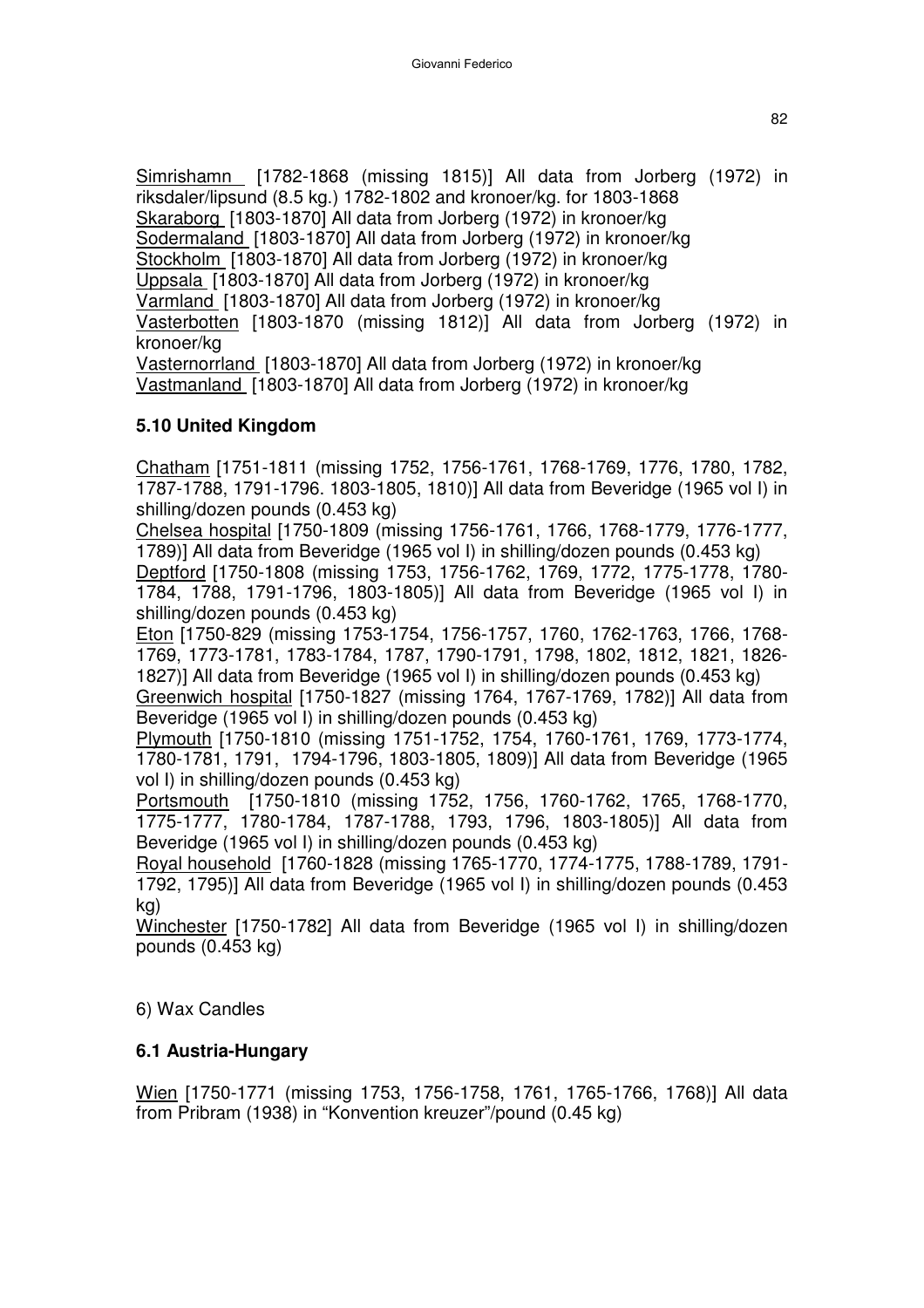83

Krakow [1750-1795 (missing 1780, 1787, 1789-1790, 1794)] All data from Tomasewski (1934) in grams gold/funt (0.405 kg)

### **6.2 Belgium**

Antwerp [1788-1816 (missing 1789-1802, 1814)] All data from Scholliers (1965) in patard/livre (0.453 kg)

#### **6.3 France**

Paris [1760-1790 (missing 1764-1765, 1768, 1770-1774)] All data from Hauser (1936) in grams silver/livre (0.489 kg) Strasbourg [1804-1870 (missing 1823-1824, 1827-1830, 1833-1839)] All data from Hanauer (1878) in Francs/kg<sup>104</sup>

#### **6.4 Germany**

Danzig [1750-1815 (missing 1761, 1791, 1793, 1813)] All data from Furtak (1935) in grams silver/"funt" (0.434 kg)

Wurzburg [1750-1799 (missing 1751, 1753, 1766-1767, 1789-1790)] All data from Elsas (1936) in denars/pfund (0.477 kg) converted int silver with the series provided by the author

#### **6.5 Italy**

Naples [1750-1805 (missing 1763-1764, 1771-1774, 1787)] All data from Romano (1965) in grani/"libbra" (0.45 kg.)

Milan [1750-1860] All data from De Maddalena (1974) in lire milanesi/10 "libbre piccole" (0.3267 kg)

#### **6.6 Russia**

Warsaw [1816-1870] All data from Siegel in grams gold/funt (0.405 kg)

### **6.7 Sweden**

Angelhom [1782-1868 (missing 1787, 1797, 1815)] All data from Jorberg (1972) in riksdaler/lipsund (8.5 kg.) 1782-1802 and kronoer/kg. for 1803-1868. Blekinge [1782-1870 (missing 1787, 1790, 1797)] All data from Jorberg (1972) in riksdaler/lipsund (8.5 kg.) 1782-1802 and kronoer/kg. for 1803-1870. Gastrikland [1803-1870 (missing 1815)] All data from Jorberg (1972) in kronoer/kg.

Goteborg [1803-1870] All data from Jorberg (1972) in kronoer/kg.

 $\overline{a}$  $104$  The French Franc has been converted into shilling at silver parity of the franc (4.5 grams), under the assumption that Hanauer had used its silver parity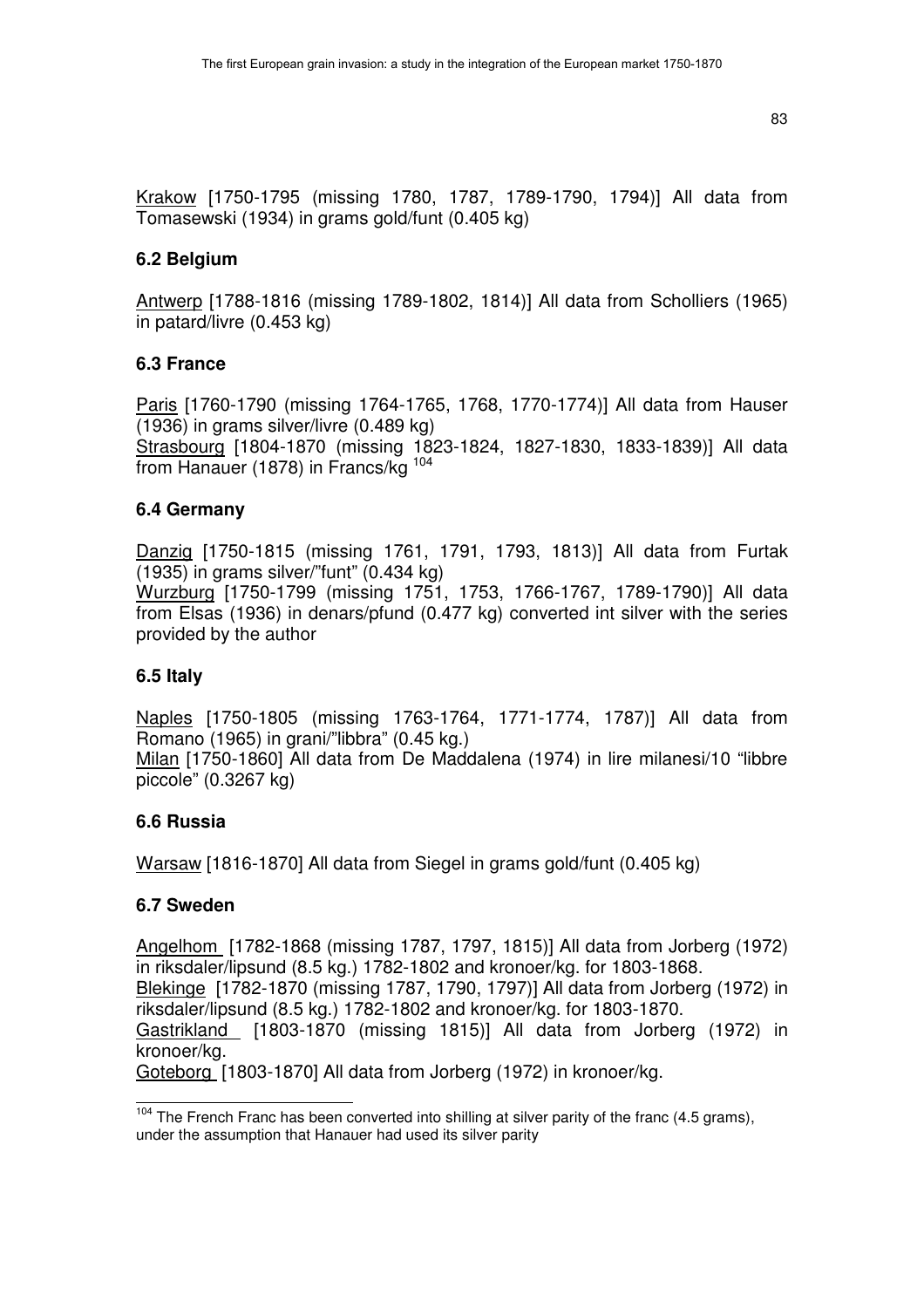Gotland [1803-1870] All data from Jorberg (1972) in kronoer/kg. Halland [1803-1870] All data from Jorberg (1972) in kronoer/kg. Halsingland [1804-1870] All data from Jorberg (1972) in kronoer/kg. Harjedalen [1810-1870] All data from Jorberg (1972) in kronoer/kg. Jamtland [1803-1870] All data from Jorberg (1972) in kronoer/kg. Jokoping [1803-1870] All data from Jorberg (1972) in kronoer/kg. Kalmar [1803-1870] All data from Jorberg (1972) in kronoer/kg. Kopparberg [1806-1870] All data from Jorberg (1972) in kronoer/kg. Kristiansand [1782-1870 (missing 1787, 1797, 1815)] All data from Jorberg (1972) in riksdaler/lipsund (8.5 kg.) 1782-1802 and kronoer/kg. for 1803-1870 Kronoberg [1803-1870] All data from Jorberg (1972) in kronoer/kg. Malmous [1803-1870] All data from Jorberg (1972) in kronoer/kg Narke [1803-1870] All data from Jorberg (1972) in kronoer/kg Nora, Linde and Karkskoga [1803-1870] All data from Jorberg (1972) in kronoer/kg Norbotten [1811-1870] All data from Jorberg (1972) in kronoer/kg Oland [1820-1870] All data from Jorberg (1972) in kronoer/kg Ostergotland [1803-1870] All data from Jorberg (1972) in kronoer/kg Simrishamn [1782-1868 (missing 1787, 1797, 1815)] All data from Jorberg (1972) in riksdaler/lipsund (8.5 kg.) 1782-1802 and kronoer/kg. for 1803-1868. Skaraborg [1803-1870] All data from Jorberg (1972) in kronoer/kg Sodermaland [1803-1870] All data from Jorberg (1972) in kronoer/kg Stockholm [1803-1870] All data from Jorberg (1972) in kronoer/kg Uppsala [1803-1870] All data from Jorberg (1972) in kronoer/kg Varmland [1803-1870] All data from Jorberg (1972) in kronoer/kg Vasterbotten [1803-1870 (missing 1812)] All data from Jorberg (1972) in kronoer/kg Vasternorrland [1803-1870] All data from Jorberg (1972) in kronoer/kg Vastmanland [1803-1870] All data from Jorberg (1972) in kronoer/kg

## **6.8 United Kingdom**

Royal household [1755-1830 (missing 1756-1760. 1762-1772, 1774-1775, 1780- 1791. 1795-1798, 1802, 1805-1806. 1816. 1823)] All data from Beveridge (1965 vol I) for white and yellow wax candles, in shilling pounds (0.453 kg)

# 7) The samples

The samples include the following price series

# **7.1** Wheat

**7.1.2** Long-run sample (1750-1870)

**7.1.2.1** Baseline sample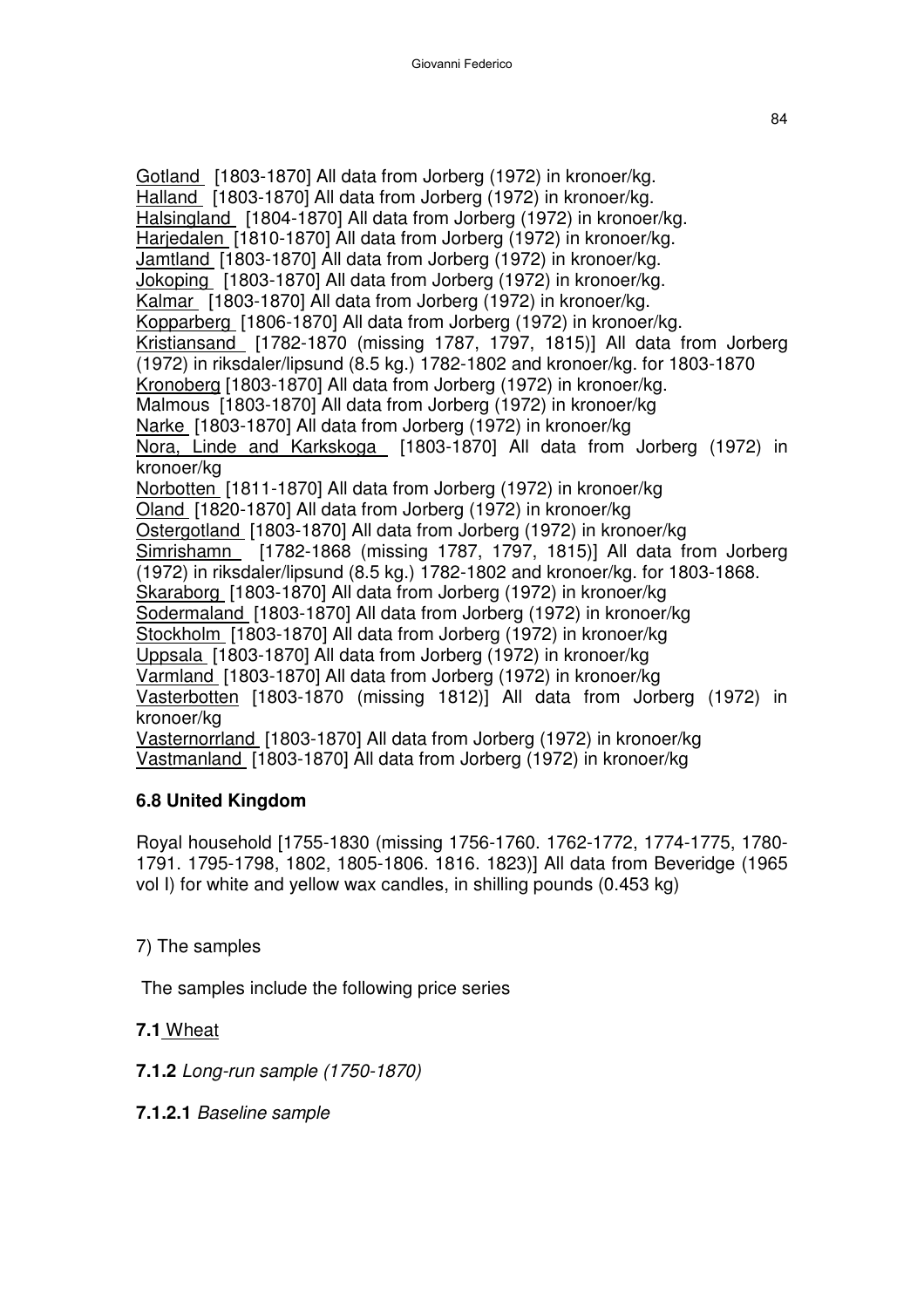85

**Austria-Hungary** (5): Vienna, Ljubljana, Prague, Krakow and Rattenberg **Belgium** (4): Bruxelles, Brugges, Ghent and Liege,

**Denmark** (1): Copenhagen

**France** (35) : Aude, Bas Rhine Bouches du Rhone, Calvados, Corrèze, Cotes du Nord , Drộme, Eure et Loir, Gard, Gironde, Haute Garonne, Hérault, Ille et Villaine, Indre, Isere, Jura, Loire, Haute Loire, Haute Marne, Haute Vienne, Maine et Loire, Manche, Mayenne, Nord, Oise, Pas de Calais, , Rhộne, Seine, Seine Inférieure, Seine et Oise, Somme, Tarn, Tarn et Garonne, Var and Vienne **Germany** (20): Augsburg, Berlin, Braunschweig, Bremen, Celle, Danzig, Dresden, Duderstadt, Gottingen, Hamburg, Hannover, Koln, Konigsberg, Liepzig, Luneburg, Munchen, Munster, Osnabruck, Paderborn and Waake

**Italy** (13): Acquaviva, Arezzo, Brescia , Firenze, Mantova, Milano, Palermo, Pisa, Roma, Rovigo, Torino, Udine and Vercelli

**Netherlands** (6): Amsterdam, Arnheim, Dordrecht, Groningen, Nijmegen and Utrecht

**Portugal** (1):Lisbon

**Russia** (1): Warsaw

**Spain** (8): Barcelona, Gerona, La Coruña, Lleida, Pamplona, Rioseco, Segovia and Tolosa

**Sweden** (12): Stockholm, Uppsala, Sodermaland, Ostergotland, Kalmar, Halland, Skaraborg, Narke, Nora, Linde and Karkskoga, Vastmanland, Gastrikland and Halsingland

**Switzerland** (2): Luzern and Zurich

**United Kingdom** (5): London, Exeter, Cambridge, Newcastle and Southern Ireland

**7.1.2.2** Consistent sample

**Austria-Hungary** (2): Vienna, Prague

**Belgium** (2): Bruxelles, Brugges and Liege,

**France** (23) : Aude, Bas Rhine Corrèze, Cotes du Nord , Drộme, Eure et Loir, Gard, Gironde, Haute Garonne, Hérault Loire, Haute Loire, Haute Marne, Haute Vienne, Mayenne, Nord, Oise, Pas de Calais, Seine Inférieure, Somme, Tarn, Var and Vienne

**Germany** (6): Berlin, Celle, Gottingen, Hamburg, Konigsberg and Munchen **Italy** (8): Acquaviva, Brescia , Firenze, Mantova, Milano, Palermo, Udine and Vercelli

**Netherlands** (4): Arnheim, Dordrecht Nijmegen and Utrecht

**Portugal** (1):Lisbon

**Spain** (6): Barcelona, Gerona, La Coruña, Lleida, Pamplona and Segovia

**Sweden** (11): Stockholm, Uppsala, Sodermaland, Ostergotland Halland, Skaraborg, Narke, Nora, Linde and Karkskoga, Vastmanland, Gastrikland and **Halsingland** 

Switzerland (2): Luzern and Zurich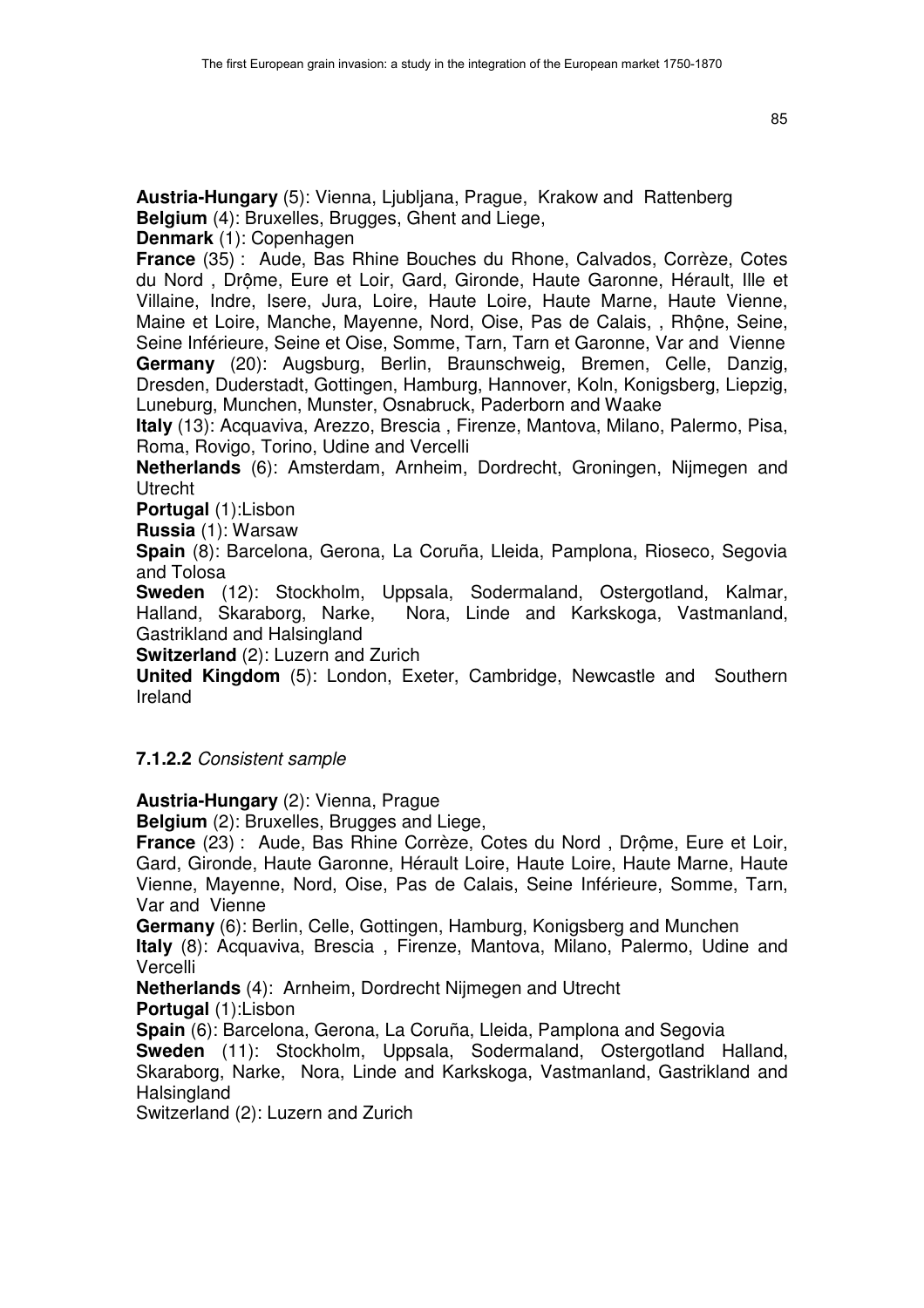**United Kingdom** (4): Exeter, Cambridge, Newcastle and Southern Ireland

**7.1.2.3** Representative sample

**Austria-Hungary** (5): Vienna, Ljubljana, Prague, Krakow and Rattenberg **France** (6) : Bas Rhine, Cotes du Nord, Eure et Loir, Gironde, Haute Garonne, Seine

**Germany** (6): Berlin, Gottingen, Hamburg, Konigsberg, Munchen and Munster **Italy** (13): Acquaviva, Firenze, Milano and Udine

**Spain** (8): Barcelona La Coruña and Segovia

**United Kingdom** (4): London, Exeter, Cambridge, Newcastle

**7.1.3** Late eighteenth century sample (1750-1792)

**Austria-Hungary** (6): Vienna, Ljubljana, Prague, Krakow, Rattenberg, Saint Polten and Weyer

**Belgium** (7): Bruxelles, Brugges, Eeklo, Louvain, Liege, Namur and Ruremonde **Denmark** (1): Copenhagen

**France** (31): Aude, Bas Rhine, Bouches du Rhone, Calvados, Corrèze, Cotes du Nord , Drộme, Eure et Loir, Gard, Gironde, Haute Garonne, Haute Vienne Hérault, Ille et Villaine, Loire, Haute Loire, Maine et Loire, Haute Marne, Mayenne, Nord, Oise, Pas de Calais, Seine, Seine Inférieure, Somme, Tarn, Tarn et Garonne, Var and Vienne

**Germany** (24): Augsburg, Berlin, Braunschweig, Bremen, Celle, Danzig, Dresden, Detmold Duderstadt, Frankfurt am Main, Gottingen, Hamburg, Hannover, Koln, Konigsberg, Liepzig, Luneburg, Munchen, Munster, Osnabruck, Paderborn, Stein am Rhein, Waake and Wurzburg

**Luxembourg** (1) Luxembourg

**Italy** (20): Acquaviva, Ancona, Arezzo, Brescia, Como, Firenze, Genoa Mantova, Milano, Napoli, Palermo, Pesaro, Pisa, Roma, Rovigo, Senigallia, SienaTorino, Udine and Vercelli

**Netherlands** (7): Amsterdam, Arnheim, Dordrecht, Groningen, Leiden, Nijmegen and Utrecht

**Portugal** (1):Lisbon

**Spain** (17): Alcala de Henares, Almaden**,** Barcelona, Cervera**,** Gerona, La Coruña, Lleida, Madrid, Mallorca**,** Pamplona, Ribera de Sort**,** Rioseco, Segovia, Seu d'Urgell, Sevilla, Tarrega, Toledo, Valencia

**Sweden** (12): Stockholm, Uppsala, Sodermaland, Ostergotland, Halland, Skaraborg, Narke, Nora, Linde and Karkskoga, Varmland, Vastmanland, Gastrikland and Halsingland

**Switzerland** (6): Appenzell, Geneve, Luzern, Schaffeusen, Ueberlingen and Zurich

**United Kingdom** (9): Cambridge, Exeter, Lincoln, London, Maidstone**,** Newcastle, Oxford, Winchester and Windsor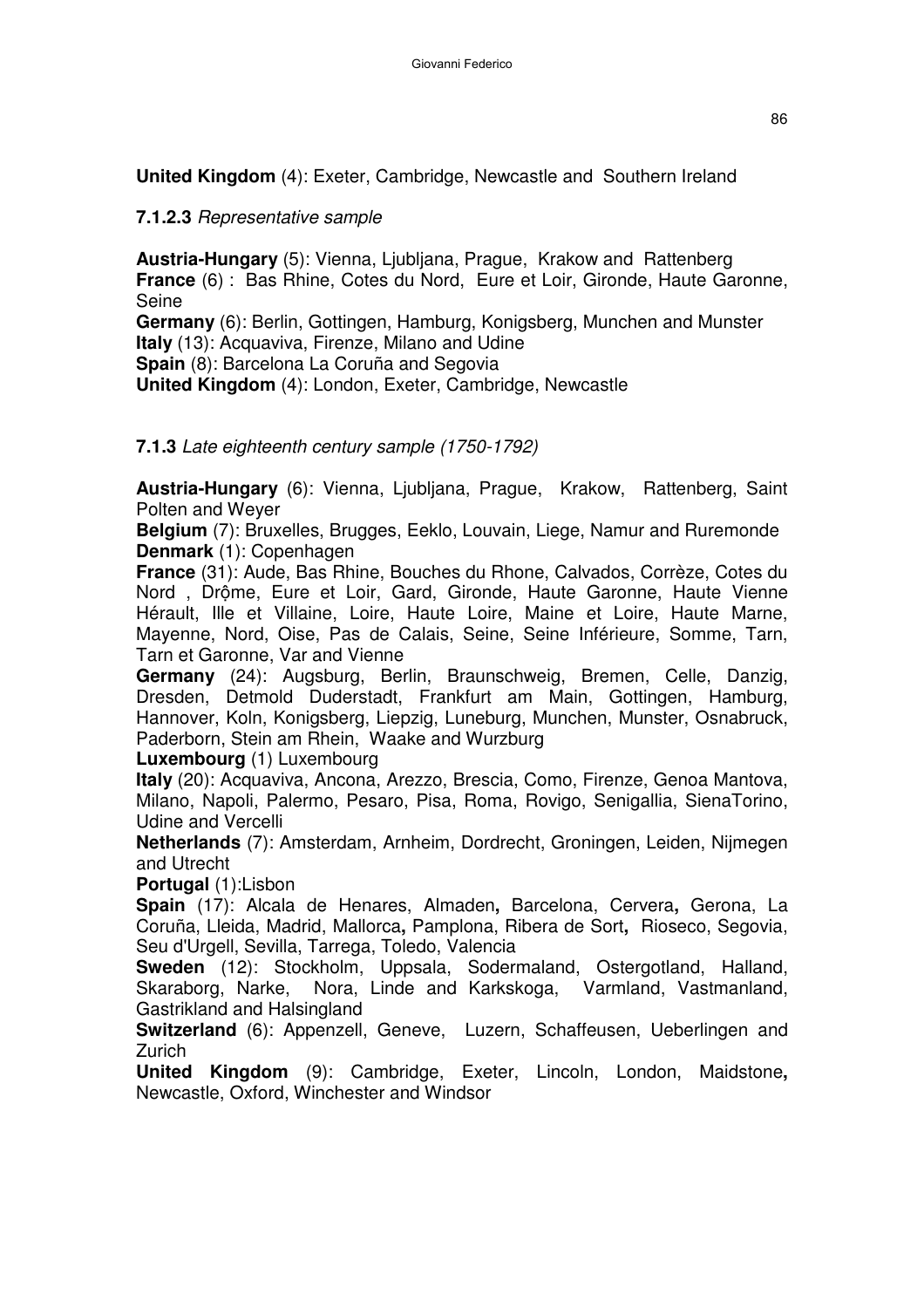**7.1.4** Napoleonic sample (1789-1815)

**Austria-Hungary** (6): Vienna, Fiume, Ljubljana, Prague, Krakow and **Rattenberg** 

**Belgium** (6): Antwerpen, Bruxelles, Brugges, Ghent, Liege, Louvain and Namur **France** (35) : Aude, Bouches du Rhone, Calvados, Corrèze, Cotes du Nord ,

Drộme, Eure et Loir, Gard, Gironde, Haute Garonne, Hérault, Ille et Villaine, Loire, Haute Loire, Maine et Loire, Haute Marne, Mayenne, Nord, Oise, Pas de Calais, Bas Rhine, Seine Inférieure, Seine et Oise, Somme, Tarn, Var, Vienne and Haute Vienne

**Germany** (27): Augsburg, Berlin, Braunschweig, Bremen, Celle, Danzig, Dresden, Duderstadt, Emdem, Frankfurt, Hamburg, Hannover, Herford, Holstein Konigsberg, Liepzig, Luneburg, Mecklemburg, Minden, Munchen, Munster, Oldenburg, Osnabruck, Paderborn and Waake

**Italy** (13): Acquaviva, Brescia, Ferrara, Firenze, Mantova, Milano, Palermo, Pesaro, Pisa, Rovigo, Senigallia, Udine and Vercelli

**Netherlands** (6): Arnheim, Dordrecht, Groningen, Nijmegen Rotterdam and Utrecht

**Norway** (1) Oslo

**Portugal** (1):Lisbon

**Russia** (2): St Petersburg and Warsaw

**Spain** (12): Alicante, Barcelona, Bilboa, Gerona, La Coruña, Lleida, Pamplona, Rioseco, Segovia Sevilla**,** Tolosa and Zaragoza

**Sweden** (12): Stockholm, Uppsala, Sodermaland, Ostergotland, Kalmar, Halland, Skaraborg, Narke, Nora, Linde and Karkskoga, Vastmanland, Gastrikland and Halsingland

**Switzerland** (2): Luzern and Zurich

**United Kingdom** (9): Belfast Exeter, Cambridge, Lincoln London, Newcastle Southern Ireland, Winchester and Windsor

**7.1.5** Early  $19^{th}$  century sample  $(1797-1870)$ 

**Austria-Hungary** (7): Vienna, Budapest Ljubljana, Lwow, Prague, Krakow and Rattenberg

**Belgium** (4): Bruxelles, Brugges, Ghent and Liege,

**Denmark** (1): Copenhagen

**Finland** (1) : Helsinki

**France** (86): Ain, Aisne, Allier, Ardèche, Ardennes, Ariège, Aube, Aude, Aveyron, Bas Rhine, Basses Alpes, Basses Pyrénées, Bouches du Rhone, Calvados, Cantal, Charente, Charente Infèrieure, Cher, Corrèze, Corse, Cote d'Or, Cotes du Nord, Creuse, Deux Sèvres, Dordogne, Doubs, Drộme, Eure, Eure et Loir, Finistère, Gard, Gers, Gironde, Hautes Alpes, Haute Garonne, Haute Loire, Haute Marne, Hautes Pyrénées, Haut Rhin, Haute Saone, Haute Vienne Hérault, Ille et Villaine, Indre, Indre et Loire, Landes, Loir et Cher, Loire, Loire Infèrieure, Loiret, Lot, Lot-et-Garonne, Lozère, Maine et Loire, Manche, Mayenne, Meurthe, Meuse, Morbihan, Moselle, Niévre, Nord, Oise, Orne, Pas de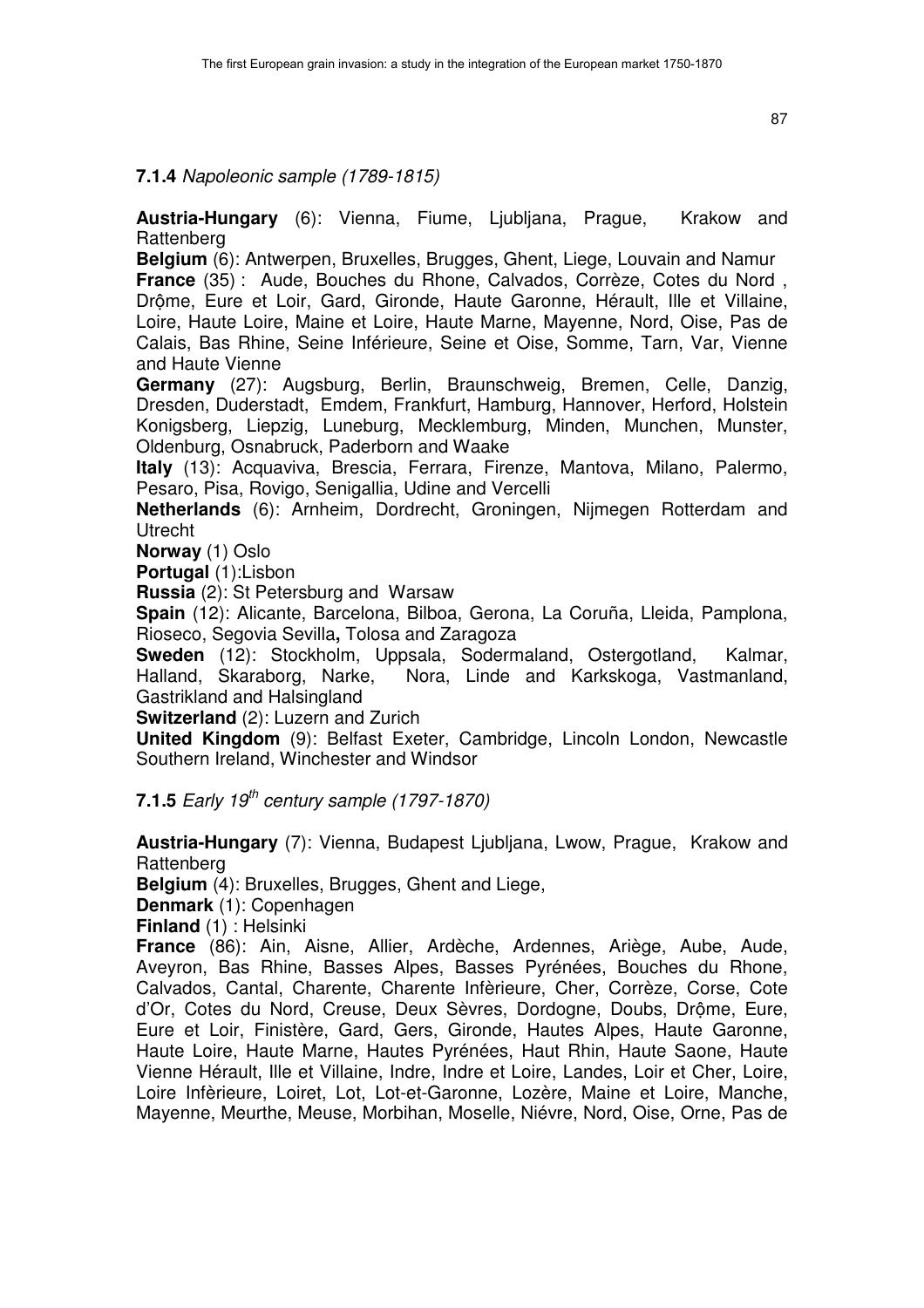Calais, Puy de Dome, Pyrénées Orientales, Rhộne, Saone et Loire, Sarthe, Seine, Seine Inférieure, Seine et Marne,Seine et Oise, Somme, Tarn, Tarn et Garonne, Var, Vaucluse, Vendèe, Vienne, Vosges and Yonne

**Germany** (15): Augsburg, Berlin, Braunschweig, Bremen, Celle, Danzig, Dresden, Gottingen, Hamburg, Hannover, Konigsberg, Liepzig, Mannheim, Munchen, Munster, Osnabruck

**Italy** (16): Acquaviva, Brescia, Catania, Ferrara, Firenze, Mantova, Milano, Palermo, Padova, Pisa, Porrona, Roma, Rovigo, Torino, Udine and Vercelli

**Netherlands** (6): Amsterdam, Arnheim, Dordrecht, Groningen, Nijmegen and Utrecht

**Norway** (1) Oslo

**Portugal** (1):Lisbon

**Russia** (2): Odessa, Warsaw

**Spain** (13): Barcelona, Burgos, Gerona, Granada, La Coruña, Lleida, Oviedo, Pamplona, Rioseco, Segovia, Tolosa, Tudela and Zaragoza.

**Sweden** (12): Stockholm, Uppsala, Sodermaland, Ostergotland, Kalmar, Halland, Skaraborg, Narke, Nora, Linde and Karkskoga, Vastmanland, Gastrikland and Halsingland

**Switzerland** (4): Lausanne, Luzern, Sant-Gallen, and Zurich

**United Kingdom** (14): Belfast, Carmarthen, Cambridge, Dover, Exeter, Gloucester, Leeds, Liverpool, London, Manchester Newcastle Norwich, Southern Ireland and Worcester

**7.1.5** Very long run sample (1750-1914)

**Austria-Hungary** (4): Krakow, Ljubljana, Prague, Vienna,

**Belgium** (3): Brugges, Bruxelles, Ghent

**France** (9): Bouches du Rhone, Calvados, Cotes du Nord, Gironde, Haute Garonne, Indre, Pas de Calais, Rhộne and Seine

**Germany** (6): Berlin, Danzig, Koln, Konigsberg, Liepzig, Munchen

**Italy** (2): Brescia, Roma

**Russia** (1): Warsaw

**Spain** (3): Coruña, Gerona, Segovia

**United Kingdom** (4): Cambridge, Exeter, London, Newcastle

### **7.2** Rye

**7.2.1** Long-run sample

**Austria-Hungary** (5): Vienna, Ljubljana, Prague, Krakow and Rattenberg **Belgium** (4): Antwerpen, Brugges, Ghent and Liege,

**Denmark** (1): Copenhagen

**France** (3) : Bas Rhin, Eure et Loire, Haute Garonne

**Germany** (18): Augsburg, Berlin, Braunschweig, Bremen, Celle, Duderstadt, Gottingen, Hamburg, Hannover, Koln, Konigsberg, Liepzig, Luneburg, Munchen, Munster, Osnabruck, Paderborn and Waake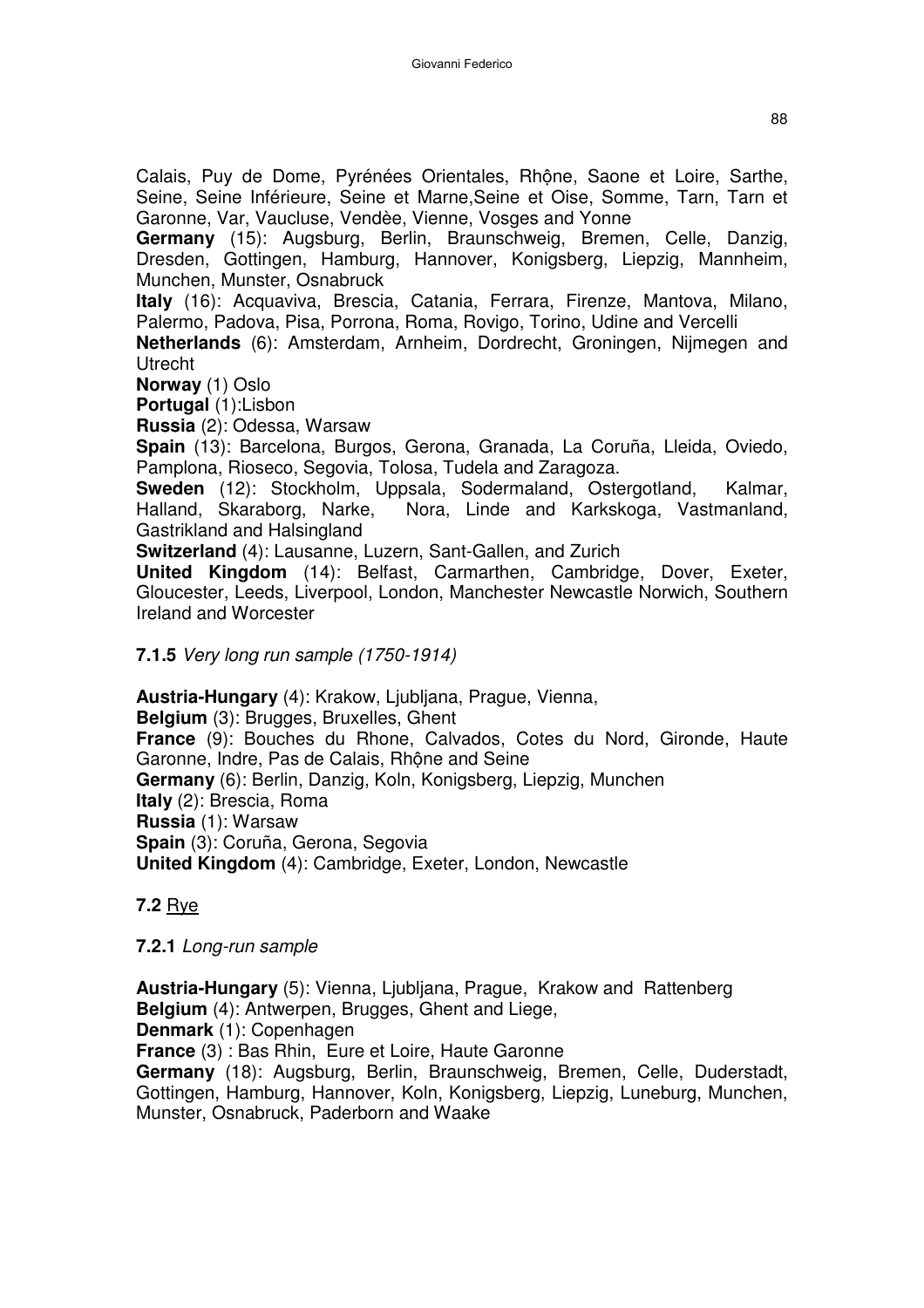89

**Italy** (2): Milano and Vercelli

**Netherlands** (5): Amsterdam, Arnheim, Breda, Drente and Nijmegen **Russia** (1): Warsaw

**Sweden** (27): Angelhom, Alvsborg Blekinge Stockholm, Uppsala, Sodermaland, Ostergotland, Kalmar, Halland, Harjedalen Malmous Narke, Nora, Linde and Karkskoga, Vastmanland, Goteborg Gastrikland, Gotland Jokoping, Kopparberg Kristiansand Kronoberg Halsingland, Simrishamn, Skaraborg,Varmland Vasternorrland Vasterbotten

**Switzerland** (1): Schaffeusen

#### **7.2.2** Late 18th century sample

**Austria-Hungary** (6): Vienna, Prague, Krakow, Rattenberg, St Polten and Weyer

**Belgium** (10): Aalst, Antwerpen, Deinze, Eeeklo, Ghent, Liege, Leuven, Lillo, Namur, Ruremonde

**Denmark** (1): Copenhagen

**France** (12): Ardennes, Bas Rhin, Drome, Eure et Loire, Haute Garonne, Loire, Isere, Maine et Loire, Mayenne, Nord Seine et Oise, Somme

**Germany** (22): Augsburg, Berlin, Braunschweig, Bremen, Celle, Detmold, Dresden, Emdem, Gottingen, Hamburg, Hannover, Koln, Konigsberg, Liepzig, Luneburg, Munchen, Munster, Osnabruck, Paderborn, Stein am Rhein, Waake and Wurzburg

**Italy** (4): Milano, Pisa, Udine and Vercelli

**Luxembourg** (1): Luxembourg

**Netherlands** (8): Amsterdam, Arnheim, Breda, Drente, Leiden, Nijmegen, s'Hertogenbosch and Utrecht

**Russia** (1): Warsaw

**Spain** (2): La Coruna and Tarrega

**Sweden** (27): Angelhom, Alvsborg, Blekinge, Stockholm, Uppsala, Sodermaland, Ostergotland, Kalmar, Halland, Malmous, Narke, Nora, Linde and Karkskoga, Vastmanland, Goteborg Gastrikland, Gotland Jokoping, Kopparberg, Kristiansand, Kronoberg, Halsingland, Simrishamn, Skaraborg and Varmland **Switzerland** (2): Schaffeusen and Ueberlingen

#### **7.2.3** Napoleonic sample

**Austria-Hungary** (5): Vienna, Ljubljana, Prague, Krakow and Rattenberg **Belgium** (6): Antwerpen, Brugges, Dienst, Eeeklo, Leuven and Liege,

**France** (3) : Bas Rhin, Eure et Loire, Haute Garonne

**Germany** (25): Augsburg, Berlin, Braunschweig, Bremen, Celle, Detmold, Dresden, Duderstadt, Emdem, Frankfurt Gottingen, Hamburg, Hannover, Herford Konigsberg, Liepzig, Luneburg, Mecklemburg, Minden Munchen, Munster, Osnabruck, Paderborn and Waake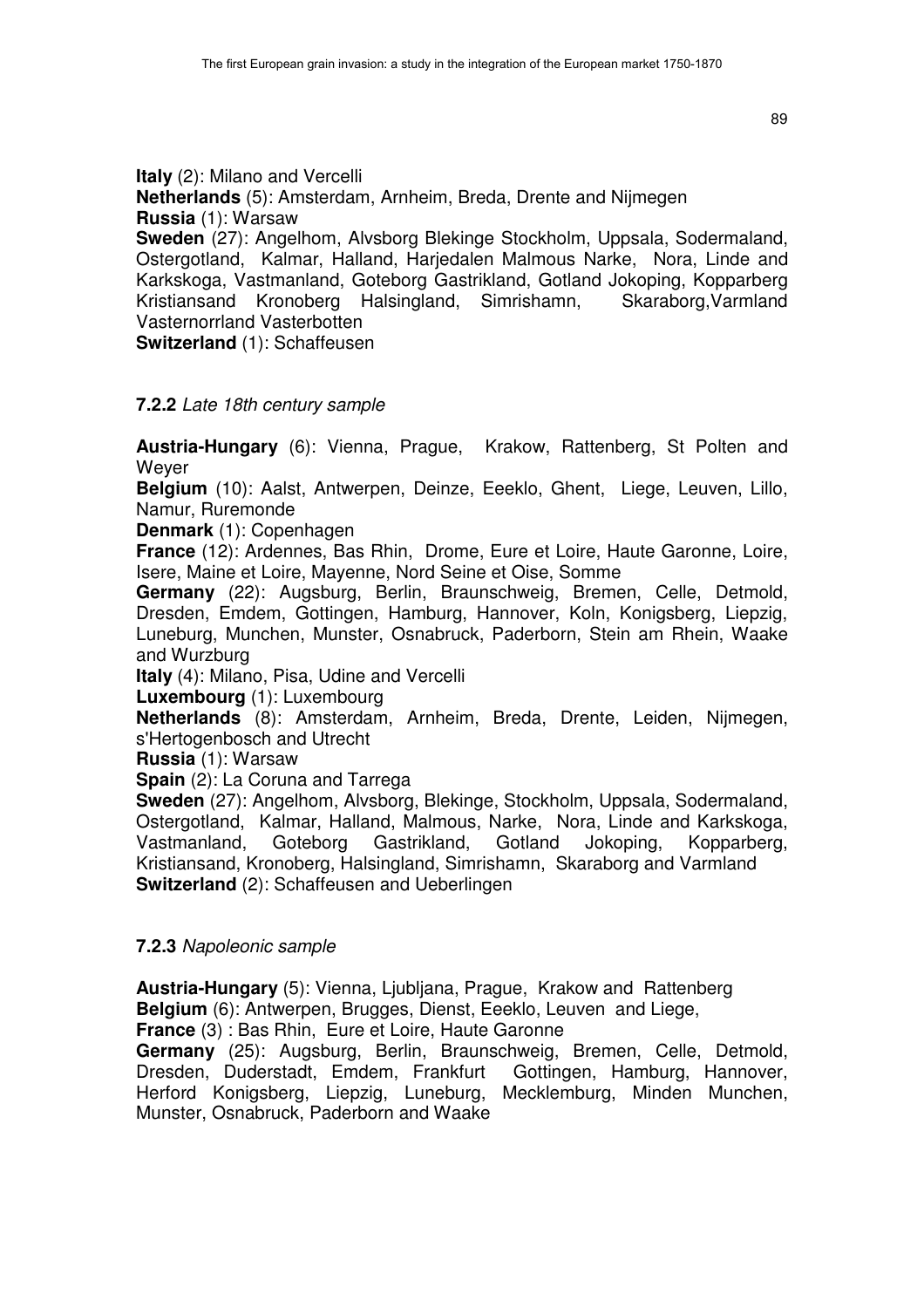**Netherlands** (9): Amsterdam, Arnheim, Breda, Drente, Groningen, Nijmegen, Rotterdam, s'Hertogenbosch and Utrecht **Portugal** (1): Lisbon **Russia** (1): Warsaw **Spain** (1): Coruna **Sweden** (28): Angelhom, Alvsborg Blekinge Stockholm, Uppsala, Sodermaland, Ostergotland, Kalmar, Halland, Malmous, Narke, Nora, Linde and Karkskoga, Vastmanland, Goteborg Gastrikland, Gotland Jokoping, Kopparberg, Kristiansand, Kronoberg, Halsingland, Simrishamn, Skaraborg,Varmland, Vasternorrland andVasterbotten

**Switzerland** (1): Schaffeusen

**7.2.4** Early 19th century sample

**Austria-Hungary** (6): Vienna, Ljubljana, Prague, Lwow, Krakow and **Rattenberg** 

**Belgium** (3): Brugges, Ghent and Liege

**Denmark** (1): Copenhagen

**Finland** (1) : Helsinki

**France** (3) : Bas Rhin, Eure et Loire, Haute Garonne

**Germany** (12): Augsburg, Berlin, Gottingen, Hamburg, Hannover, Koln, Konigsberg, Mannheim, Munchen, Munster, Oldenburg and Osnabruck

**Italy** (3): Milano, Torino and Vercelli

**Netherlands** (6): Amsterdam, Arnheim, Breda, Drente, Groningen and Nijmegen **Russia** (1): Warsaw

**Sweden** (29): Angelhom, Alvsborg Blekinge Stockholm, Uppsala, Sodermaland, Ostergotland, Kalmar, Halland, Harjedalen Malmous Narke, Nora, Linde and Karkskoga, Vastmanland, Goteborg Gastrikland, Gotland, Jokoping, Kopparberg, Kristiansand, Kronoberg, Halsingland, Simrishamn, Skaraborg, Varmland, Vasternorrland, Vasterbotten, Jamtland and Norbotten

**Switzerland** (2): Bern and Schaffeusen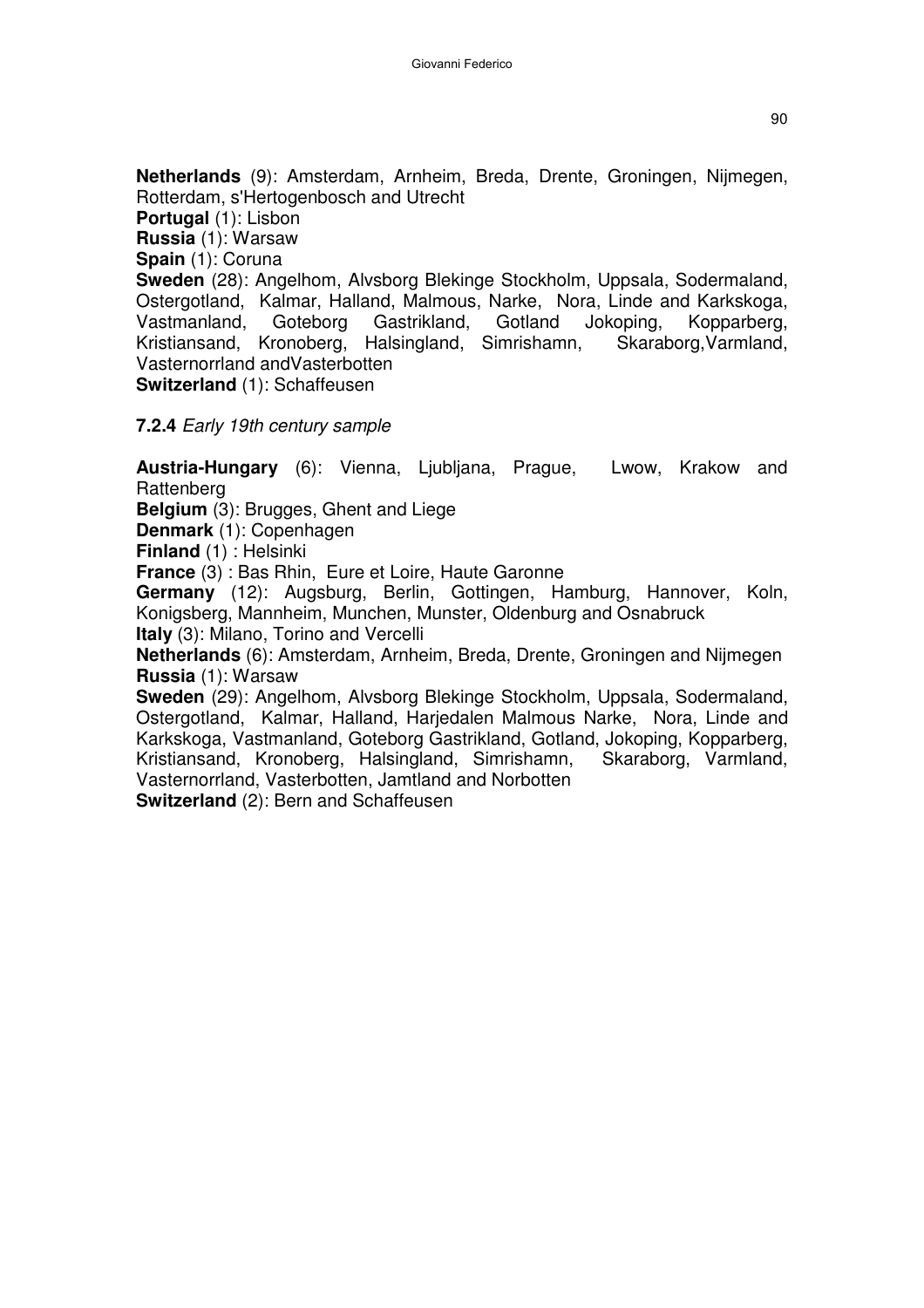Appendix I

The welfare gains from market integration: a partial- equilibrium estimate

 As usual, the static effects of market integration on welfare are estimated as the difference between changes in producers and consumer surplus brought about by price changes. Trade causes initial prices  $(P_0)$  to differ from the autarchy ones (PA) as determined by local supply and demand. Further integration causes prices to move farther away from autarchy levels. It is thus necessary to distinguish "importing" markets, where  $P_0 < P_A$  from "exporting" markets, where  $P_0 > P_A$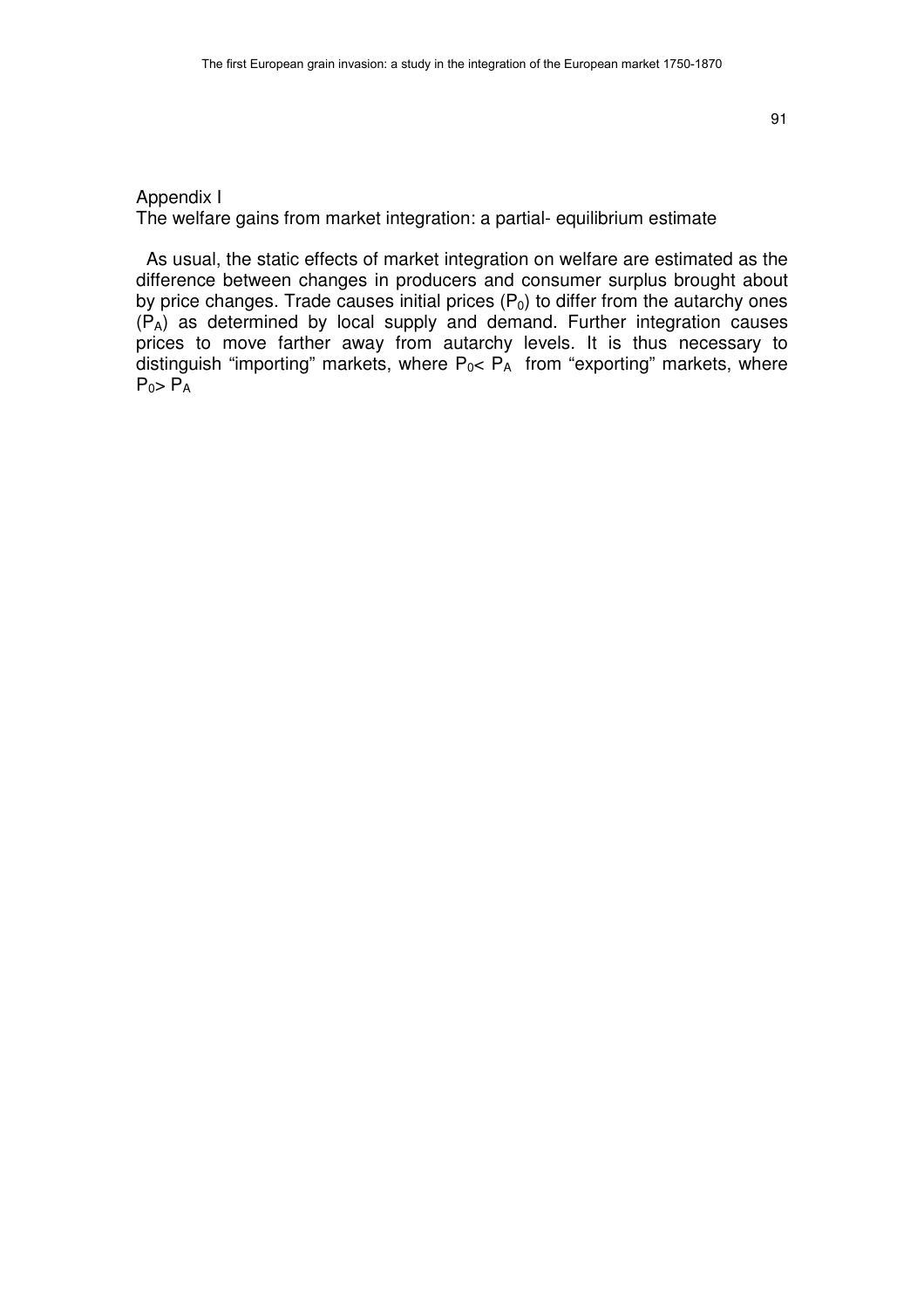Graph A.1 Welfare gains from integration, importing country



In an "importing" market (Graph A.1) price falls from  $P_0$  to  $P_1$ , causing demand to rise from  $Q_{D0}$  to  $Q_{D1}$ , domestic supply to fall from  $Q_{S0}$  to  $Q_{D1}$  and import to increase from  $Q_{D0}$ -  $Q_{S_0}$  to  $Q_{D1}$ -  $Q_{S_1}$ . The consumer surplus increases from XCY to XDZ (by YCDZ), the producers' surplus decreases from OBY to OAZ (by YBAZ) – so that net gains are equivalent to the area of the trapezoid ABCD. The area can be decomposed in two triangles ABF and CED, which measure the reaction of producers and consumers to change in prices, and in a rectangle BCEF, which measures the benefits for consumers from the reduced prices of wheat. The respective area can be measured as

a) rectangle BCEF DWG<sub>i</sub>=  $\Delta P$  \*(D<sub>0</sub>- S<sub>0</sub>) b) triangle ABF DWG<sub>ii</sub>=0.5<sup>\*</sup> ΔP<sup>\*</sup> ΔS Given the definition of supply elasticity ε = ΔS /  $S_0$ \* $P_0$ / ΔP  $\Delta S = \varepsilon^* S_0^* \Delta P / P_0$ So that gains are DWG<sub>ii</sub>=  $0.5^*$  ΔP<sup>2</sup> \*ε\* S<sub>0</sub>/ P<sub>0</sub>

c) Similarly for the triangle CED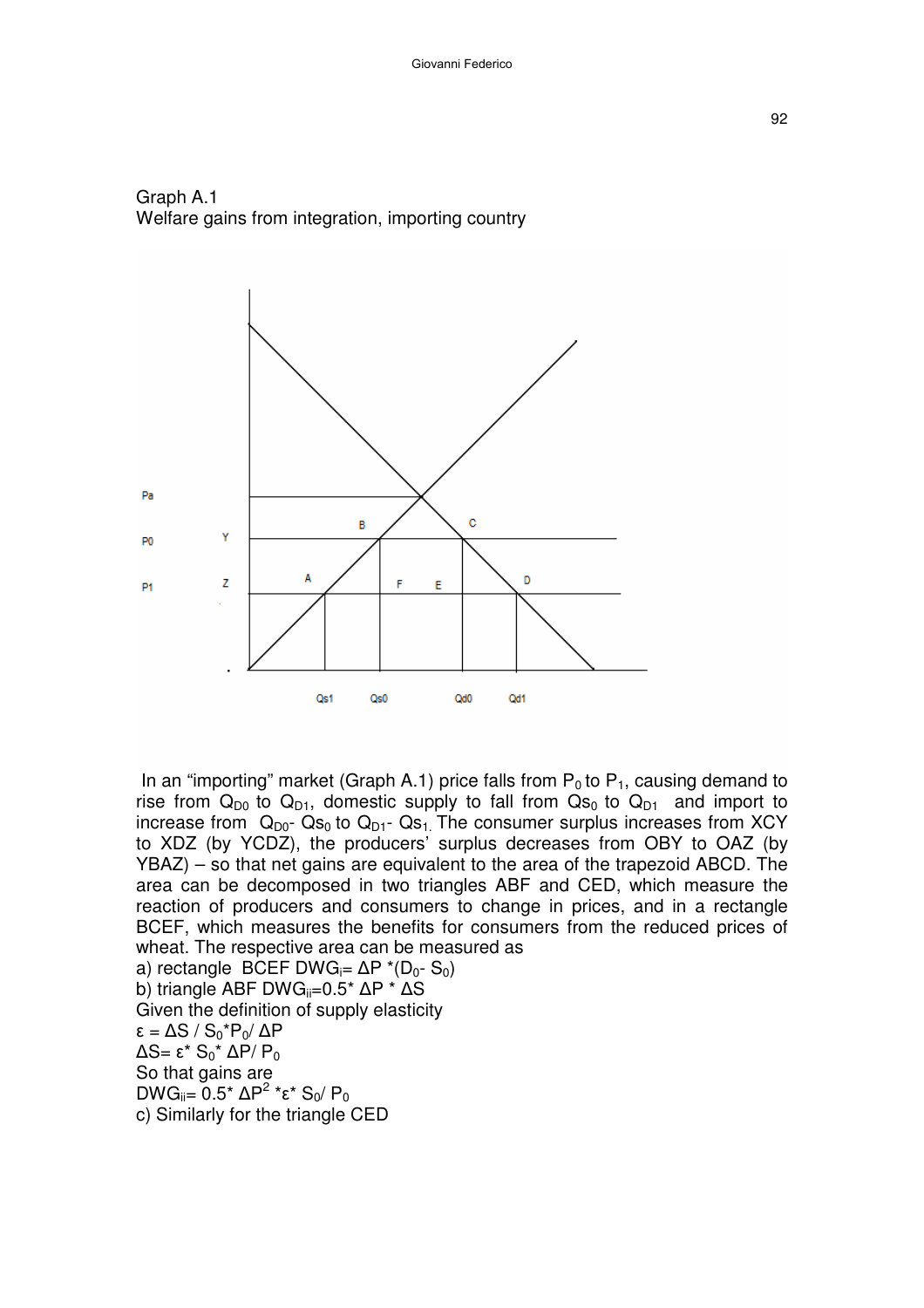DWG<sub>iii</sub>= 0.5<sup>\*</sup> ΔP<sup>2</sup> <sup>\*</sup>η<sup>\*</sup> D<sub>0</sub>/ P<sub>0</sub> Where η is the demand elasticity (in absolute terms) The total gains are obtained as a sum of the three DWG<sub>total</sub>=DW<sub>i</sub>+DWG<sub>ii</sub>+DWG<sub>iii</sub>=ΔP \*(D<sub>0</sub>- S<sub>0</sub>)+ 0.5\* ΔP<sup>2</sup> \* η\* D<sub>0</sub> / P<sub>0</sub>+ 0.5\* ΔP<sup>2</sup> \* ε\*  $S_0$  /  $P_0$ Re-arranging DWG<sub>total</sub> = ΔP \*(D<sub>0</sub>- S<sub>0</sub>) + 0.5<sup>\*</sup> ΔP<sup>2</sup>/ P<sub>0</sub><sup>\*</sup>(η<sup>\*</sup> D<sub>0</sub>+ ε<sup>\*</sup> S<sub>0</sub>) Multiplying by  $P_0$ /  $P_0$  and re-arranging yields DWG<sub>money</sub> = ΔP/P<sub>0</sub> \*(D<sub>0</sub>- S<sub>0</sub>)\* P<sub>0</sub>+ 0.5<sup>\*</sup> (ΔP/ P<sub>0</sub>)<sup>2\*</sup>(η<sup>\*</sup> D<sub>0</sub> \*P<sub>0</sub>+ ε<sup>\*</sup> S<sub>0</sub> \*P<sub>0</sub>) Then dividing by  $GNP<sub>0</sub>$ DWG/GNP=  $\Delta P/P_0$  \*[(D<sub>0</sub>- S<sub>0</sub>)\* P<sub>0</sub>/GNP<sub>0</sub>] + 0.5\* (ΔP/ P<sub>0</sub>)<sup>2</sup>\*[η\* (D<sub>0</sub> \*P<sub>0</sub>/GNP<sub>0</sub>) + ε<sup>\*</sup>  $(S_0 * P_0 / GNP_0)$ Defining  $\alpha = (D_0^* P_0)/GNP_0$  and  $\beta = (S_0^* P_0)/GNP_0$  as the ratio of total consumption and production on GNP yields the final formula DWG/GNP = ΔP/P<sub>0</sub><sup>\*</sup> | α – β | + 0.5<sup>\*</sup> (ΔP/ P<sub>0</sub>)<sup>2\*</sup>[ η <sup>\*</sup> α + ε <sup>\*</sup> β]

 The reasoning is symmetric for an "exporting" country (Graph A.2), where integration causes prices rise from  $P_0$  to  $P_1$ . Domestic supply from  $Q_{S0}$  to  $Q_{S1}$  and exports from  $Q_{S0}$ - $Q_{D0}$  to  $Q_{S1}$ - $Q_{D1}$ , while domestic consumption decreases from  $Q_{D0}$  to  $Q_{D1}$ . Consumer surplus decreases from XBY to XAZ (by ZABY), producer surplus increases fro OCY to ODZ (by area YCDZ) and the net gains are ABCD.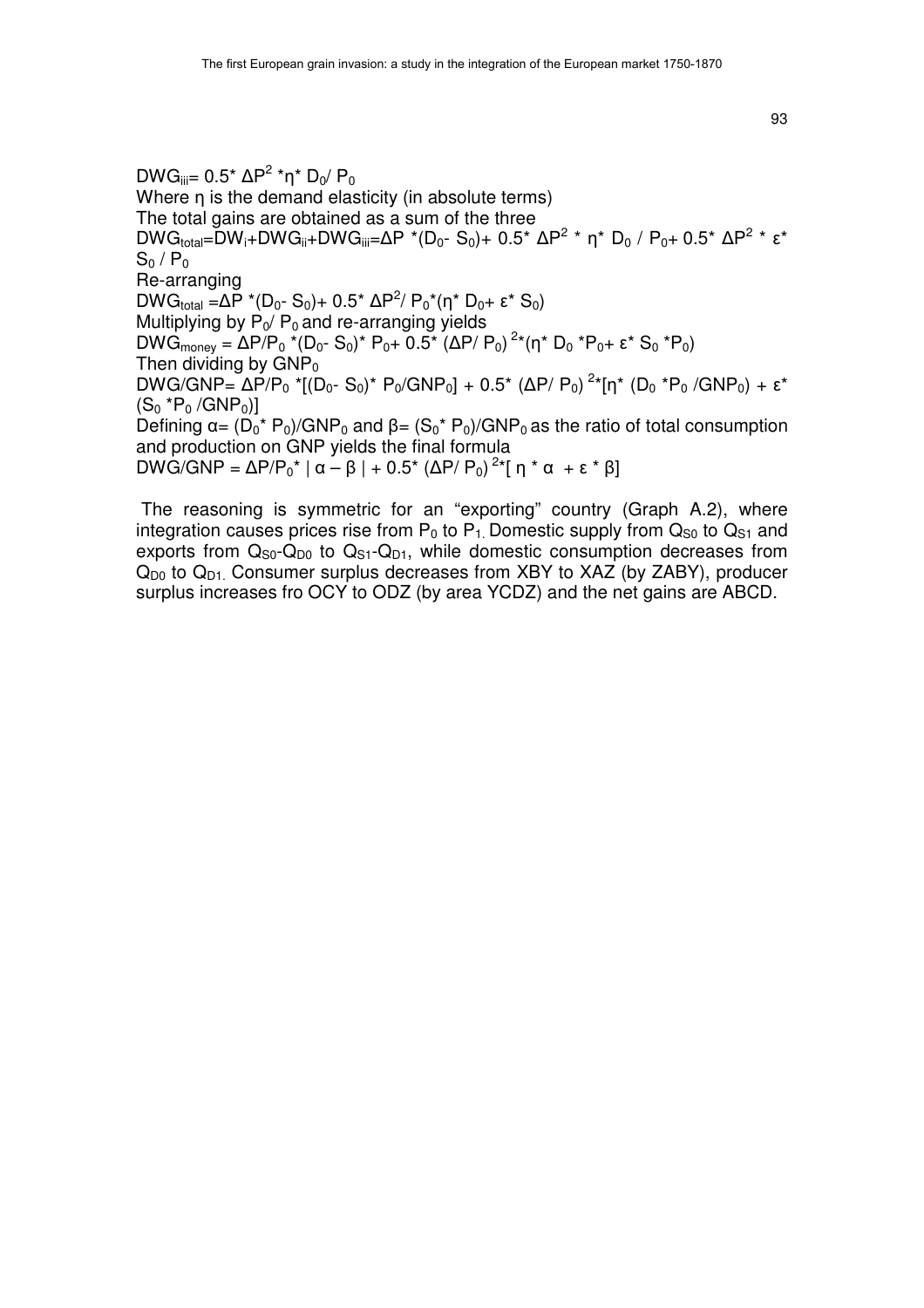Graph A.2 Welfare gains from integration, exporting country

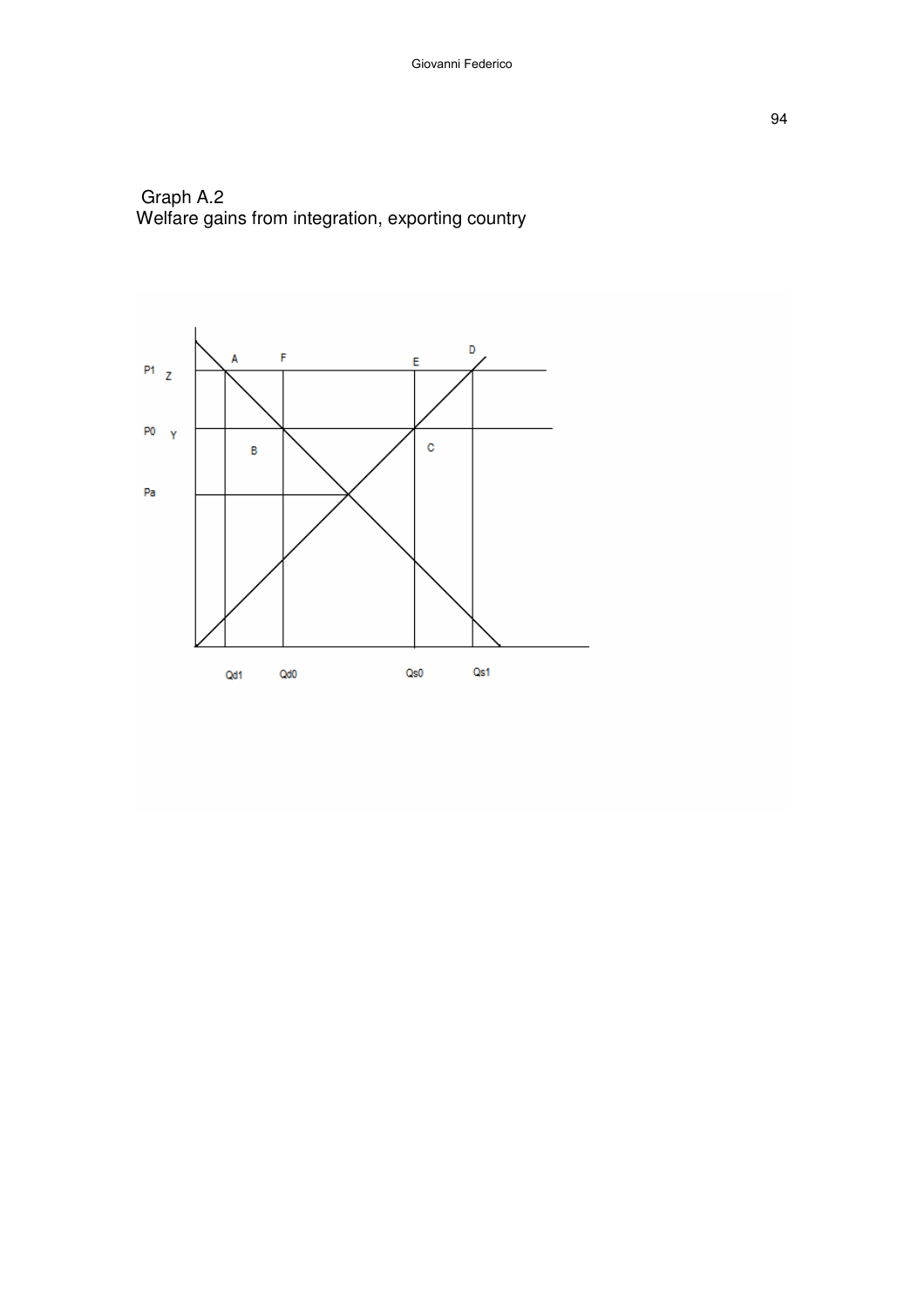95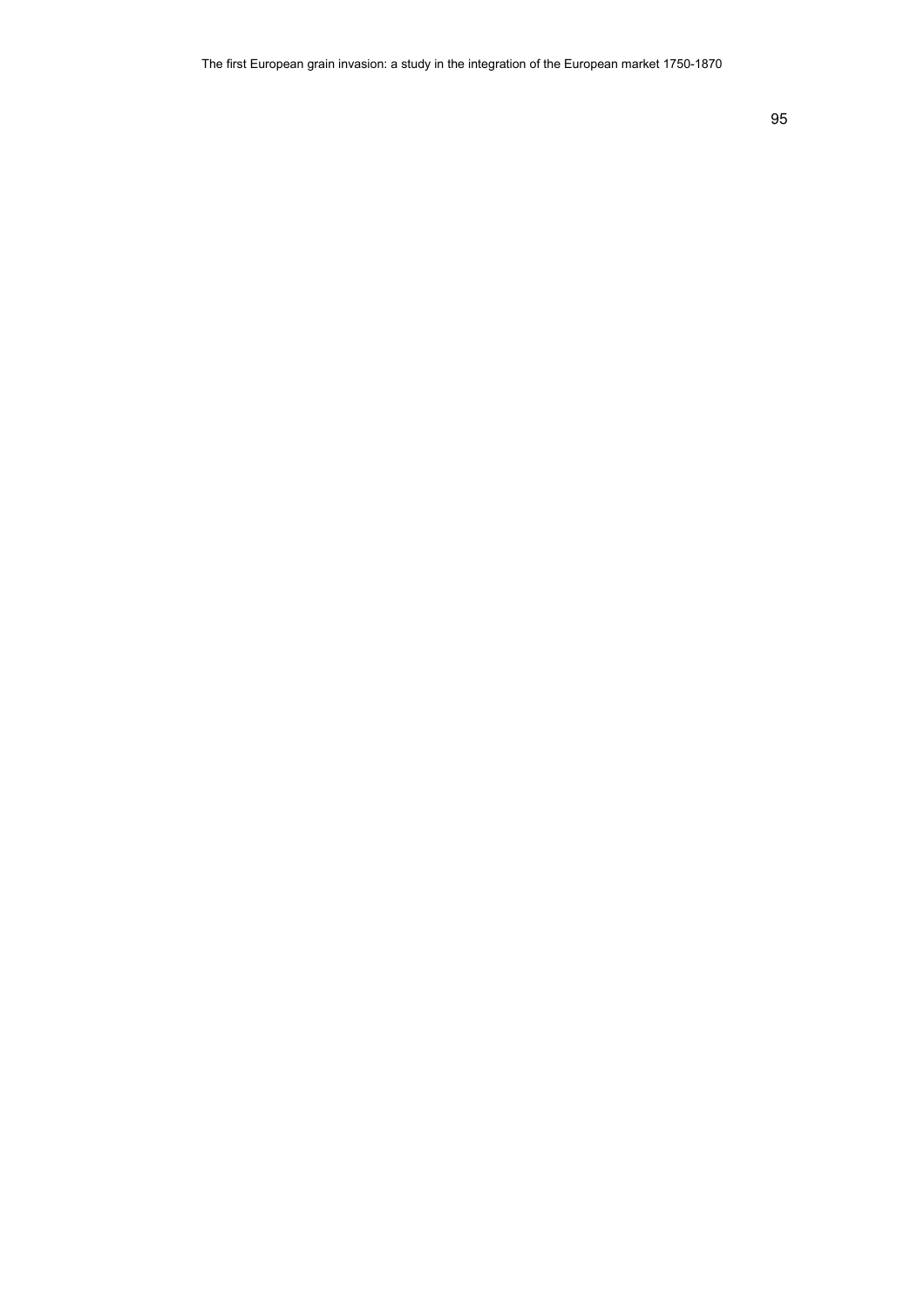#### **References**

Accominotti Olivier and Marc Flandreau (2006) 'Does bilateralism promote trade? Nineteenth century liberalization revisited' CEPR WP n. 5423

Aclocque, Geneviéve (1910) Les Corporations l'industrie et le commerce a Chartres du XI siecle a la Revolution, Abbeville: Paillart

Allen Robert C. and Richard W. Unger (1990) 'The depth and breadth of the market for Polish grain 1500-1800' in J.Ph.S. Lemmink and J.S.A.M. Von Koningsbrugge (eds) Baltic affairs. Relations between the Netherlands and North-Eastern Europe 1500-1800 Nijmegen: Instituut voor Nord-ed Oosteuropese Studies, pp.1-18

Ame M (1876) Etude sur les tarifs de douane et sur les traites de commerce Paris: Imprimerie nationale 1876

Anderson James and Eric van Wincoop (2004) 'Trade costs' Journal of Economic Literature **42** pp. 691-751

Atti Jacini (1881) Atti della giunta per l'inchiesta agraria e sulle condizioni della classe agricola. Vol III La Toscana agricola [a cura di M.Mazzini] Roma

Balcombe Kevin, Alastair bailey and Jonathan Brooks (2007) 'Threshold effects in price transmission: the case of Brazilian wheat, maize and soya prices' American Journal of Agricultural economics, **89,** pp. 308-323

Baerhel René (1961) Une croissance: la Basse-Provence rurale (fin XVIe siécle-1789), Paris : SEVPEN

Bandettini, P. (1957), "I prezzi sul mercato di Firenze dal 1800 al 1890." Archivio Economico dell'Unificazione Italiana. serie I, vol. 5, fasc.1.

Barnes Donald Groves (1930) A history of the English Corn Laws London: Routledge

Barquin Gil Rafael (1997) 'Transport y precio del trigo en el siglo XIX: creaciòn y reordenacion de un mercato nacional' Revista de Historia Economica, **15**, pp. 17-48

Barquin Gil Rafael (2001) Precios de trigo e indices de consumo en Espana Burgos:Universidad de Burgos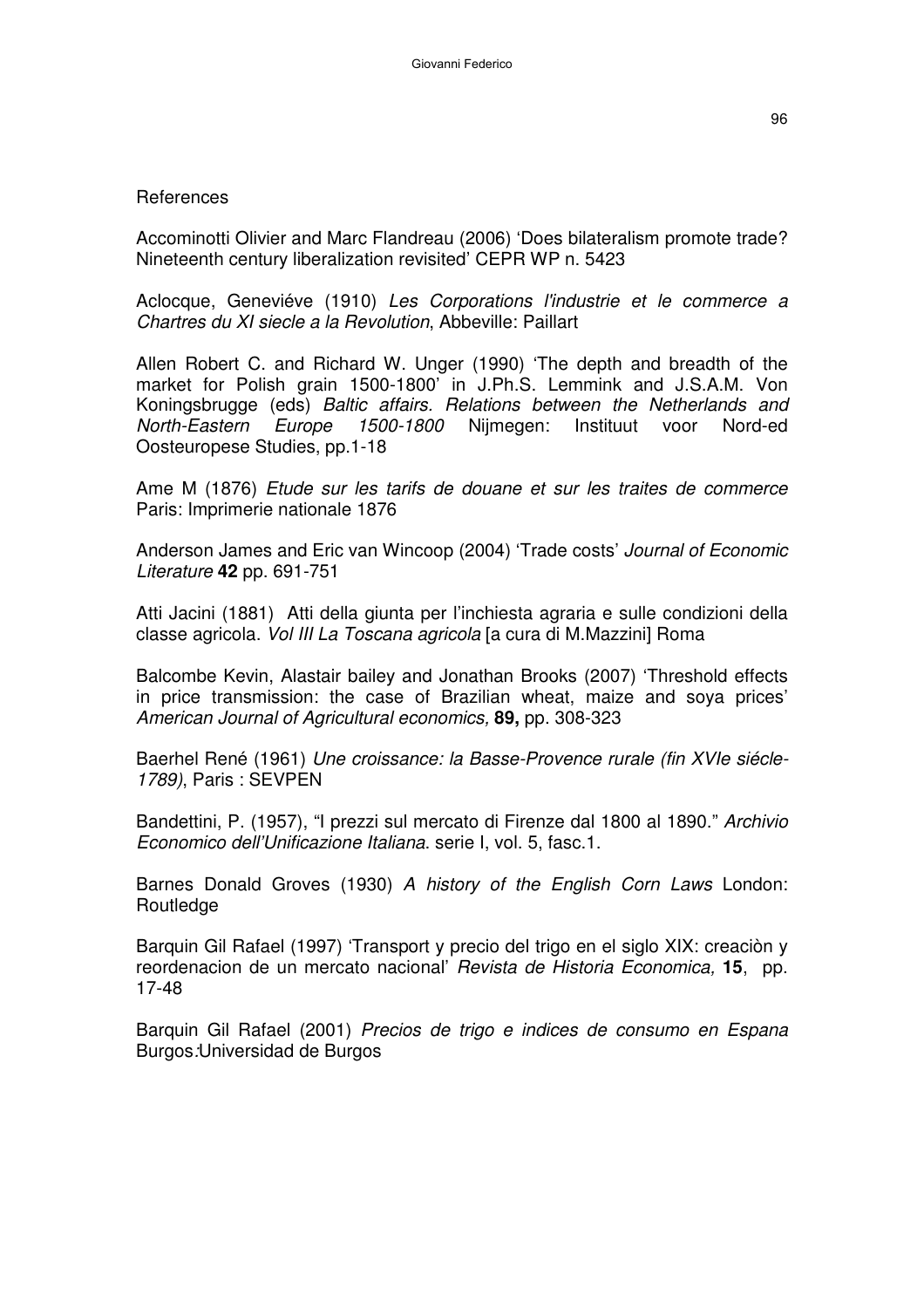Barrett Christopher and Jau Rong Li (2002) **'**Distinguishing between equilibrium and integration in spatial price analysis' American Journal of Agricultural economics, **84**, pp.292-307

Barsanti Danilo and Leonardo Rombai (1981) Porrona nei secoli XVIII-XX Atti dell'Istituto di geografia. Università di Firenze Quaderno 9, Firenze

Bateman Victoria (2007) 'The evolution of markets in early modern Europe 1350- 1800: a study of grain prices' University of Oxford Discussion paper series 350 (September 2007)

Baten Jorg and Jacek Wallusch (2005) 'Market integration and disintegration of Poland and Germany in the 18<sup>th</sup> century' Economies et societies, 33 pp.1233-1264

Baulant Micheline (1968) 'Les prix des grains à Paris de 1431 à 1788' Annales E.S.C., **23**, pp. 520-540

Baulch Robert (1997) 'Transfer costs, spatial arbitrage and testing for food market integration' American Journal of Agricultural Economics, 79, pp. 477-487

Bennassar, D. V. (1987) Una sociedad del Antiguo Regimen. Felanitx de Mallorca en el siglo XVI, Mallorca

Beveridge William H. (1929) `A Statistical Crime of the Seventeenth Century', Journal of Economic and Business History, **1**, pp. 503-33

Beveridge, William (1965) Prices and Wages in England from the twelfth to the nineteenth century Vol I Price tables: mercantile era London: Frank Cass [2<sup>nd</sup> edition]

Bezanson, Anne, Robert D. Gray and Miriam Hussey (1937) Wholesale prices in Philadelphia, 1784-1861 Part II Series of relative monthly prices Philadelphia: University of Pennsylvania Press

Bieleman, Jan (1987), Boeren Op Het Drentse Zand 1600-1910: Een nieuwe visie op do 'oude' landbouw, Wageningen

Blake, David (2000) Financial market analysis Chichester:J.Wiley & Sons

Board of trade (1904) Second series of memoranda, statistical tables and charts: ...with reference to various matters bearing on British and foreign trade and industrial conditions, Parliamentary Papers 1905, LXXXIV.1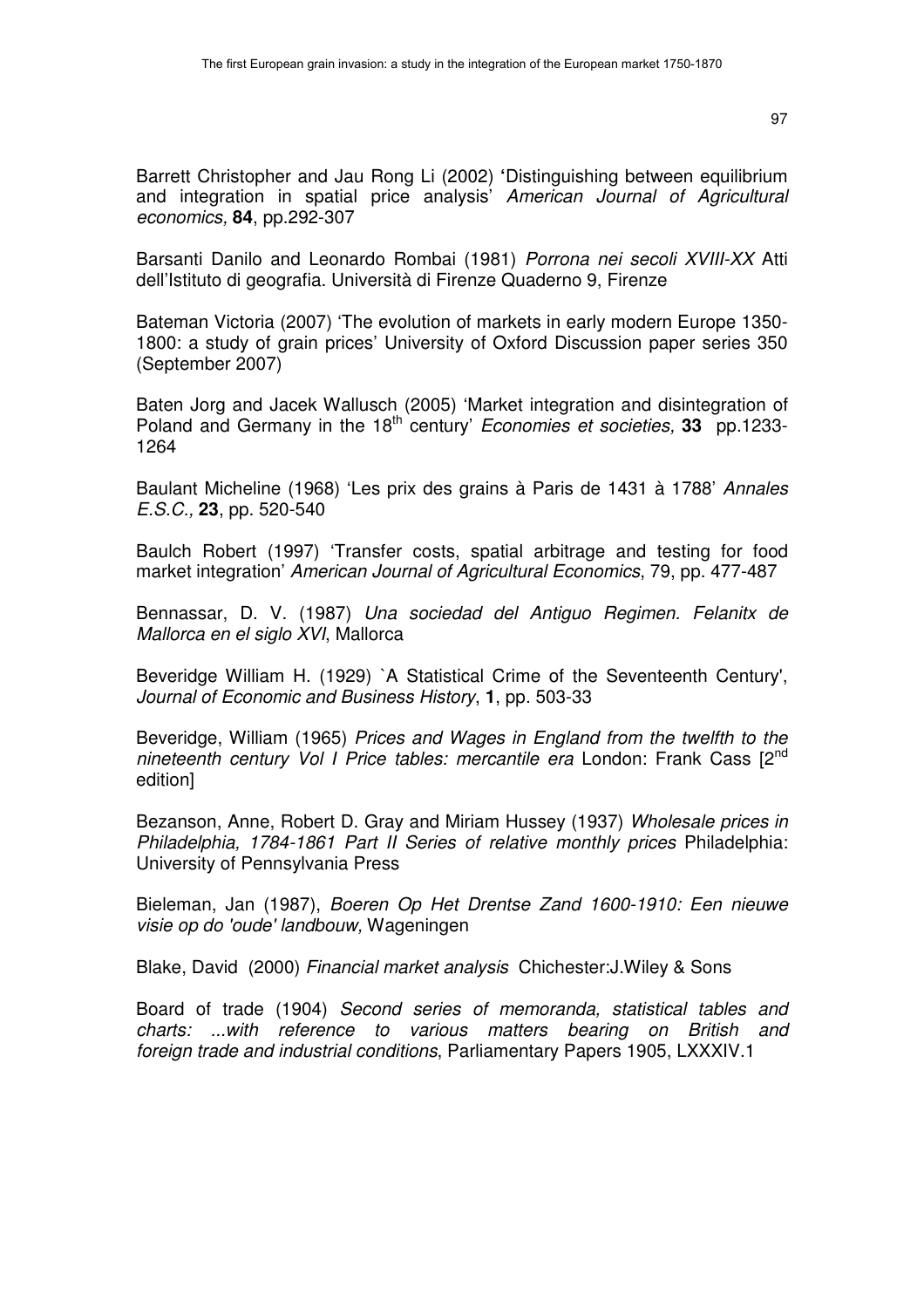Boutier, Jean (1976) 'Approche de la conjoncture économique bas-limousine. Le prix du froment et du seigle du xvie au xviiie siècle' Bulletin de la Société des Lettres, Sciences et Arts de la Corrèze, **79** pp. 97-122.

Brandt L. (1985) 'Chinese agriculture and the international economy: a reassessment' Explorations in economic history, **22**, pp.168-193

Brugger Hans (1968) Statistisches Handbuch der schweizerischen Landwirtschaft Bern: Verbandsdruckerei AG

Bukenya James O. and Walter C. Labys(2005) 'Price convergence on world commodity markets: fact or fiction?' International regional science review, **28** pp. 302-329

Canjels Eugene, Gauri Prakash-Canjels and Alan Taylor (2004) 'Measuring market integration: foreign exchange arbitrage and the gold standard, 1879-1913' Review of Economics and Statistics, **86**, pp. 868-882

Cela, Alejandro Arizcun (1989). Series Navarras De Precios De Cereales 1589- 1841. Banco de Espana. Servicio de Estudios. Estudios de Historia Economica, No. 18

Carreras Albert and Tafunell Xavier (2005) Estadísticas históricas de España.Siglos XIX-XX Bilbao: Fundación BBVA,

Chartres J.A. (1985) ' The marketing of agricultural produce' in Joan Thirsk (ed.) The agrarian history of England and Wales. Vol V.2 Agrarian change, Cambridge:Cambridge University Press pp. 406-502

Ciocca Pierluigi and Adalberto Ulizzi (1990) 'I tassi di cambio nominali e "reali" dell'Italia dall'Unità nazionale al sistema monetario europeo (1861-1979)' in Ricerche per la storia della Banca d'Italia vol I Bari:Laterza pp. 341-368

Clark Truman S (1984) 'Violations of the gold points' Journal of Political Economy, **92**, pp. 791-823

Cole Arthur (1937) Wholesale commodity prices in the United States. Statistical supplement Cambridge (Mass.): Harvard University Press

Cole Arthur and Ruth Crandall (1964) 'The international scientific committee on price history' Journal of Economic History, **24**, pp. 381-388

Coleman Andrew (2007) 'The pitfalls of estimating transaction costs from price data. Evidence from trans-Atlantic gold-point arbitrage, 1886-1905' Explorations in economic history, **44**, pp.387-410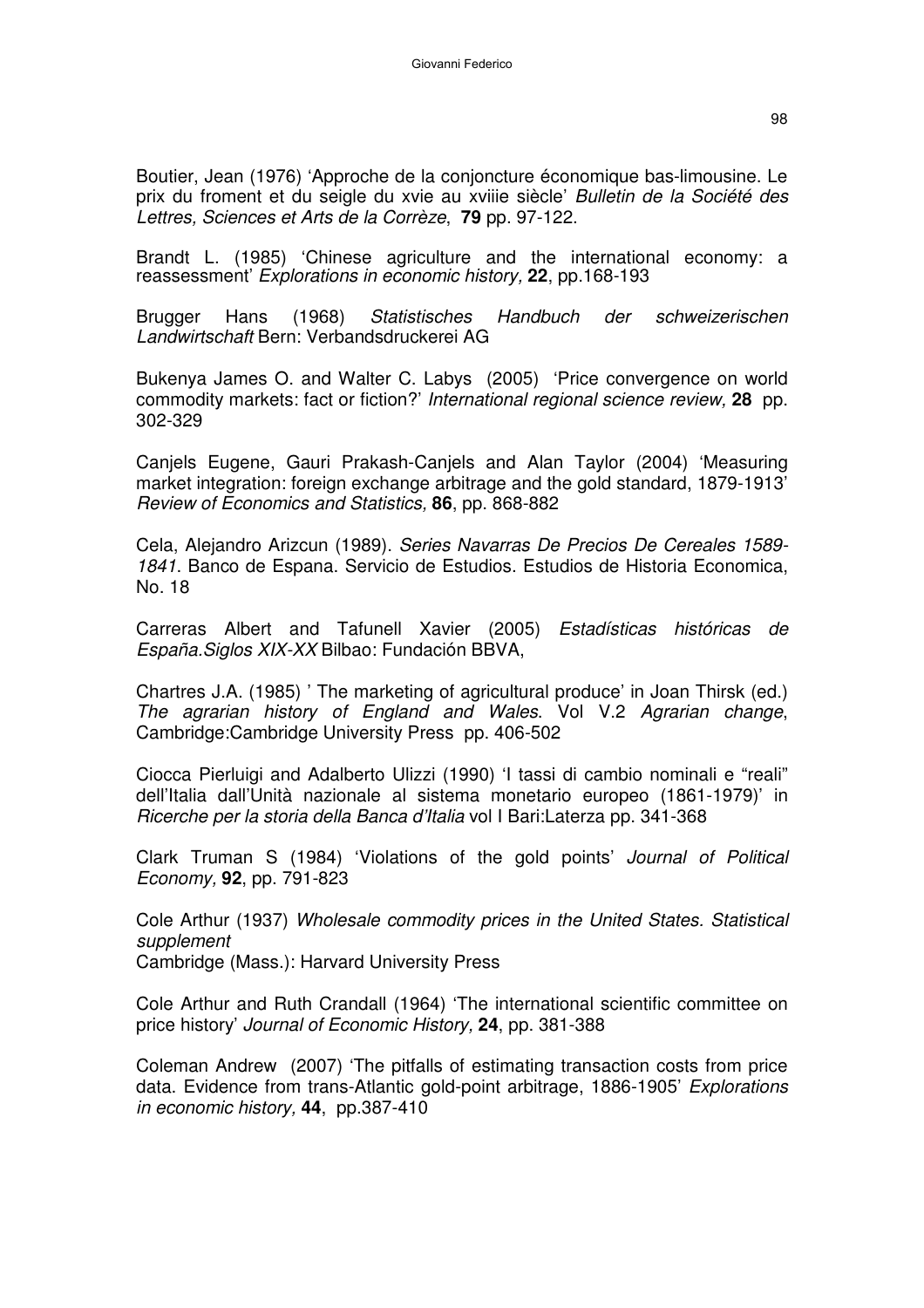Consular reports (1826) Growth and average prices of foreign corn 1700-1825 Parliamentary Papers 1826-1827 vol. XVI

Consular reports (1828-1834) Reports on the price of foreign corn… Parliamentary Papers 1828 XVIII, 1829 XVII, 1830 XXII, 1831 XVII, 1834 XLIX

Coppejans-Desmedt H. (1959) 'Prix en patards per halster des céréales a Tirlemint (1663-1779)' in C. Verlinden (ed) Documents pour l'histoire des prix et des salaires en Flandre et en Brabant tome I Bruges: De Tempel pp.523-531

Coppejans-Desmedt H. (1965) 'Mercuriales de céréales et du pain a Eeklo 1701- 1833' in

Verlinden C (ed) Documents pour l'histoire des prix et des salaires en Flandre et en Brabant tome II Bruges: De Tempel pp.467-492

Coppejans-Desmedt H. (1972) 'Prix dans le marquisat de Deinze (1680-1790)' in Verlinden C (ed) Documents pour l'histoire des prix et des salaires en Flandre et en Brabant tome II Bruges: De Tempel pp.505-508

Craeybeckx J. (1959a) 'Prix des céréales et du pain a Bruxelles (1501-1795)' in Verlinden C (ed) Documents pour l'histoire des prix et des salaires en Flandre et en Brabant tome 1 Bruges: De Tempel pp.481-503

Craeybeckx J. (1959b) 'Prix des céréales et du pain a Anvers de 1608 a 1817' in Verlinden C (ed) Documents pour l'histoire des prix et des salaires en Flandre et en Brabant tome 1 Bruges: De Tempel, pp. 505-522

Craeybeckx J. (1965) 'Prix de diverses céréales, graines, légumineuses et du houblon a Bruxelles (1761-1787)' in Verlinden Charles (ed) Documents pour l'histoire des prix et des salaires en Flandre et en Brabant tome 2 Bruges: De Tempel, pp. 1300-1319

Crandall, Ruth. (1934). 'Wholesale Commodity Prices in Boston During the Eighteenth Century'. Review of Economic and Statistics, **16**, pp.117-28.

Crucini Mario J.and Mototsugi Shintani (2004) 'Persistence in Law-of-One-Price deviations:evidence from micro-data' Working paper n.02-W22R Department of economics, Vanderbilt University 2004

Davis Lance and Stanley Engerman (2006) Naval blockades in peace and war. An economic history since 1750 Cambridge: Cambridge University Press

Daguin (1894) 'Prix du ble, de l'avoine et d'autres denrees depuis 1549 jusqu'en 1870', Comite des Travaux Historiques, Bulletin des Sciences Economiques et Sociaux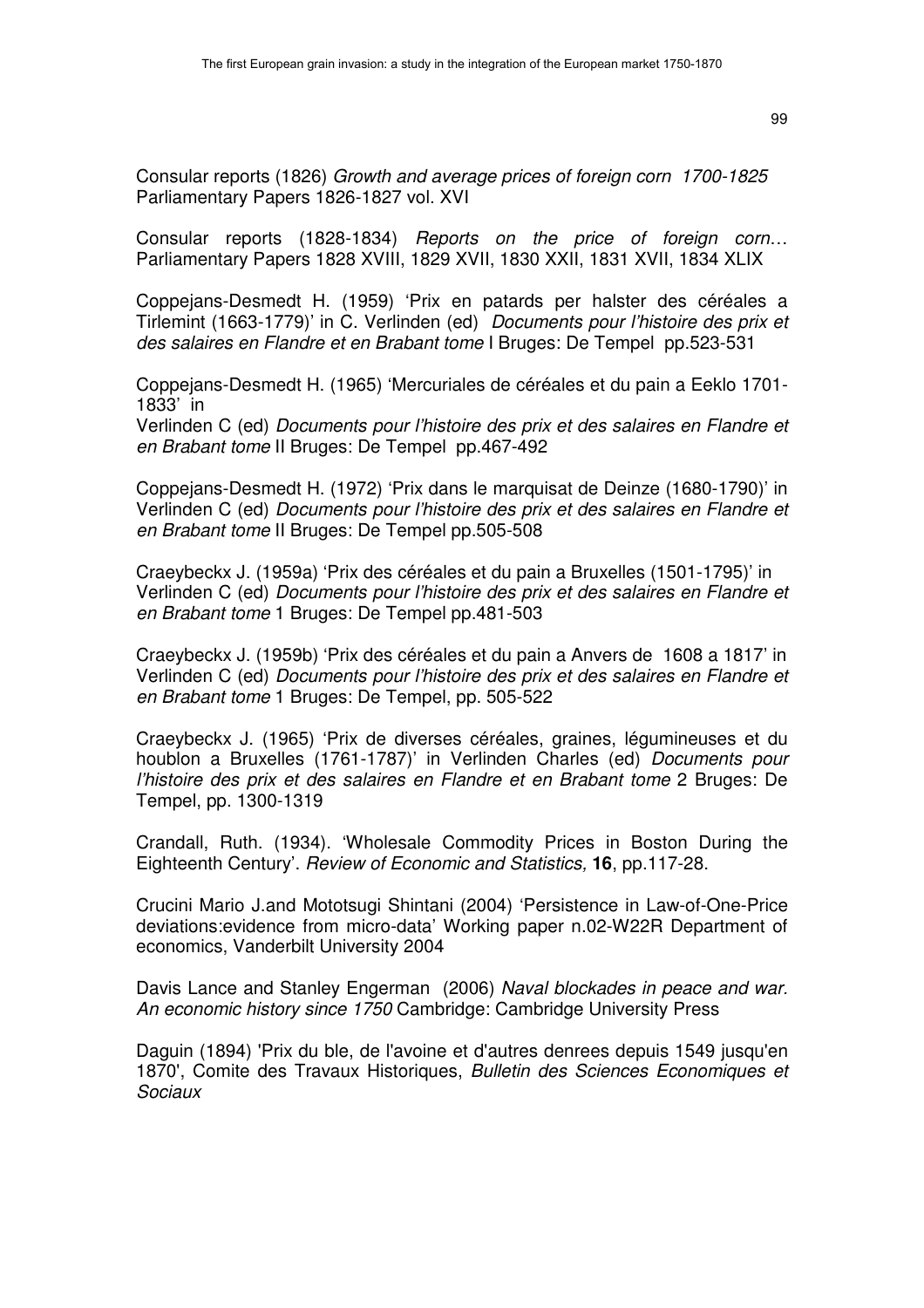de Coruche, V. (1894) A questao Monetaria dos Cereaes. Lisbon: Administracao do Portugal Agricola

Delogu, I. (1959), 'I prezzi sul mercato di Cagliari e Sassari dal 1828 al 1890' Archivio Economico dell'Unificazione Italiana. Serie I, vol. 9, fasc. 4.

De Hagemeister Julius (1836) Report on the commerce of the ports of New Russia, Moldavia and Wallachia made to the Russian government in 1835 London: Effingham Wilson Royal Exchange

Dehergne, J. (1963) Le Bas Poitou A La Veille De La Revolution. Commission D'Histoire Economiqe et Sociale de la Revolution. Memoires et Documents XVI. Paris

De Maddalena, Aldo (1957), 'I prezzi dei generi commestibili e dei prodotti agricoli sul mercato di Milano dal 1815 al 1890' Archivio Economico dell'Unificazione Italiana. Serie I, vol. 5, fasc. 3.

De Maddalena Aldo (1974) Prezzi e Mercedi a Milano dal 1701 al 1860**,** Milano: Banca Commerciale Italiana

Deprez P (1959) 'Prix des grains à Gand et à Deinze en gros de Flandre' in Verlinden C (ed) Documents pour l'histoire des prix et des salaires en Flandre et en Brabant tome I Bruges: De Tempel pp.62-66

Dittmann, Otto (1889) Die getreidepreise in der stadt Leipzig im 17, 18 un 19 jahrhunderdt, Liepzig: Duncker-Humboldt

Dobado González, Rafael (1982) 'Salarios y condiciones de trabajo en las minas de Almadén, 1758-1839' In La economia española al final del Antiguo Régimen, II. Manufacturas, edited by P. Tedde. Madrid: Alianza-Banco de España.

Dobado González Rafael and Gustavo A. Marrero (2005) 'Corn market integration in Porfirian Mexico' Journal of Economic History, **65**, pp. 103-128

Drame Sylvie, Judith Miller, Christian Gonfalone and Bertrand Roehner (1991) Un siecle de commerce du blé en France. Paris:Economica.

Duboff R. B. (1983) 'The telegraph and the structure of markets in the United States 1845-1895', Research in economic history, **8**, pp.253-277

Duffaud M. (1861) Note sur les prix des grains à Poitiers depuis trois siécles Paris ; Imprimerie Imperiale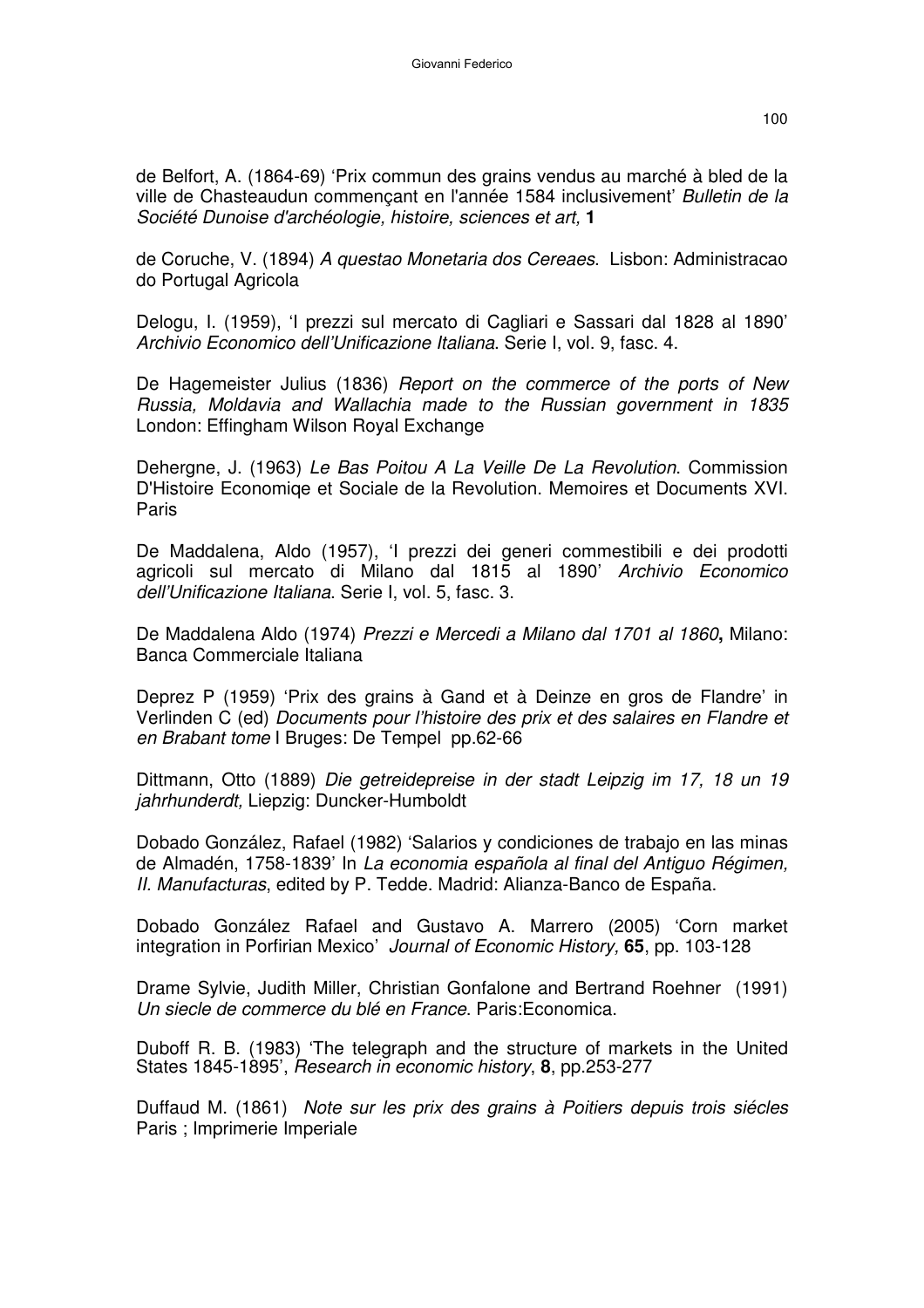Dupaquier Jacques, Marcel Lachiver and Jean Meuvret (1968) Mercuriales du pays de France et du Vexin Français (1640-1792) Paris: S.E.V.P.E.N.

Duran, M. (1958) 'Dades extretes d'E Giralt, "En torno al precio del trigo...", Hispania, 18, no 70, p. 38-61

Dybvig Philip H. and Stephen Ross (1987) 'Arbitrage' in John Eatwell, Murray Milgate and Peter Newman (eds) The New Palgrave dictionary of economics Basingstoke; Macmillan pp.100-109

Ebeling, Dietrich, and Franz Irsigler (1976) Getreideumsatz, Getreide- und Brotpreise in Köln, 1368-1797, 1. Getreideumsatz und Getreidepreis: Wochen-, Monats- und Jahrestabelle. Mitteilungen aus dem Stadtarchiv von Köln ; Heft 65. Köln: Böhlau-Verlag

Elsas M.J. (1936-1940) Umriß einer geschichte der preise und löhne in Deutschland, 2 volumes, Leiden: Sijthoff

Engel Charles and John H. Rogers (1996) 'How wide is the border?' American Economic Review, **86**, pp. 1112-1125

Engel Charles and John H. Rogers (2001) 'Violating the law of one price: should we make a federal case out of it?' Journal of money, credit and banking, **33**, pp.1-16

Engel Ernst (1861) 'Die getreidepreise, die ernteertrage und der Getreidehandel in preussischen Staate' Zeitschrift des Konigl. Preußischen statistischen bureaus I nn. 10-11 pp.249-89

Ejrnæs, Mette and Karl Gunnar Persson (2000), "Market integration and transport costs in France 1825-1903: a threshold error correction approach to the Law of One Price." Explorations in economic history, **37**, pp. 149-173.

Ejrnæs Mette and Karl Gunnar Persson (2006) 'The gains from improved market efficiency: trade before and after the transatlantic telegraph' Discussion Papers, Department of Economics, University of Copenhagen 06-19

Ejrnæs Mette, Karl Gunnar Persson and Søren Rich (forthcoming) 'Feeding the British: convergence and market efficiency in the nineteenth century grain trade' Economic History Review

Epstein S. R. (2006) Freedom and growth. The rise of states and markets in Europe, 1300-1750 London: Routledge  $[2^{nd}$  ed]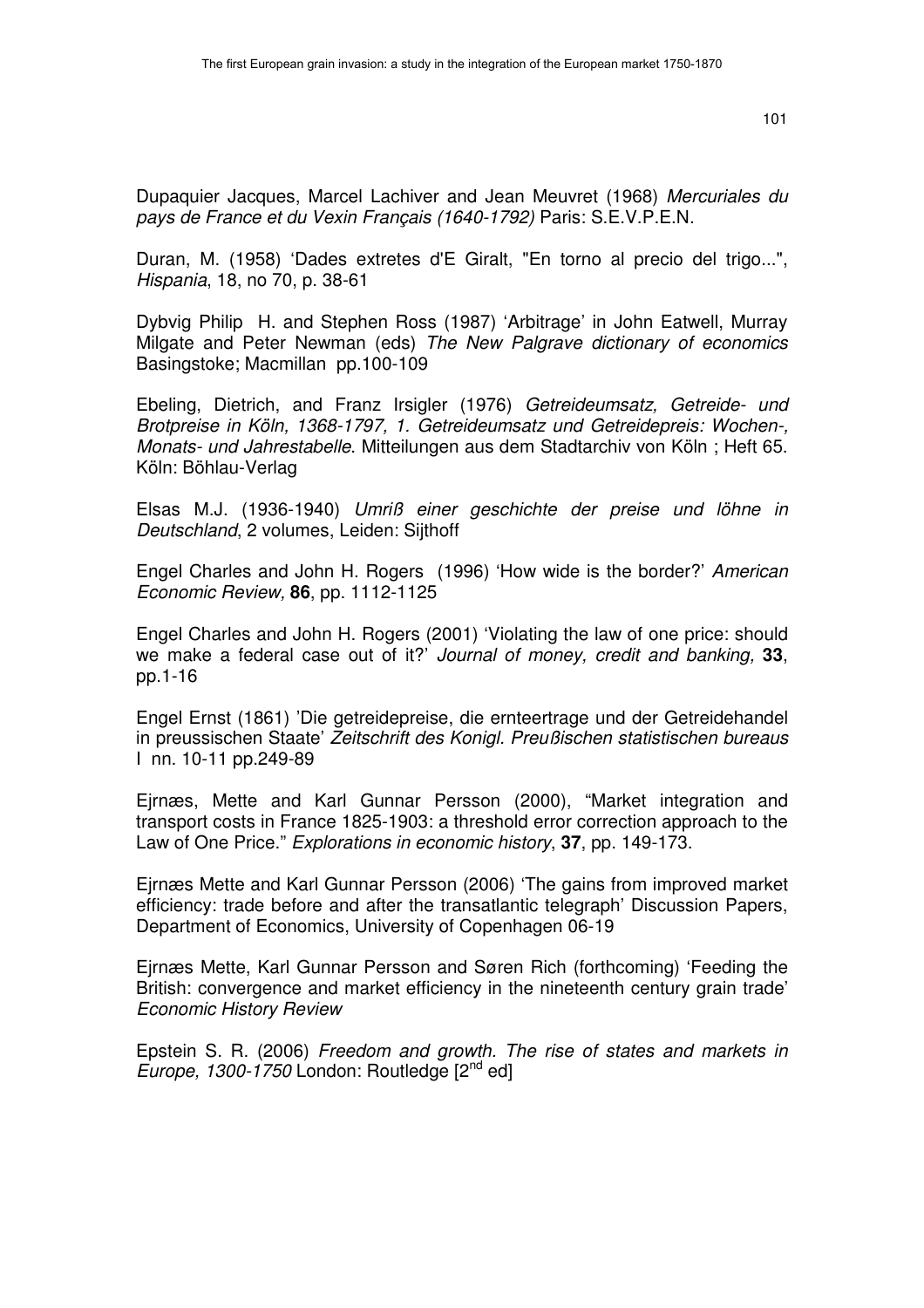Fackler Paul L. and Goodwin Barry K (2001) 'Spatial price analysis' in Bruce Gardner and Gordon Rausser (eds.) Handbook of agricultural economics, vol. 1B Marketing, distribution and consumers Amsterdam: Elsevier pp. 971-1024

Fairlie S. (1965). "The nineteenth-century corn laws reconsidered", Economic History Review, **18**, pp.562-575

Fama Eugene (1965) 'The behaviour of stock market prices' Journal of business, **38**, pp.34-105

Fama Eugene (1970) 'Efficient capital markets: a review of theory and empirical work'

Journal of finance, **25**, pp.383-417

Federico Giovanni (2005) Feeding the world. An economic history of world agriculture 1800-2000 Princeton: Princeton University Press

Federico Giovanni (2007) 'Market integration and market efficiency. The case of 19th century Italy' Explorations in economic history, **44**, pp.293-316

Federico Giovanni (2008) 'A short-lived backlash: trade policy in the first half of the  $19<sup>th</sup>$  century', mimeo

Federico Giovanni and Karl Gunnar Persson (2007) 'Market integration and convergence in the world wheat market, 1800-2000' in Tim Hatton, Kevin O'Rourke, Alan M. Taylor (eds) The new comparative economic history: essays in honour of J.Williamson, Cambridge (Mass.): MIT Press pp.87-114

Feliu Gaspar (1991) Precios y salarios en la Cataluna moderna Banco de Espana Servicio de estudios. Estudios de historia economica n.21 1991

Felloni, Giorgio (1957a), 'I prezzi sul mercato di Genova dal 1815 al 1890' Archivio Economico dell'Unificazione Italiana. Serie I, vol. 7, fasc 3.

Felloni, Giorgio (1957b), 'I prezzi sul mercato di Torino dal 1815 al 1890' Archivio Economico dell'Unificazione Italiana. Serie I, vol. 5, fasc 2.

Fields Alexandr (1992) 'The magnetic telegraph, price and quantity data and the new management of capital', Journal of economic history, **52**, pp. 401-413

Foldes Bela (1905) 'Die getreidepreise im 19 jahrhundert' Jarhbucher fur nationalokonomie und statistik pp. 467-518

Freche, George (1967a). Les Prix des Grains Des Vins et des Legumes a Toulouise (1486-1868). Travaux et Recherches de la Faculte et des Sciences Economiques de Paris. Presses Universitaires de France: Paris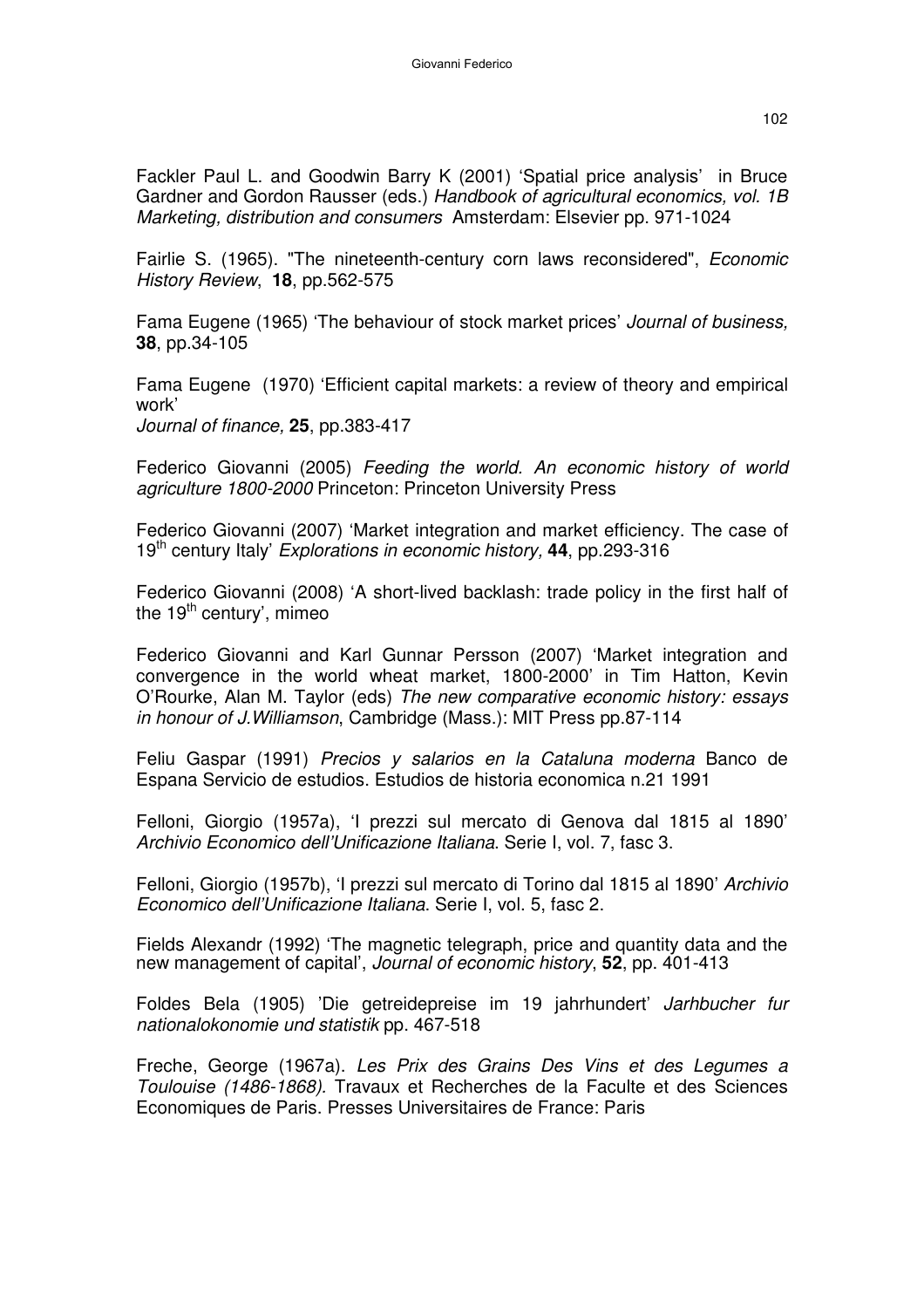Freche, Georges (1967b) 'Les Marches D'Exportation sur Le Canal Royal des Deux-Mers (1599-1792)' Bulletin de la Société D'Etudes Scientifiques de L'Aude, **67**, pp.235-61

Freche, Georges (1967c). 'Prix du blé et crises dans le Haut-Languedoc (XVIIe-XVIIIe siècles)'. Revue du Tarn 3rd ser., **48**, pp.431-59

Freche, George (sd) Cinquante et une Mercuriales du Massif Central (XVI - XIX siecle) **???** 

Freche, George (1969) 'Une enquete sur les prix des produits agricoles dans la region toulousaine: XV - XIX siecle', Annales de Midi **1,** 

Fremdling Rainer and Gerd Hohorst (1979) 'Marktintegration der Preussischen Wirtschaft im 19 Jahrhundert – Skizze eines Forschungsansatzes zur Fluktuation der Roggenpreise zwischen 1821 und 1865' in R.Tilly and R. Fremdling (eds) Industrialisierung und raum Stuggart: Klein-Cotta pp. 56-99

Friis, A. and Glamann, K. (1958) A History of Prices and Wages in Denmark, 1660-1800, vol I.; London: Longmans, Green, and Co..

Froot Kenneth A., Michael Kim and Kenneth Rogoff (1995) 'The law of one price over 700 years' NBER WP n.5132

Furtak Tadeusz (1935) Ceny w Gdansku w latach 1701-1815 Lwow: sklab gzowny nasa im rektoren J Mianowskiego

Gallego Martinez Domingo (2004) 'La formaciòn de los precios del trigo en Espana (1820-1869): el contexto internacional' Historia agraria, **34**, pp.61-100

Gallego Martinez Domingo (2005) 'La formaciòn de los precios del trigo en Espana (1820-1869): el mercato interior' Historia agraria **36** pp. 263-285

Galpin W.Freeman (1925) The grain supply of England during the Napoleonic period New York: Macmillan

Garrabou, Ramon (1970) 'Sobre la Formacio del Mercat Catala en el Segle XVIII. Una Primera Aproximacio a Base dels Preus dels Grans a Tarrega (1732-1811)' pp.83-121

Genicot, L. (1940) 'Le Prix du Froment a Namur de 1773 a 1840' Annales de la Société Archeologique de Namur, **43**

Gerhard Hans-Jurgen and Karl Heinrich Kaufhold (1990) Preise im vor- und frűhindustriellen Deutschland Gottingen:Otto Schwartz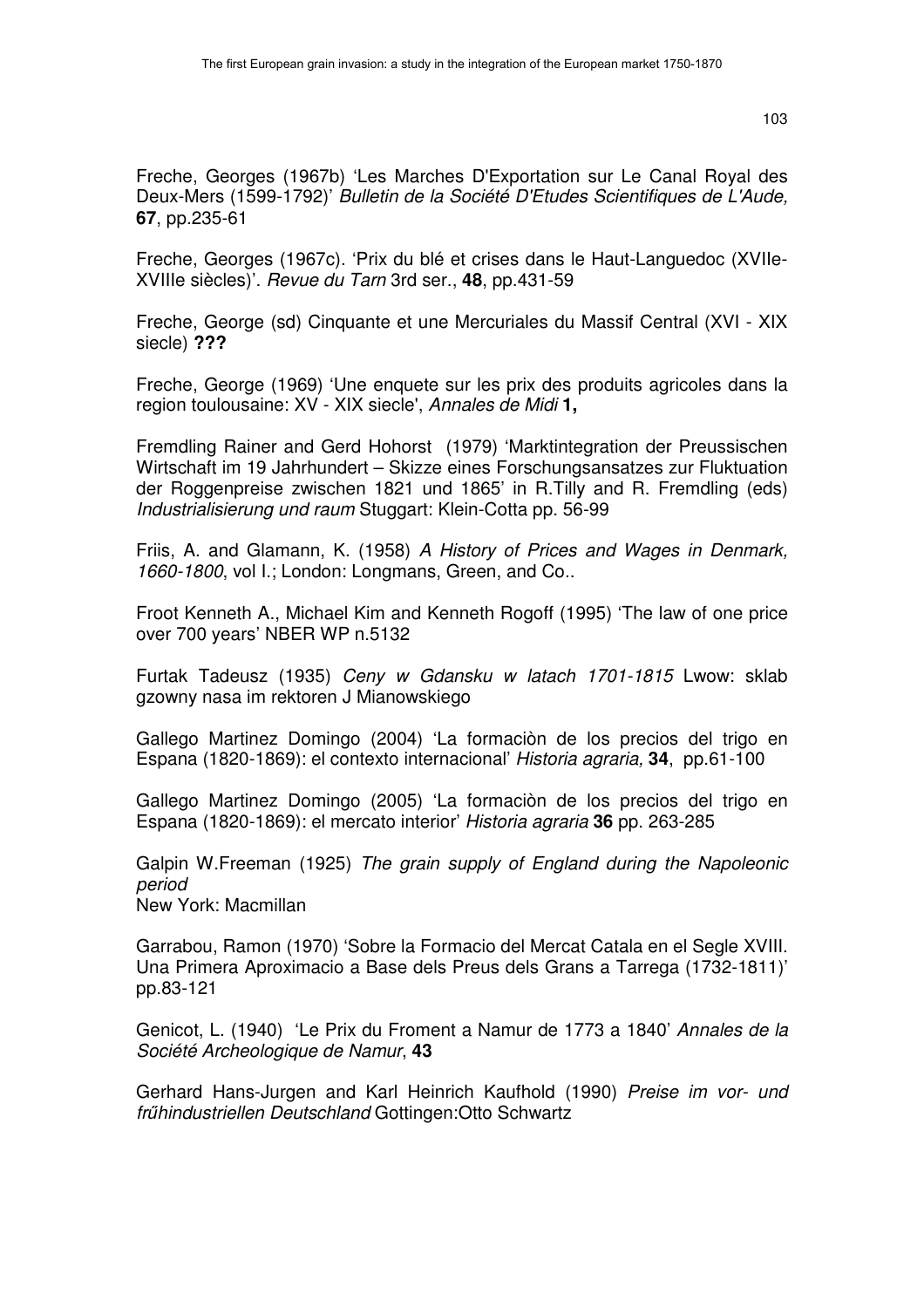Getreidepreise (1935a) 'Getreidepreise in Berlin seit 1624', Viertelsjahrshefte zur Statistik des deutschen Reichs, **44**, pp.308-21

Getreidepreise (1935b) 'Die Getreidepreise in Deutschland seit dem ausgang des 18 Jahrhunderts' Vierteljahrhefte zur statistik des deutschen Reichs **44**, pp. 273-321

Giacchero G (1979) Il Seicento e le compere di San Giorgio, Genova

Giusti, R. (1957), "Corso delle monete e dei cambi sui mercati di Milano e Venezia dal 1825 al 1866." Archivio Economico dell'Unificazione Italiana. Serie I, vol. 4, fasc. 4.

Goldberg Pinelopi Koujianou and Rebecca Hellerstein (2008) 'A structural approach to explaining incomplete exchange-rate pass-through and pricing-tomarket' American Economic Review 98 pp.423-429

Goodwin Barry K., Thomas Grennes (1998) 'Tsarist Russia and the world wheat market' Explorations in Economic History **35**, pp.405-430

Goodwin Barry K., Thomas Grennes and Lee A.Craig (2002) 'Mechanical refrigeration and the integration of perishable commodity markets' Explorations in Economic History, **39**, pp.154-182

Gopinath Gita and Roberto Rigobon (2008) 'Sticky borders' Quarterly Journal of Economics 123 pp. 531-575

Gorkiewicz Marian (1950) Ceny w Krakowie w latach 1796-1914, Poznan:Nakladem Poznaanskiego Towarzystwa Przyjaciol Nauk

Gottmann Frank (1991) Getreidemarkt am Bodensee: Raum - Wirtschaft - Politik - Gesellschaft (1650-1810). St Katharine: Scripta Mercaturae Verlag.

Grab Alexander (1985) 'The politics of subsistence: the liberalization of grain commerce in Austrian Lombardy under enlightened despotism' Journal of modern history, **57**, pp.185-210

Granger C.W.J and Elliot C.M. (1967) A fresh look at wheat prices and markets in the eighteenth century Economic History Review, **20**, pp. 255-265

Gras, L. J. (1906) 'Le Prix du Blé a Saint-Etienne' Annales de la Société D'Agriculture, Industrie, Sciences, Arts et Belles-Lettres, **26**, pp.137-154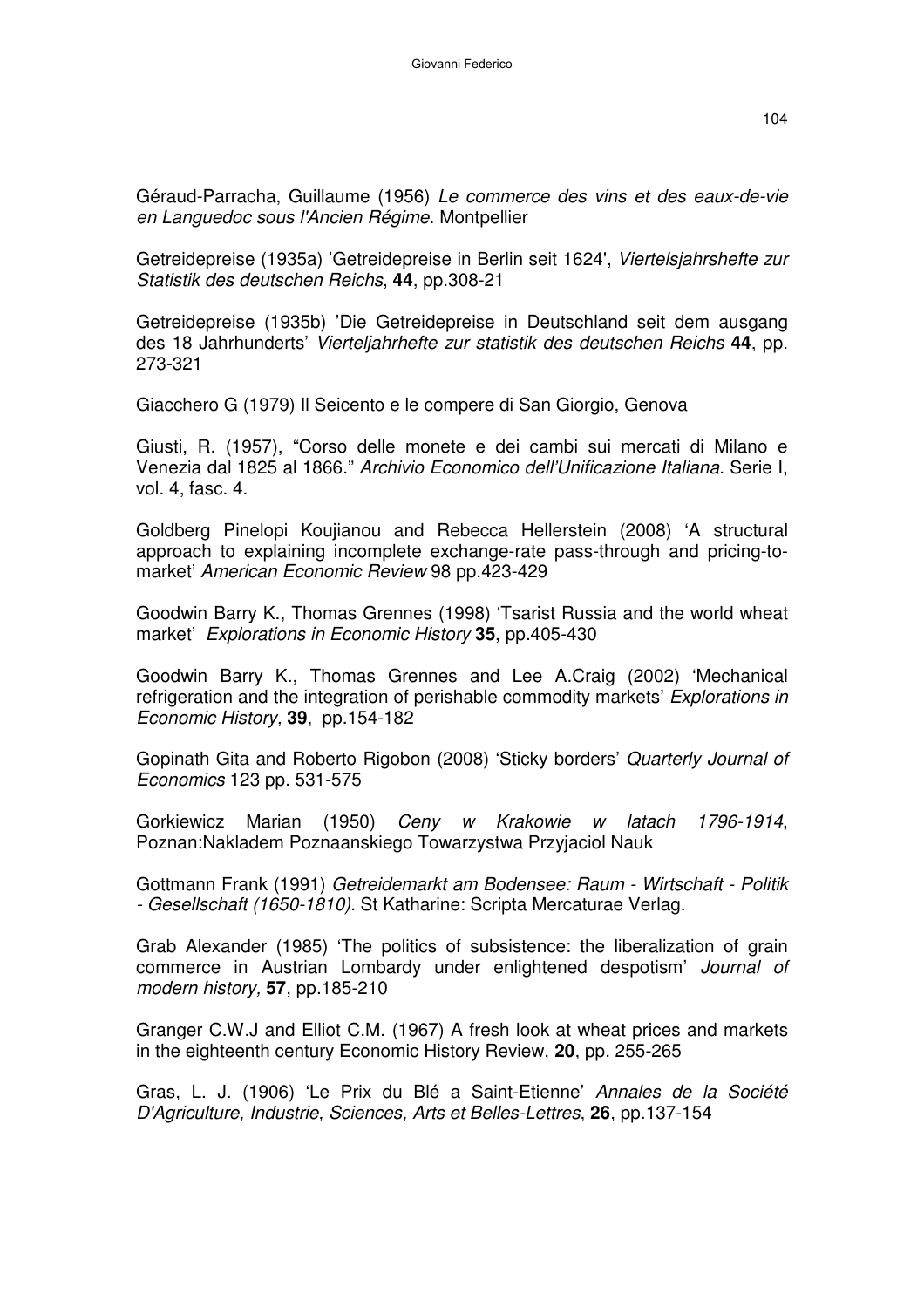Haas-Zumbühl, F. (1903\*). "Die Kernenpreise Und Brotpreise in Luzern Von 1601 Bis 1900." Zeitschrift für schweizerische Statistik, **39**, pp. 369-74.

Hamilton Earl J (1947) War and prices in Spain 1651-1800 Cambridge (Mass): Harvard University Press

Hamilton James (1992) 'Was the deflation during the Great Depression anticipated? Evidence from the commodity futures market' American economic review, **82,** pp.157-178

Hanauer Auguste (1878) Etudes economiques sur l'Alsace ancienne et moderne tome 2 Paris:Durand&Pedone-Lauriel, Strasbourg: Hagemann

Harlaftis Gelina and George Kosteleos (2007) 'Services and national economic growth: calculating the shipping income in the greek economy', mimeo

Harley Knick (1980) 'Transportation, the world wheat trade and the Kuznets cycle'

Explorations in economic history, **17**, pp.218-250

Harley Knick (1988) 'Ocean freight rates and productivity, 1740-1913: the primacy of mechanical invention reaffirmed' Journal of Economic History, 48, pp. 851-876

Hauser Henri (1936) Recherches et documents sur l'histoire des prix en France de 1500 a 1800, Paris : Les Presses modernes

Headrick Daniel (1988) The tentacles of progress, Oxford: Oxford University Press

Helin Etienne (1966) 'Prix des céréals à Luxembourg, XVII-XVIII siecle' in Joseph Ruwet (ed) Marché des céréales à Ruremonde, Luxemburg, Namur et Diest Louvain: Université du Louvain, pp. 187-280

Hill, Francis (1966) Georgian Lincoln. Cambridge: Cambridge University Press

Historical statistics (1975) US Department of Commerce. Bureau of the Census. Historical statistics of the Unites States. Colonial times to 1970. Washington: Government Printing Office.

Hoag Christopher (2006) 'The Atlantic cable and capital market information flows' Journal of Economic History, **66**, pp. 342-353

Horrell, Sara, Jane Humphries and Martin Weale (1994) 'An input-output table for 1841', Economic History Review, **47**, pp. 545-566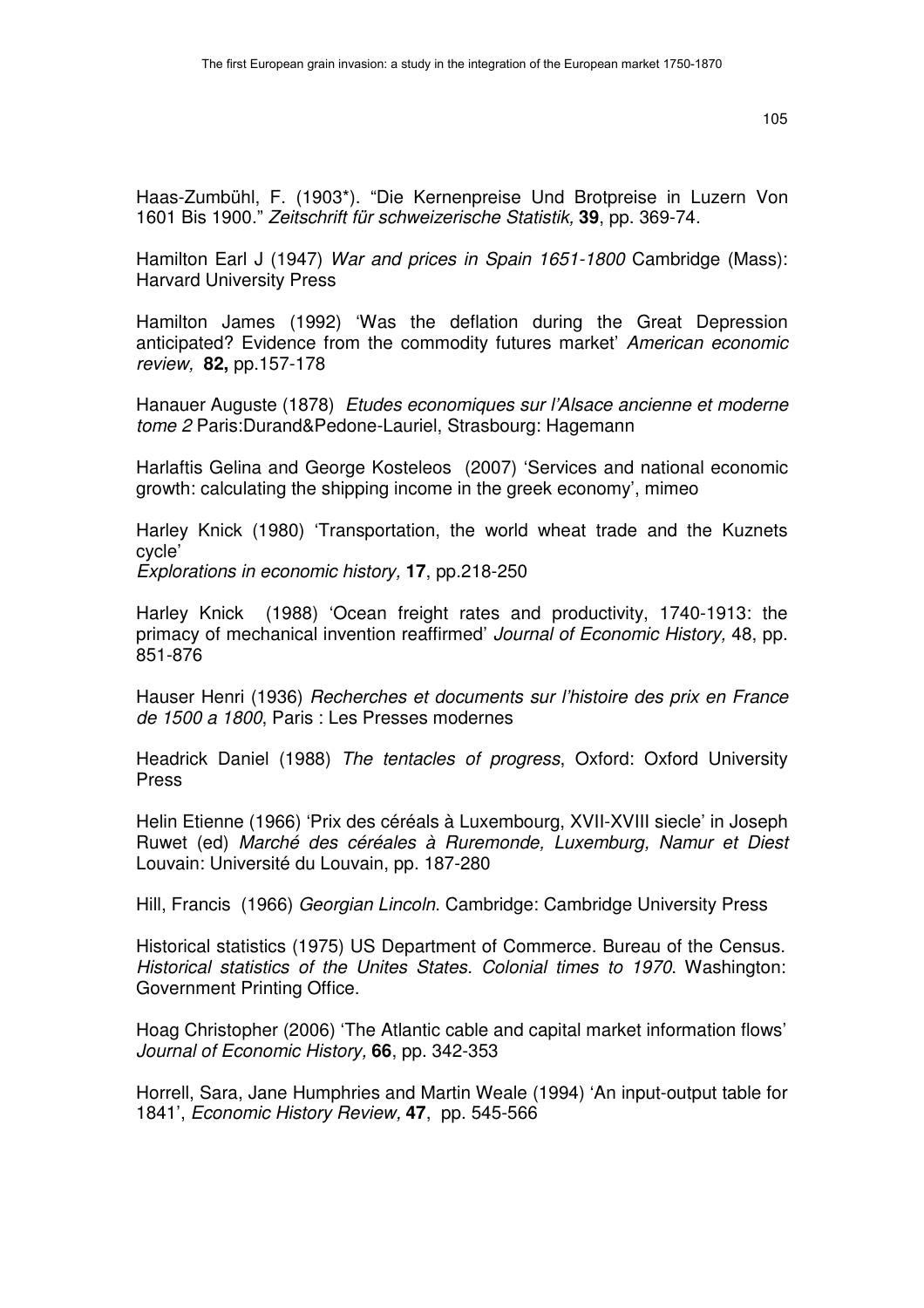Hoszowski Stanislaw (1934) Ceny we Lwowie w latach 1701-1914, Lwow Sklad : Kasa im rektora j.Mianowskiego Glowny Instytut popierania polskiej Tworczosci naukowej

Houthakker Hendrik A. and Peter J Williamson (1996) The economics of financial market New York and Oxford: Oxford University Press

Hufbauer Gary, Erika Wada and Tony Warren (2002) The benefits of price convergence: speculative computations Washington: Institute for international economics

Hummels David (2007) 'Transportation costs and international trade in the second era of globalization' Journal of economic perspectives **21** pp.131-154

Imbs Jean, Haroon Mumtaz, Morten O.Ravn and Helene Rey (2005) 'PPP strikes back: aggregation and the real exchange rate' Quarterly Journal of Economics **120** pp.1-43

Jacks David (2004) 'Market integration in the North and Baltic seas 1500-1800' Journal of European Economic History, **33**, pp. 285-329

Jacks David S. (2005) 'Intra – and international commodity market integration in the Atlantic economy' Explorations in economic history, **42**, pp. 381-413

Jacks David S. (2006) 'What drove 19<sup>th</sup> century commodity market integration' Explorations in economic history, **43,** pp. 383-412

Jacob William (1826) Report on the trade in foreign corn, and on the agriculture of the North of Europe 2<sup>nd</sup> edition London: Ridgway 1826 pp.135

Jastram Roy (1981) Silver, the restless metal, New York: Wiley

Jorberg Lennart (1982) A history of prices in Sweden 1732-1914, Lund:CWK **Gleerup** 

Kaplan Steven (1975-1976) Bread, politics and political economy in the reign of Louis XV

The Hague:Martinus Nijhoff

Kaukiainen Yrjo (2001) 'Shrinking the world. Improvements in the speed of information transmission, c 1820-1870' European Review of Economic History, **5**, pp.1-28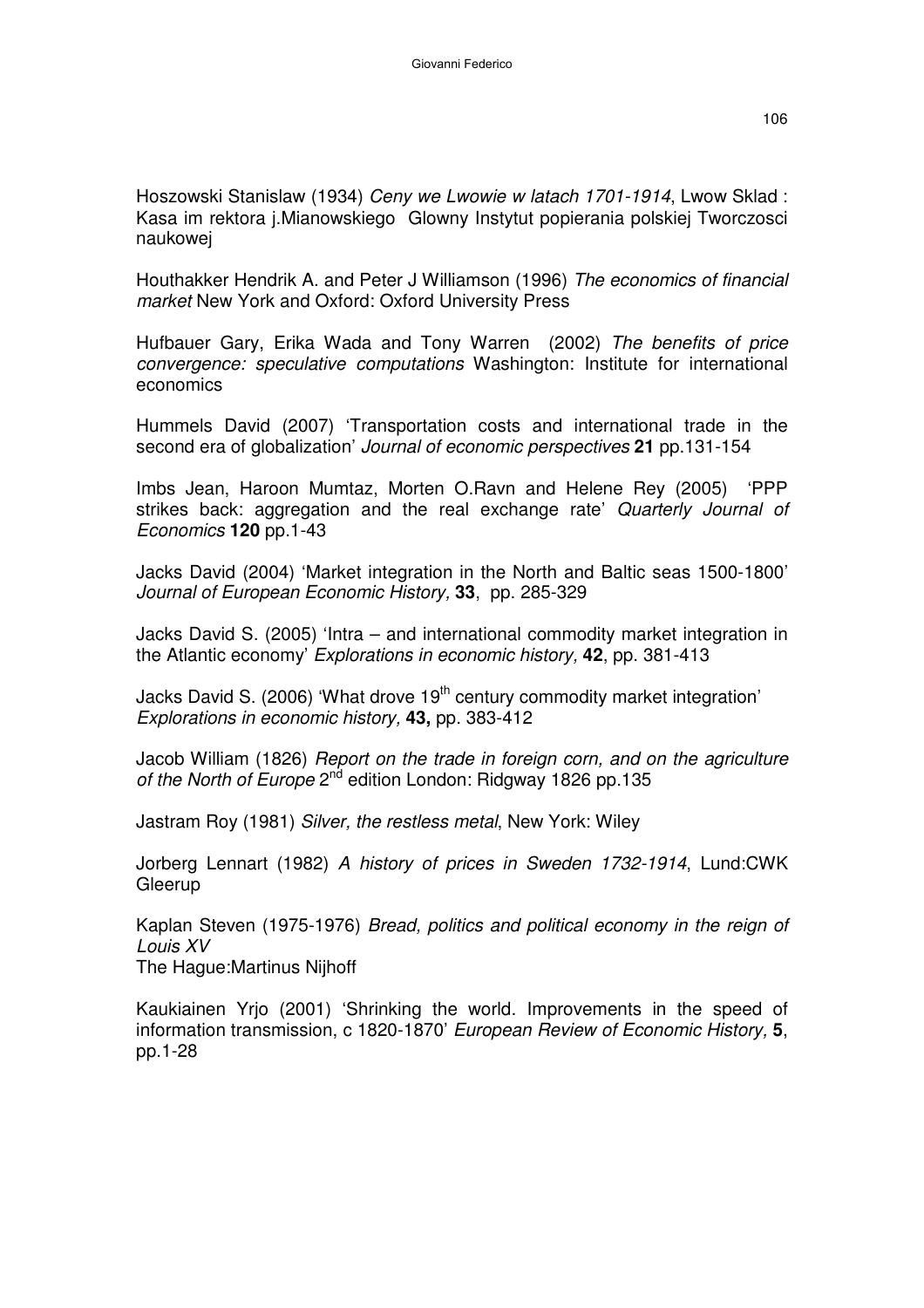107

Keller Wolfgang and Carol H.Shiue (2007a) 'Market integration and economic development: a long-run comparison' Review of development economics, **11** pp.107-123

Keller Wolfgang and Carol H.Shiue (2007b) 'The origin of spatial interaction' Journal of econometrics, **140** pp.304-332

Knetter Micheal M. and Matthew J. Slaughter (2001) 'Measuring product-market integration' in Magnus Blomstrom and Linda S. Goldberg (eds) Topics in empirical international economics Chicago and London: University of Chicago Press, pp.15-46

Klovland, Jan Tore (2005) 'Commodity market integration 1850-1913: evidence from Britain and Germany' European Review of Economic History, **9**, pp.163- 197

Kopsidis M. (2002) 'The creation of a Westphalian rye market. Leading and following regions, a cointegration analysis' Jahrbuch fur Wirschaftsgeschichte pp. 85-112.

Korthals Altes W.L. (1996) Hollands tot Nederlandse Amsterdam: Neha, 1996.

Labrousse Ernest (1933) Esquisse du mouvement des prix et des revenues en France au XVIIIe siécle Paris: Dalloz

Labrousse, Ernest, Ruggiero Romano and F.G.Dreyfus (1970) Le prix du froment en France au temps de la monnaie stable (1726-1913) Paris: SEVPEN

Latham, A.J., and Larry Neal (1983), "The international market in rice and wheat." Economic history review **36**, pp. 260-80.

Ledrier Francoise (1966) 'Prix des céréals à Namur, XVII-XVIII siecle' in Joseph Ruwet (ed) Marché des céréales à Ruremonde, Luxemburg, Namur et Diest Université du Louvain, Louvain pp. 281-341

Lefebvre-Teillard, A. (1969) La Population de Dole au XVIIIe Siécle. Presses Universitaires de France: Paris

Lefèvre, Pierre (1925) Le commerce des grains et la question du pain à Lille de 1713 à 1789. Lille: Camille Robbe

Lo Melody (2006) 'Market efficiency hypothesis' in Lee, Cheng-Few and Alice C. Lee (eds) Encyclopedia of finance, New York Springer pp.585-590

Lo Ming Chien and Eric Zivot (2001) 'Threshold cointegration and nonlinear adjustment to the law of one price' Macroeconomic dynamics, **5**, pp.533-576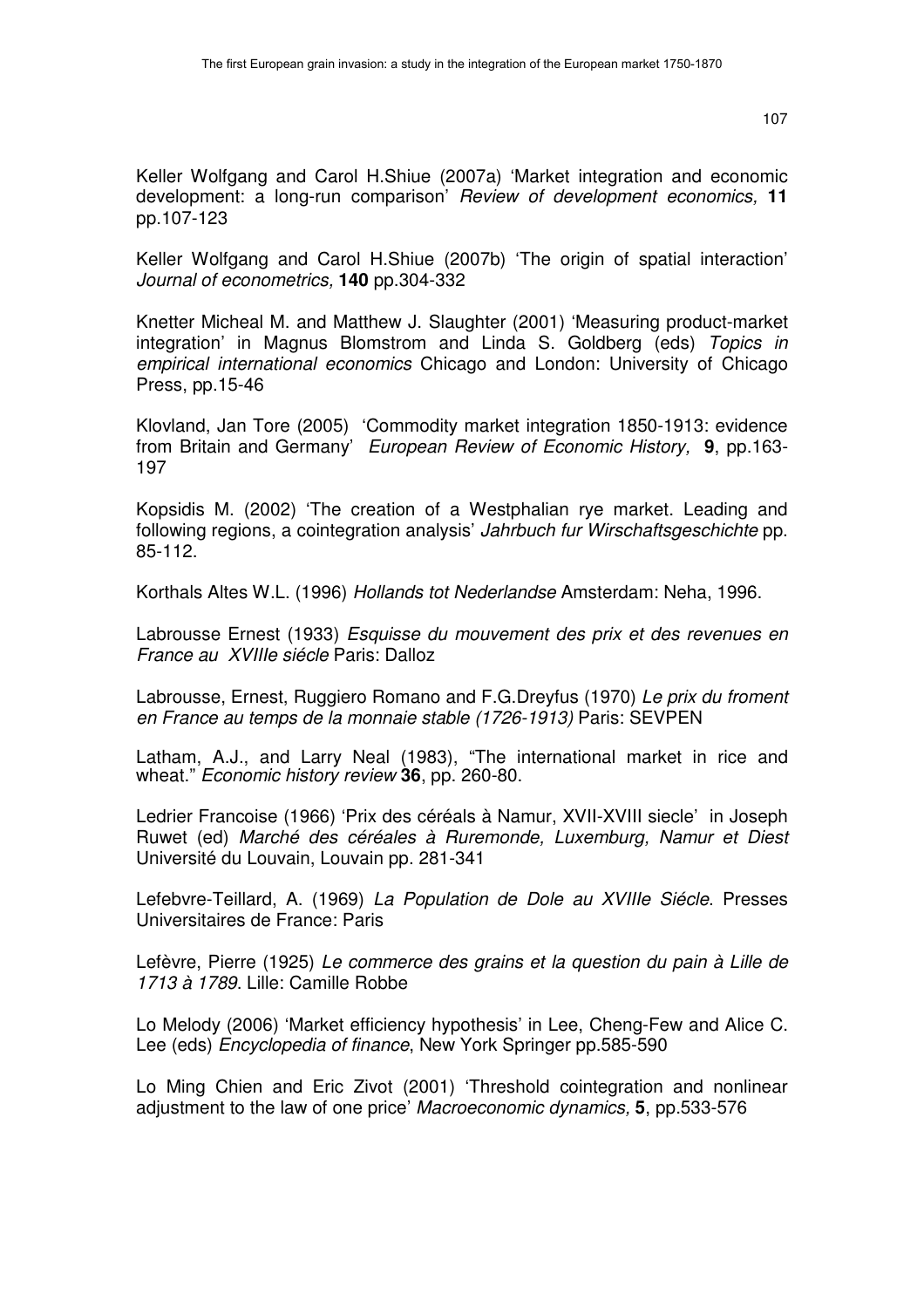Lopez, C. C. (1985) 'Las Oscilaciones del Precio del Trigo en una Ciudad del Levante: El Caso de Murcia, 1675-1800' Revista de Historia Economica, **5**, pp 247-264

Machlup Fritz (1977) A history of thought on economic integration, New York:Columbia University Press

MAIC (1886), Ministero di Agricoltura industria e commercio, Direzione generale della statistica, Movimento dei prezzi di alcuni generi alimentari dal 1862 al 1885. Roma: Botta.

Malanima Paolo (1976) 'Aspetti di mercato e prezzi del grano e della segale a Pisa dal 1548 al 1818' Ricerche di Storia Moderna I Pisa: Pacini pp. 289-327

Malkiel Burton G. (2003) 'The efficient market hypothesis and its critics' Journal of Economic Perspectives 17 pp. 59-82

Martinez Vara, Tomas (1997) 'Una estimacion del cost de la vida en Santander, 1800-1860' Revista de Historia Economica 15 pp. 87-124

Mauri L, R.Alfonsi, A.Carena, G.Pizzardi (1970) 'Il movimento dei prezzi in Toscana' Giornale degli economisti pp.639-659

Mestayer Monique (1963) 'Les prix du blé et de l'avoine de 1329 à 1793' Revue du Nord, **45** pp.159-176

Mestayer Monique (1965) 'Prix des grains à Douai (1745-1790)' in Charles Verlinden (ed) Documents pour l'histoire des prix et des salaires en Flandre et en Brabant tome II Bruges : De Tempel pp.578-631

Metzler Jakob (1974) 'Railroad development and market integration: the case of Tsarist Russia' Journal of economic history, **34**, pp.529-549

Meyer, Jean (1966) La Noblesse Bretonne au XVIIIe Siecle, Paris: S.E.V.P.E.N.

McCloskey Donald and J.R. Zecher (1984) 'The success of purchasing power parity: historical evidence and its implications for macroeconomics' in M.Bordo and A. Schwartz (eds.) A retrospective on the Classical Gold Standard 1821- 1931 Chicago: University of Chicago Press pp. 121-156

McCusker John J (1978) Money and exchange in Europe and America, 1600- 1775. A handbook London and Basingstoke: Macmillan

McEvedy, Colin and Richard Jones (1978) Atlas of world population history. New York: Facts on file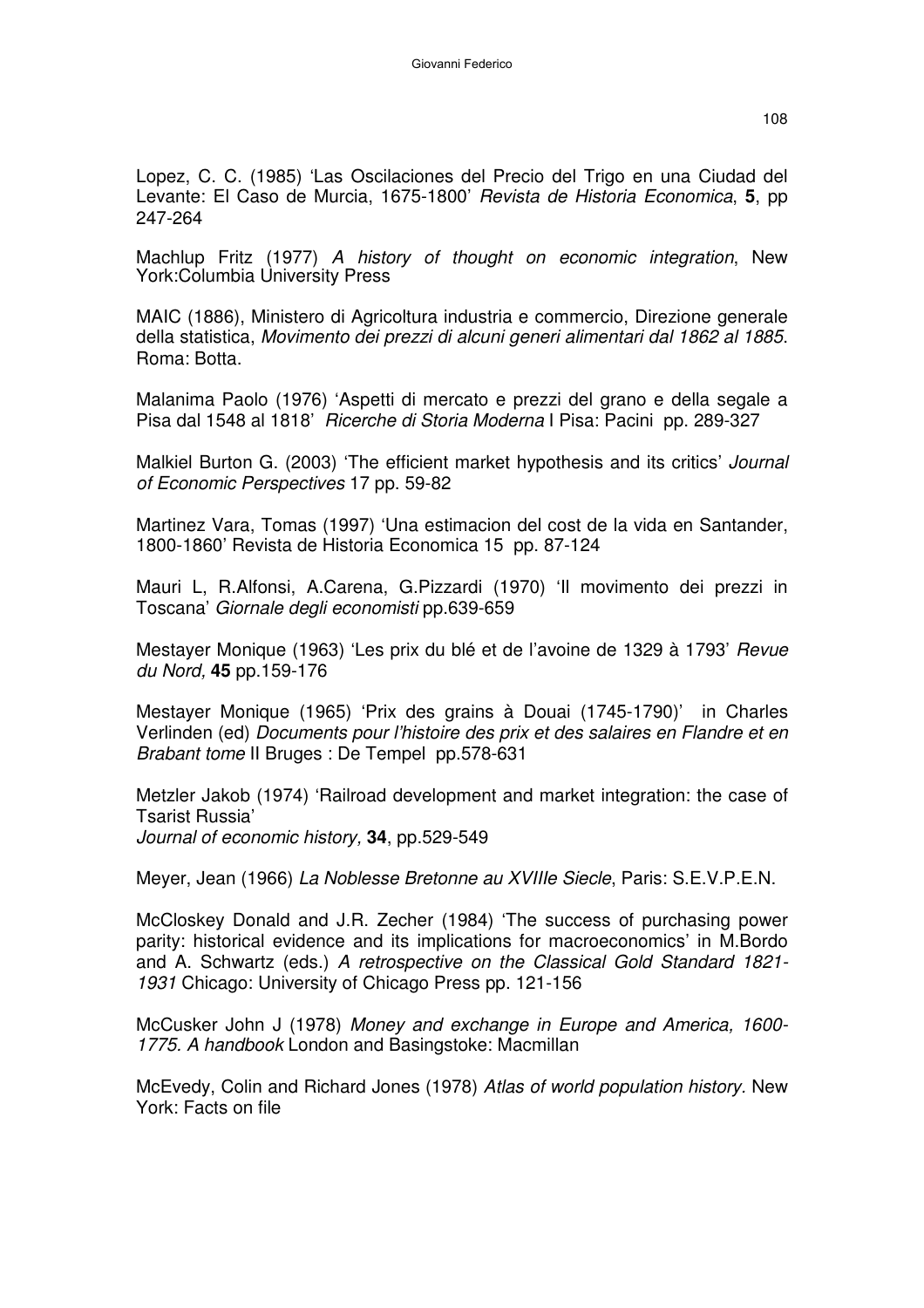McKenzie Andrew and Matthew T. Holt (2002) 'Market efficiency in agricultural futures markets'

Applied economics, **34**, pp.1519-1539

Miller Judith A. (1999) Mastering the market The State and the Grain trade in Northern France, 1700-1860 Cambridge: Cambridge University Press

Mitchell Brian (1998) International historical statistics: Europe 1750-1993. 4th ed. London and Basingstoke: MacMillan.

Mitchell Brian and Phyllis Deans (1976) Abstract of British historical statistics [1<sup>st</sup>] edition 1962] Cambridge: Cambridge University Press

Morgenstern Oskar (1959) International financial transactions and business cycles. Princeton Princeton University Press

Morineau, Michel (1974-1975) 'A la halle de Charleville ...', in Histoire Champenoise. Questions diverses. Actes du 95e Congres National des Societies Savantes. Paris:Bibliotheque Nationale:

Müller C.K. (1877) "Joh. Heinrich Waser, der zürcherische Volkswirtschafter des 18. Jahrhunderts", Zürcher Jahrbuch für Gemeinnützigkeit (auf das Jahr 1877), Zürich pp. 86-171 (Appendix)

Nakamura Emi (2008) 'Pass-through in retail and wholesale' American Economic Review 98 pp.430-437

Negassa Asfaw and Robert Myers (2007) 'Estimating policy effects on spatial market efficiency: an extension to the parity bounds model' American Journal of Agricultural economics, **89**, pp. 338-352

North Douglass (1958) "Ocean freight rates and economic development" Journal of Economic History 18 pp.537-551

Obstfeld Maurice and Alan M. Taylor (1997) 'Nonlinear aspects of goods market arbitrage and adjustment: Heckscher's commodity points revisited' Journal of the Japanese and international economies, **11**, pp.441-479

O'Connell Paul and Shang-Jin Wei (2002) '"The bigger they are, the harder they fall": retail price differences across US cities' Journal of international economics, **56**, pp.21-53

Officer Lawrence (1985) 'Integration in the American foreign exchange market 1791-1900' Journal of economic history, **45**, pp.557-585

Officer Lawrence (1996) Between the dollar-sterling gold points Cambridge: Cambridge University Press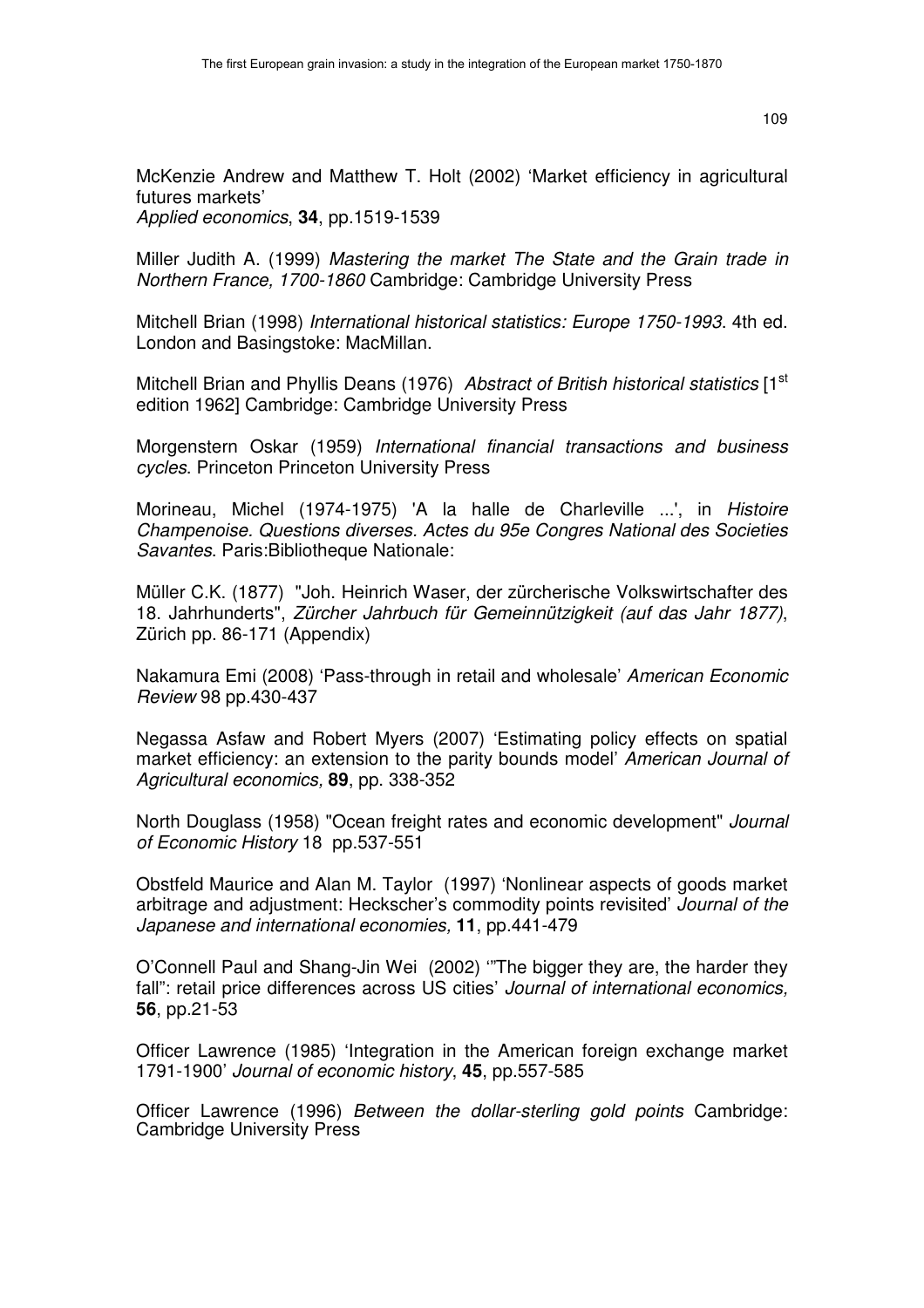O'Grada Cormac (2005) 'Markets and famines in pre-industrial Europe' Journal of interdisciplinary history, **36**, pp.143-160

O'Grada Cormac (2007) 'Making famine history' Journal of economic literature, **45**, pp.5-38

Olson Mancur Jr (1963) The economics of wartime shortage Durham:Duke University Press

O'Rourke Kevin (2002) 'Europe and the causes of globalization, 1790 to 2000' In H.Kierzowski (ed) *Europe and globalization* Basingstoke: Palgrave pp. 64-85

O'Rourke Kevin (2006) 'The worldwide economic impact of the French revolutionary and Napoleonic wars, 1792-1815' Journal of global history, **1**, pp.123-149

O'Rourke Kevin (2007) 'War and welfare: Britain, France and the United States 1807-1814',

Oxford economic papers, **59** S1 pp.i8-i30

O'Rourke, Kevin, and Williamson, J. (1994), "Late nineteenth-century angloamerican factor price convergence: were Heckscher and Ohlin right?" Journal of economic history, **54**, 892-916.

O'Rourke Kevin and Jeffrey G. Williamson (1999) Globalization and history. The evolution of the nineteenth century Atlantic economy, Cambridge (Mass): MIT Press

O'Rourke Kevin and Jeffrey G. Williamson (2004) 'Once more: when did globalization begin?' European review of economic history, **4**, pp.109-117

Őzmucur Sűleyman and Şevket Pamuk (2007) 'Did European commodity prices converge during 1500-1800?' in Hatton Timothy, Kevin O'Rourke and Alan M.Taylor (eds) The new comparative economic history. Essays in honor of Jeffrey G. Williamson Cambridge (Mass): MIT Press, pp. 59-86

Palop Ramos, Jose Miguel (1975) 'Precios del trigo en Valencia', Cuadernos de Historia. Anexos de la Revista Hispania, **5**

Palumbo L. (1981) 'I prezzi sul mercato di Acquaviva delle Fonti dal 1700 al 1875' in A.Massafra (a cura di) Problemi di storia delle campagne meridionali nell'età moderna e contemporanea Bari: Dedalo pp. 334-352

Pannier, E. (1865) 'Prix des grains sur le marché d'Abbéville depuis l'année 1590' Mémoires de la Société impériale d'Emulation d'Abbéville 2nd part, **9**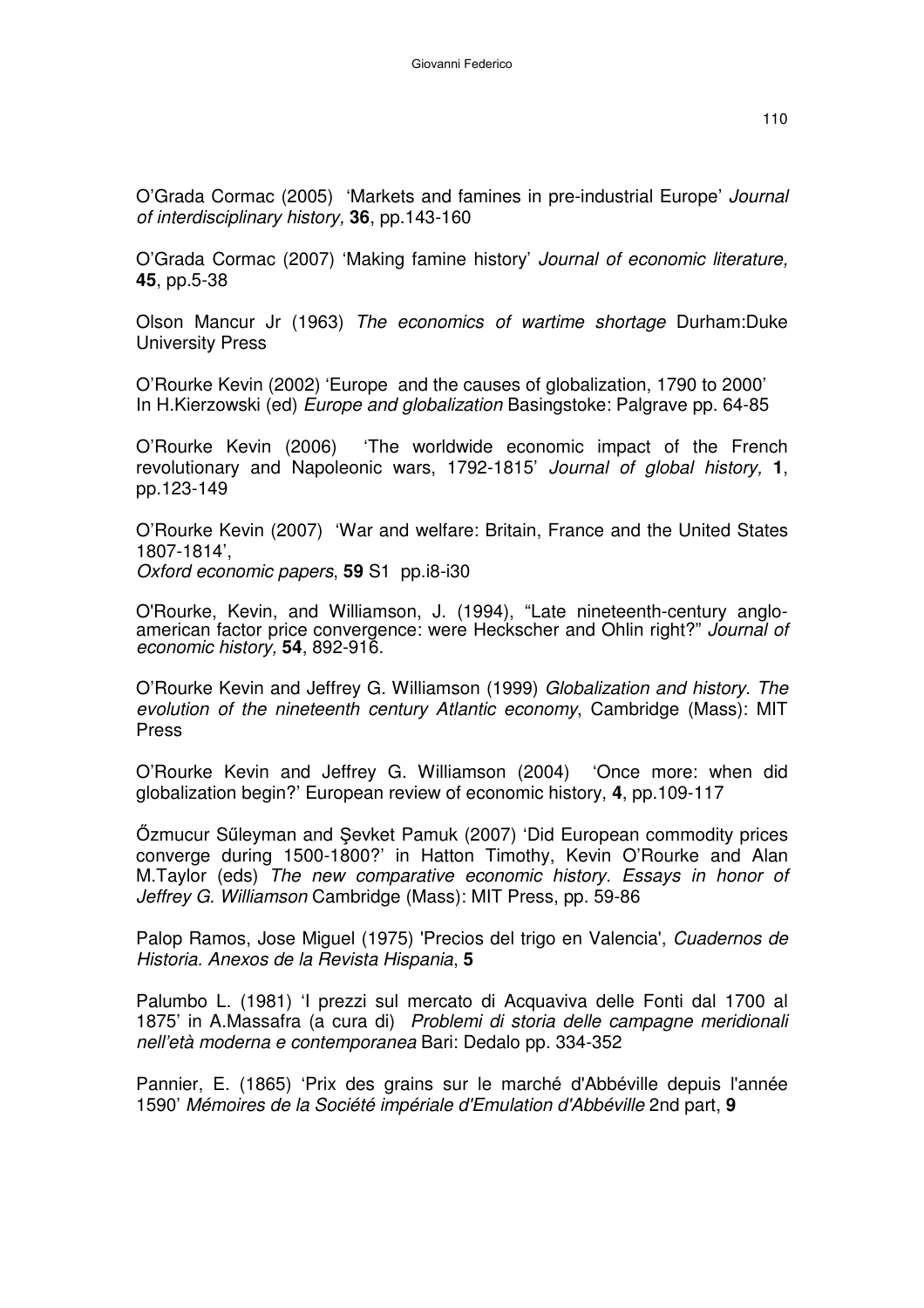Park Albert, Hehui Jin, Scott Rozelle and Jikun Huang (2002) 'Market emergence and transition; arbitrage, transaction costs and autarky in China's grain market' American Journal of Agricultural economics, **84**, pp.67-82

Parsley David and Shang-Jin Wei (2001) 'Explaining the border effect: the role of exchange rate variability, shipping costs and geography' Journal of international economics, **55**, pp.87-105

Peiro, A. (1987) 'El Mercado de Cereales Y Aceites aragoneses (Siglos XVII-XX)'. Agricultura y Sociedad, **43**

Perrot, Jean Claude (1975) Genese d'une ville moderne Caen au XVIIIe siècle. Tome II. Paris: Mouton.

Persson Karl Gunnar (1999) Grain markets in Europe 1500-1900 Cambridge: Cambridge University Press

Persson. Karl Gunnar (2004) 'Mind the Gap! Transport cost and price convergence in the nineteenth century Atlantic economy,' European Review of Economic History, **8**, pp. 127-147.

Petino, A. (1959), "I prezzi di alcuni prodotti agricoli sui mercati di Palermo e Catania dal 1801 al 1890." Archivio Economico dell'Unificazione Italiana. Serie I, vol. 8, fasc. 3.

Pfister, Willy (1940) 'Getreide- und Weinzehnten 1565-1798 und Getreidepreise 1565-1770', in: Argovia, **52**, pp. 237-264

Pieyns, Jean and Wigbolt Tijms (1993). Studies over de sociaal-economische geschiedenis van Limburg XXXVIII. EISMA B.V., Leeuwarden/Maastricht.

Pinchera, S. (1957), 'I prezzi di alcuni cereali e dell'olio di oliva sui mercati dello Stato Pontificio (dal 1823 al 1860) ed a Roma (dal 1823 al 1890)' Archivio Economico dell'Unificazione Italiana. Serie I, vol. 5, fasc. 4.

Pomeranz Kenneth (2000) The Great divergence Princeton: Princeton University Press

Ponsot, P. (1986) Atlas de Historia Economica de la Baja Andalucia (Siglos XVI - XIX). Sevilla: Editoriales Andaluzas Unidas

Post John D. (1977) The last great subsistence crisis in the Western World Baltimore and London: John Hopkins University Press

Posthumus N.W. (1943) Nederlandsche Prijsgeshiedenis Vol 1 Leiden: Brill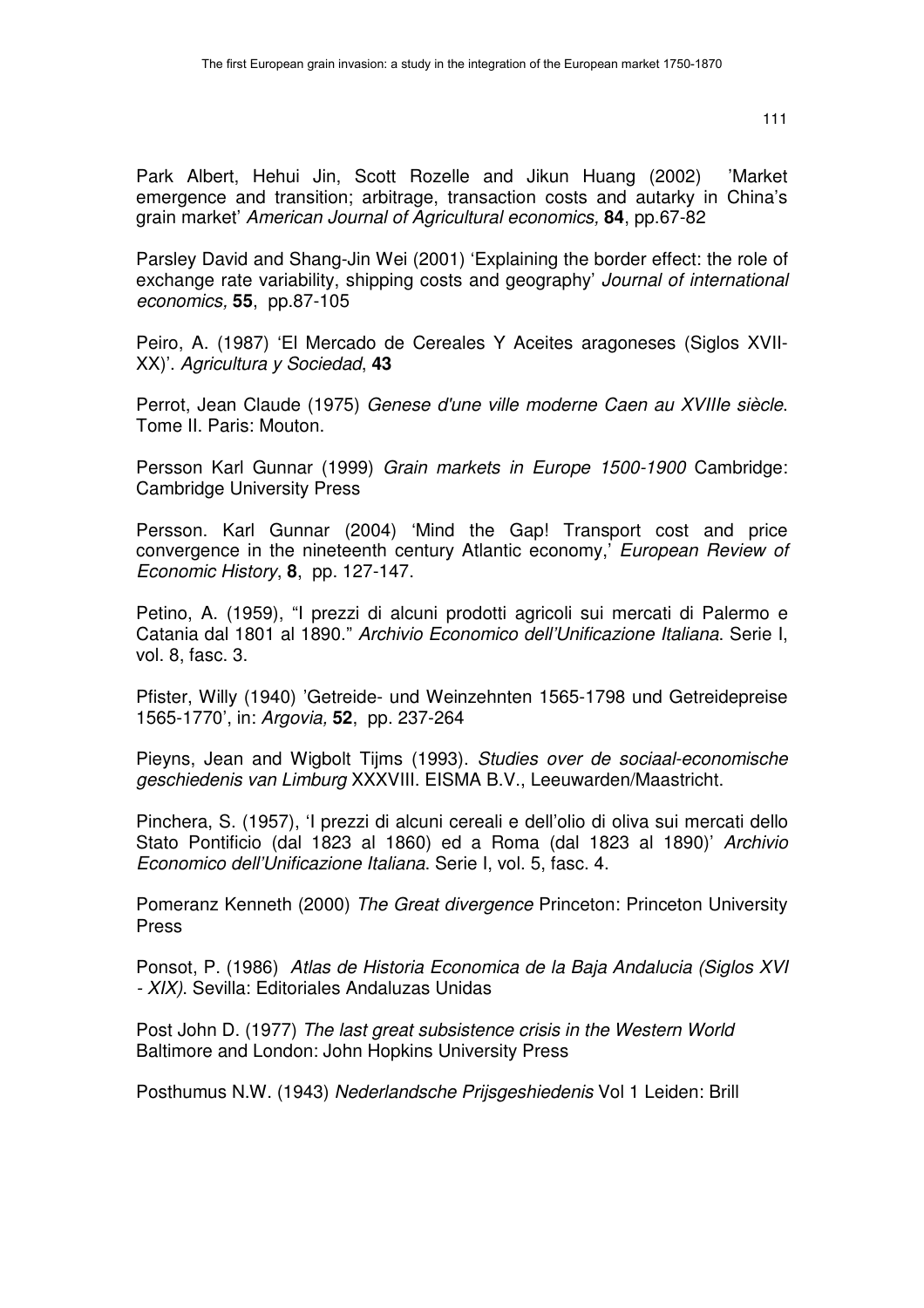Posthumus N.W. (1964) Inquiry into the history of prices in Holland Vol II Leiden: Brill

Prato Giuseppe (1908) La vita economica del Piemonte a mezzo il secolo XVIII, Torino: Società tipografico-editrice nazionale

Pribram Alfred Francis (1938) Materialen zur Geschichte der Preise und Lőhne in Ősterreich. Band 1 Wien: Carl Ueberreuters Verlag

Price Roger (1983) The modernization of rural France, Hutchinson: London

Priester, Peter R. (1998) 'Geschiedenis Van De Zeeuwse Landbouw Circa 1600- 1910' A.A.G. Bijdragen 37. Afdeling Agrarische Geschiedenis. Landbouwuniversiteit. Wageningen

Pugliese Salvatore (1908) Due secoli di vita agricola. Produzione e valore dei terreni contratti agrari salari e prezzi nel vercellese nei secoli XVIII e XIX Milano-Torino: Bocca

Rambaud, A (1911) La Chambre D'Abondance de la Ville de Lyon (1643-1777). Universite de Grenoble. Lyon: Faculte de Droit

Ravaillon Martin (1987) Markets and famines Oxford: Clarendon Press

Raveau, P. (1931) Essai sur la Situation Economique et L'etat Social en Poitou au XVI siecle. Paris: Librairie des Sciences Politique et Sociales

Reher David (2001) 'Produccion, precios e integracion de los mercados regionales de grano en la Espana preindustrial' Revista de Historia Economica, 20 (2001) pp. 539-572

Ritzmann-Blickenstorfer Heiner (1996) Historische statistik der Schweiz Zurich: Chronos Verlag,

Rogoff Kenneth (1996) 'The Purchasing Parity Puzzle' Journal of economic literature, **34**, pp. 647-668

Romano Ruggero (1965) Prezzi, salari e servizi a Napoli nel secolo XVIII (1734- 1806), Milano: Banca Commerciale

Ruwet Joseph (1966) 'Prix des céréals à Ruremonde, XVII-XVIII siecle ' in Joseph Ruwet (ed) Marché des céréales à Ruremonde, Luxemburg, Namur et Diest Louvain: Université du Louvain pp. 11-182

Sanchez Albornoz Nicolas (1975) Los precios agricolas durante la segunda mitad del siglo XIX. Volumen I: Trigo y cebada Madrid: Banco de Espana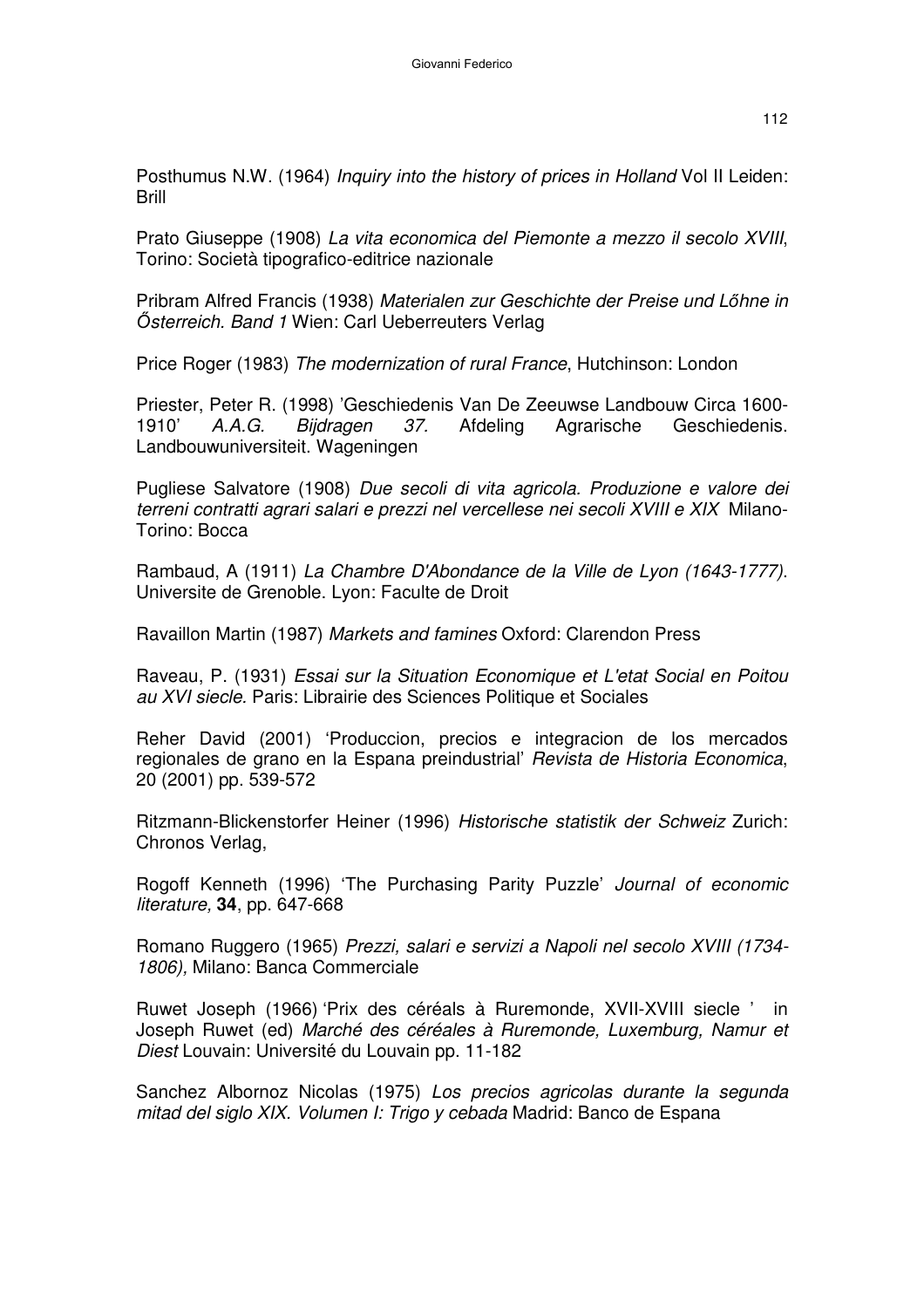Sardà Joan (1998) La politica monetaria y les fluctuaciones de la economia

Schebek Edmund (1873) Collectiv-Ausstellung von beitragen zur weltausstellung 1873 Wien von der handels un gewerbekammer in Prag, Prag: Heinr.Mercy

espanola en el siglo XIX Barcelona: Editorial Alta Fulla [1st ed 1948]

Schmelzer, M. (1972) Geschichte der Preise und Lohne in Rattenburg vom Ende des 15. bis in die 2. Haelfte des 19. Jahrhunderts. Dissertation zur Erlangung des Doktorgrades an der Philosophischen der Leopold-Franzens-Universitat in Innsbruck

Schneider, Jurgen, Oskar Schwarzer, Fredrich Zellfelder (1991) Wahrungen der Welt I Europäische und Nordamerikanische Devisenkurse 1777-1914 Stuttgart: Franz Steiner Verlag

Scholliers Peter, (1965) 'Prix et salaires a Anvers et dans la région anversoise' in Verlinden C (ed) Documents pour l'histoire des prix et des salaires en Flandre et en Brabant tome 2 Bruges: De Tempel pp. 641-1055

Sebastián Amarila, José Antonio (1992) Agricultura y rentas monásticas en tierras de León: Santa María de Sandoval (1167-1835), Madrid : Universidad Complutense de Madrid, Facultad de Ciencias Económicas y Empresariales,

Sereni, Emilio (1960), 'Mercato nazionale ed accumulazione capitalistica nell'Unità italiana' Now in E. Sereni, Capitalismo e mercato nazionale. Roma: Editori Riuniti, 1966.

Seuffert Georg (1857) Statistik des getreide und viktualien-handels in konigreiche Bayern.. Munchen: Weiß

Sharp Paul (2006), '1846 and all that: the rise and fall of British protection in the nineteenth century' Discussion papers, Department of Economics University of Copenhagen 06-14

Shiller Robert J. (2003) 'From efficient markets theory to behavioural finance' Journal of Economic Perspectives 17 pp. 83-104

Shiue Carol (2002) 'Transport costs and the geography of arbitrage in  $18<sup>th</sup>$ century China' American Economic Review, **92**, pp.1406-1419

Shuie Carol (2005) 'From political fragmentation towards a custom union: border effects of the German Zollverein, 1815 to 1855' European Review of Economic History, **9**, pp 129-162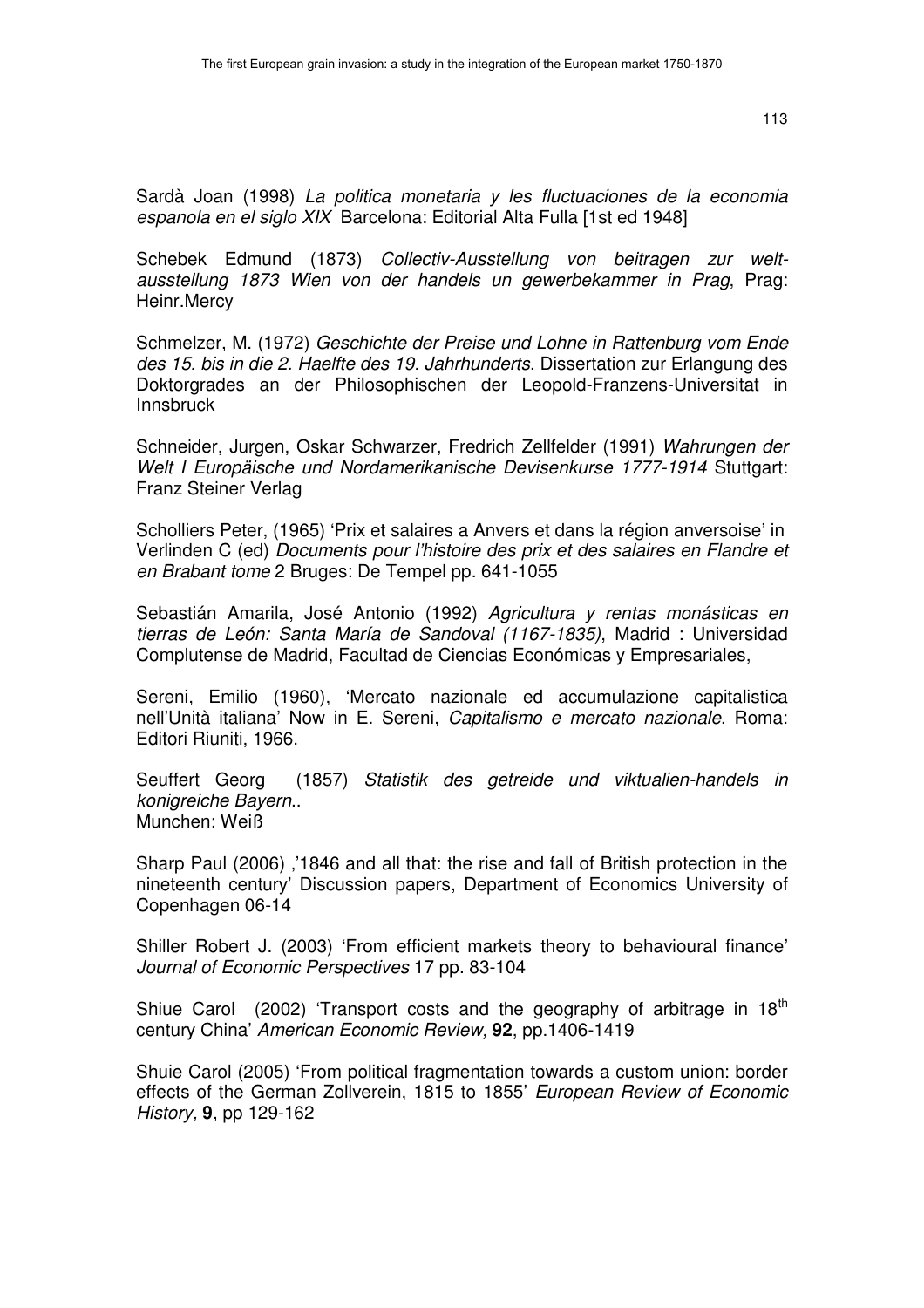Siegel Stanislaw (1936) Ceny w Warszawie w latach 1701-1815, Lwow Sklad : Kasa im rektora j.Mianowskiego Glowny Instytut popierania polskiej Tworczosci naukowej

Siegel Stanislaw (1949) Ceny w Warszawie w latach 1816-1916, Poznan:Nakladem Poznaanskiego Towarzystwa Przyjaciol Nauk

Slaugther Matthew J (1995) 'The ante-bellum transportation revolution and factor-price convergence' NBER Working paper 5303

Soetbeer Adolph (1858) Beitrage zur statistik der Preise Hamburg

Spaggiari, P.L. (1959), 'I prezzi dei generi di maggior consumo sul mercato di Parma dal 1821 al 1890' Archivio Economico dell'Unificazione Italiana. Serie I, vol. 8, fasc. 3.

Spiller Pablo and Cliff Huang (1986) 'On the extent of the market: wholesale gasoline in the Northeastern United States' Journal of industrial economics, **35**, pp.131-145

Spiller Pablo and Robert Wood (1988) 'Arbitrage during the dollar-sterling gold standard 1890-1908: an econometric approach' Journal of political economy **96**, pp.882-891

Stigler George and Robert A. Sherwin (1985) 'The extent of the market' Journal of law and economics, **28**, pp.555-585

Studer Roman (2008) 'India and the great divergence. Assessing the efficiency of grain markets in 18<sup>th</sup> and 19<sup>th</sup> century India' Journal of Economic History 68 pp. 393-437

Taylor Alan (2003) 'Potential pitfalls for the purchasing-power-parity puzzle? Sampling and specification biases in mean-reversion tests of the law of one price' Econometrica, **69**, pp. 473-498

Thompson Stanley, Donggyu Sui and Martin T. Bohl (2003) 'Spatial market efficiency and policy regime change: seemingly unrelated error correction model estimation' American Journal of Agricultural Economics, **85**, pp. 1042-1053

Thorburn Thomas (2000) Economics of transport: the Swedish case 1780-1980 Almqvist and Wiksell International Sodertalje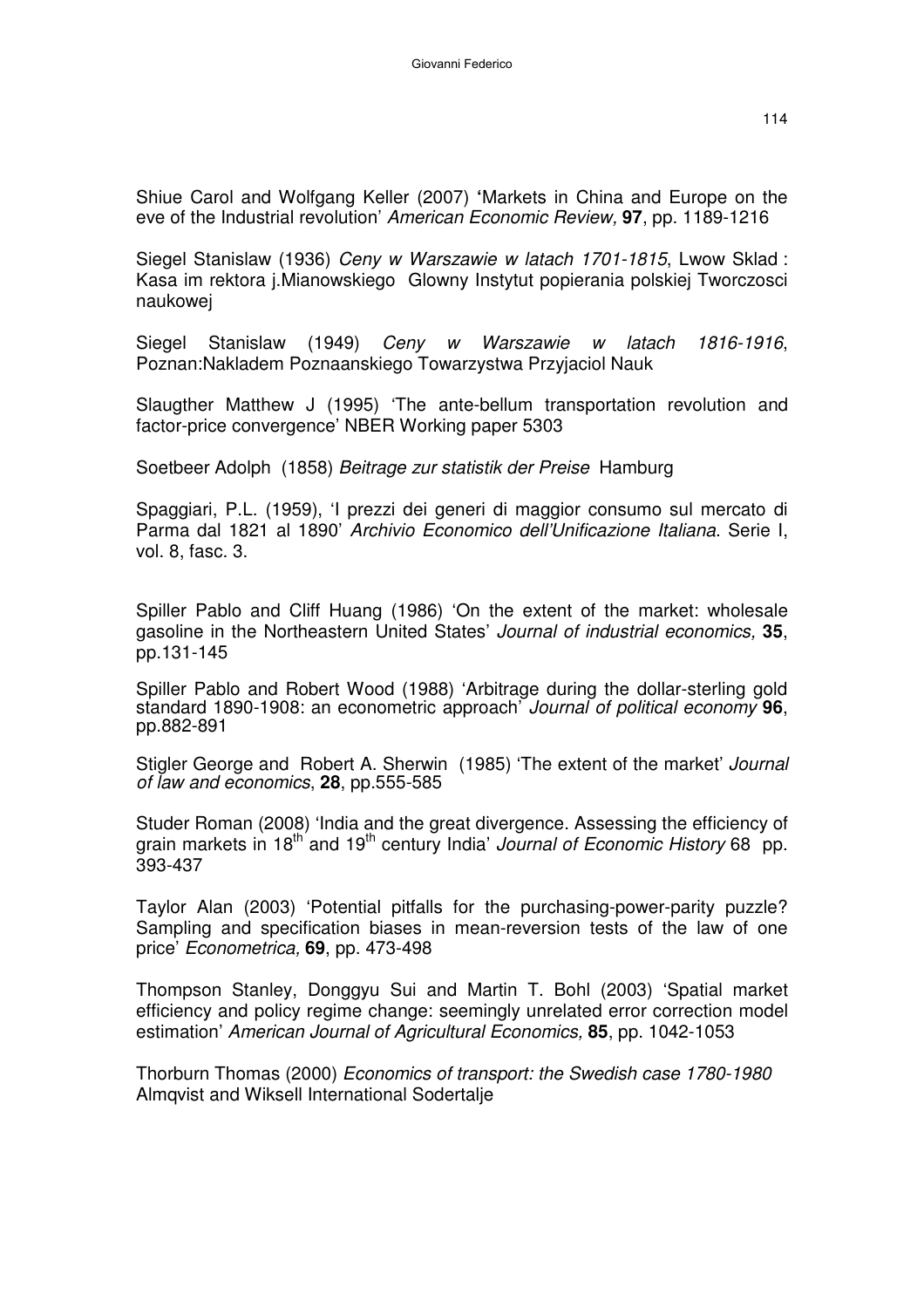Tijims W. (1977 and 1983) 'Prijzen van granen en peulvruchten te Arnhem, Breda…'

Historiae agriculturae XI vol 1 and vol 2 1983, Groningen

Tomaszewski Edward (1934) Ceny w Krakowie w latach 1601-1795 Lwow: Instytut popierania polskej tworczosci Naukowej

Toniolo G., L. Conte and G. Vecchi (2003) 'Monetary Union, institutions and financial market integration: Italy 1862-1905' Exploration in Economic history, **40**, pp.443-461

Trenkler, Carsten and Nikolaus Wolf (2005) 'Economic integration across borders: the Polish interwar economy' European Review of Economic History, **9**, pp.199-231

Usher, Abbot P (1931) "Prices of Wheat and Commodity Price Undexes for England, 1259-1930", Review of Economics and Statistics, **13**, pp.103-13

Valencic Vlado (1977) Žitna trgovona na kranjskem in Ljubljanske žitne cene od srede 17. stoletia do prve svetovne vojne Ljubljana: Slovenska Akademija znanosti im umetnosti

Van Buyten Leo (1966) 'Die Diesterse mercuriaal' in Joseph Ruwet (ed) Marché des céréales à Ruremonde, Luxemburg, Namur et Diest Louvain : Université du Louvain pp.345-381

Van Campenhout Bjorn (2007) 'Modelling trends in food market integration: method and an application to Tanzanian maize markets' Food policy 32 pp. 112- 127

Vandenbroeke C. (1972) 'Mercuriales des prix des céréales ..Bruxelles (1800- 1912)' in Verlinden C (ed) Documents pour l'histoire des prix et des salaires en Flandre et en Brabant tome 3 Bruges: De Tempel pp. 289-358

Vandenbroeke C. (1973) 'Enquet par le gouvernement dans les villes des Pays-Bas autrichiens sur les prix des céréales, du lin et du fil (1765-1794)' Verlinden C (ed) Documents pour l'histoire des prix et des salaires en Flandre et en Brabant tome 4 Bruges: De Tempel pp. 1-166

Vandenbroeke C.- Vanderpijpen W (1972) 'Mercuriales des prix des céréales ..Gand (1800-1914' in Verlinden C (ed) Documents pour l'histoire des prix et des salaires en Flandre et en Brabant tome 3 Bruges: De Tempel pp. 95-188